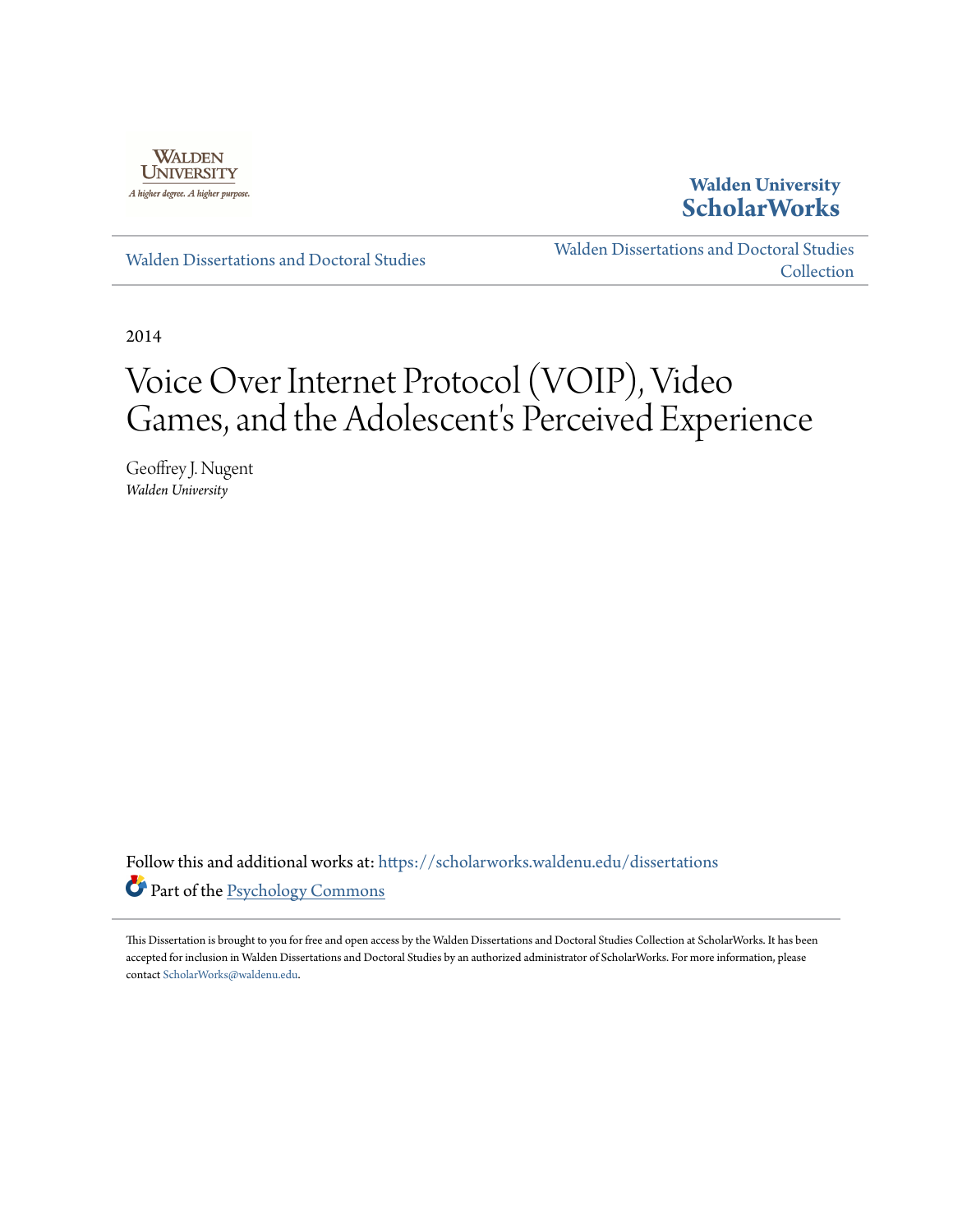## **Walden University**

College of Social and Behavioral Sciences

This is to certify that the doctoral dissertation by

Geoff Nugent

has been found to be complete and satisfactory in all respects, and that any and all revisions required by the review committee have been made.

Review Committee Dr. C. Tom Diebold, Committee Chairperson, Psychology Faculty Dr. Martha Giles, Committee Member, Psychology Faculty Dr. Patti Barrows, University Reviewer, Psychology Faculty

> Chief Academic Officer Eric Riedel, Ph.D.

> > Walden University 2014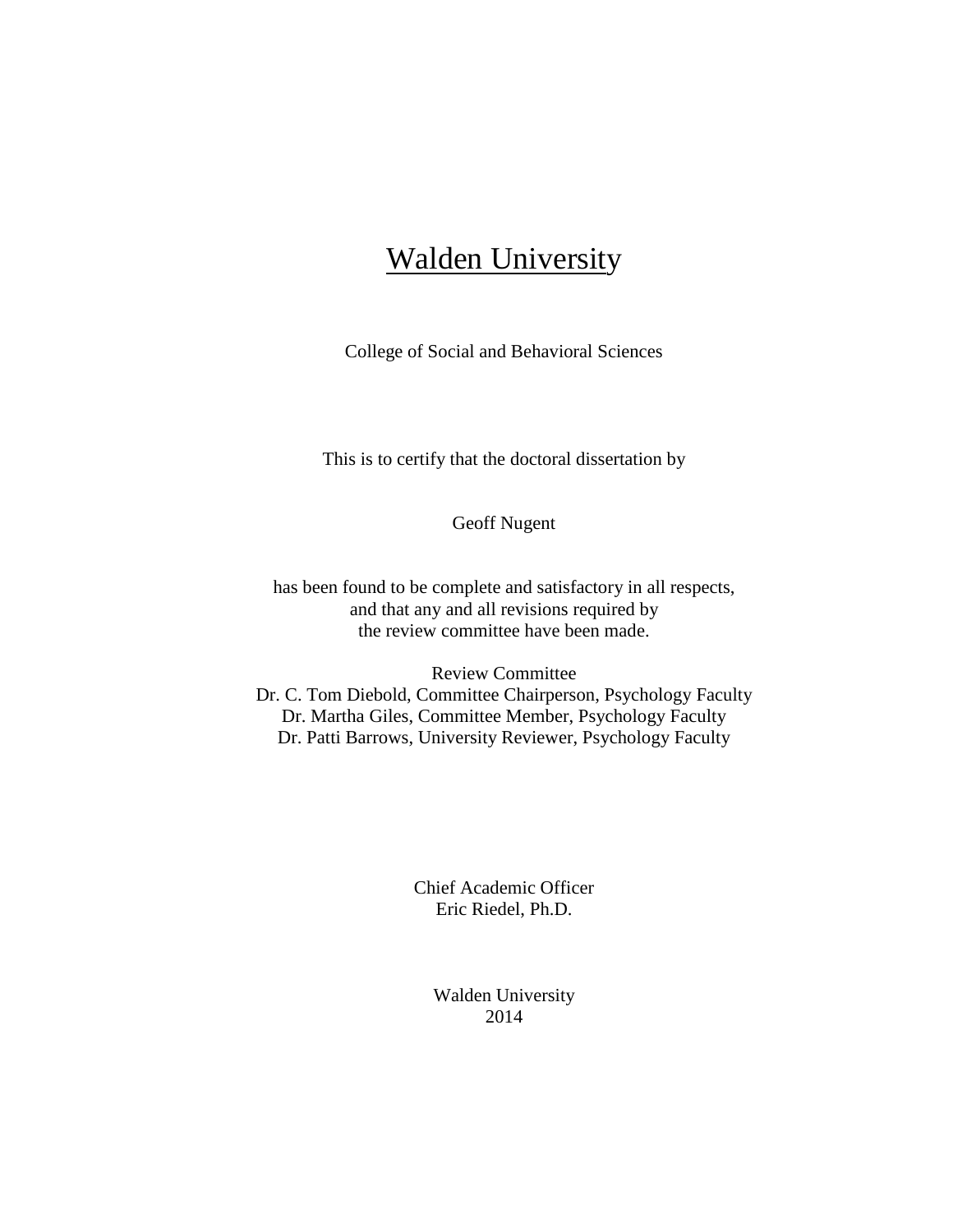Abstract

Voice Over Internet Protocol (VOIP), Video Games, and the Adolescent's Perceived

Experience

by

Geoffrey J. Nugent

John F. Kennedy University, 2007

Brigham Young University, 2004

Dissertation Submitted in Partial Fulfillment

of the Requirements for the Degree of

Doctor of Philosophy

Health Psychology

Walden University

January 2015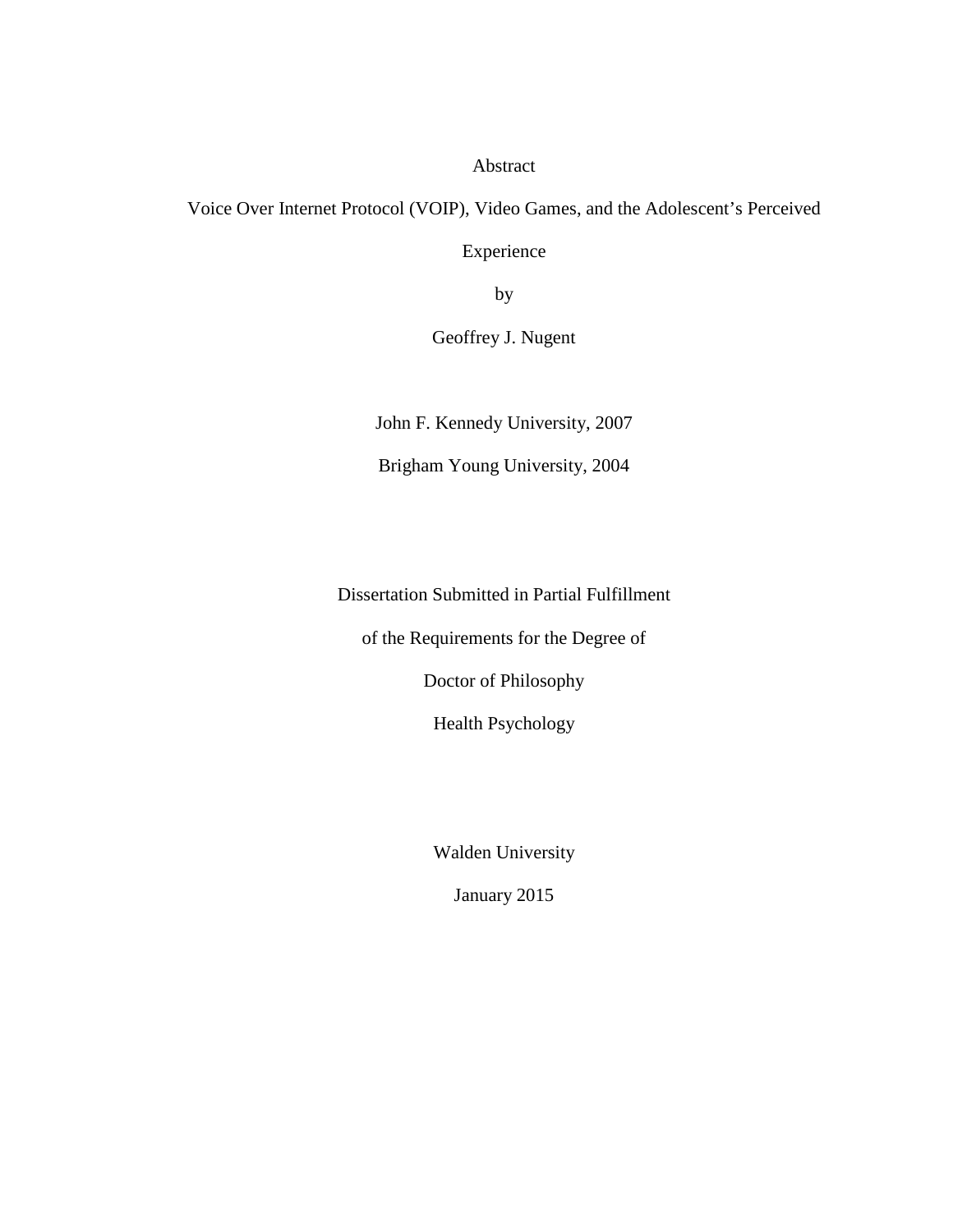Abstract

Video games are an everyday experience for adolescents and have changed how adolescents interact with one another. Prior research has focused on positive and negative aspects of video game play in general, without distinguishing Voice Over Internet Protocol (VOIPing) as the mode of play. Grounded in entertainment theory, motivational theory, and psychological distress theory, this cross-sectional, correlational study examined the relationship between VOIPing and quality of life (Pediatric Quality of Life Inventory), Yee's motivation to play video games, and resilience (Child and Youth Resilience Measure). A series of linear regression and multivariate canonical correlation models analyzed self-report responses of 103 adolescents aged 13 to18. Results indicated that VOIPing was not statistically related to quality of life or resilience. However, VOIPing correlated positively with motivation to play video games, particularly with the subscales of socialization and relationships. Canonical analysis of motivation for gaming and quality of life indicated that adolescents with high scores on customization and escapism motivation for gaming subscales tended to also have high scores on each of the emotional, social, and school quality of life subscales. Canonical analysis of motivation for gaming and resilience indicated that adolescents with low scores on the escapism motivation for gaming subscale tended to also have high scores on the individual, relationships, and community resilience subscales. The positive aspects of VOIPing, particularly with increased motivation to play video games, can be effectively used in coaching adolescents in social skills and relationship building.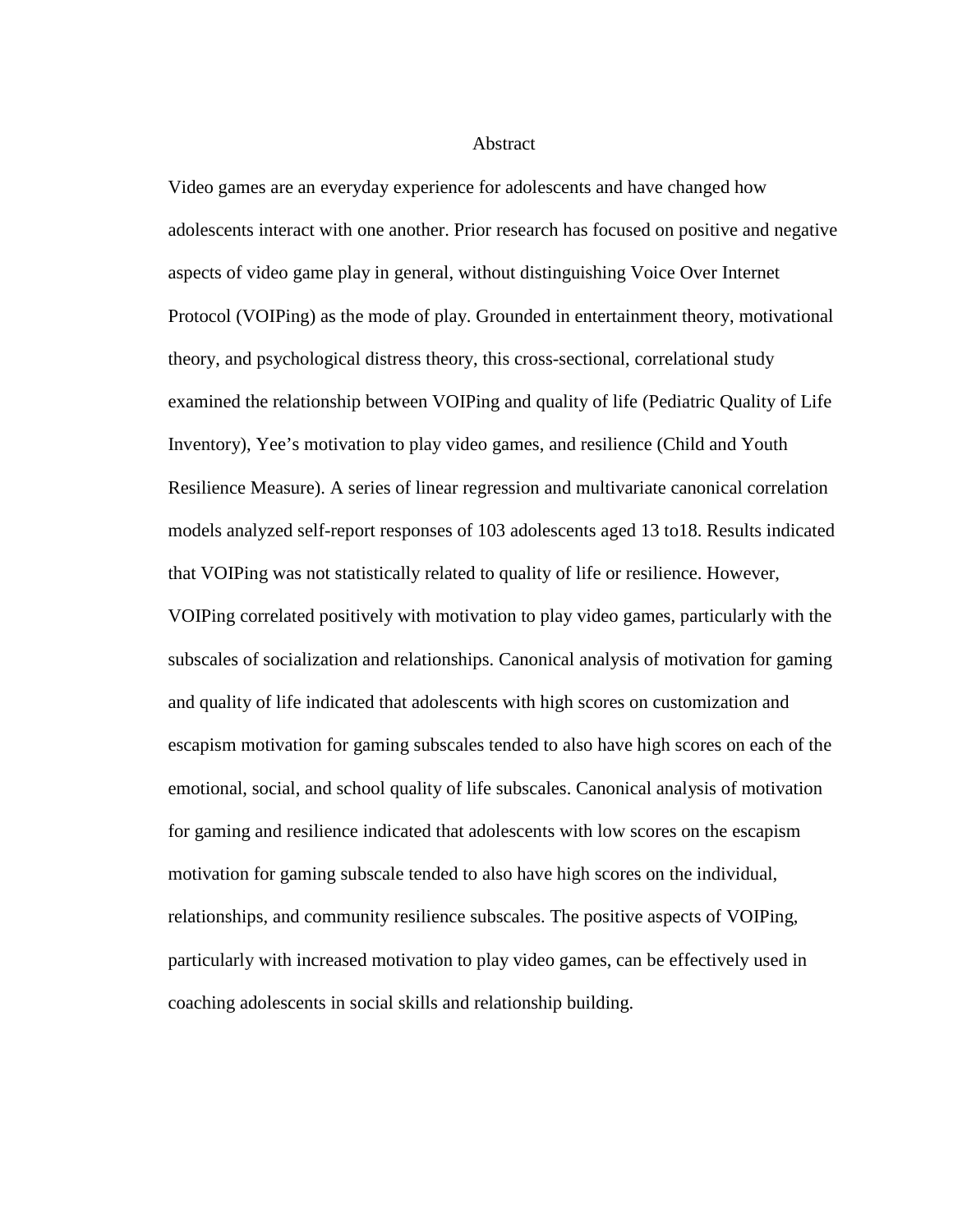### Voice Over Internet Protocol (VOIP), Video Games, and the Adolescent's Perceived

Experience

by

Geoffrey J. Nugent

John F. Kennedy University, 2007

Brigham Young University, 2004

Dissertation Submitted in Partial Fulfillment

of the Requirements for the Degree of

Doctor of Philosophy

Health Psychology

Walden University

January 2015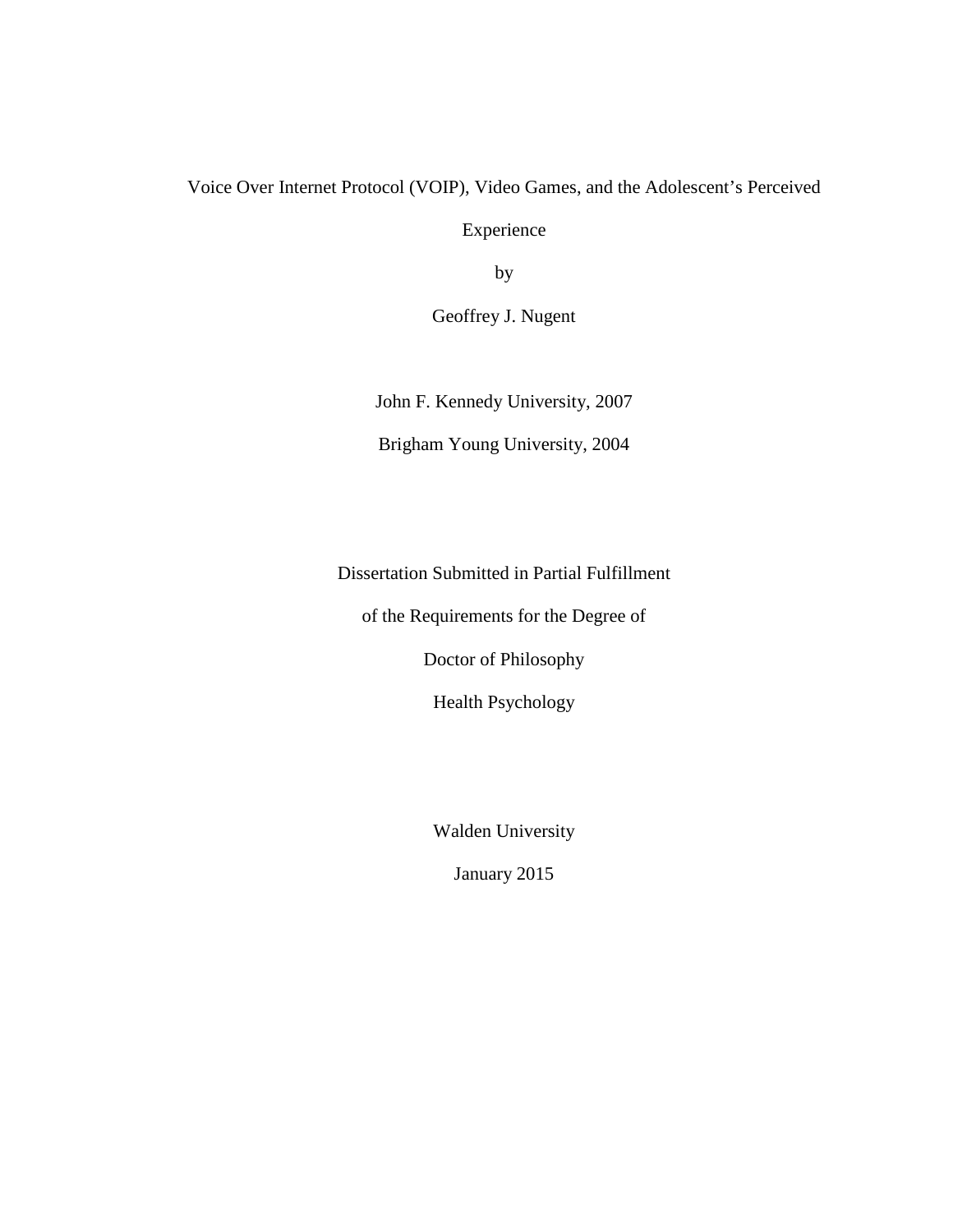#### Dedication

This work is dedicated to my wife, who has supported me through the challenging process of earning a doctoral degree. It is also dedicated to my parents, in-laws, and friends. My parents and in-laws instilled in me a love of education and dedication to work hard. Also, my circle of friends offered constant patience and encouragement. Thank you one and all.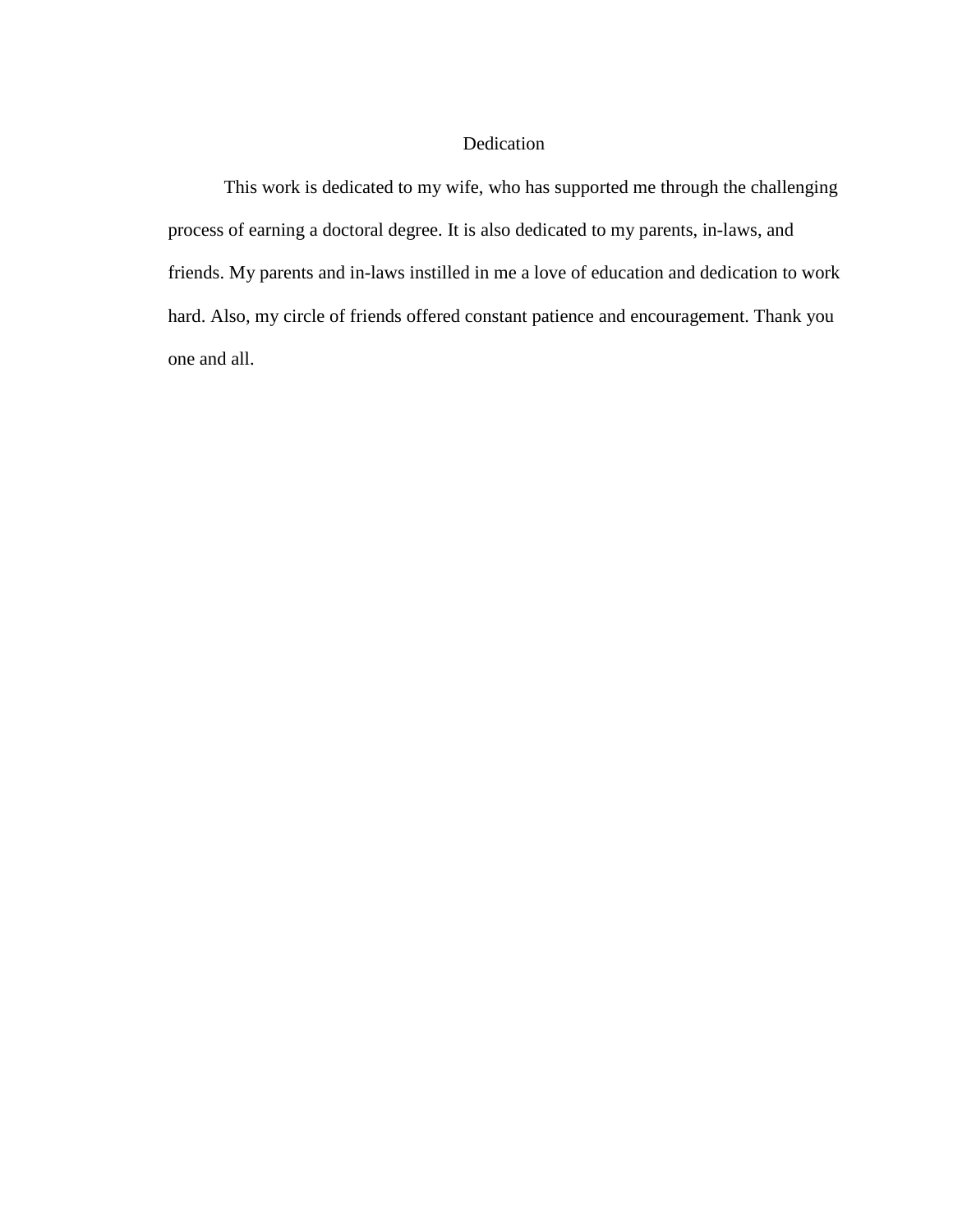## Acknowledgments

I wish to acknowledge my committee chair, Dr. Thomas Diebold, and my committee member, Dr. Martha Giles, for their support and guidance with my dissertation and my entrance into the doctoral community.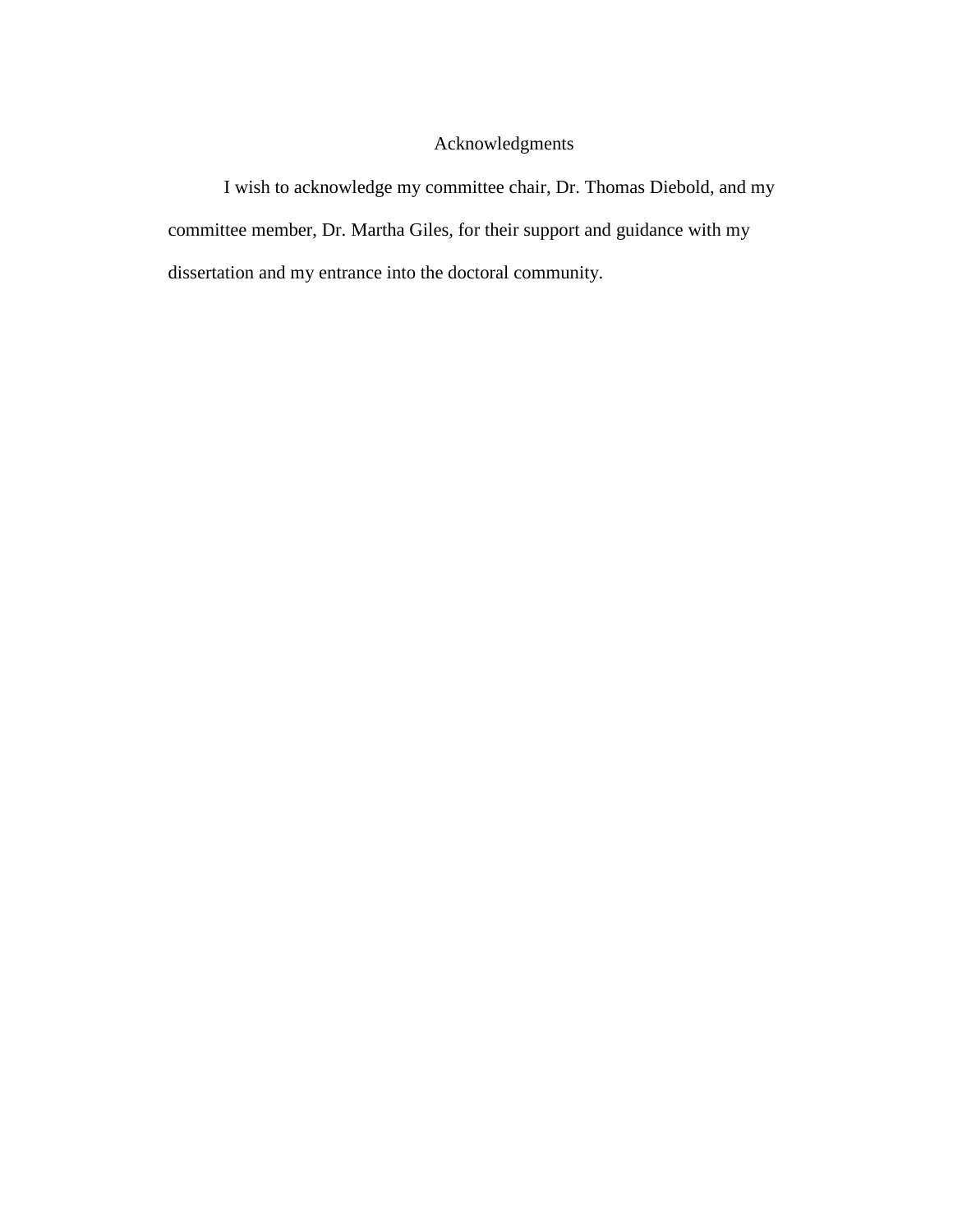| $    -$ |  |  |
|---------|--|--|
|         |  |  |
|         |  |  |
|         |  |  |
|         |  |  |

## Table of Contents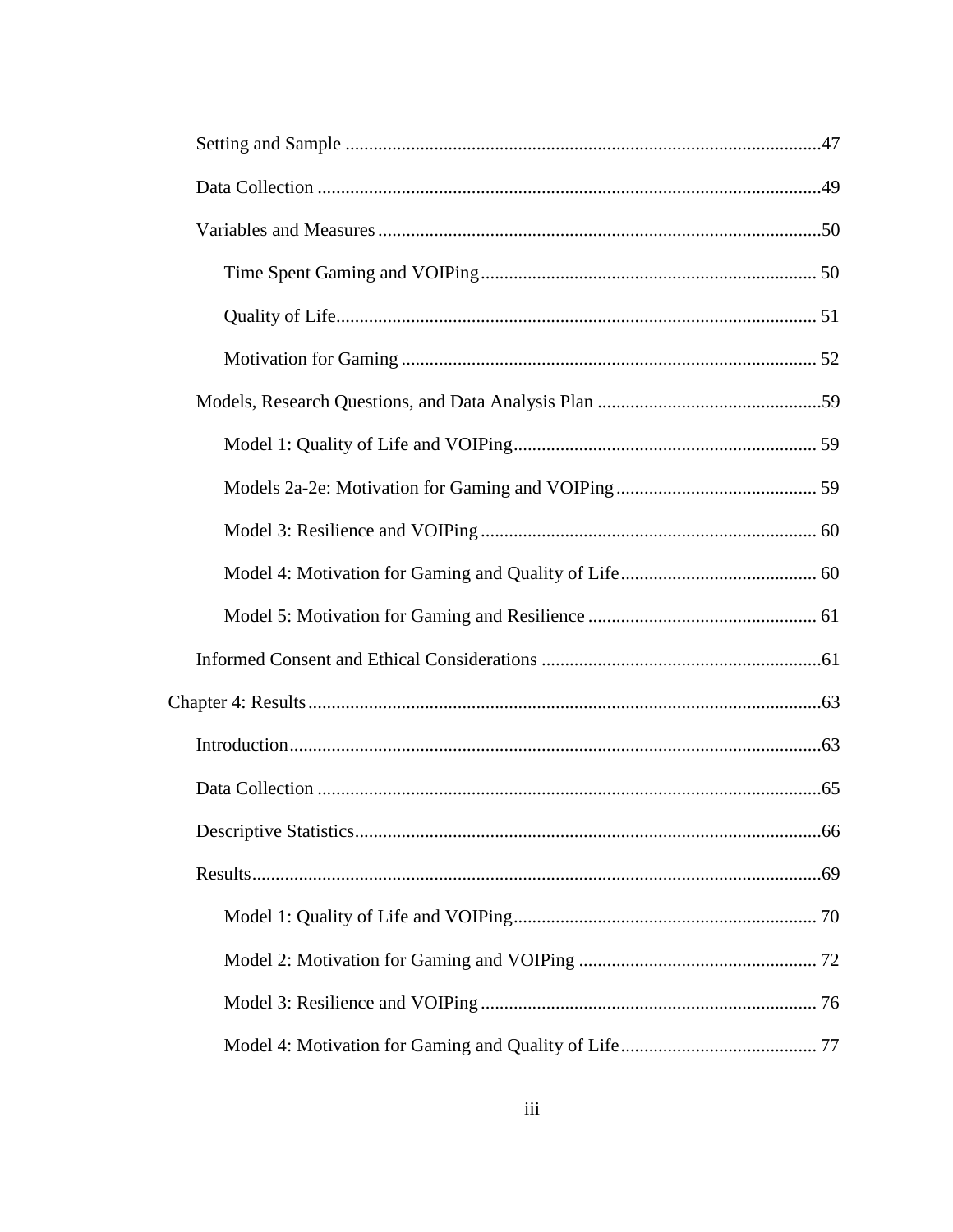| Model 2: VOIPing and Motivation for Gaming's Achievement Scale 92                             |
|-----------------------------------------------------------------------------------------------|
| Model 2: VOIPing and Motivation for Gaming's Socialization Scale  94                          |
|                                                                                               |
|                                                                                               |
|                                                                                               |
|                                                                                               |
|                                                                                               |
|                                                                                               |
|                                                                                               |
|                                                                                               |
|                                                                                               |
| Appendix B: Permission for Use of PedsQL <sup>TM</sup> Pediatric Quality of Life Inventory141 |
| Appendix C: Permission for Motivation for Gaming Survey by Yee (2007)143                      |
| Appendix D: Permission for Child and Youth Resilience Measure 144                             |
|                                                                                               |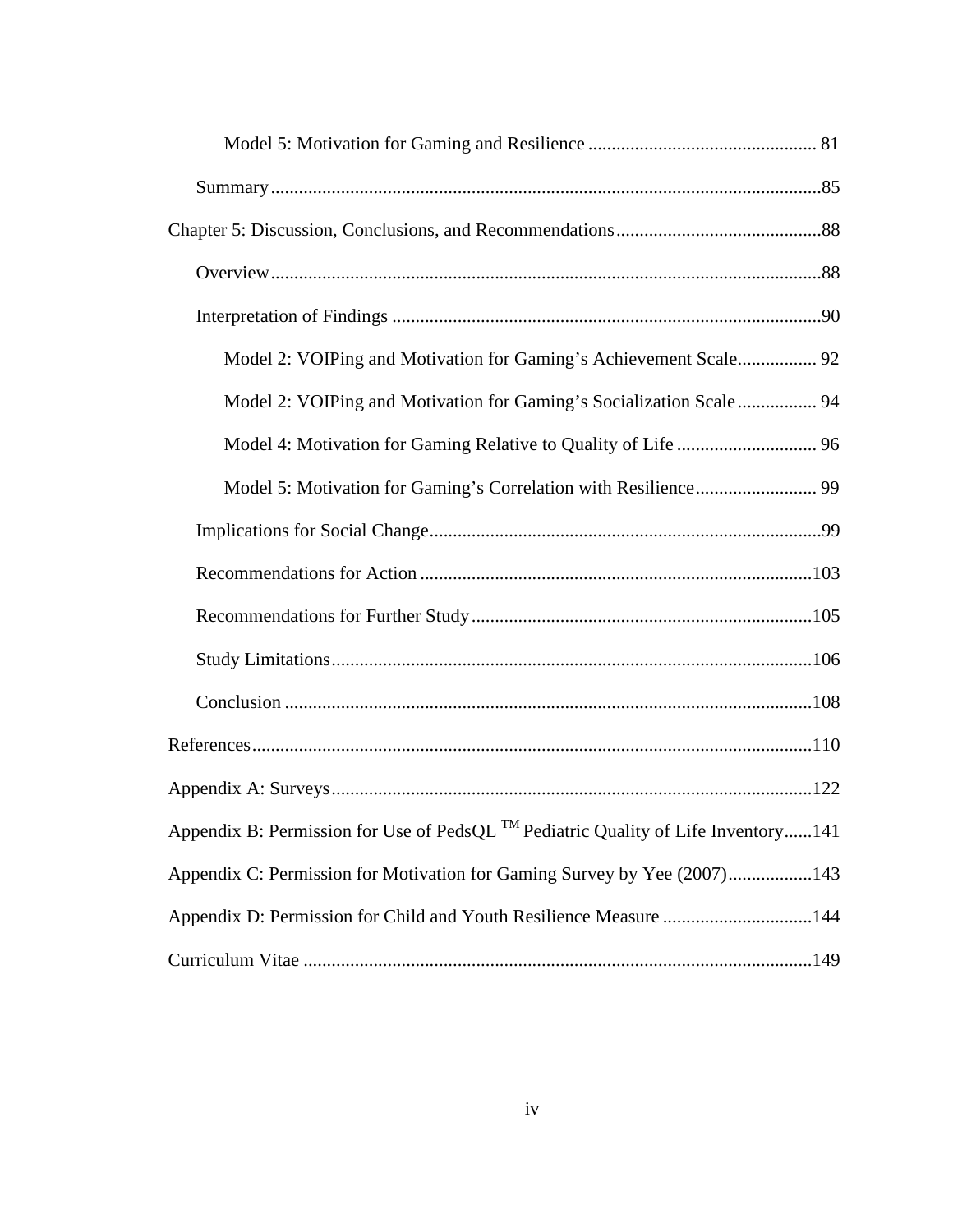## List of Tables

| Table 2. Descriptive Statistics for Hours per Week Video Gaming and VOIPing, and     |  |
|--------------------------------------------------------------------------------------|--|
|                                                                                      |  |
| Table 3. Scales and Subscale Descriptive Statistics: Quality of Life, Motivation for |  |
|                                                                                      |  |
| Table 4. Intercorrelations Among VOIP Pseudo-% and Quality of Life Subscales ( $N =$ |  |
|                                                                                      |  |
|                                                                                      |  |
| Table 6. Intercorrelations Among VOIP Pseudo-% and Motivation for Gaming Major       |  |
|                                                                                      |  |
| Table 7. VOIP Pseudo-% Regressed on Motivation for Gaming Major Subscales ( $N =$    |  |
|                                                                                      |  |
| Table 8. Intercorrelations Among VOIP Pseudo-% and Motivation for Gaming Minor       |  |
|                                                                                      |  |
| Table 9. VOIP Pseudo-% Regressed on Motivation for Gaming Minor Subscales ( $N =$    |  |
|                                                                                      |  |
| Table 10. Intercorrelations Among VOIP Pseudo-% and Resiliency Subscales             |  |
|                                                                                      |  |
|                                                                                      |  |
| Table 12. Intercorrelations Among Quality of Life (QOL) and Motivation for Gaming    |  |
|                                                                                      |  |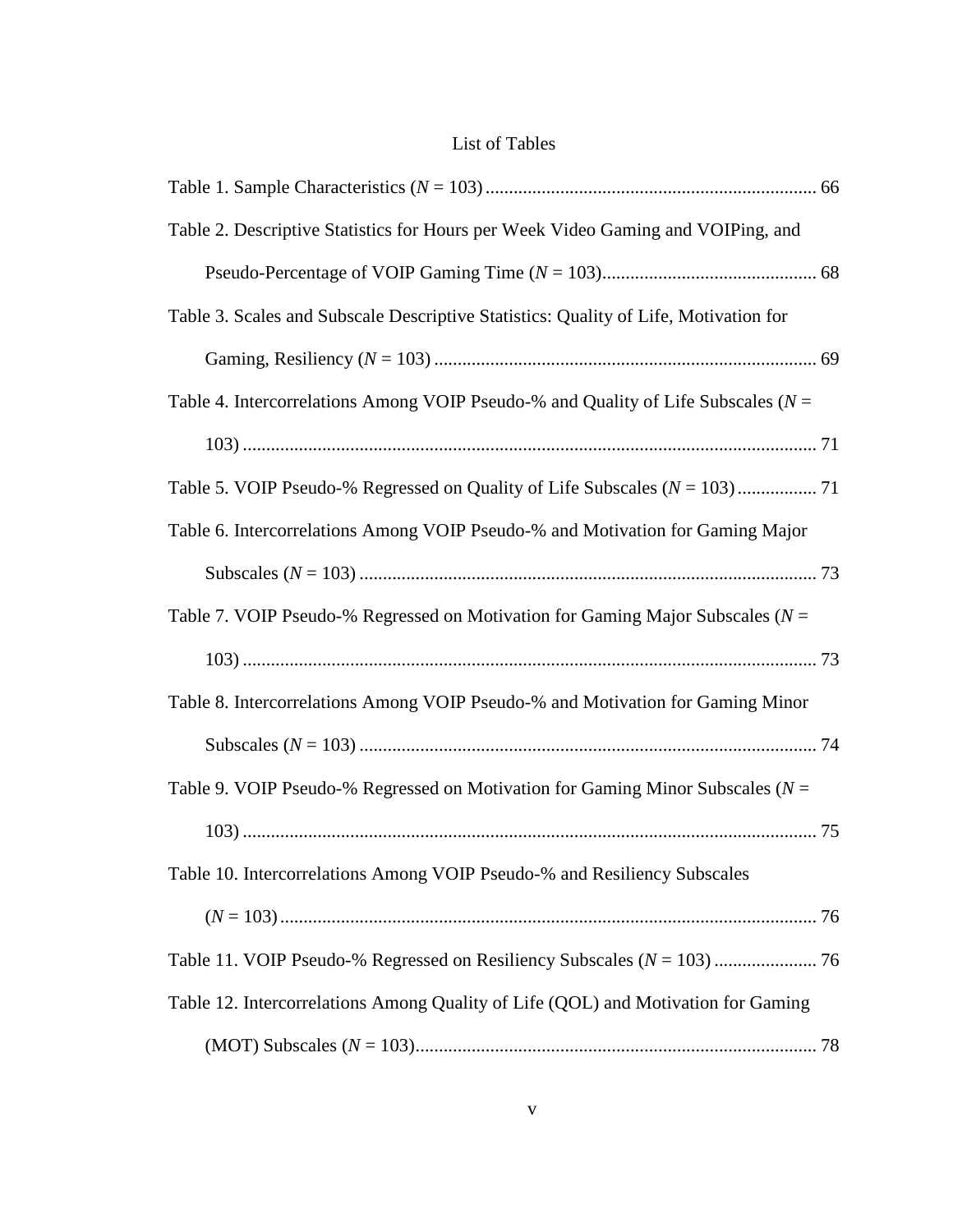| Table 13. Canonical Correlation Results for Quality of Life (QOL) and Motivation for   |  |  |
|----------------------------------------------------------------------------------------|--|--|
|                                                                                        |  |  |
| Table 14. Intercorrelations Among Resilience (RES) and Motivation for Gaming (MOT)     |  |  |
|                                                                                        |  |  |
| Table 15. Canonical Correlation Results for Resiliency (RES) and Motivation for Gaming |  |  |
|                                                                                        |  |  |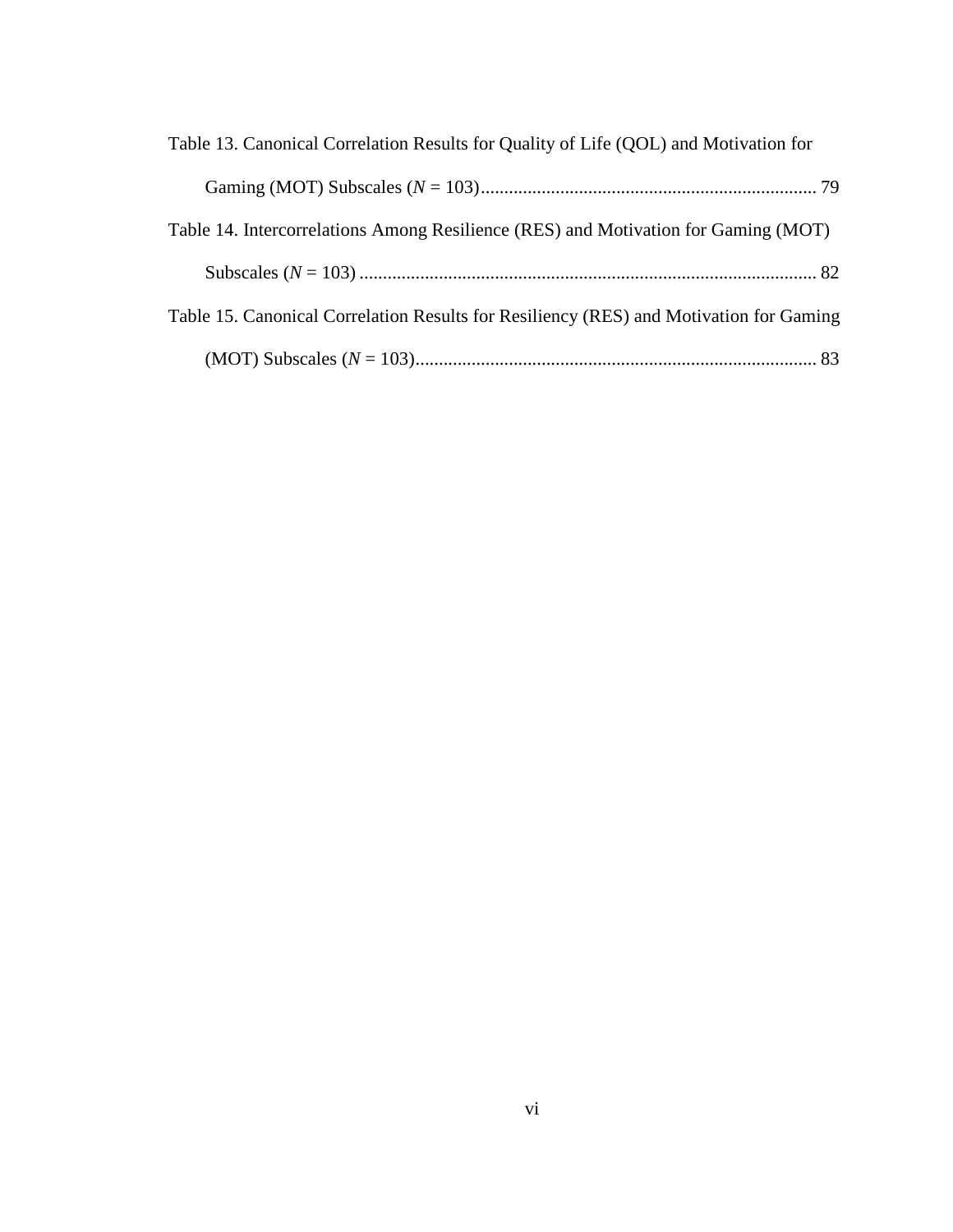## List of Figures

| Figure 1. Canonical coefficients for Quality of Life (QOL) and Motivation for Gaming  |  |  |
|---------------------------------------------------------------------------------------|--|--|
|                                                                                       |  |  |
| Figure 2. Canonical coefficients for Resiliency (RES) and Motivation for Gaming (MOT) |  |  |
|                                                                                       |  |  |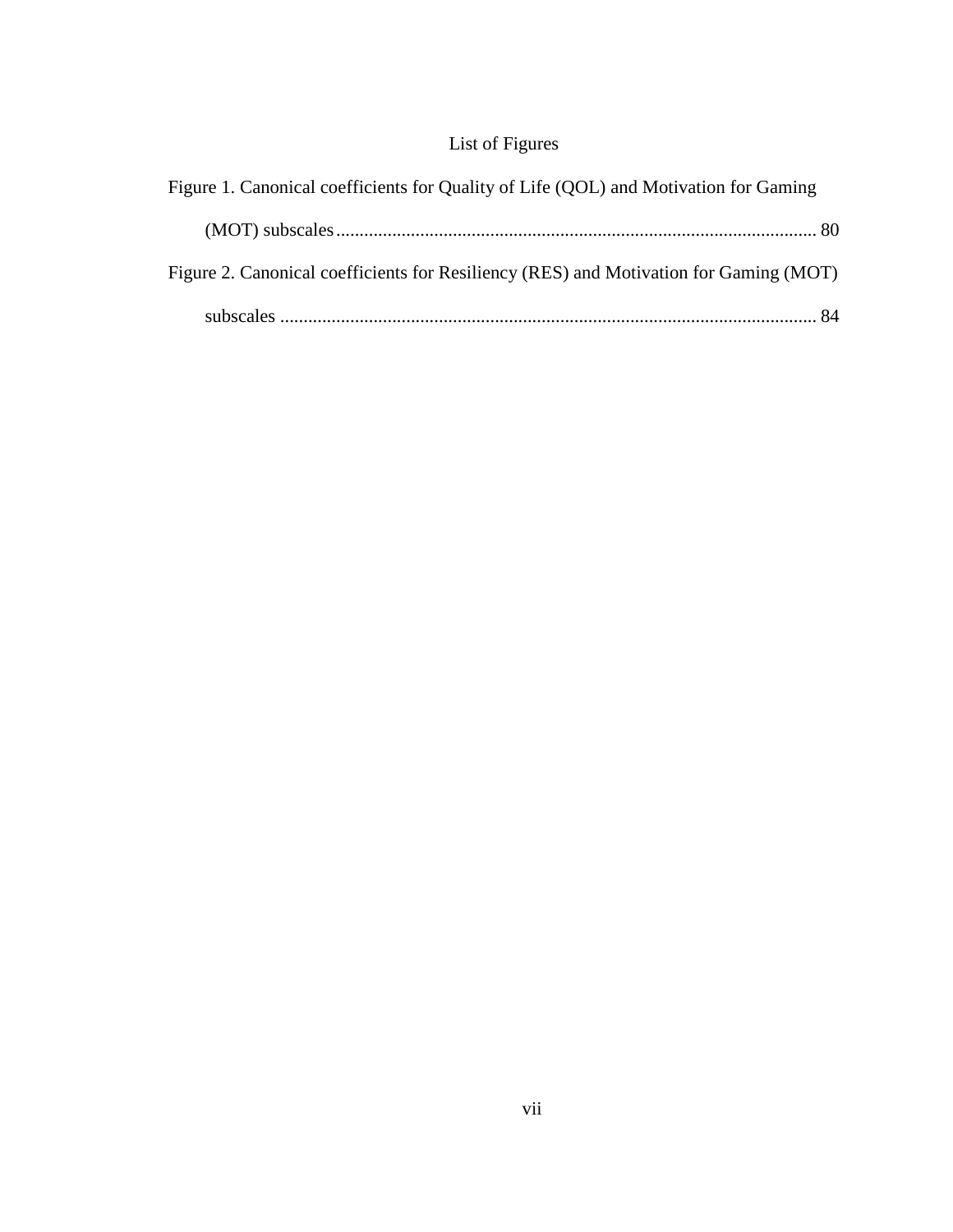#### Chapter 1: Introduction to the Study

#### **Background**

Adolescent life has changed since the advent of video games. Prior to video games, individuals played games outdoors with their friends, socialized face to face, and were more involved in family activities. However, adolescents are now spending more time playing video games than they did before (Kaiser Family Foundation, 2010).

An important aspect of video gaming is that of social gaming, which is the fastest growing section of the video game industry. The Entertainment Software Association (ESA; 2012) defined *social gaming* as pertaining to games that enable and foster social interaction inside and outside of the gaming experience. Over 40% of United States gamers play on social gaming sites (ESA, 2012). Rheingold (2000) commented that online game communities present an opportunity for individuals to make new friends, interact, and build a social community. ESA determined that the majority of parents accept video gaming as a positive social experience (ESA, 2012).

Nevertheless, researchers have also expressed concern about online communities, indicating that social interaction online is not always beneficial and, in fact, may be harmful to the individual by replacing face-to-face social interactions (Kraut et al., 1998). Wang, Chen, Lin, and Wang (2008) expressed that time engaged in online activities negatively impacts individuals' perceived life satisfaction, school grades, interpersonal relationships, and physical health. A detailed discussion of these and other studies is provided in Chapter 2.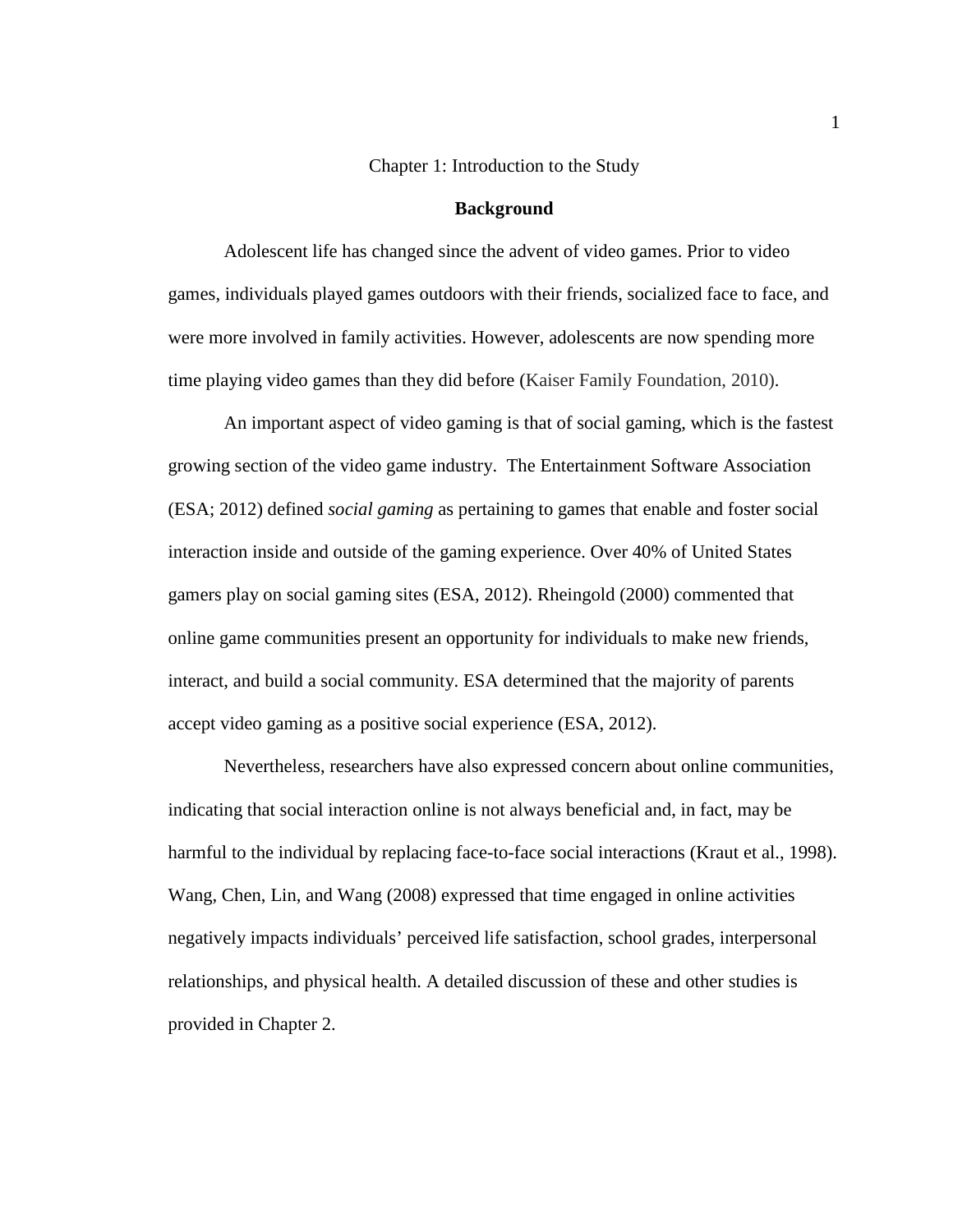Most researchers have looked at the interaction of individuals playing video games without Voice Over Internet Protocol or VOIPing. Gamers who VOIP use a microphone and earphones to talk over the Internet with fellow gamers. The communication occurs through the video game server during the course of in-game play and also in waiting rooms, where more relaxed conversations occur. Halloran (2011) suggested that the current trend of VOIPing may significantly impact not only the way individuals play video games, but also how they socialize, who they socialize with, and how they mentally and physically feel about themselves. Even with all the research that has been done on video games, no researchers have asked about the impact that VOIPing may have on adolescents' quality of life, their motivation for gaming (e.g., escapism or socialization), and their resilience in life's struggles. This study was conducted to help fill the current gap in understanding the effects of VOIPing on adolescents.

#### **Problem Statement**

Video games impact the lives of individuals who play them in many positive and negative ways. Some of the positives include expanded visual attention, increased processing speed, improved cognitive function, and enhanced spatial cognition (Green & Bavelier, 2006; Spence & Feng, 2010). On the other hand, some of the negatives of video gaming encompass detrimental impacts on friendships, school, work, the individual's physical and emotional health, and the individual's ability to function on a daily basis (Chappell, Eatough, Davies, & Griffiths, 2006; Mentzoni et al., 2011). However, it is not known if video game VOIPing positively or negatively impacts adolescents' quality of life, motivation for gaming, and life resiliency.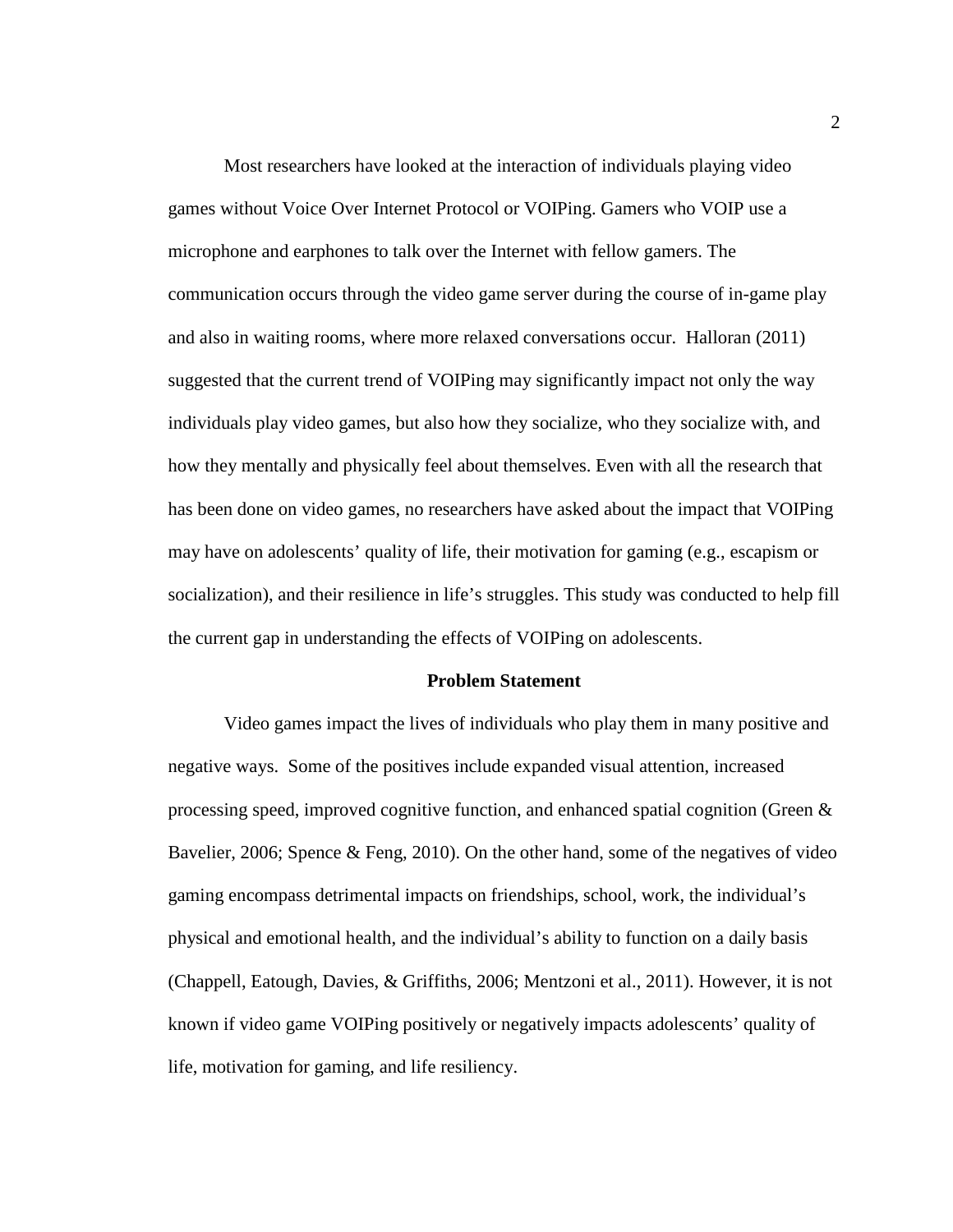#### **Purpose of the Study**

The purpose of this quantitative study was to determine the relationship of adolescent video game VOIPing on adolescents' quality of life, motivation for gaming, and life resiliency. Video games continue to be a dominant force in adolescent lives, and the research focus in this area has been primarily on the negative aspects of gaming (Ha et al., 2007). Positive aspects of video gaming are starting to be addressed in research, but information is still limited. VOIPing has been mentioned as one of the influences that may help improve adolescent lives (Halloran, 2011). This study examined the relationship on a continuum between those who VOIP and those who do not VOIP with regard to three factors: quality of life, motivation for gaming, and life resiliency.

#### **Nature of the Study**

This research study was quantitative in nature and was a single-stage design of a one-time capture approach. Participants in the study responded to surveys provided to them through an electronic format. This selection methodology offered ease of use, flexibility for participants, and participants' comfort with electronic surveys. This research study used a combination of preestablished surveys that had shown validity and reliability in previous research studies. The variables in the study included VOIPing (independent variable), quality of life (dependent), motivation for gaming (dependent), and resilience (dependent). The multivariate effects of quality of life, motivation for gaming, and resilience were examined after controlling for the independent variable.

VOIPing was measured on a continuous scale determined by how participants responded to two questions. Quality of life was measured using the  $\text{PedsQL}^{\text{TM}}$  Short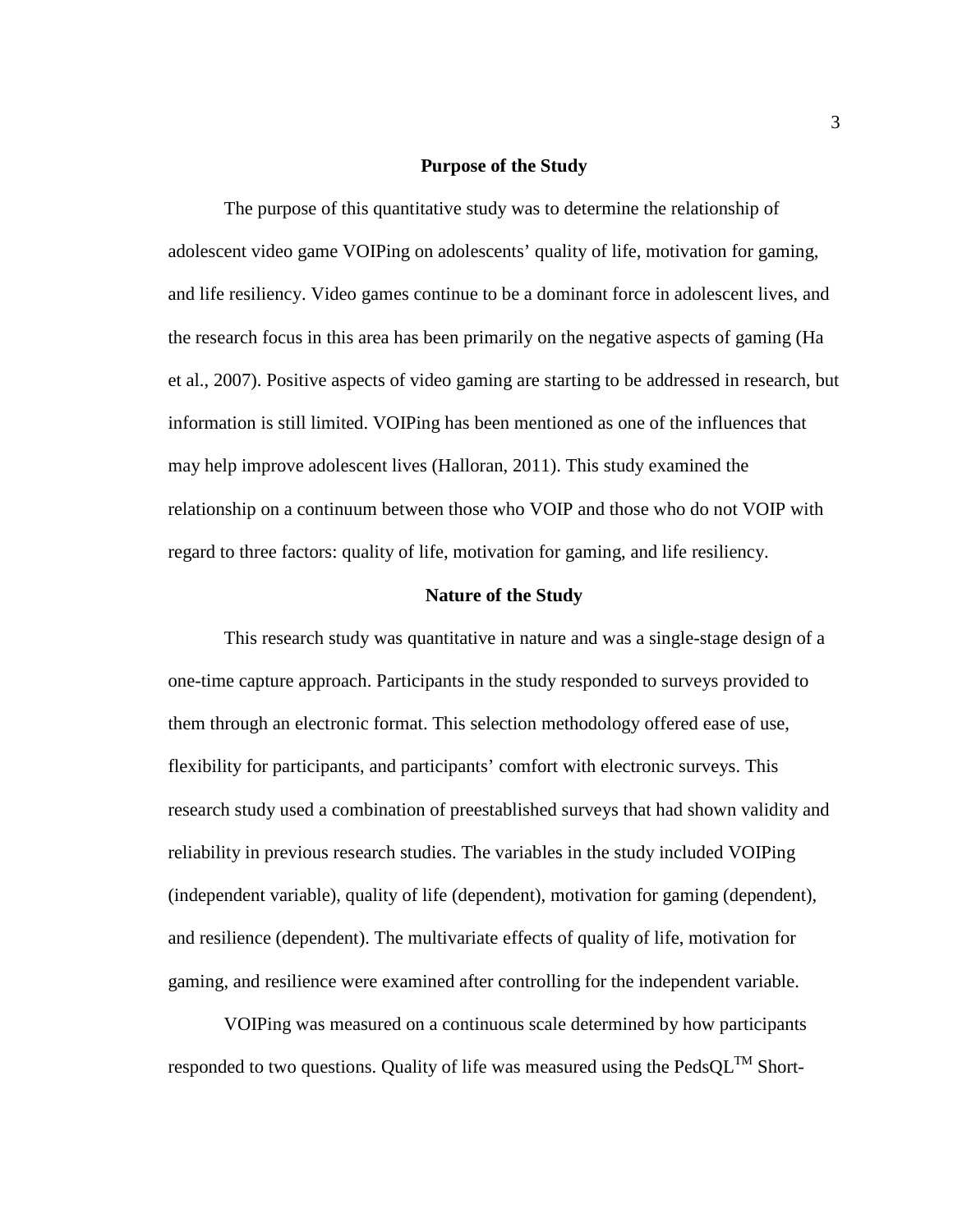Form 15 Generic Core Scales© (ProQollid, 2012). Motivation for gaming was measured using a 39-item survey on motivation for gaming created by Yee (2007). Resilience was measured from the quantitative portion of the resiliency survey of The Child and Youth Resilience Measure (CYRM) 28 (Resilience Research Centre, 2009). These measures are discussed in further detail in Chapter 3.

Participants for this study were selected from one school district within California near a major metropolis. All participants from the ages of 13 to 18 had an opportunity to participate after informed consent was given by a parent or legal guardian. Assent of the adolescent was required.

#### **Research Questions**

A series of constructed analytic models were used to examine explanatory relationships between quality of life, motivation for gaming, and resilience with the proportion of gaming time that included VOIPing. Similarly, multivariate relationship models between (a) motivation for gaming and quality of life and (b) motivation for gaming and resilience were examined. The explanatory models were associated with the research questions listed below. More detailed information on each model and associated analysis plan is provided in Chapter 3.

#### **Model 1: Quality of Life and VOIPing**

What are the combined and relative relationships of the physical, emotional, social, and school quality of life subscale scores with proportion of VOIPing gaming time?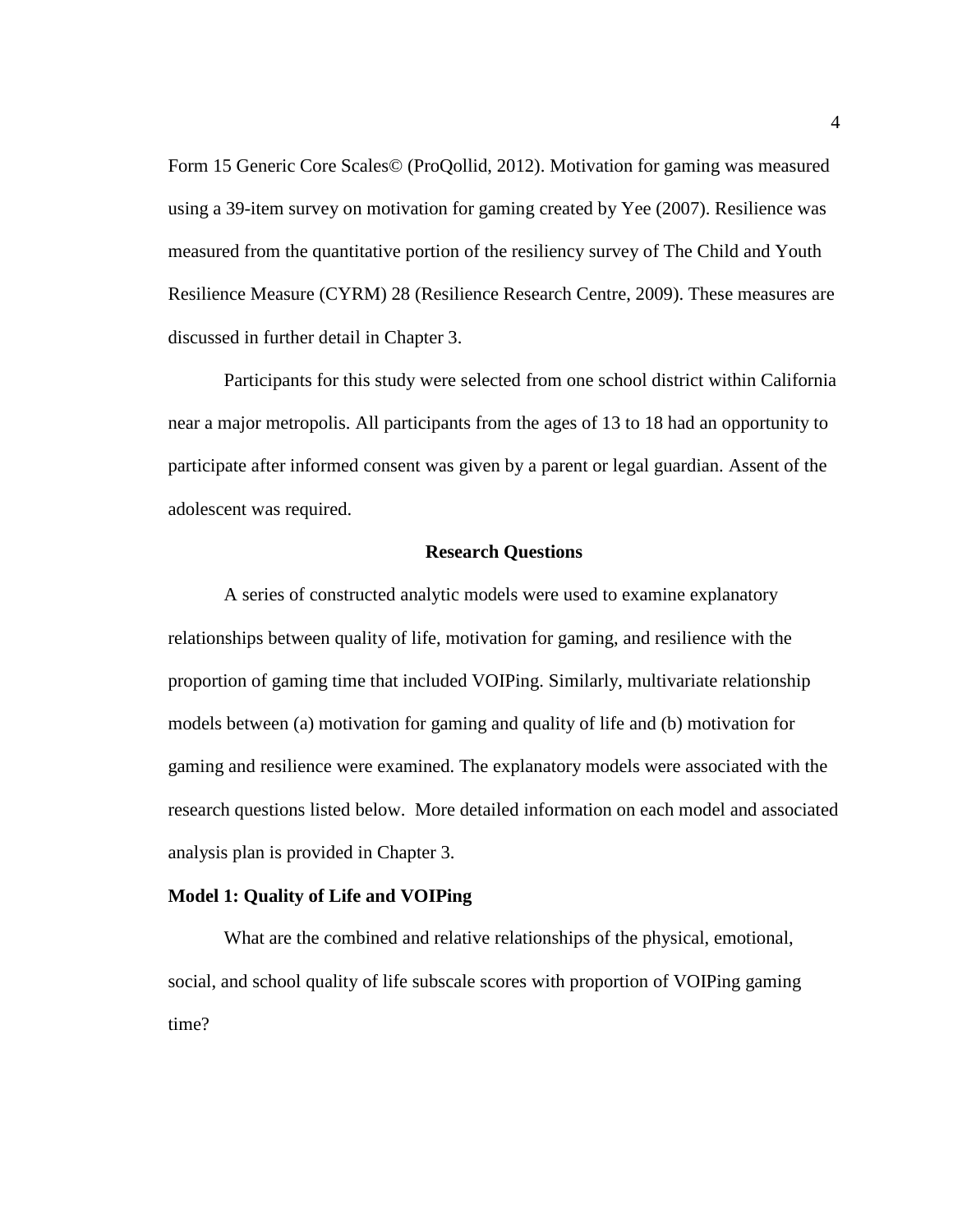#### **Model 2: Motivation for Gaming and VOIPing**

What are the combined and relative relationships of Yee's (2007) three motivation for gaming scales and 10 subscales with proportion of VOIPing gaming time?

#### **Model 3: Resilience and VOIPing**

What are the combined and relative relationships of the individual, family and peer relationships, community, and culture resiliency subscale scores with proportion of VOIPing gaming time?

#### **Model 4: Motivation for Gaming and Quality of Life**

Along how many dimensions are the 10 motivation for gaming subscales related to the four quality of life subscales, and what are the variable patterns that define a dimension?

#### **Model 5: Motivation for Gaming and Resilience**

Along how many dimensions are the 10 motivation for gaming subscales related to the four resilience subscales, and what are the variable patterns that define a dimension?

#### **Theoretical Base**

The conceptual framework used to create this study was generated from multiple sources: entertainment theory (ET) and motivational theory (MT) by Klimmt, Hefner, Vorderer, and Roth (2008) and psychological distress theory (PDT) proposed by Leonard Perlin and used by Hart et al. (2009) when looking at problem video game playing. Other researchers have used these theories to determine why individuals play video games. ET is based on the assumption that video games are played because individuals see some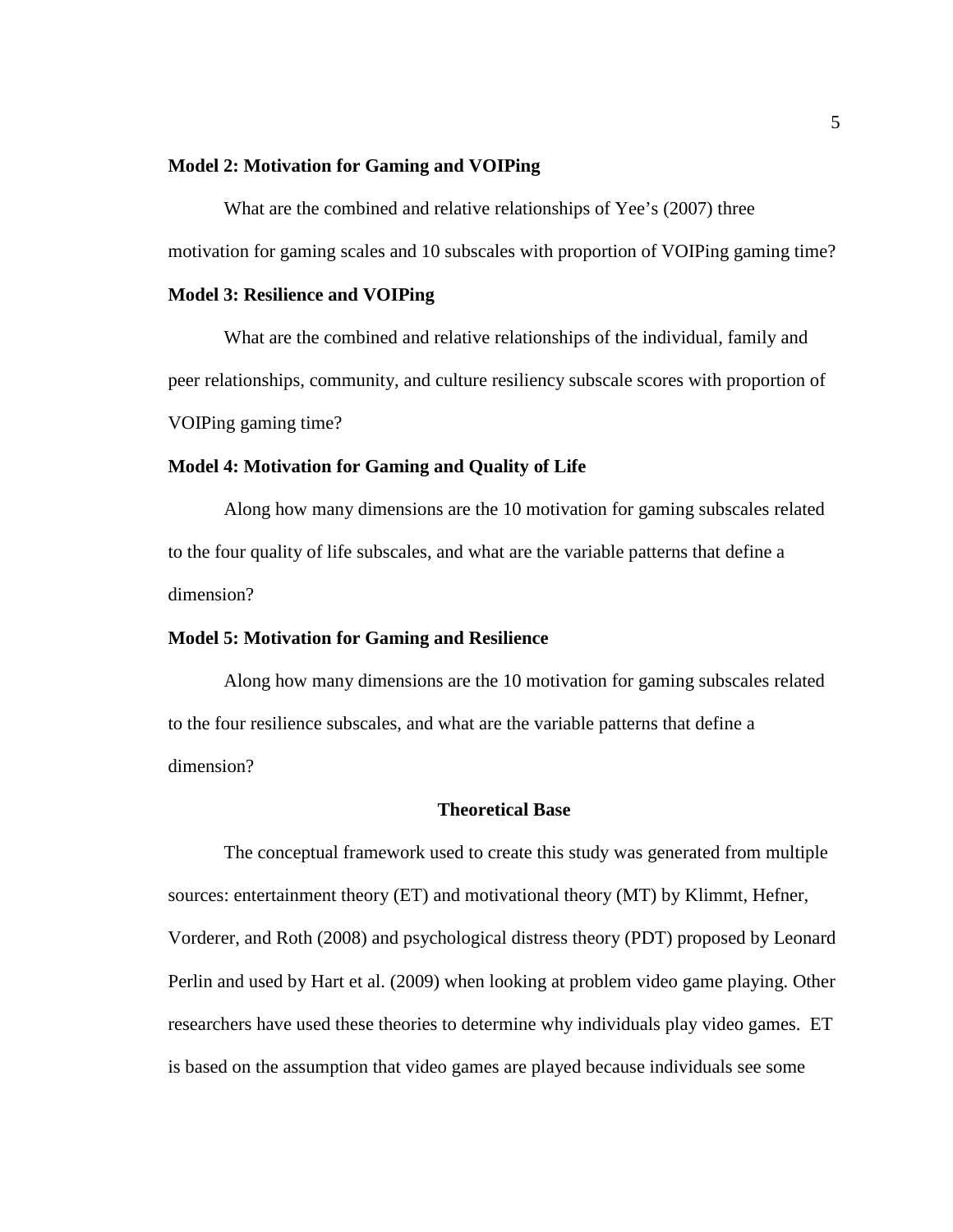value in playing (Klimmt et al., 2008). The value of VOIPing during game play is that players have greater control of their gaming environment and can communicate with other players in order to obtain game objectives. This feature can have increased importance if players believe that they don't have control in other areas of their lives.

MT and PDT suggest that playing is done for a specific reason, such as avoidance of problems, escapism, or, conversely, increased social connection (Hart et al., 2009; Klimmt et al., 2008). The specific reasons for VOIPing might be to allow individuals to immerse themselves in a video game to escape personal problems or, on the other hand, to improve social contacts through planning strategy, giving feedback as the game progresses, or simply chatting. Adolescents can focus on what they are saying about the objectives of the game and how to attain them as a team rather than doing homework or dealing with difficult peers or situations face to face.

This study focused on aspects of VOIPing and its potential impact on adolescent quality of life, motivations for playing, and resilience. Previous studies and research on video games summarized here in Chapter 1 are explained in further detail in Chapter 2.

#### **Definition of Terms**

This study used terms that the reader may be unfamiliar with, which are defined here.

*VOIP or VOIPing*: Refers to *Voice Over Internet Protocol*, a transmission technique and delivery system of a voice over the Internet. More specifically, VOIP involves communication with a microphone and speaker so that individuals can talk with and hear other players (Halloran, 2011).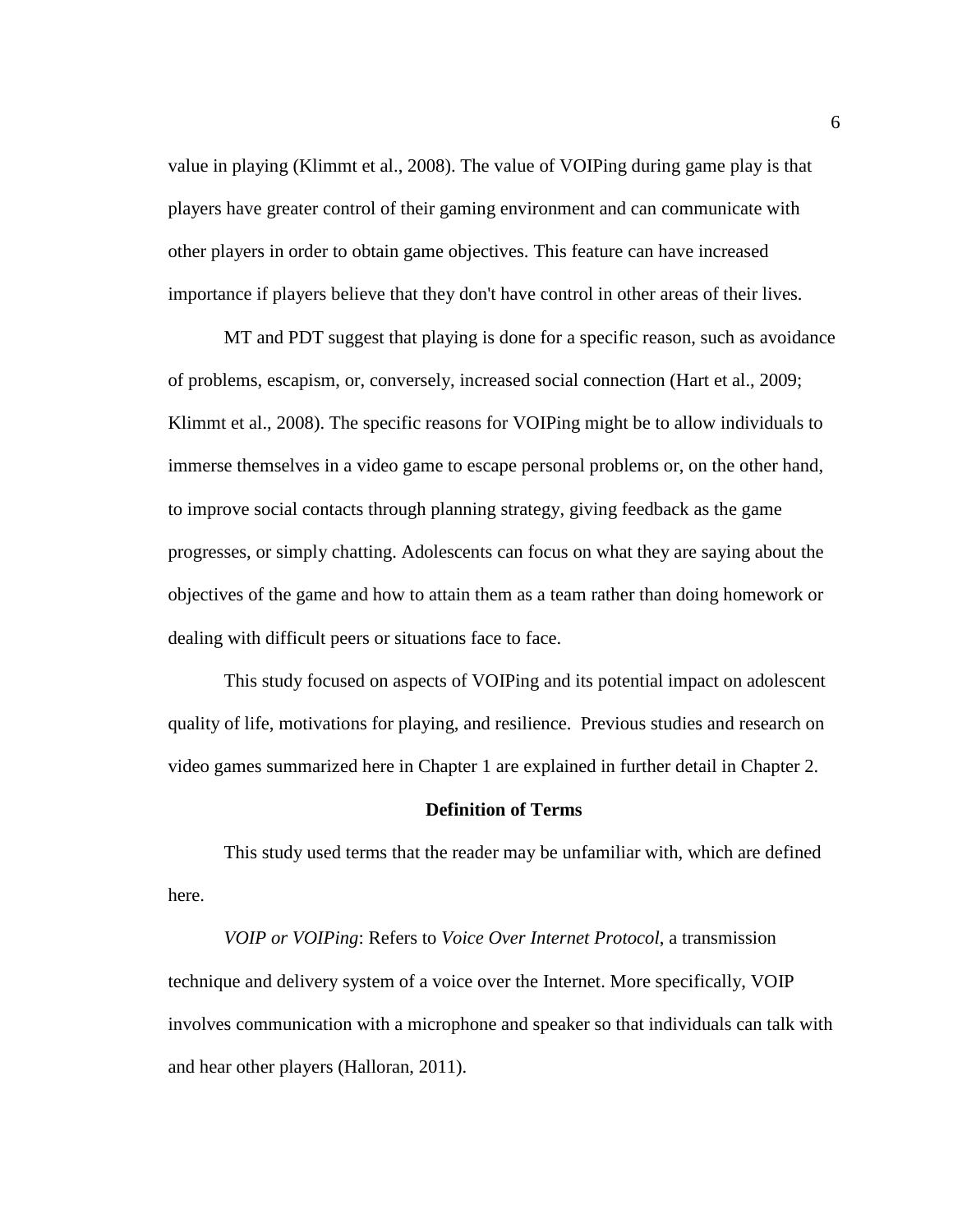*Life satisfaction*: The ability to be successful in whatever an individual has hoped for compared to what he or she has achieved (Wang et al., 2008).

*Motivation for gaming*: Characteristics that encourage individuals to play video games and are correlated with gaming behavior and usage patterns (Yee, 2007).

*Quality of life*: Adolescents' satisfaction or dissatisfaction with life in multiple areas such as physical well-being, emotional health, social connections and interaction, and ability to succeed in school over the past month (ProQollid, 2012).

*Resiliency or resilience*: The ability of a person to use positive patterns of adaptation to work through historic, current, or potential adversity (Evans, Marsh,  $\&$ Weigel, 2010).

#### **Assumptions**

The assumptions for this study included the following:

*Assumption 1*: Adolescents responded truthfully to the survey questions presented. *Assumption 2*: VOIPing impacts quality of life and resilience for adolescents who

play video games positively.

*Assumption 3*: VOIPing motivates adolescents to spend more time playing video games, which may have a negative impact in other areas of school and home life.

*Assumption 4*: Adolescents VOIP more when playing certain action-oriented video game genres than when playing slower-paced video games.

#### **Limitations**

Limitations to this study were the potential inaccuracy of self-report data collection in an electronic format and the possibility that the data collected would only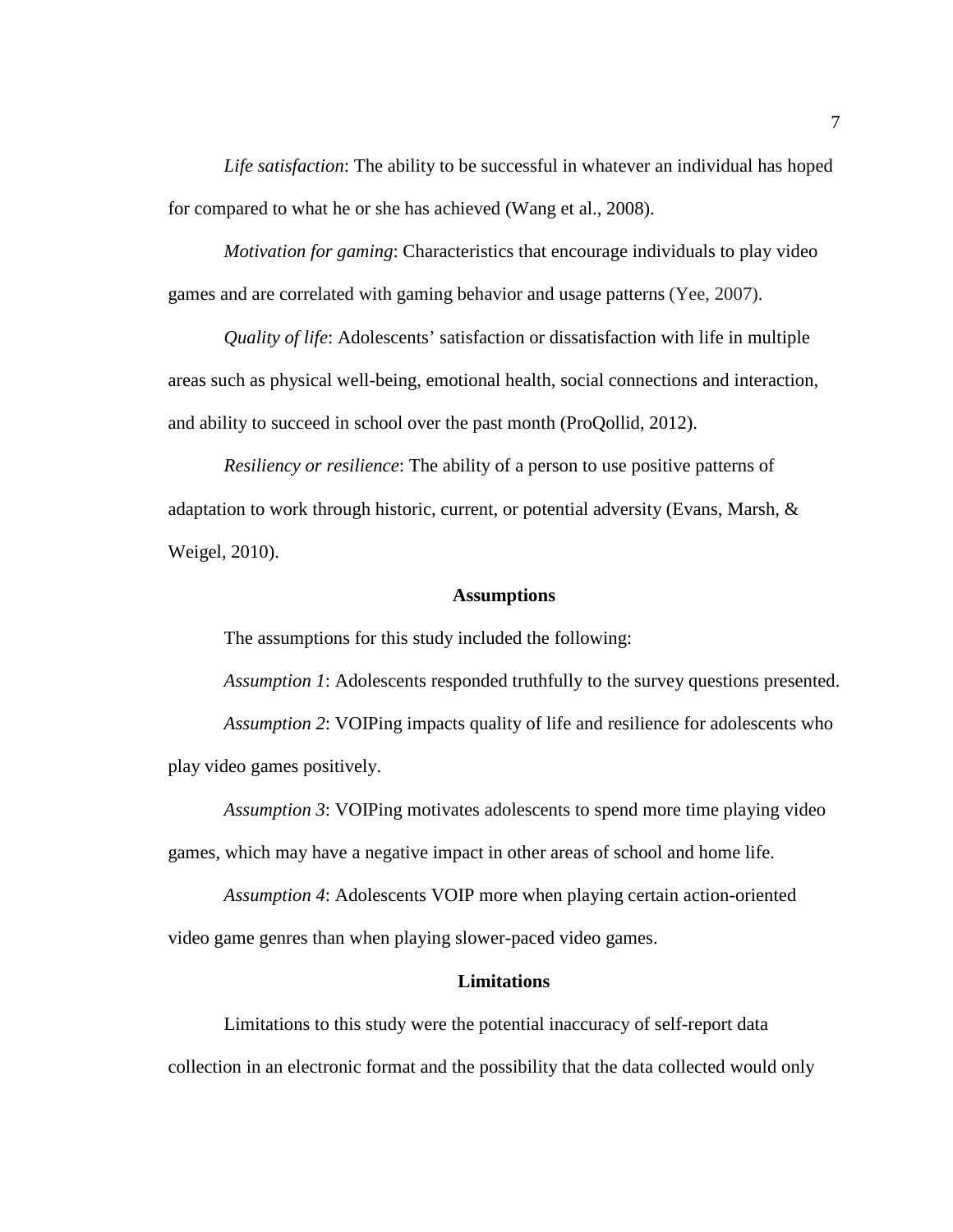apply to this specific population. The survey was a compilation of three previously used surveys that had been shown to be valid and reliable and that reduced the potential general limitation of self-reported data. However, the issues of accuracy remain. Prior to use in the study, the data were analyzed for incomplete surveys and outliers. These items were removed so as to gather a cleaner data set and remove potential statistical issues.

#### **Delimitations**

This study does not necessarily pertain to all individuals who VOIP because the sample population is specific to a high-tech area, and that particular culture may be different from the cultures of other areas whose residents are not as computer oriented and technologically savvy. Because the sample population in this specific area of the United States is, on average, wealthier, adolescents may have more free time to play video games, and the majority of adolescents in a more affluent community have at least one video game console in their home. This geographic area also boasts some of the fastest Internet speeds, which provide ample bandwidth for online video gaming *and* VOIPing, an asset other populations may lack.

This study did not address individuals older than the age of 18 because those individuals may engage less in video gaming *with* VOIPing communication simply due to the their stage of life and additional responsibilities requiring more of their time and energy. Furthermore, this study did not address individuals younger than 13 due to the potential for age-inappropriate content in most VIOPing games and the limited number of video games that have VOIPing capability with age-appropriate ratings. Additionally, this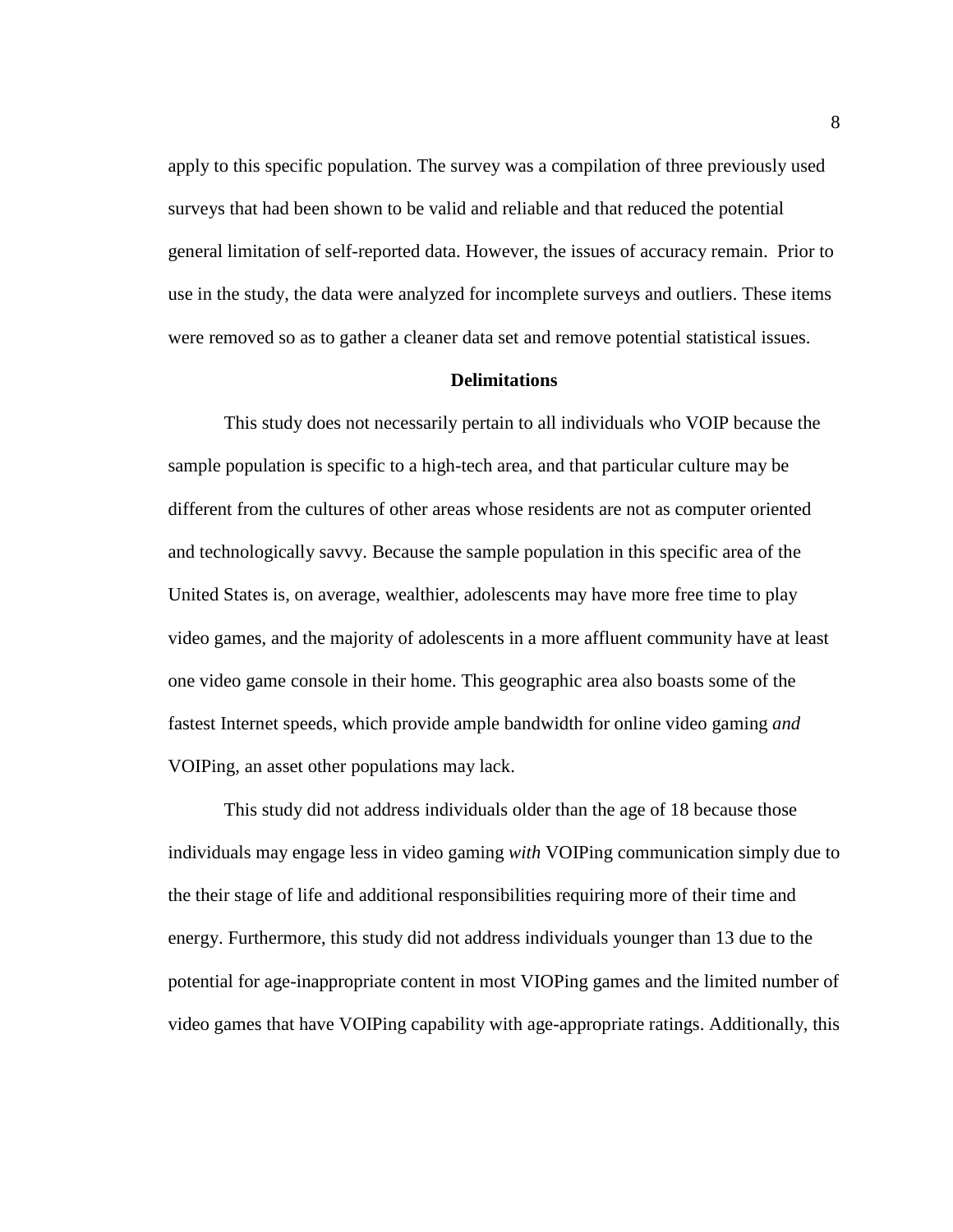study did not address potential issues of bullying or harassment through VOIPing, which can impact an adolescent's quality of life, motivation for gaming, and resilience.

#### **Significance of the Study**

The digital age has expanded so fast in video game play that it is hard for parents and other professionals to keep up. This study can help in highlighting pitfalls of video game VOIPing as well as any advantages that might be employed to augment quality of life, motivation for gaming, and resiliency of adolescents. Studies have shown that video games do have negative effects on adolescents (Ha et al., 2007). Negative effects of VOIPing include teasing, unhealthy sense of competition, lessening of self-esteem because of negative social interactions, exclusion of players from a team, and escaping from real world problems. On the other hand, VOIPing could provide improved teamwork skills, increased attention span due to social interaction, lessening of social anxieties, and a positive self-perception of being cooperative, dependable, and fun.

This study may support adolescents, parents, the educational system, social service providers, and game developers by providing awareness of potential problems and assets in VOIPing. Action plans can be developed that may affect adolescents in a positive way. Adolescents can potentially obtain positive skills through increased positive VOIPing interaction during game play. The ability to increase adolescents' quality of life and resiliency through the use of these preferred activities, video games and VOIPing, could be beneficial in the lives of not only adolescents, but also those who interact with adolescents. The impact on adolescents' overall sense of self, self-esteem, and sense of belonging may increase due to VOIPing. At the same time, there may be a decrease in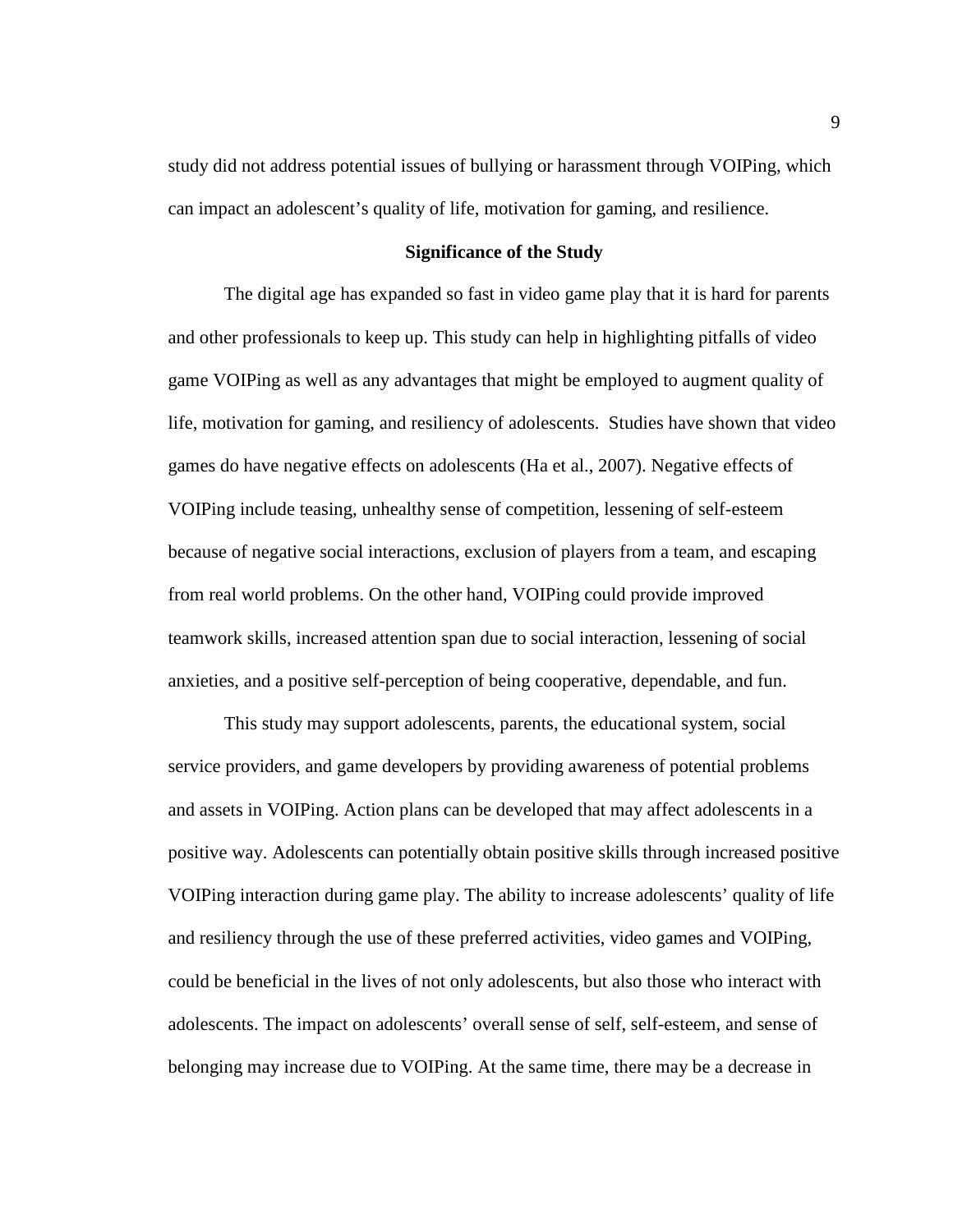adolescent depression, detachment from friends, and isolation. On the other hand, if the findings are negative, providing that information to adolescents is important so they can make informed choices regarding their online interactions.

Parents and some youth mentors may find value in VOIPing with adolescents in home or educational settings and in teaching proper online social communication. This type of interaction could produce healthier social regulation, provide social and emotional mental health support groups, and offer healthier resilience skills to support adolescents when needed. Being able to determine ways to deliver positive support while using a high-interest activity such as video games is considered ideal for helping adolescents (Halloran, 2011). VOIPing may be one of those influences.

#### **Summary and Transition**

Adolescents enjoy a plethora of activities that consume their time, and video gaming is one dominant activity. Video games have been shown to have negative effects on those who play because players may experience less face-to-face socialization, issues with mental health, and poor physical health (Wang et al., 2008).

Since the mid-2000s, researchers have explored both positive and negative aspects of video gaming to the point that there is a considerable base knowledge of its impact on adolescents. The relatively recent introduction of VOIPing in video games has amplified the gaming experience; however, researchers are just starting to understand its potential impact. Questions for this study have been grouped into three areas of interest: quality of life, motivation for gaming, and resilience in adolescent life. The study incorporated questionnaires from ProQollid (2012), Yee (2007), and Resilience Research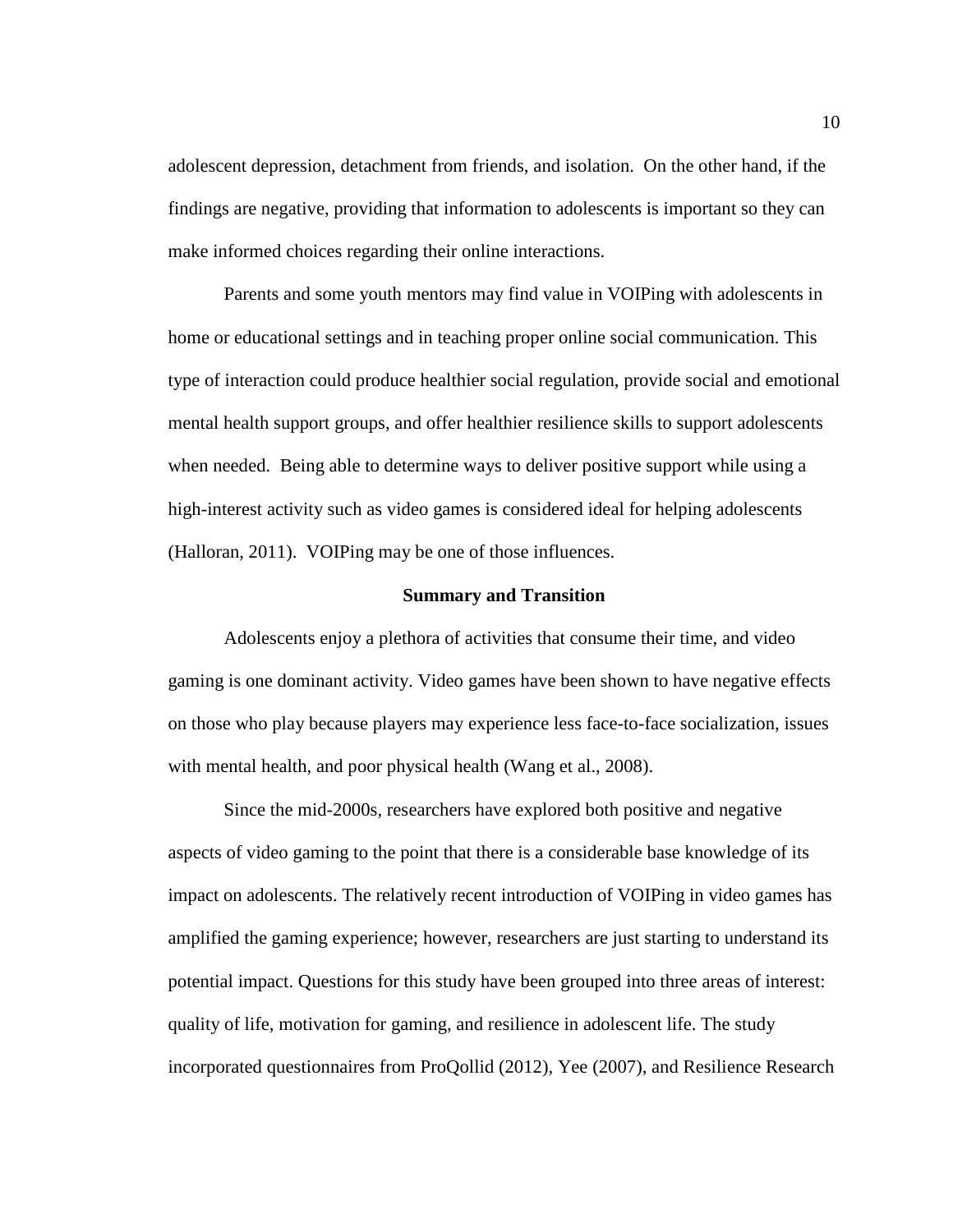Centre (2009). The study was a one-time electronic sampling comparing a continuum of adolescents who VOIP with those who do not. The target age range was 15 to 18 years old, with a target sample size of 198 participants.

Chapter 1 has provided an overview and an introduction to this research. Chapter 2 details the history of video games and previous studies done regarding both positive and negative effects of video games on adolescents. Chapter 3 sets forth the research design, methodology, process for data collection, and selected data analysis techniques for this study. Chapter 4 presents the findings and results of the study. Chapter 5 provides the summary, conclusions, recommendations for future research, and implications for social change based on the study.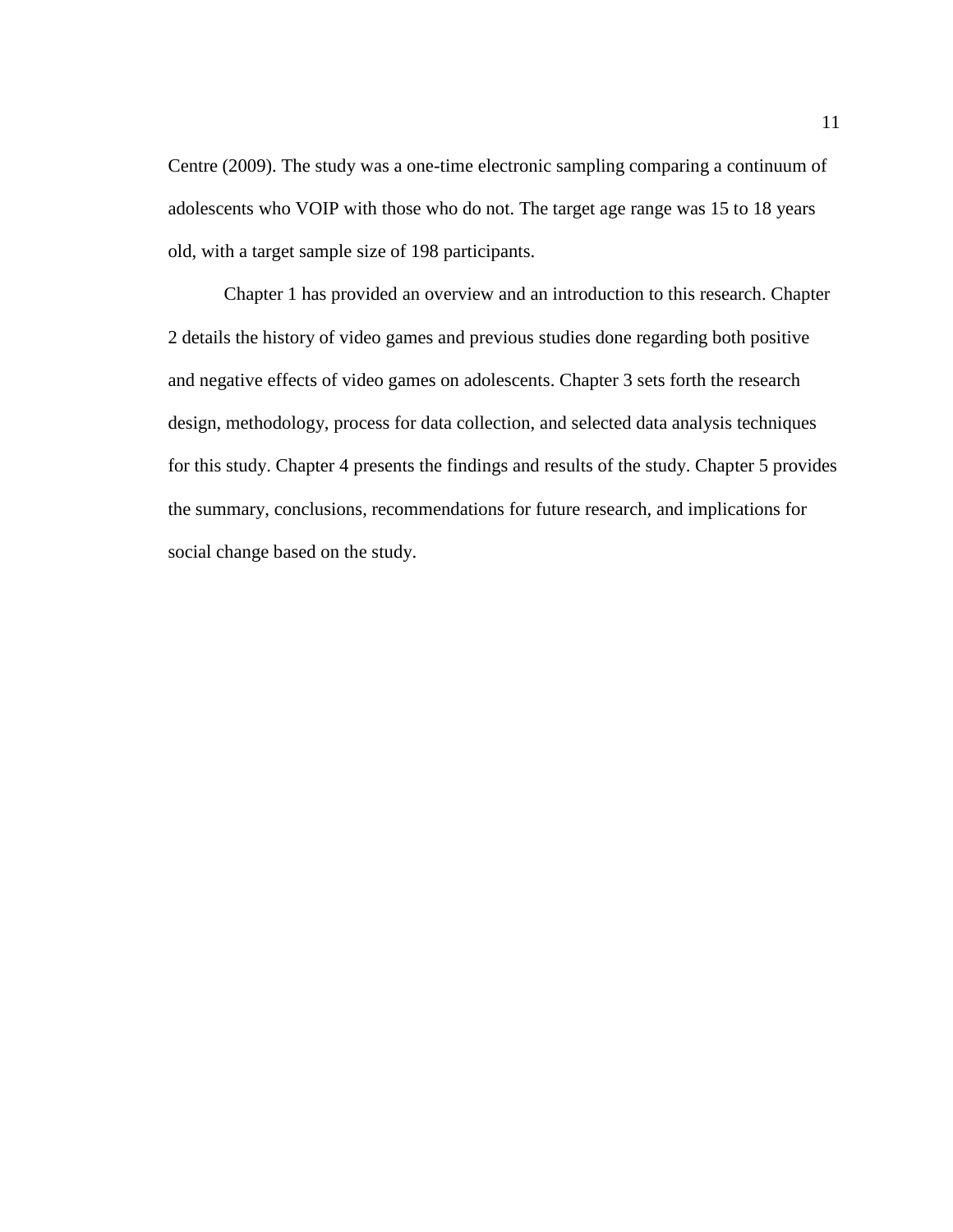#### Chapter 2: Literature Review

#### **Brief History of Video Gaming**

Visual and auditory applications for computers were first produced in the late 1940s and early 1950s. Charley Adama has been credited with the creation of a program called *Bouncing Ball*, in which series of lights on a screen changed depending on the control settings; this was a precursor to modern video games (Computer Graphic Timeline, 2008). The creation of this earliest computer game inspired many individuals at the time to contemplate the potential for computer games.

A video game console called *Odyssey* by Magnavox, introduced to the public in 1972, enabled individuals to play video games in their homes (Moore & Novak, 2010). Because in-home gaming was becoming popular, in due course game producers created different genres of games. By the 1980s, console video games were organized into categories such as action-adventure, fighting, platform, racing, and scrolling shooters (Wolf, 2008). The 1990s continued to support the evolution of video games and their expansion into the homes of individuals. Games such as *Super Mario World*, released in 1990, were the first directly geared to younger gamers and became hugely successful, according to IGN, a well-established entertainment magazine (IGN, 2012).

Video games likewise evolved in playability and appearance. In the 2000s, video games shifted to a three-dimensional or 3D world. Games such as Bungie Studio's *Halo: Combat Evolved* or Activision's *Call of Duty* have transported individuals from their homes into unique virtual worlds. Video games continued to expand with the introduction of communication during game play. Different communication styles from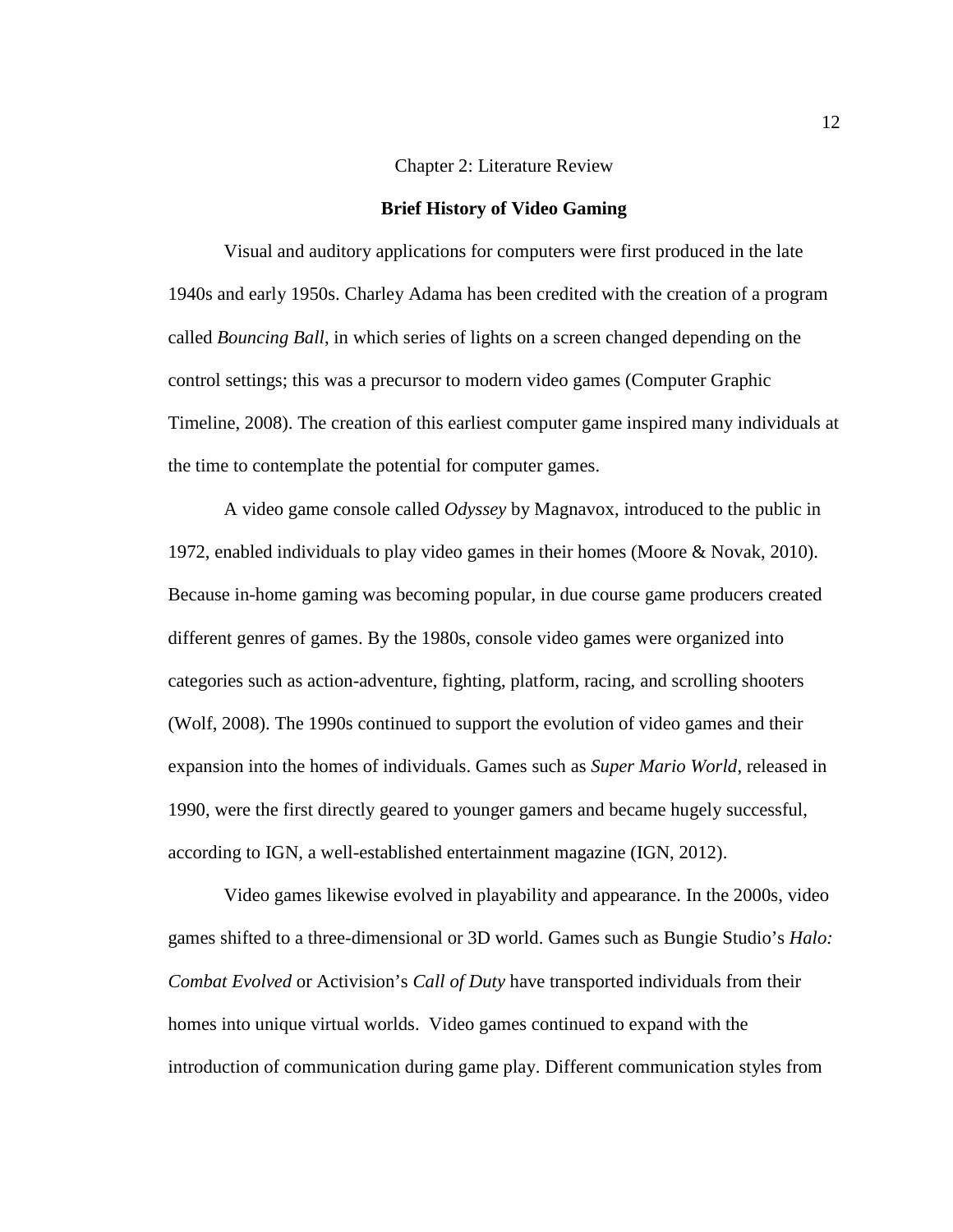bubble talk over the character's head to chatrooms and finally the introduction of simultaneous verbal communication via Voice-Over Internet Protocol (VOIP) improved game interaction (Halloran, 2011).

#### **Literature Search Strategy**

The study involved research through academic search engines, topic-related Internet pages, and published books; however, the majority of research for this study was taken from peer-reviewed research studies found on academic search engines. The literature search was conducted using the following library databases: EBSCO's Academic Search Premier, PSYCarticles, PSYCinfo, PubMed, ProQuest, ProQuest Dissertation and Theses, and SAGE.

Key search terms used in the literature search strategy for this study included but were not limited to *video games*, *electronic video games*, *electronic media*, *digital games*, *cyber gaming*, *online games*, *adolescent Internet use*, *adolescent video game use*, *Internet addiction*, *video games and the brain*, *emotion and game experience*, *player experience assessment*, *social experience*, *social presence*, *VOIPing and gaming*, *multiple simultaneous players*, *aggression*, and *video games*.

Violent video games and aggression have been widely researched, whereas research on the impact of video games and VOIPing is less prevalent in the literature. The scope of the literature review included multiple facets of video gaming in order to have enough information pertaining to the area of focus. Due to the limited amount of knowledge in this particular area of research, an additional time period of 10 years was used to gather adequate amounts of peer-reviewed research.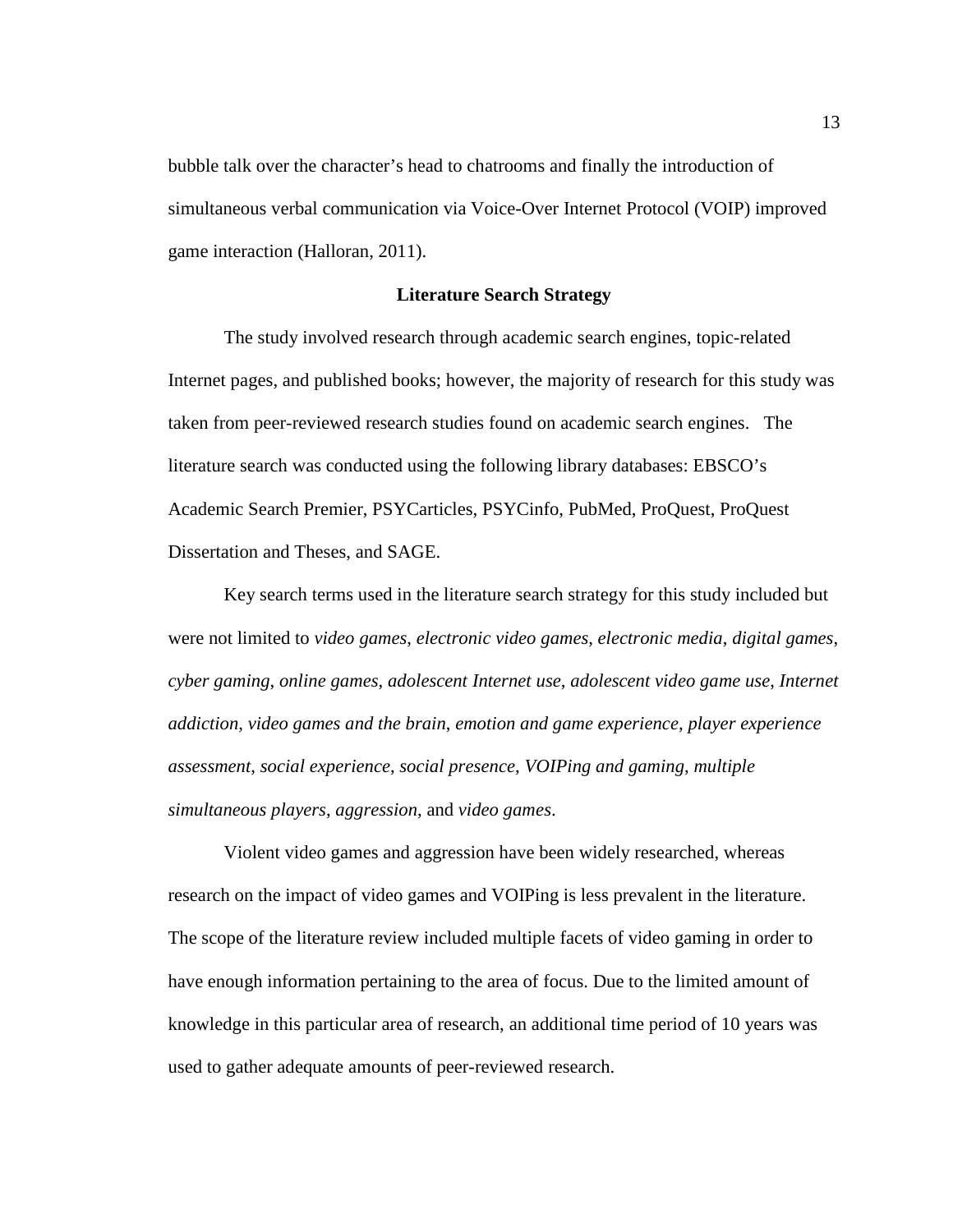#### **Theoretical Foundation**

As mentioned in Chapter 1, in developing the theoretical framework for this study, I drew on three theories: ET, MT (Klimmt et al., 2008), and PDT (Hart et al., 2009). ET posits that individuals play video games because they find some value in doing so. One value is increased control. Players manage their character's actions, interactions with other players and the virtual environment, and even the specific appearance of the virtual environment. MT and PDT indicate that video games are played for specific purposes such as avoiding issues, escapism, or, on the other hand, increasing social interactions and connections with friends (Hart et al., 2009; Klimmt et al., 2008). MT and PDT may explain why connecting with other gamers through VOIPing (the way people might in a face-to-face interaction) provides a deeper, more immersive experience for the gamer.

#### **Who Plays Now**

Griffiths, Davies, and Chappell (2004) created a summary of who plays video games in an online atmosphere. The chosen game for the collection of data were *Everquest* produced by Sony Online Entertainment and at the time was considered very popular (Griffiths et al., 2004). It is a Massively Multiplayer Online Role Playing Game, which allows for many thousands of individuals to play at the same time. From 1999 to 2002, Griffiths et al. used questionnaires to gather data from fan sites such as basic demographic information, how often individuals play, what type of games they play, and what the players liked and did not like about the game. They found that 93.2% of adolescent players and 79.6% of adult players were male, and 84% of players were above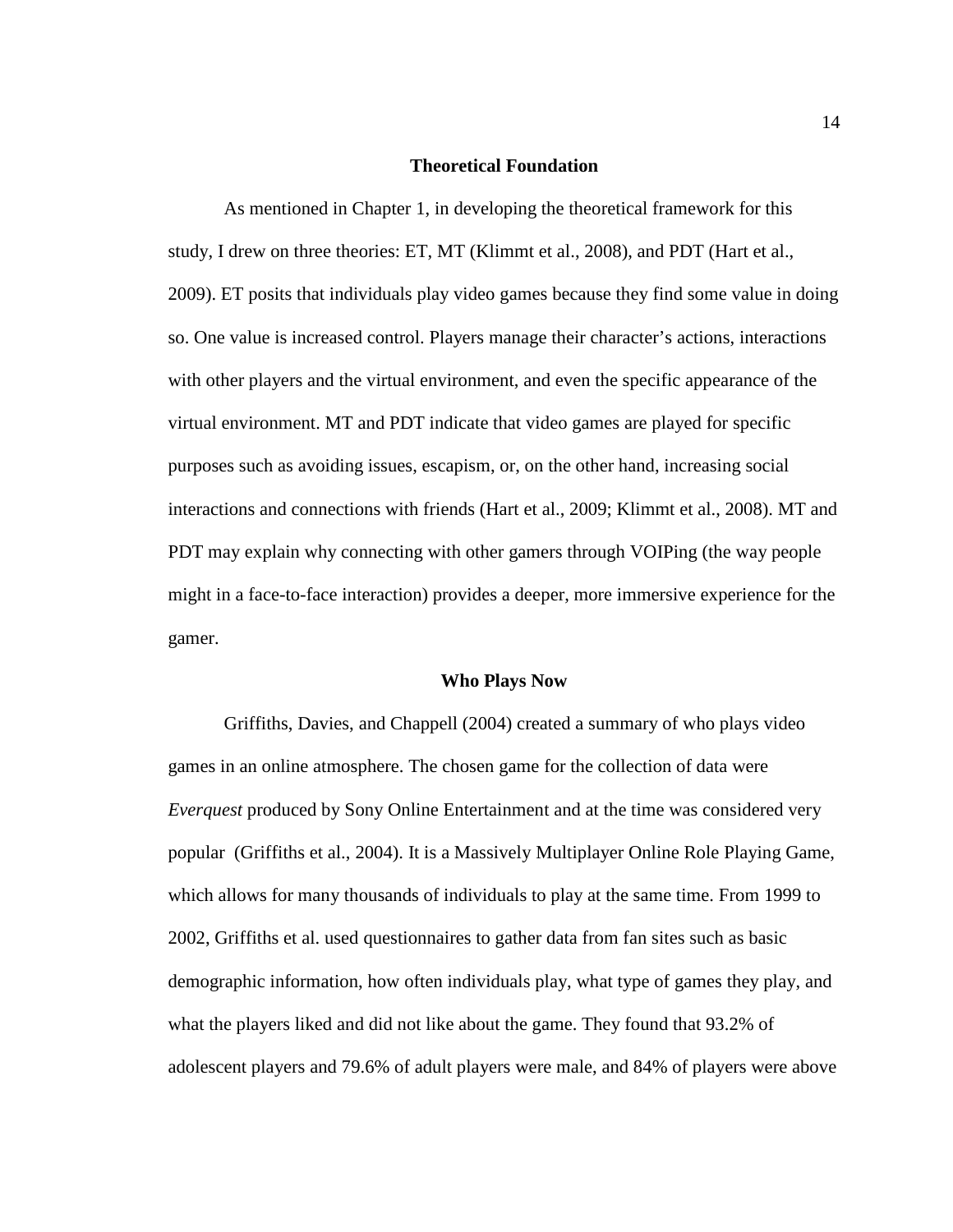19 years of age (Griffiths et al., 2004). They also reported that 16% of those playing *Everquest* were middle and high school students, with a small percentage coming from elementary school (Griffiths et al., 2004). They found that adolescents averaged longer playing times than adults, possibly because adolescents had more available time and fewer responsibilities (Griffiths et al., 2004).

In 2010, the Entertainment Software Association (ESA) gathered information about gamers. The ESA reported that 60% of all gamers were male and that the average age of gamers had increased to 34. In 2012, the ESA reported that the average age of gamers had dropped by 4 years to age 30, with 32% of all gamers under the age of 18. The gender makeup of gamers had shifted to 53% male and 47% female (ESA, 2012). The ESA (2012) reported that, additionally, 70% of households in the United States at that time had a dedicated game console, and 62% of gamers played with others online or in person.

#### **Video Game Genres**

Today's video games can be categorized into many genres: educational, puzzle, party, racing, fighting, sports, platformer, real-time strategy, third-person shooter, firstperson shooter, role playing, and massively multiplayer online role-playing. Each one of these genres has unique features that attract different gamers.

*Educational* video games teach basic skills such as reading and math. Examples of educational games are *Jumpstart: Advanced Kindergarten* and *Scholastic: Dragon Tales: Learn and Fly With Dragons*, in which the basics of thinking skills and math are taught.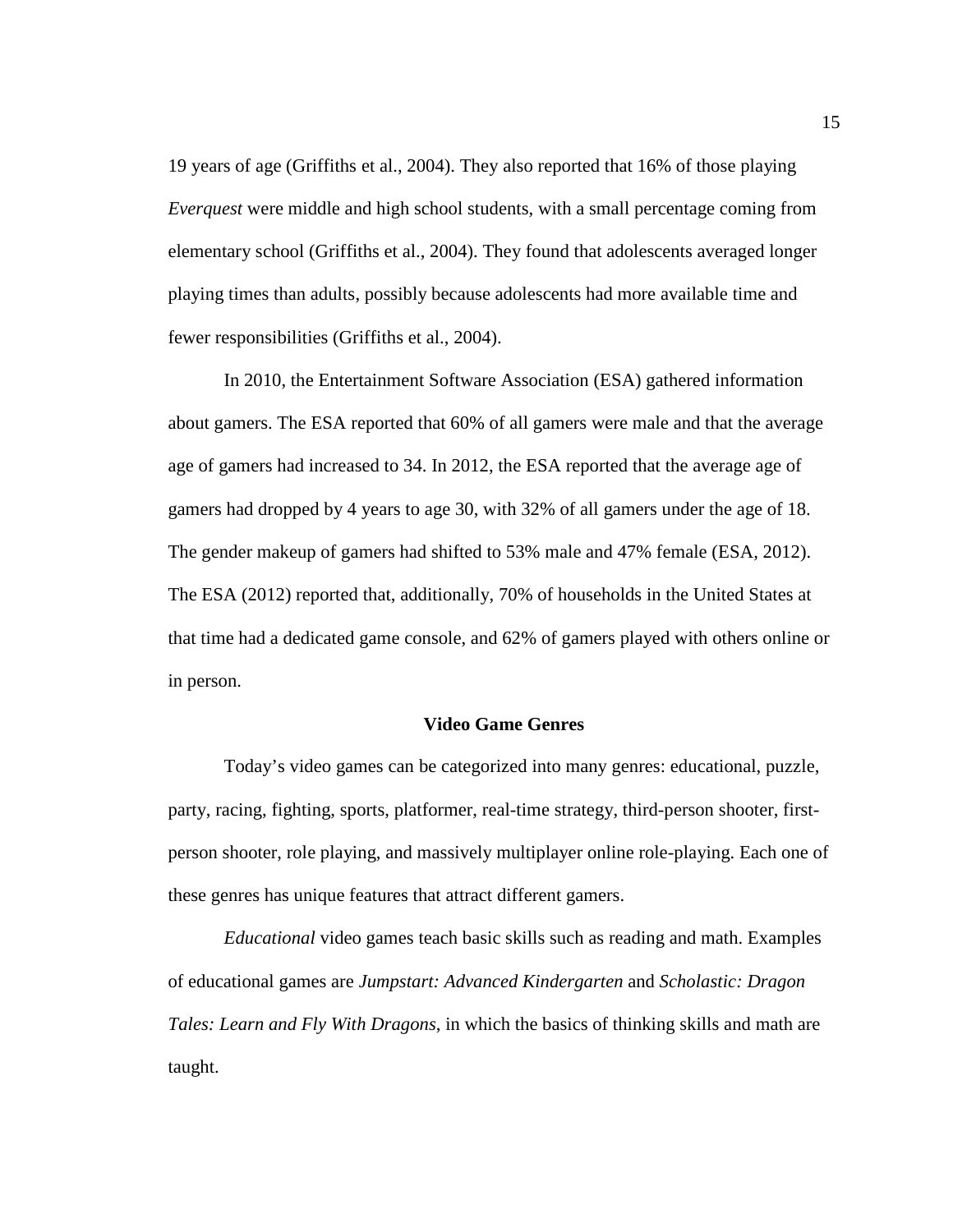*Puzzle* games encourage the gamer to think logically in order to solve random problems that are continuously presented (Achtman, Green, & Bavelier, 2008). *Tetris* or *Bejeweled* are popular examples. Puzzle games are usually of a simple design with no particular theme and provide many levels of play. They provide the gamer with a high level of immediate interaction in a short space of time.

*Party* games provide fun and simple experiences for group play. They contain multiple minigames and allow many gamers to play at the same time. These games are often competitive, and gamers collect points or compete for the best time within each game. Examples are *Mario Party* by Nintendo or *Fusion Frenzy* by Microsoft.

*Racing* games create the experience of driving. The gamer can be the driver looking out through a windshield or have a camera perspective from just behind the car. Realistic images and sounds of high-performance cars enhance the gaming experience. Gamers can use the cars either in stock format or in a custom format created by the gamer. The gamers compete against their own previous best times, other racers who are computer generated, or other gamers. The graphics are realistic and use natural physical properties such as gravity or weather conditions. However, defying natural law, cars that crash reset after a short time, and no character is injured. Examples are *Need for Speed* by Electronic Arts and *Burn Out* by Acclaim Entertainment.

*Fighting* games capitalize on one-to-one combat. They are realistically oriented in graphic design, but the characters perform moves that are impossible in the real world. Fighting games use martial arts as the primary fighting forms. The characters may be unarmed, may use handheld weapons to defeat an opponent (e.g., ice thrown from the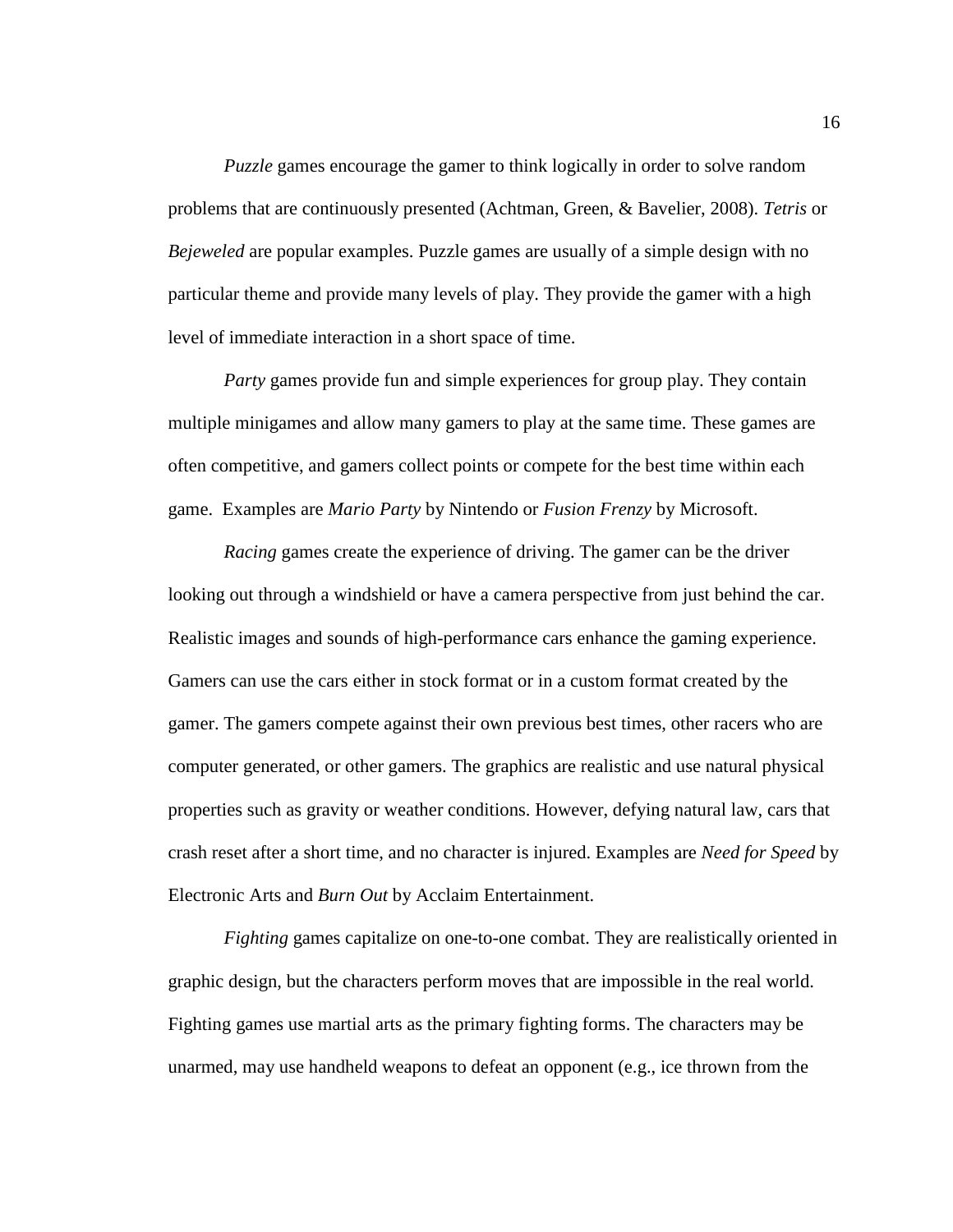fingertips at the opponent), or may disappear to avoid an attack. Examples are *Mortal Combat* by Nether Realm Studios and *Street Fighter* by Capcom.

There are two types of *sports* video games: realistic and fantasy. Realistic sports games simulate live sports through lifelike graphic design and realistic play. Players can be hurt, and physical laws of nature such as gravity apply. Additionally, realistic sports games provide coaching experiences, encouraging the gamers to improve their teams through trading or benching players. Examples are *MLB Baseball*, *NBA Basketball*, and *Madden Football*. In contrast, fantasy sports games do not follow the laws of nature. A cartoon-like character might launch his snowboard into the air for 2 minutes, all the while gathering points for performance, and never be hurt in collisions. Examples are *SSX Snowboarding* and *Wii Sports.* Both reality and fantasy sports games provide the gamer with opportunities to compete against other gamers and to play exhibition games as well as an entire season.

*Platformer* games entail moving a character from Point A to Point B while overcoming obstacles and jumping from platform to platform (Wolf, 2000). They follow a simple storyline such as rescuing a princess, stopping an evildoer, or preventing aliens from taking over a space station. Examples are *Mario Brothers* by Nintendo, *Sonic the Hedgehog* by Sega, and *Metroid* by Nintendo. The characters are all very cartoon-like in appearance, and the violence is not realistic, having no blood or graphic scenes. This type of violence includes jumping on the head of a foe, throwing fireballs, or shooting the enemy, who then disappears with a poof.

*Real-time strategy* games are based on creating or developing something such as a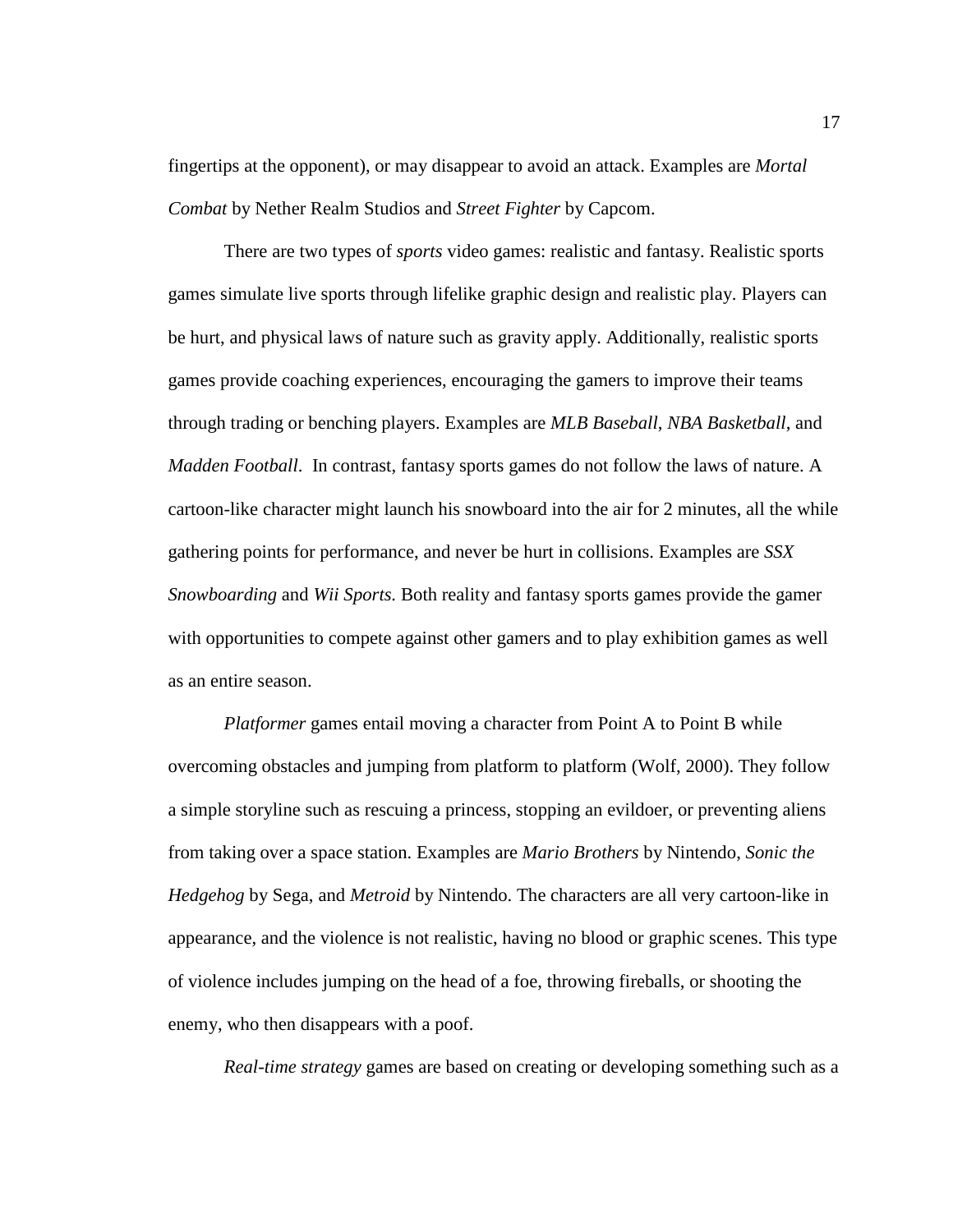city or an army over a period of time. Gamers, for instance, may compete to gain resources for their city or defeat the opponent's armies. The game is played simultaneously against opponents, without taking turns (Wolf, 2000). The gamers' perspective is called God view and involves seeing large areas of the game from above. Competitors may build bases or control army units to dominate opponents. While they are building and creating, their opponent is often attacking. The victor is the last person alive. Recently, the game has expanded to include a multiplayer online version that lets gamers face off against each other instead of against the computer. An example of a realtime strategy game is *Command and Conquer,* a series created by Electronic Arts.

*Third-person* games place the character in a three-dimensional setting or virtual world with which the player interacts. The gamer views the hero from behind and over the shoulder, and the hero is more realistic and human-like. The goal is to stay alive while going from Point A to Point B. Possible tasks include solving difficult puzzles such as unlocking doors, working through mazes, and defeating foes. Third-person games usually entail mature or extreme violence such as brutal deaths, squirting blood, and mutilation. Graphics are very realistic; however, the games usually include fictional characters and situations, such as monstrous orcs coming out of the ground. Examples are *Gears of War 3* by Epic Games and *Tom Clancy's Ghost Recon: Future Soldier* by Ubisoft.

*First-person shooters* (FPS) are games such as *Halo* by Microsoft Corp. and *Call of Duty* by Activision. The gamer is the ultimate hero and sees everything through the hero's eyes (Wolf, 2000). The graphics are high definition and intricately detailed. As the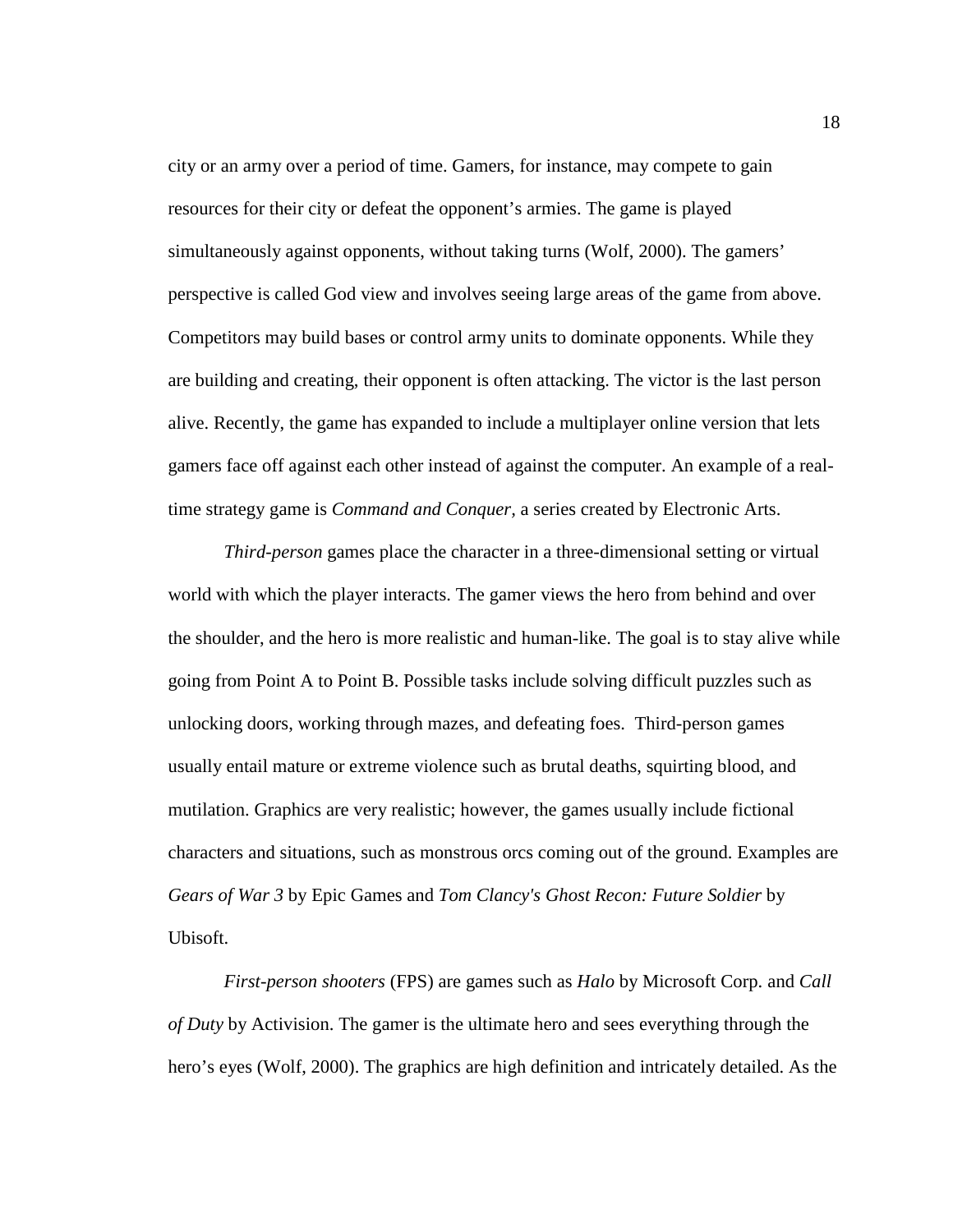hero progresses through the storyline, gamers are attacked either by other computercontrolled enemies or by characters controlled by other gamers. The goal is to use a variety of weapons, vehicles, or armor to annihilate the enemy and save the country or the world. The hero is also able to advance in a ranking system similar to that of a military order, which is built into the game. Gamers are able to get medals and other rewards as they advance in the game. Such games are designed for mature audiences due to violence, gore, and sexual themes.

*Role playing games* (RPGs) were originally designed for individual, noncompetitive play and progress through a storyline. These games feature a huge variety of characters, such as humans, orcs, dwarves, and elves, who can be either good or evil. These characters may interact with the environment in great detail by casting spells, going in and out of structures, battling computer-generated foes, solving complex puzzles, and gaining abilities or skills. Gamers usually spend a longer time in the story modes of this type of game than in any other due to the vast variety of options provided them. Several fixed endings are determined by the choices the gamer makes (Wolf, 2000). Recently, RPGs have become online multiple player instead of individual games. Examples of RPGs are *Fable III* by LionHead Studios and *The Elder Scrolls V: Skyrim* by Bethesda Softworks.

The last game type, which is enormously successful, is the *massively multiplayer online role playing game* (MMORPG). According to many researchers, MMORPGs draw in many thousands of players at one time and are virtual worlds unto themselves (Cole  $\&$ Griffiths, 2007). MMORPGs do not have specific storylines or a fixed ending (Cole  $\&$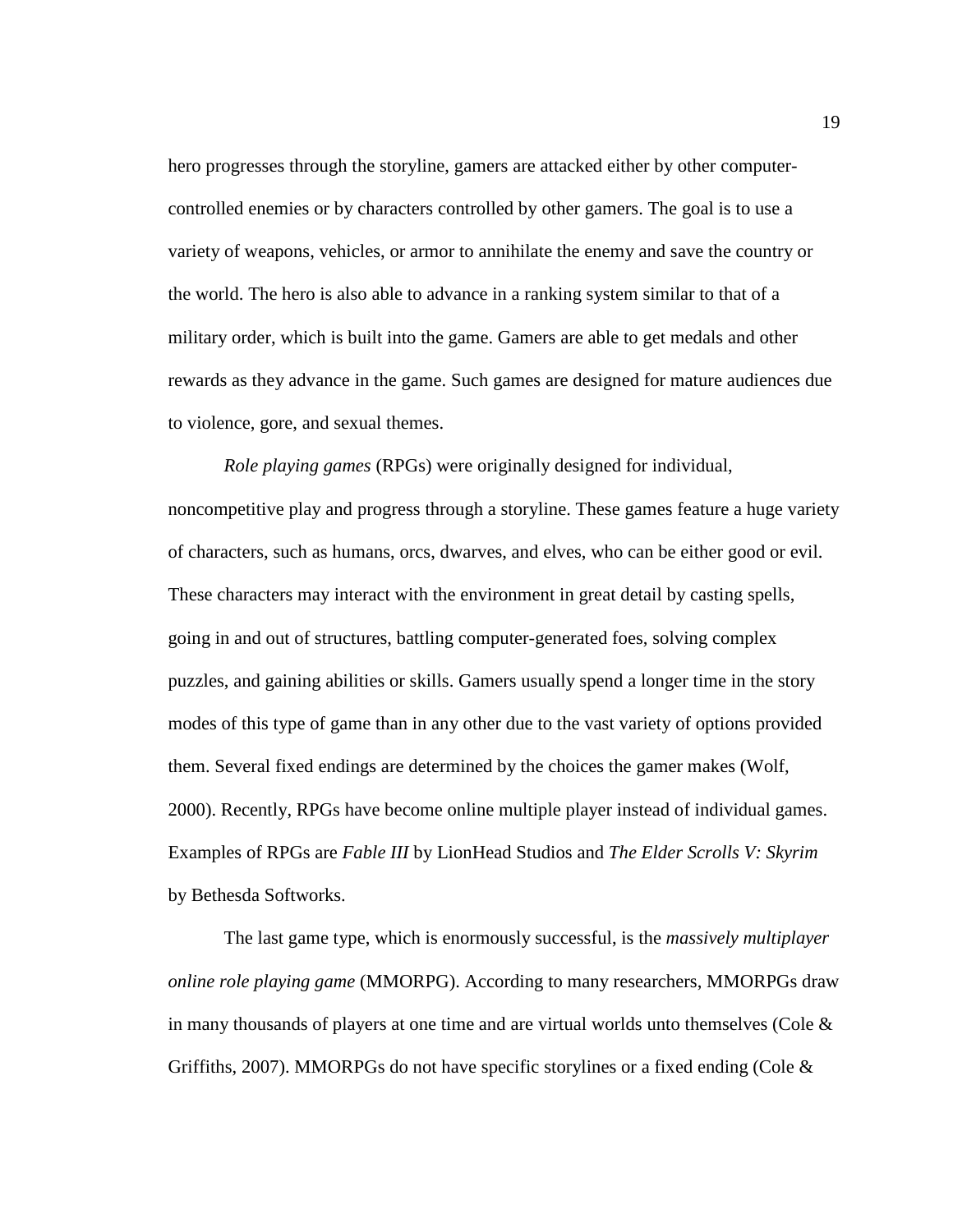Griffiths, 2007). Players can play as individuals, on teams, or in clans. These clans form social hierarchies within which gamers gain respect and power. Players can go on a large variety of quests, or they can hang out and chat. A defining aspect of MMORPGs is a large number of in-game tasks to accomplish either individually or cooperatively. Gamers are challenged in many ways through puzzles and assignments, battles against computergenerated characters or other gamers, or different social settings and interactions. This was the first type of game to use bubble chat and chatrooms to help gamers strategize and socialize (Cole  $\&$  Griffiths, 2007). One of the largest games in sheer numbers of players is *World of Warcraft* by Blizzard (2010), which boasts over 12 million gamers (Blizzard, 2010). Other games are *Spore* by Electronic Arts and *Diablo* by Blizzard.

#### **Rating of Video Games**

The Entertainment Software Rating Board (ESRB) was created in 1994 to regulate video games and to inform consumers (Thompson & Haninger, 2001). Ratings range from "Early Childhood" (EC) to "Adults Only" (AO), with games in the development stages receiving a Rating Pending (RP) until the board has a chance to fully review them. These ratings are based on a categorical rating process, with games having to meet certain criteria to be placed in a category.

The EC category refers to games that have content designed for gamers 3 years and older and have no objectionable content as seen by parents (Thompson & Haninger, 2001). E is the rating given for *Everyone*. Content is intended for gamers 6 years and older and may contain some nongraphic violence, slapstick humor, or objectionable language as defined by the ESRB (Thompson & Haninger, 2001). E +10, created in 2005,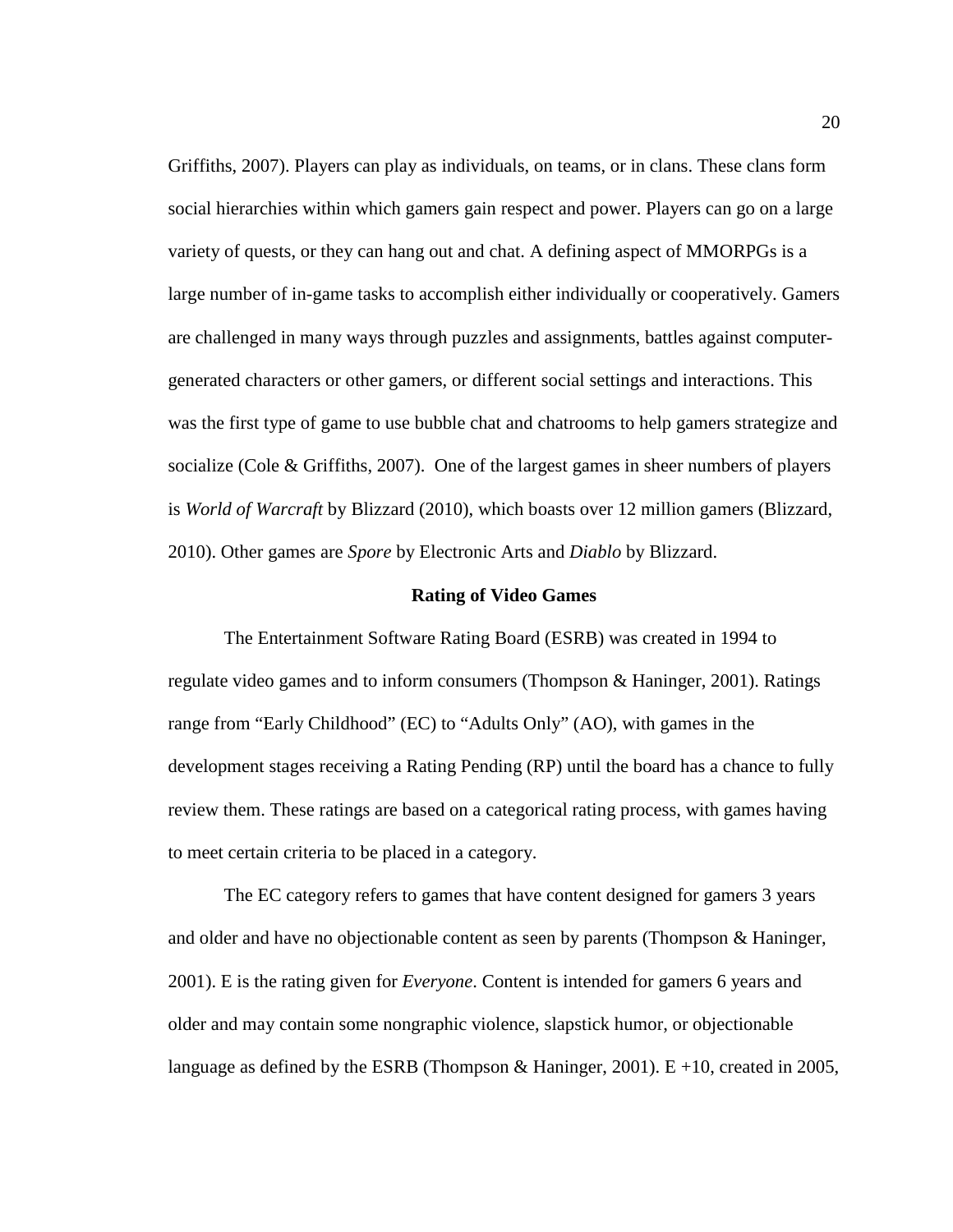is the rating category for everyone 10 years and older; the violence and graphic content are mild, and the themes may be minimally suggestive (ESRB, 2012). T stands for Teen and is for gamers 13 years and older. According to the ESRB, these games are more graphic and violent, showing more blood and "crude humor" (ESRB, 2012). They also have stronger suggestive language and themes (Thompson & Haninger, 2001). M is the rating for Mature, geared for gamers 17 years or older and containing severe language, violence, and sexual themes (Thompson & Haninger, 2001). The AO rating, for adults 18 years and older, is reserved for select games that are too sexual or violent for an M rating (Thompson & Haninger, 2001). The ESRB rating is not required; however, many video game companies opt to get an ESRB rating to help the consumer know which games are appropriate for various age groups (ESRB, 2012).

#### **Type of Gaming Communication**

Since the 1990s, communication has become a large part of the gaming experience, and game developers employ different communication formats for players to interact (Halloran, 2011). Text communication, one of the early forms, utilized a Unixbased computer system to support either chatroom formats or cartoon bubble-speech (Halloran, 2011). This type of communication helped gamers identify which player was speaking.

In the mid-2000s, video game designers introduced simultaneous voice communication to game play. This was achieved through headphones and a microphone using an approach called Voice Over Internet Protocol or VOIP. Halloran (2011) pointed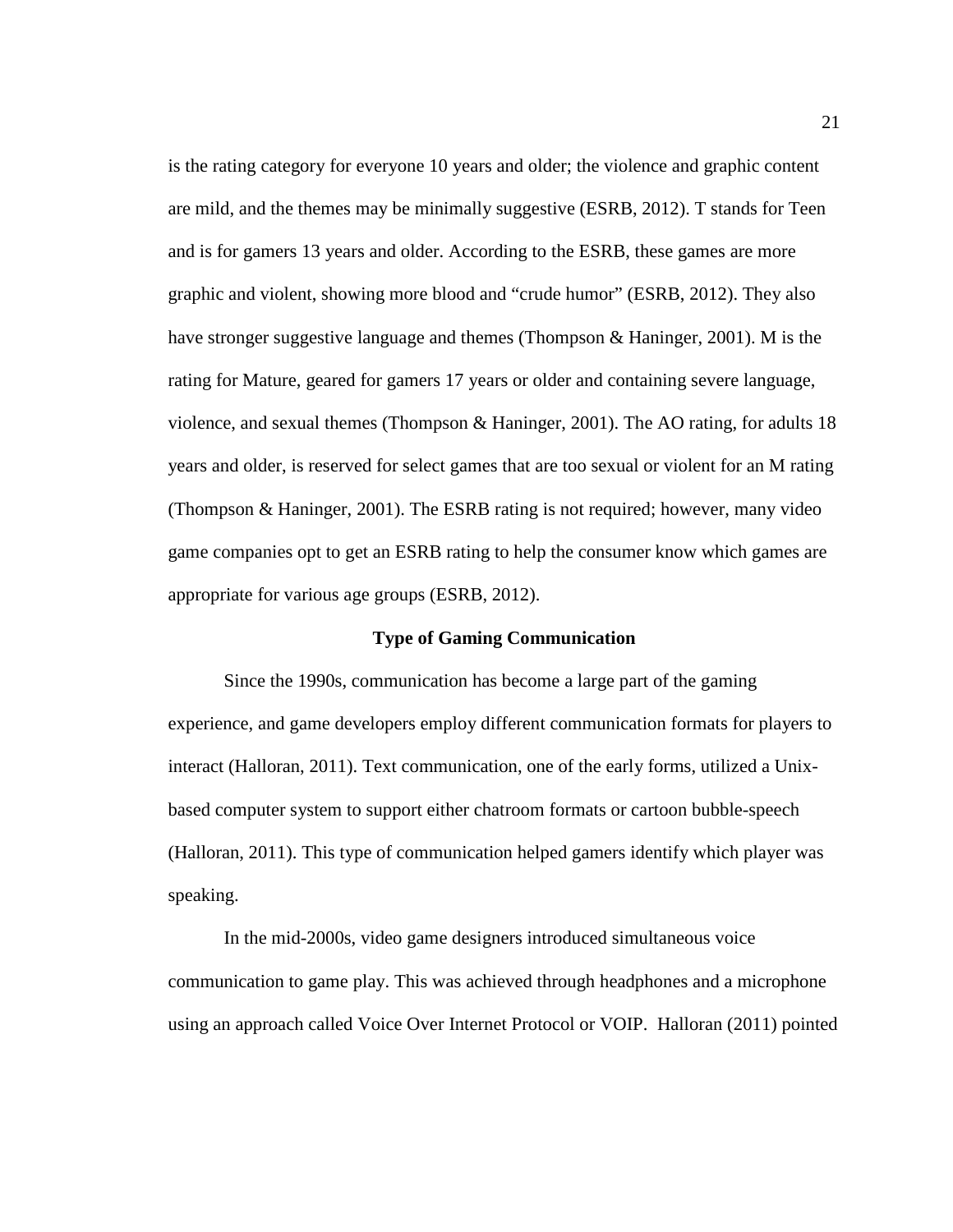out that VOIP helps gamers coach each other, strategize, and work together on similar tasks.

#### **Visual and Auditory Systems**

Video game developers create virtual worlds that are all encompassing. They intentionally use colorful cinematic detail and stimulating soundtracks with entertaining sound effects to captivate gamers, who lose themselves in the game (Zyda, 2005). According to a study by Ravaja, Saari, Salminen, Laarni, and Kallinen (2006), what the gamer hears and sees engages the sympathetic nervous system. Thirty-six gamers, from 20 to 30 years old, played *Super Monkey Ball 2*. Ravaja et al. (2006) video recorded the audio and visual events of four different gaming experiences for each gamer. Using electrodes, Ravaja et al. assessed the players' visual and auditory responses to events in the game for sympathetic nervous system activation such as changes in skin conductance and facial and eye muscle movement. They then compared the physiological response data to the video recordings (Ravaja et al., 2006). The results indicated changes in the gamers' physiological responses, based on the gaming events (Ravaja et al., 2006).

He´bert, Be´land, Dionne-Fournelle, Creˆte, and Lupien (2005) reported that video games have multiple physiological impacts on gamers such as changes in heart rate, increase in breathing rate, and increase in blood pressure. He´bert et al. (2005) stated that even video game soundtracks alone appeared to engage the sympathetic nervous system in gamers. Ravaja et al. (2006) pointed out that violent video games appear to influence the stress responses of the sympathetic nervous system to a greater degree than the nonviolent video games.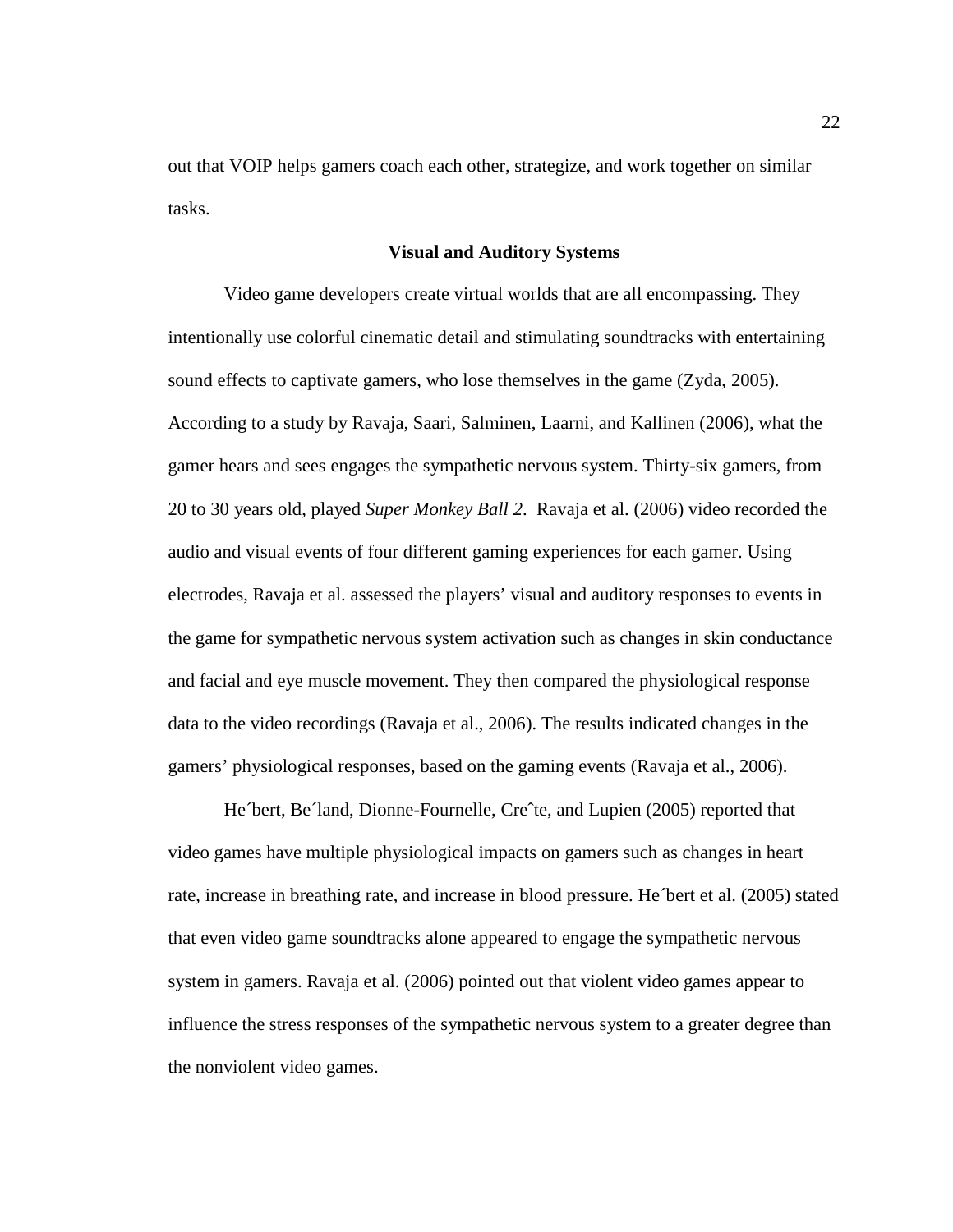### **Effects on the Brain**

Video game play has been shown to create certain changes in the brain. Specifically, studies have shown that gamers have an increase of two chemicals, dopamine (Koepp et al., 1998) and cortisol (He´bert et al., 2005). Pinel (2011) stated that dopamine, produced by the brain, is a neurotransmitter that affected both gross and fine motor control, memory, and cognitive ability (Arias-Carrion & Poppel, 2007). Lack of dopamine caused motor tremors in Parkinson patients and was associated with disorders such as schizophrenia and attention deficit hyperactivity disorder [ADHD], (Arias - Carrion & Poppel, 2007). According to Arias-Carrion and Poppel (2007), dopamine appeared to affect how the working memory and executive function respond in processing time, ability to make decisions, and adaptability to a changing environment. They are doing more research to identify the connection more fully. Dopamine was also connected with a person's ability to learn and the individual's motivation or, in other words, reward-seeking behavior (Arias-Carrion & Poppel, 2007).

Koepp et al. (1998) studied the interaction of dopamine on behavioral learning, reinforcement of behavior, attention, and sensory-motor integration. They asked eight male gamers to play a specific game for 50 minutes and also at some point watch a blank screen for the same length of time as a control (Koepp et al., 1998). The participants maneuvered an in-game tank over a virtual terrain. As the tank moved, the participants were challenged to collect in-game flags, destroy enemy tanks, and avoid being killed. After collecting all flags, players advanced to the next level. PET scans assessed dopamine levels in the players' cerebellum, ventral striatum, and dorsal striatum during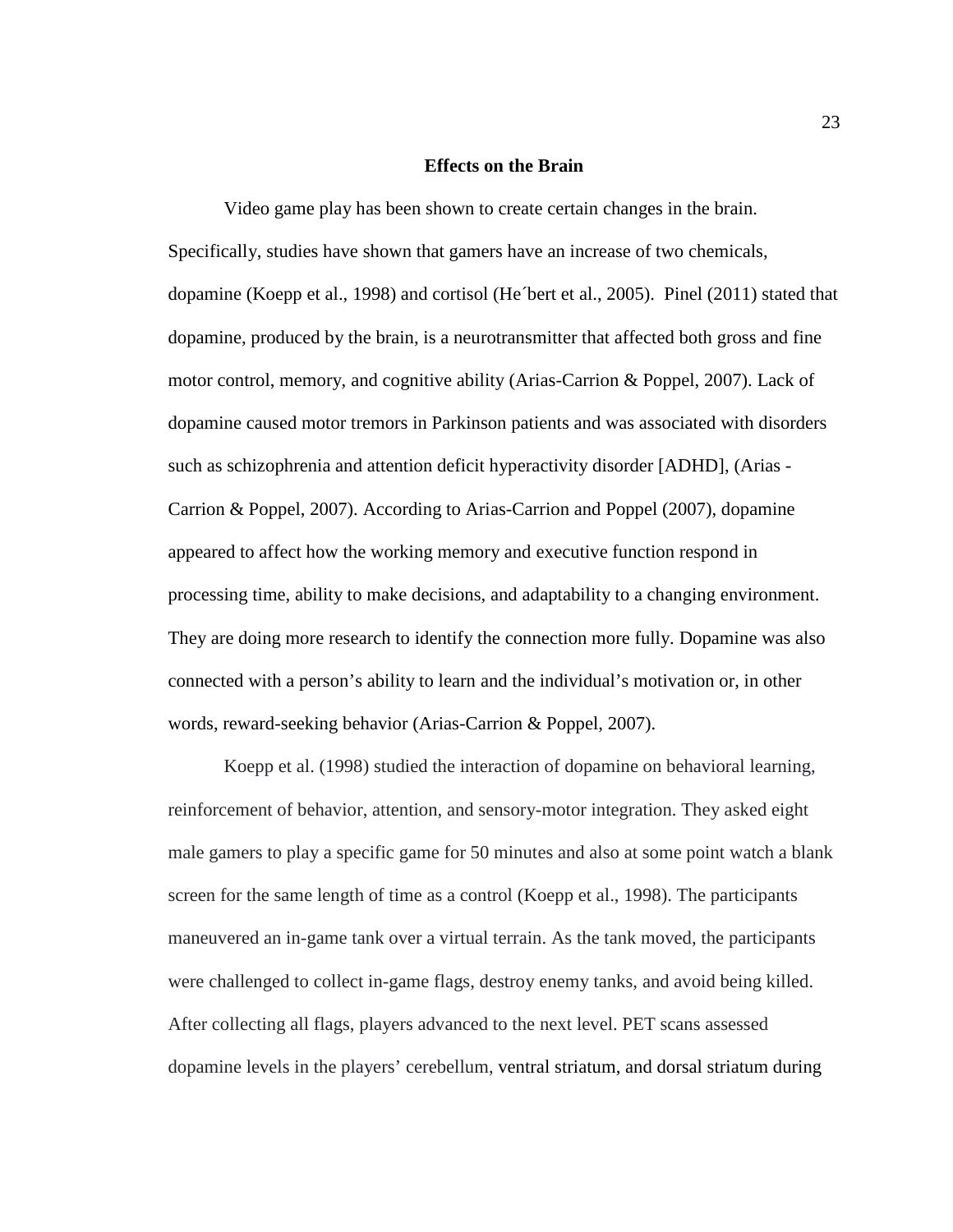game play. According to Koepp et al., the dopamine levels of gamers increased in the ventral striatum and dorsal striatum at levels similar to those found in individuals who were injected with amphetamines. Playing video games correlated with reinforcement of the particular behavior because of the sustained increase of dopamine (Koepp et al., 1998). According to Arias-Carrion and Poppel (2007), high levels of dopamine were also found in persons with addictions (drugs and alcohol) and addicting behaviors (gambling and sex).

Playing video games also affected cortisol levels. According to Pinel (2011), the adrenal gland produced cortisol in response to a negative stressor. Cortisol suppresses secondary functions such as the immune system and increases glucose levels, providing more energy for immediate response to the stressor (Pinel, 2011). He´bert et al. (2005) noted that cortisol caused the heart rate to increase and blood pressure to elevate. De Quervain, Roozendaal, and McGaugh (1998) conducted a study on rats and found that cortisol impacted memory retrieval, stopping the rat from navigating on the correct path through a maze. They suggested that cortisol affected humans in similar ways. Long-term exposure to high levels of cortisol were associated with several health issues such as depression, osteoporosis, and hypertension (Brown, Varghese, & McEwen, 2004).

He´bert et al. (2005) showed that music in video games heightened the stress response, stimulating cortisol production. They asked 52 men to play a game called *Quake III* for 10 minutes*.* Half of the participants played the game with sound and the other half without.The gamers who experienced in-game music for 10 minutes had larger amounts of cortisol in their saliva for up to 30 minutes after they had stopped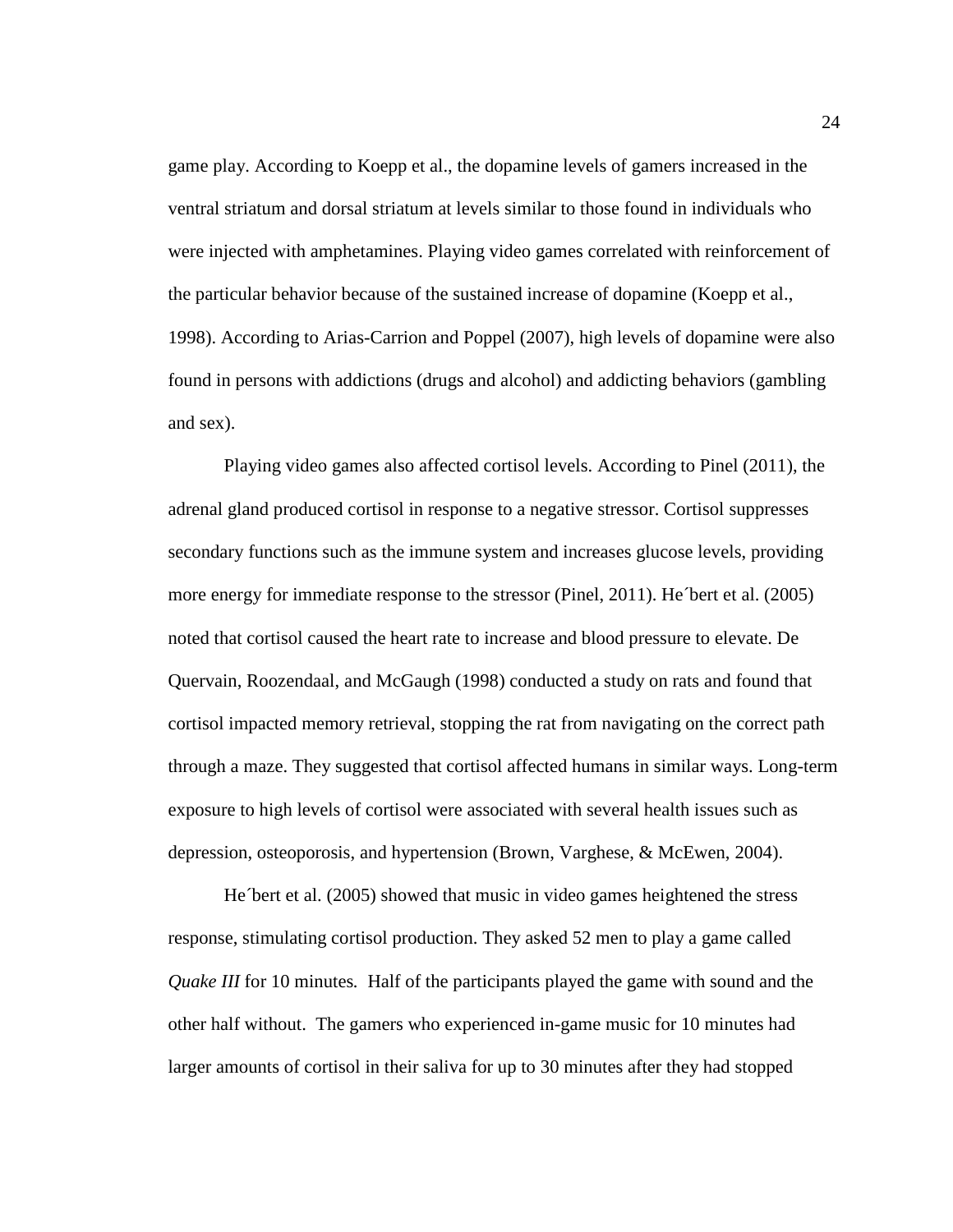playing the game than the control group. He´bert et al. (2005) concluded that video game music stimulates the stress response, which activates cortisol levels.

Wolf, Schommer, Hellhammer, McEwen, and Krischbaum (2001), explained the impact of increased cortisol on the brain. They stated that cortisol can either improve or decrease the ability to remember, depending on the memory task (Wolf, Schommer, Hellhammer, McEwen, & Krischbaum, 2001). Buchanan and Lovallo (2001) highlighted that increased cortisol levels supported long-term memory recall of events that were emotionally stimulated. Conversely, high levels of cortisol negatively affected short-term memory retrieval (Buchanan & Lovallo, 2001). Wolf et al. (2001) also mentioned that learning deficits correlated with elevated cortisol levels.

### **Immersion Factors**

When gamers experience high levels of enjoyment, control, and proficiency, they become immersed in the game. Lin (2010) commented that for some gamers, violence contributed to the pleasure of the video game. Adolescent males were more likely to experience enjoyment from violent video games than adolescent females (Lin, 2010).

Using social cognitive theory proposed by Albert Bandura, Lin (2010) pointed out that in general the extremely violent behaviors in the game were against individuals' morals and values, causing guilt and other conflicting emotions. However, gamers used justification such as "This is only a video game" to help reduce or eliminate those negative feelings (Lin, 2010), thereby creating a more pleasurable experience. Lin reported that the better the justification, the more pleasurable the experience. Moreover, males appeared better able to manage and possibly separate themselves from the virtual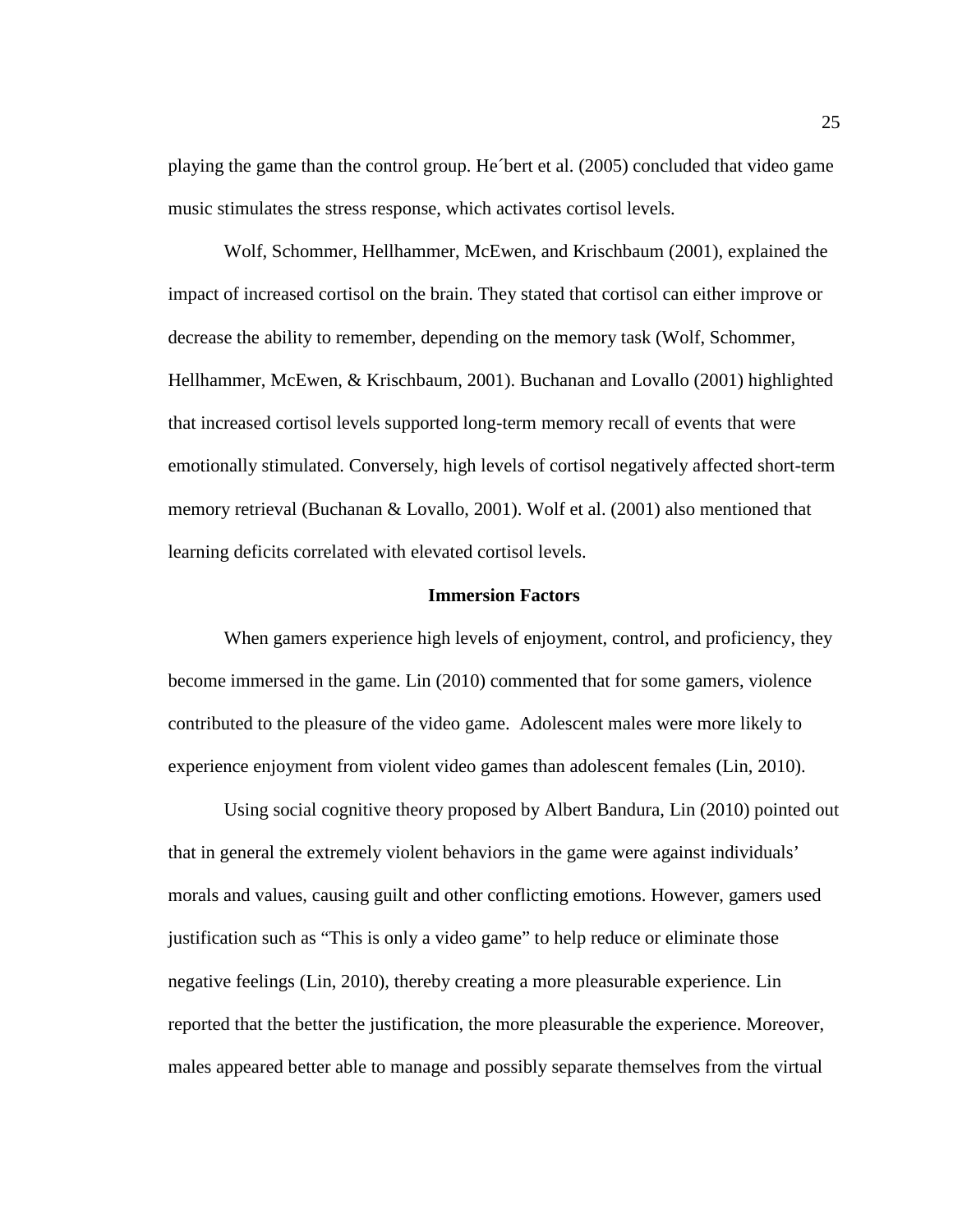world's moral dilemmas than females, and in turn were able to enjoy the experience more often (Lin, 2010). Lin also commented that females enjoyed nonviolent video games more and were not as likely as males to identify with villains and violent characters.

Additionally, researchers noted that the gamers' ability to assume different roles, such as heroes or villains, provided enjoyment (Marin, 2010). Gaming provided opportunities to test different identities and test boundaries (Marin, 2010). Shieh and Cheng (2007) also commented that gamers could express themselves in a greater variety of ways while gaming, both positively and negatively, than they would in the real world.

While character connection and separation of real world and virtual world morals can help gamers enjoy their time playing, interactivity can also lead to enjoyment. Klimmt, Hartmann, and Frey (2007) stated that interactivity can be explained by *effectance* and *control*. According to Klimmt et al. (2007), effectance is the concept that the avatar (player's character) in video games "respond[s] to player inputs immediately and constantly" (p. 845). This immediate and constant response provided the player with instant gratification of desired avatar actions. Control implies that the player is knowledgeable of the video game's environment and mechanics to play successfully and achieve the game objective (Klimmt et al., 2007). The study used three phases of the same game to determine whether effectance or control created higher levels of enjoyment. Klimmt et al. asked study participants to play the game at a normal or nonmanipulated state, which was followed by a questionnaire. Following this process, participants were put into one of three groups. One group played the same game with no changes; the second group played the game that decreased effectance; and the last group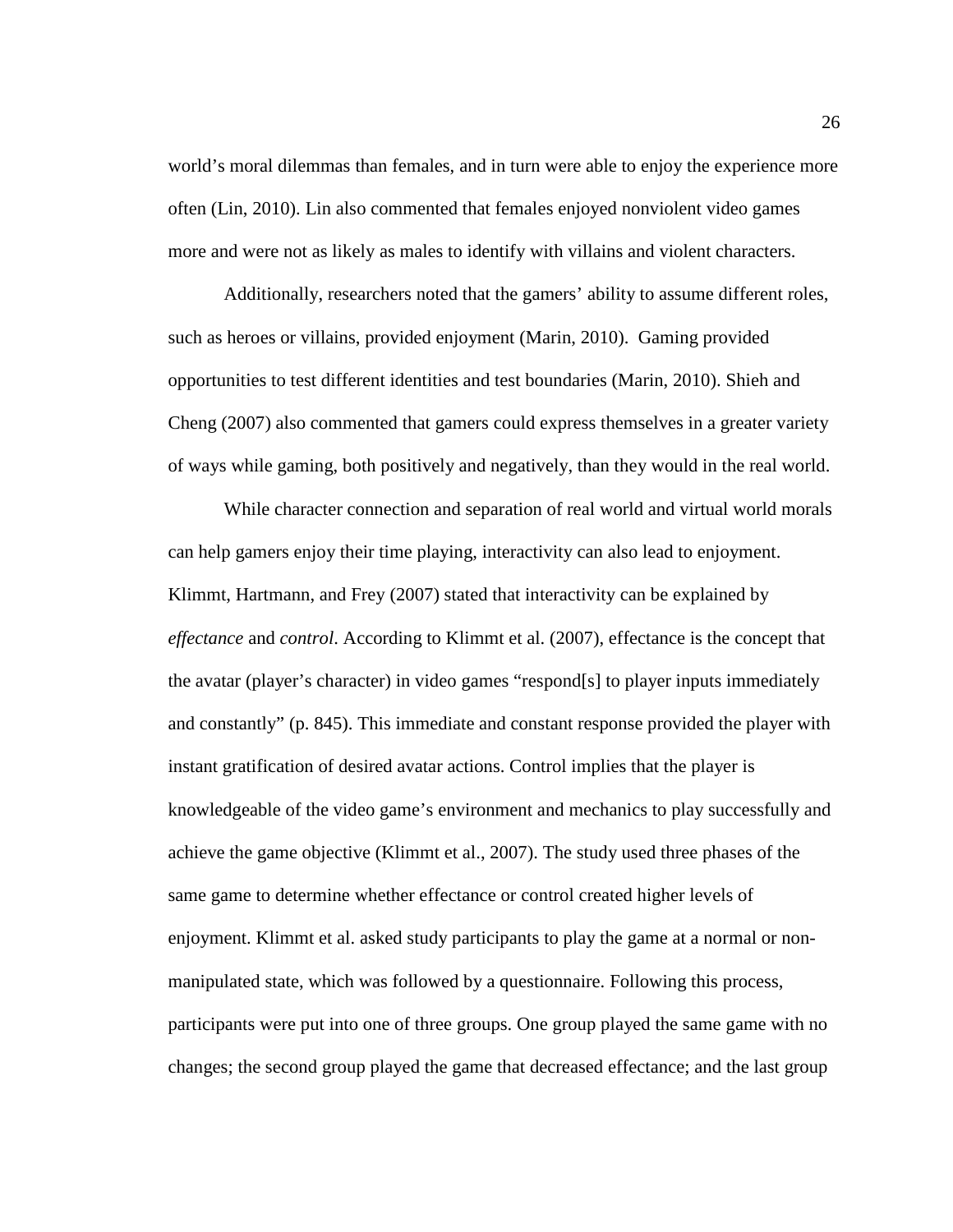played the game that decreased control. As the gamer's ability to manipulate the avatar diminished in effectance, the gamer's perceived enjoyment also decreased. They noted that this pattern was not true when the environment was changed decreasing control. The study therefore showed that effectance has stronger association with enjoyment than control. Klimmt et al. concluded that a reduced amount of control of the environment did not necessarily bring less enjoyment because an uncontrolled environment was perceived as a challenge that could be viewed as enjoyable (Klimmt et al., 2007).

Game technologies have created virtual worlds in which gamers can immerse themselves with little perception of time spent, fluctuations in their real-world environment, and at times even their own physical needs (Griffith, 2012). Flow is a key element for individuals to be enveloped in a game and experience that sense of enjoyment (Limperos, Schmierbach, Kegerise, & Dardis, 2011). According to Limperos et al. (2011), total immersion in a video game happened when the gamer achieved equilibrium between their peak performance and the difficulties of the game. They reported that when gamers were in their state of flow, they felt as if they were in control, lost all sense of time orientation, and were wholly absorbed in their game. The stronger the flow, the more the gamer stated that he enjoyed the game. In the study, Limperos et al. utilized a video game called *Madden Football, which* crossed multiple platforms (consoles). This game was played on the Nintendo Wii and Sony Playstation. The Wii, using motionbased sensors, required the gamer to physically do the actions of the game. Playstation utilized a multi-buttoned controller in order to manipulate the game avatar. Limperos et al. found that individuals were able to flow when playing *Madden* on the Playstation as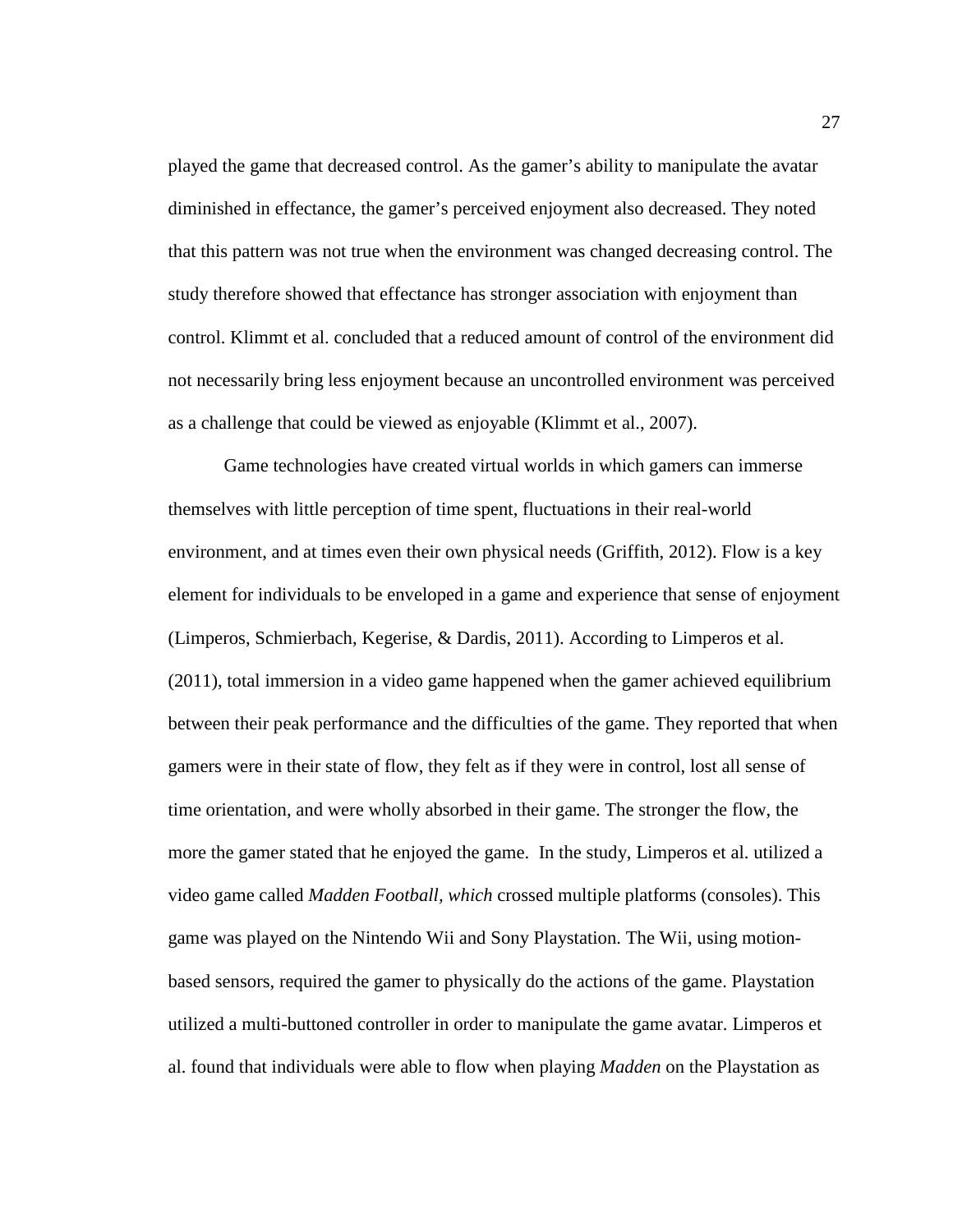opposed to on the Wii. They pointed out that if gamers experienced the video game as too difficult or challenging, their sense of flow was lessened and they seemed to enjoy the game less. Game technology had a large impact on how strong the flow was for this particular game. In their study, Limperos et al. also commented that the aspect of control seemed to be the dominating factor within the concept of flow. They proposed that one of the reasons for this was that the traditional controller was more familiar to gamers and that there may have been a learning curve to the Wii process. They suggested that technology advances might have a larger impact on the gamer's experience.

## **Benefits of Video Games**

The current culture does not focus on the positive aspects of video games because the negative effects are emphasized more often in studies (Spence & Feng, 2010). The benefits of video game play include improved visual attention, processing speed, cognitive function, and spatial cognition because today's games require greater focus, utilize strong eye-hand coordination, and are faster paced.

In a meta-analysis of spatial cognition, Spence and Feng (2010) reported that studies showed that females' *attentional visual field* was less developed than males'. Attentional visual field means the ability to distribute attention over a wide visual field. However, after training with First-Person Shooter (FPS) games, females' scores improved, closing the gap. Conversely, Spence et al. in 2009 found that training with puzzle-oriented games such as *Tetris* did not improve visual field attention (Spence et al., 2010). Spence et al. (2010) found that specific games genres, such as FPS, appear to positively affect cognitive functions.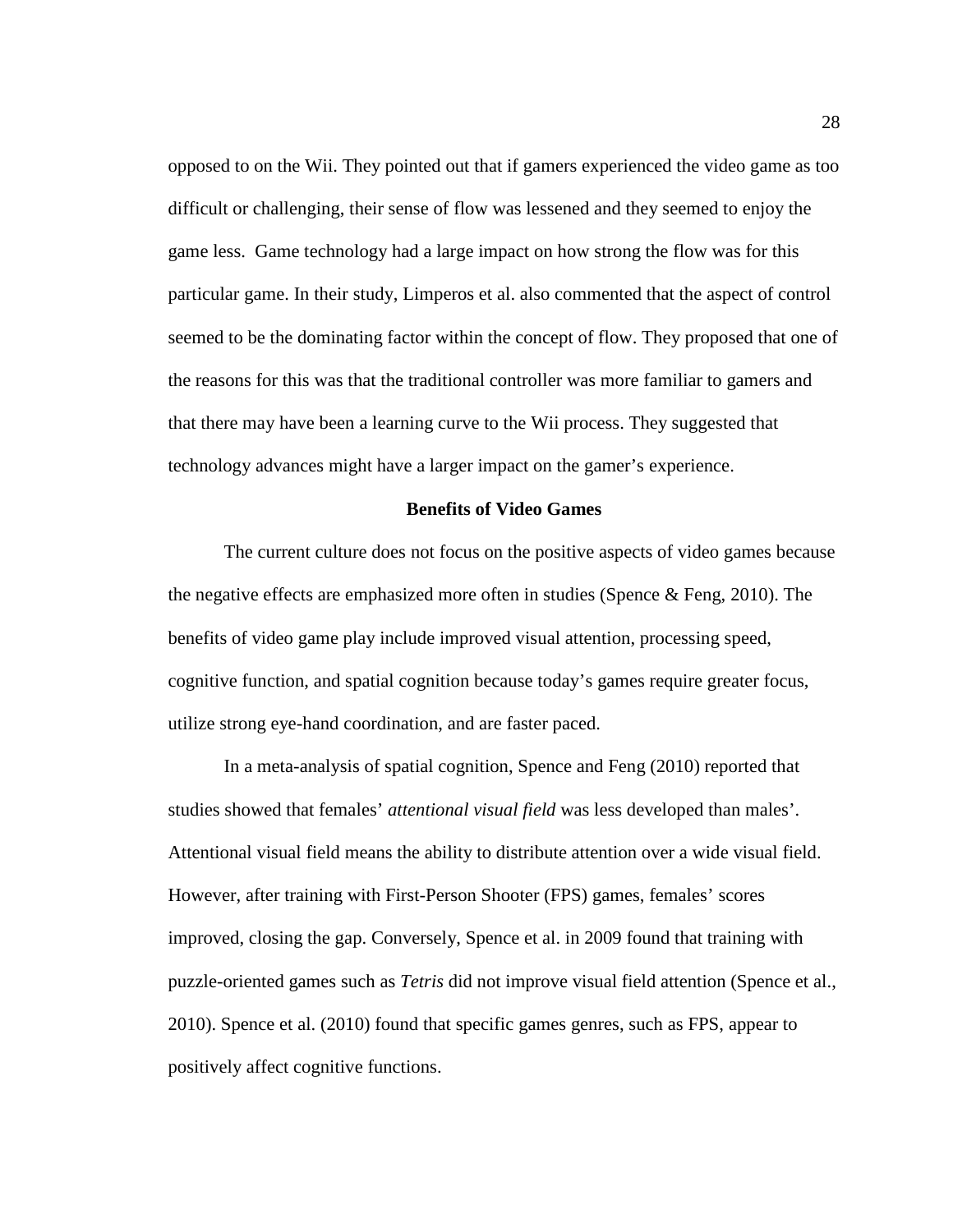Another benefit of video gaming is improved visual processing. Raymond, Shapiro, and Arnell (1992) asked study participants to observe a stream of black letters presented rapidly. The individuals were asked to identify a single white letter and then notice a black X presented shortly thereafter. Participants who played video games were more successful at noticing the X sooner than nonvideo game players. Achtman et al. (2008), who reviewed Raymond et al., stated that video game players who played actionoriented video games had faster visual processing times than the nonvideo game players.

Another potential benefit is the ability to give visual attention to multiple objects, or multiple-object tracking (Green & Bavelier, 2006). Green and Bavelier (2006) stated that individuals who play video games noticed more visual stimuli and tracked more objects when compared to nongamers. Green and Bavelier conducted a study that included three experiments to show this point. The first experiment measured the resources of visual attention available in gamers compared to nongamers. Sixteen participants, all male, were divided into two groups based on gaming experience. The participants in the gaming group played action video games. Those in the control group were not gamers. Green and Bavelier noted that action video games were specified because of the fast-paced play and constant visual attention required. They tested the participants using a monitor that displayed cards with a centered fixed focus point for one second. Each card had circles in similar locations with other geometric shapes presented inside. The participants were to notice either a square or diamond within the circles with speed and precision. In the first experiment, video game players noticed the target shapes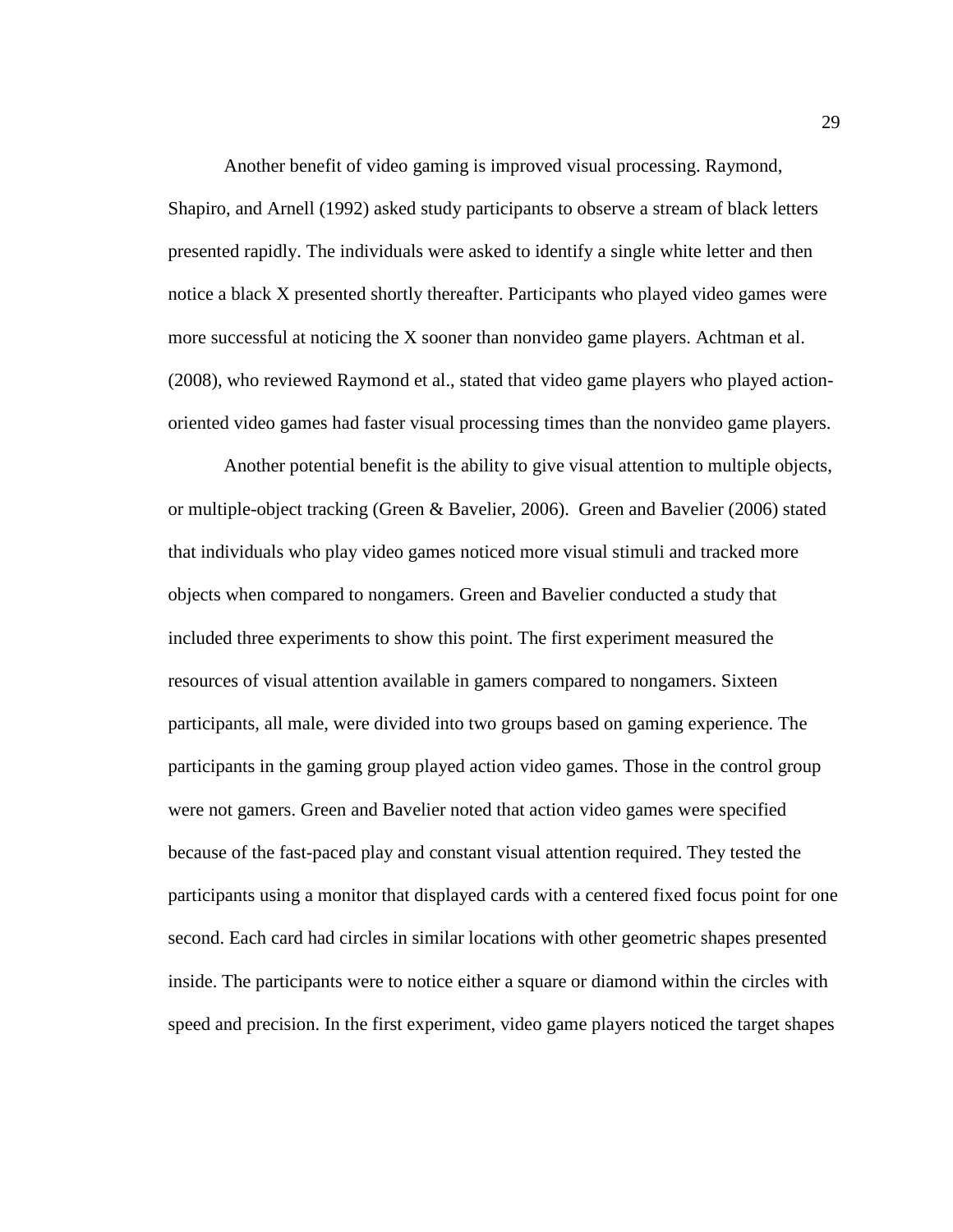faster and with more precision regardless of the other shapes presented. Green and Bavelier determined that video game players' resources for visual attention were greater.

In the second experiment, Green and Bavelier (2006) looked at the useful field of view (UFOV). A new group of 16 participants were separated into two groups, video game players and nonvideo game players. The screen to assess UFOV was divided into 24 different parts. Each part was labeled with a number and the participants used the number to identify where the stimulus had appeared. Participants were asked to focus on a central fixed point for the duration of the experiment. The participants were tested in three ways, with no distracting stimuli, with 23 distracting stimuli, and with 47 distracting stimuli presented within 10, 20, and 30 degrees of the visual field. The results showed that video gamers correctly identified the stimuli at all angles with a higher degree of accuracy when compared to nonvideo gamers. Green and Bavelier pointed out that video gamers' UFOV is larger and better developed than nonvideo gamers.

The final experiment involved 32 men and women who were nongamers. Green and Bavelier (2006) used a video game training regime to determine if video games, specifically *action* video games, could improve visual attention. One group played an action video game called *Unreal Tournament 2004* while the other group played a puzzle game called *Tetris,* both for 30 hours over a month's time. They measured the UFOV of all participants on the first day of the study and on the last. The results showed that nongamers trained on action video games were able to expand their visual field and utilize their visual resources better than nongamers trained on puzzle games (Green & Bavelier, 2006). According to Green and Bavelier, video games have been shown to help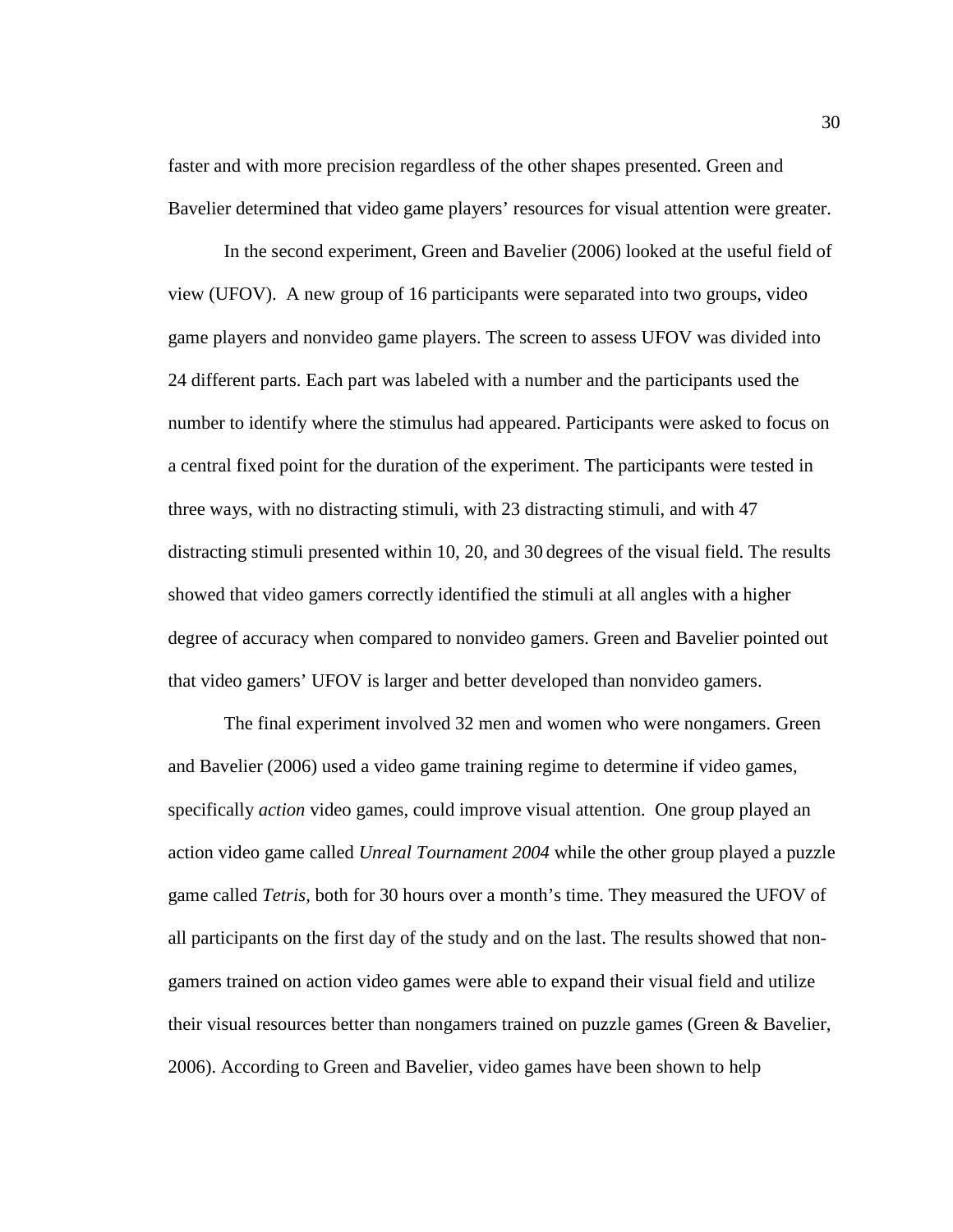individuals increase their focus on visual targets and limit distracter influence. It was proposed by Green and Bavelier that video games could potentially help individuals improve visual spatial attention and also potentially regain lost spatial attention as they age.

Guerrero (2011) discussed the positive aspects that video games can have in educational settings. Students appear to retain information longer when using a multidimensional approach than with traditional instruction. Squire, Giovanetto, Devane, and Durga (2005) used a strategy video game called *Civilization III* by Sid Meier to demonstrate the educational value of video games. This game is turn-based and uses historical concepts and vocabulary in the process of creating a civilization. Over the course of a year 11 regular participants with diverse educational backgrounds played *Civilization III* for two two-hour sessions a week. Video recordings, interviews, and surveys were used for data collection. The results showed that students were better able to use and understand vocabulary and identify historic facts relating to the civilizations in the game (Squire et al., 2005). They noted that strategy games provide alternative ways of thinking, problem solving, and flexibility in creating solutions (Squire et al., 2005). Guerrero (2011) concluded that video games can help students' ability to pay attention and create the scaffolding to improve their learning.

Sun, Ma, Bao, Chen, and Zhang (2008) showed that, even though in the short term the negative effects of video gaming were stronger than the positive effects, positive effects of video games appeared to be long term. Their study used the theory of Excessive Computer Game Playing or ECGP to determine the negative and positive effects of video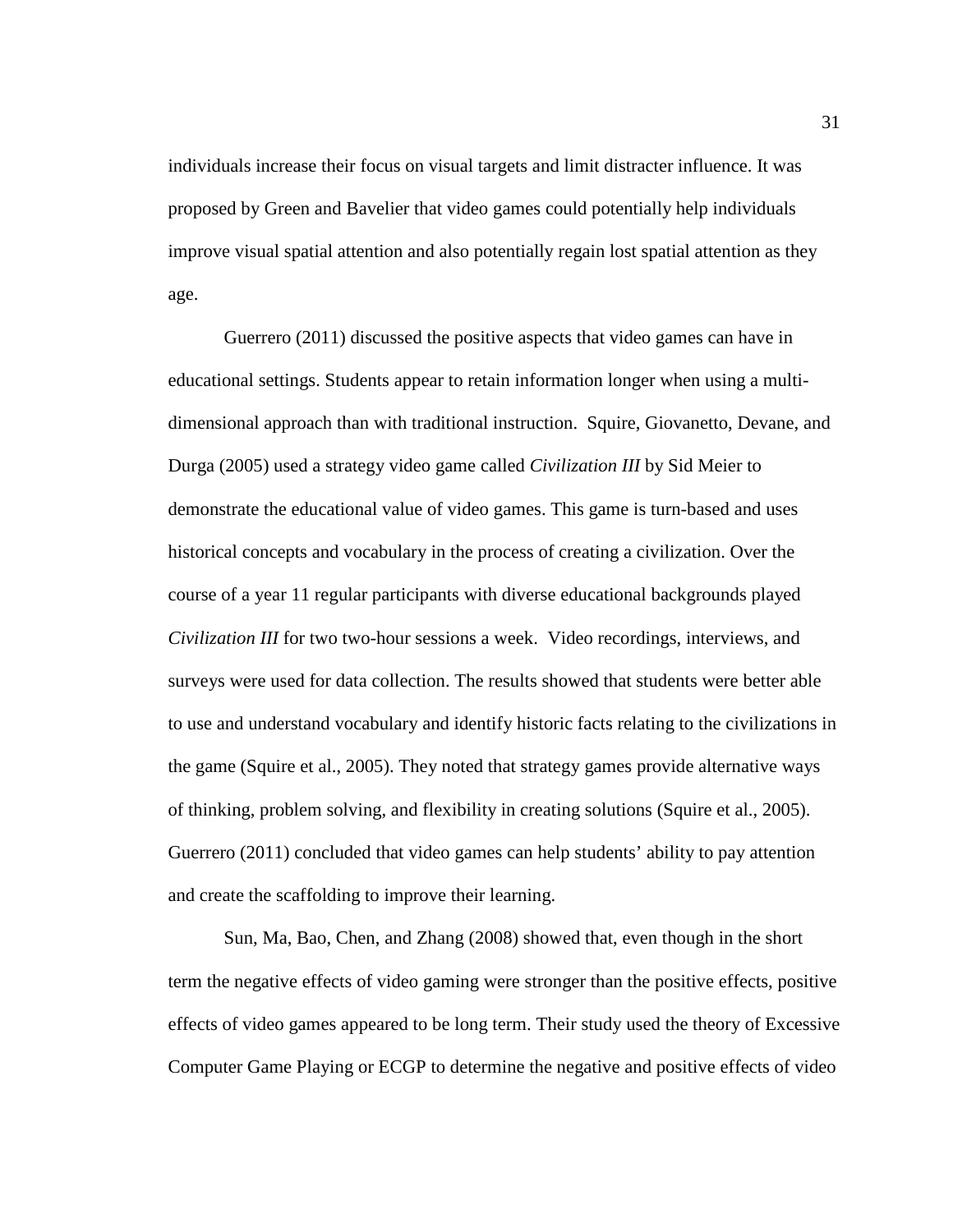gaming. They stated that ECGP is correlated with impulse control, depression, and other negative emotions. Sixty gamers filled out questionnaires to determine their ECGP score and three groups were created. The first group presently manifested high levels of ECGP; the second group reported ECGP in the past; and a control group scored low on ECGP. They were then tested using multiple object tracking (MOT) tasks. The gamers had to identify target stimuli (red balls versus green balls) on a screen. Sun et al. (2008) found that the current ECGP group did not perform as well as the past ECGP group, but both performed better than the control group. The results indicated that as the gamers reduced the amount of time playing video games, the negative effects subsided and the positive effects became more dominant (Sun et al., 2008).

#### **Negative Effects of Video Games**

According to Li, Jackson, and Trees (2008), video games can negatively affect gamers' friendships, school and work, physical and emotional health, and the ability to function on a daily basis. Sharer (2012) suggested that gamers can get caught up in the virtual world and allow their real world relationships to drift and falter. As gamers started to articulate the domination of the game in their lives, the term "Everquest Widow" arose to describe the loss of familial relationships (Chappell et al., 2006). Sharer (2012) noted that South Korea and China have gone so far as to ban adolescent playing of video games between certain hours due to the loss of productivity. There have been multiple reports in recent years of video gamers dying from excessive gaming (Griffith, 2012). In one case noted by Naughton in 2005, an individual who played continuously for 50 hours died from heart failure due to exhaustion.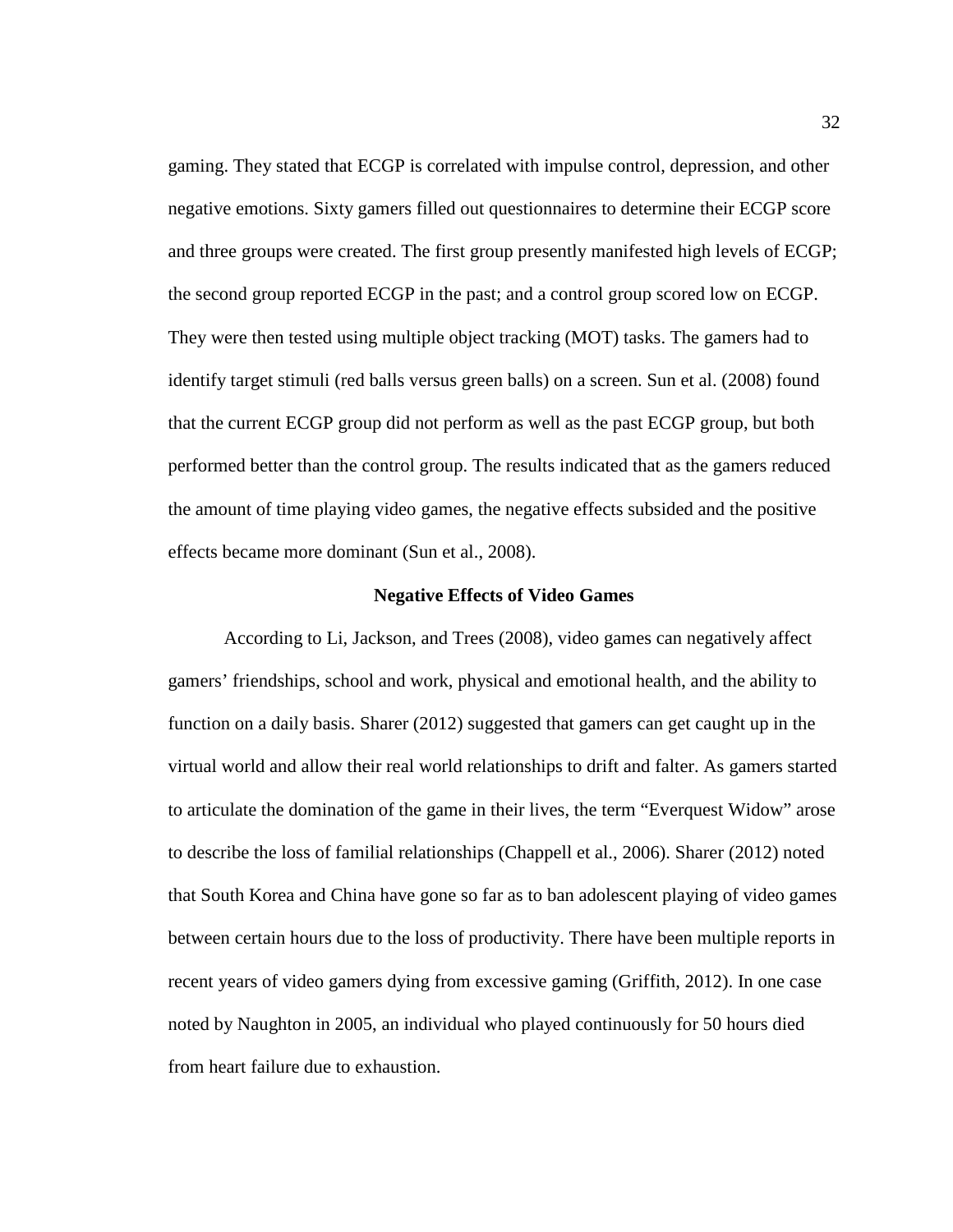Funk, Baldacci, Pasold, and Baumgardner (2004) observed that gamers who play violent video games tended to have psychological deficits. Mentzoni et al. (2011) summarized studies that revealed that gamers self-reported psychological issues such as "sleep problems, depression, suicidal ideation, anxiety, obsessions, and compulsions as well as alcohol and substance abuse"( Mentzoni et al., 2011, p. 591)

Adolescent behavioral problems have been linked to video game play (Holtz & Appel, 2011). Holtz and Appel (2011) focused on the interaction of Internet use, video game playing, and behavioral problems. 205 participants between the ages of 10 and 14 answered questionnaires that assessed basic demographics, Internet and video game usage, and behavior problems. In the results, Holtz and Appel noted that gamers who played first person shooter (FPS) games were at higher risk of externalizing behavior such as acting out, getting into fights, and generally being more aggressive compared with nonFPS gamers. Gamers who played role playing video games tended to have higher levels of internalized behavior problems such as being withdrawn, somatic complaints, and depression when compared to nonrole-playing gamers (Holtz & Appel, 2011). They pointed out that there was no notable correlation between any other genre of game and behavioral problems. Holtz and Appel also commented that adolescents appeared to be more susceptible to the negative results of video game playing than any other age group.

Violent video games have been shown to increase gamers' levels of aggression (Greitemeyer & Osswald, 2010). In a 2001 meta-analysis, Anderson and Bushman found that violent game play increased aggressive thoughts, emotions, and actions, and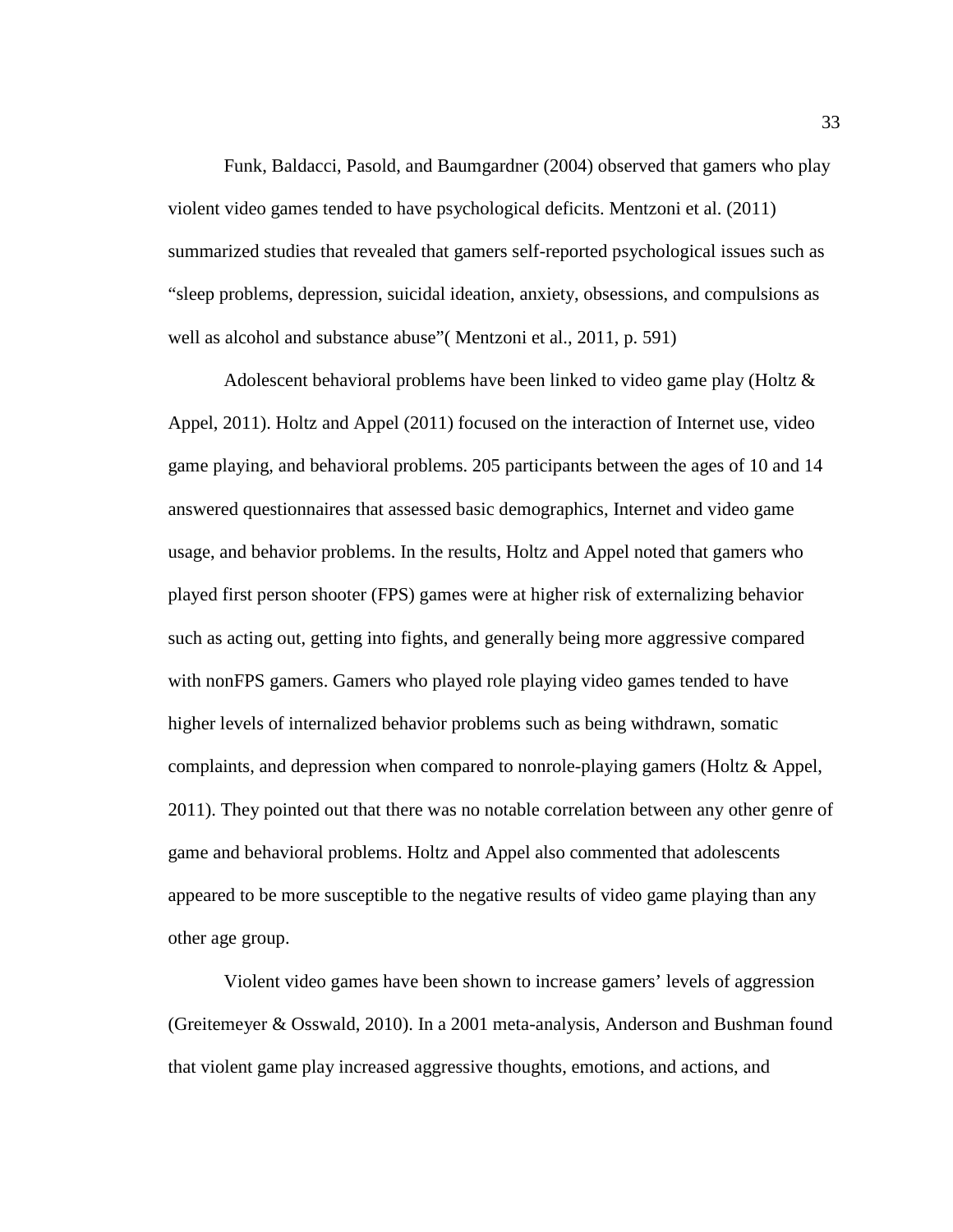decreased prosocial conduct (Gentile, Lynch, Linder, & Walsh, 2004). The meta-study involved 4262 participants in 54 independent tests of violent video games and aggression. Gentile et al. (2004) observed that students who played violent video games had a higher probability of being in a physical fight and being argumentative with instructors. Polman, de Castro, and van Aken (2008) found that gamers who played violent video games became more aggressive than those who watched violent video games. They also found that violent video games impacted males to a greater degree than females (Polman, de Castro, & van Aken, 2008).

# **Aggression and Violence**

Some researchers found that violent video games increased gamers' level of aggression; however, other researchers disagreed (Ferguson, 2008; Funk et al., 2004). Ferguson (2008) pointed out that violence in video games appeared to dominate the adolescent culture. In order to attempt to quantify the amount of violence that is experienced in video games, Haninger, Ryan, and Thompson (2004) conducted a study of Teen-rated games. They showed that of 81 different video games played by teens, 51 games showed portrayals of human deaths, and 5,689 human deaths took place within 95 hours of game playing (Haninger et al., 2004). According to Engelhardt, Bartholow, Kerr, and Bushman (2011), gamers who played violent video games demonstrated an increase in aggressive responses as shown by a battery of testing methods. Engelhardt et al. were careful to point out that this change in aggression has not yet been thoroughly studied and no causation could be shown.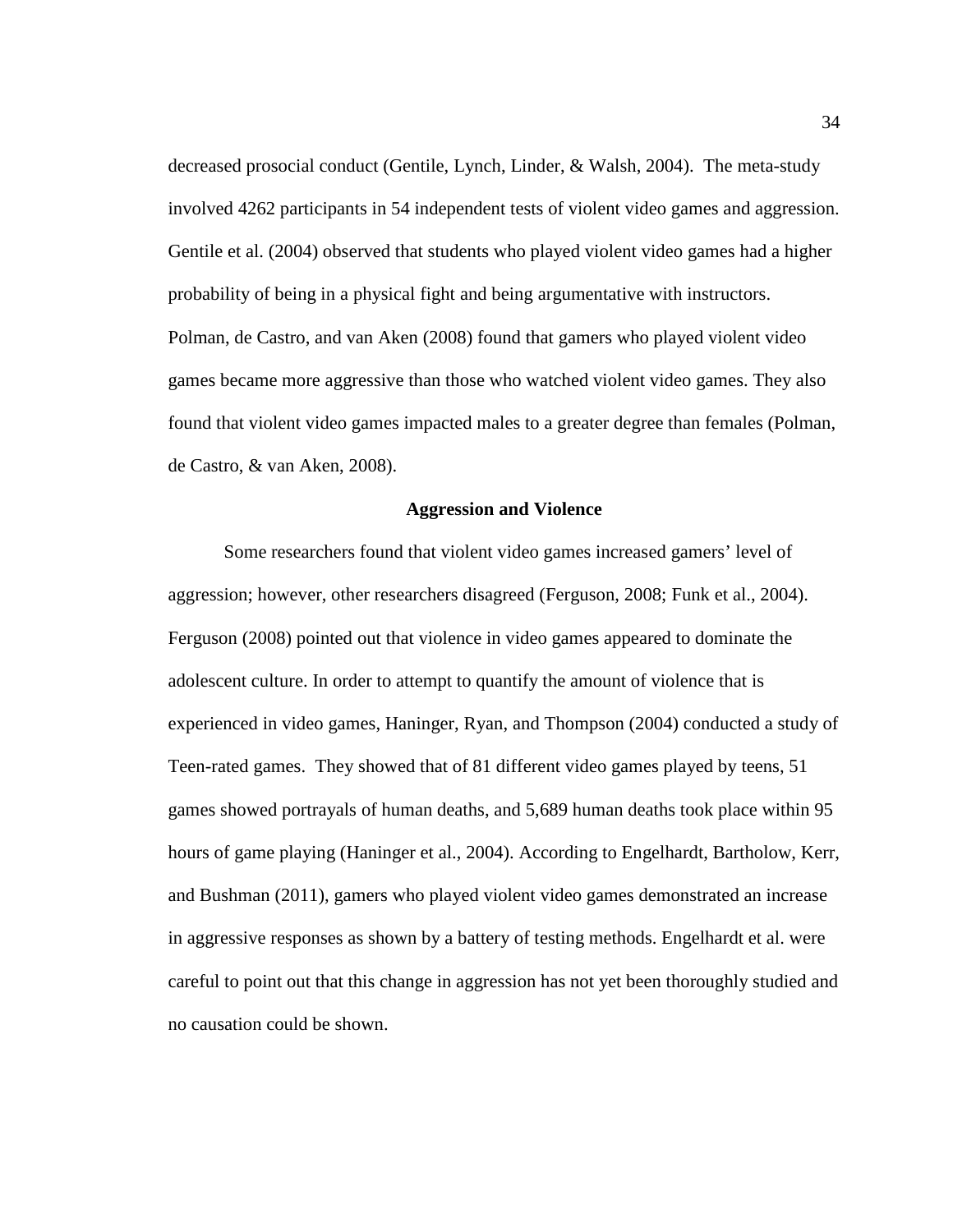Some games provide opportunities for gamers to seek out extreme violence such as *Unreal Tournament* by GT Interactive (Funk et al., 2004). Griffiths et al. (2004) stated that most of the violent video games portrayed extreme death (heads being severed) and ultra carnage (blood squirting on the screen) such as in *Mortal Combat* by Midway. Funk et al. (2004) stated that because gamers have direct control over the characters' violent behavior, the gamers' aggression appeared to increase. Violent games that have intense game soundtracks have been linked to gamers being more aggressive in behavior and having stronger negative thoughts when compared to the control group with no music soundtrack or sound effects (He<sup>bert et al., 2005).</sup>

However, according to Ferguson (2007), the link between violent video games and aggression may have been magnified beyond the probable truth. Ferguson (2007) stated that other researchers have proposed that exposure to media violence can have positive effects and could potentially lead to a reduction in aggression through a cathartic experience. Sherry (as cited in Ferguson, 2007) concluded that other researchers have not found any correlation between violence in video games and increased aggression. Ferguson (2007) added that violent video games may, in fact, provide many positives that have not been explored. An example is a game produced by HopeLab called *Re-Mission*. This game is a violent third person shooter that goes inside a virtual patient and attacks cancer. According to Kato, Cole, Bradlyn, and Pollock (2008), this game provided cancer patients with information on cancer and treatment and resulted in improved treatment compliance, quality of life, resiliency, and self-efficacy meaning the gameplayers' confidence in their own abilities. The video games gave cancer patients an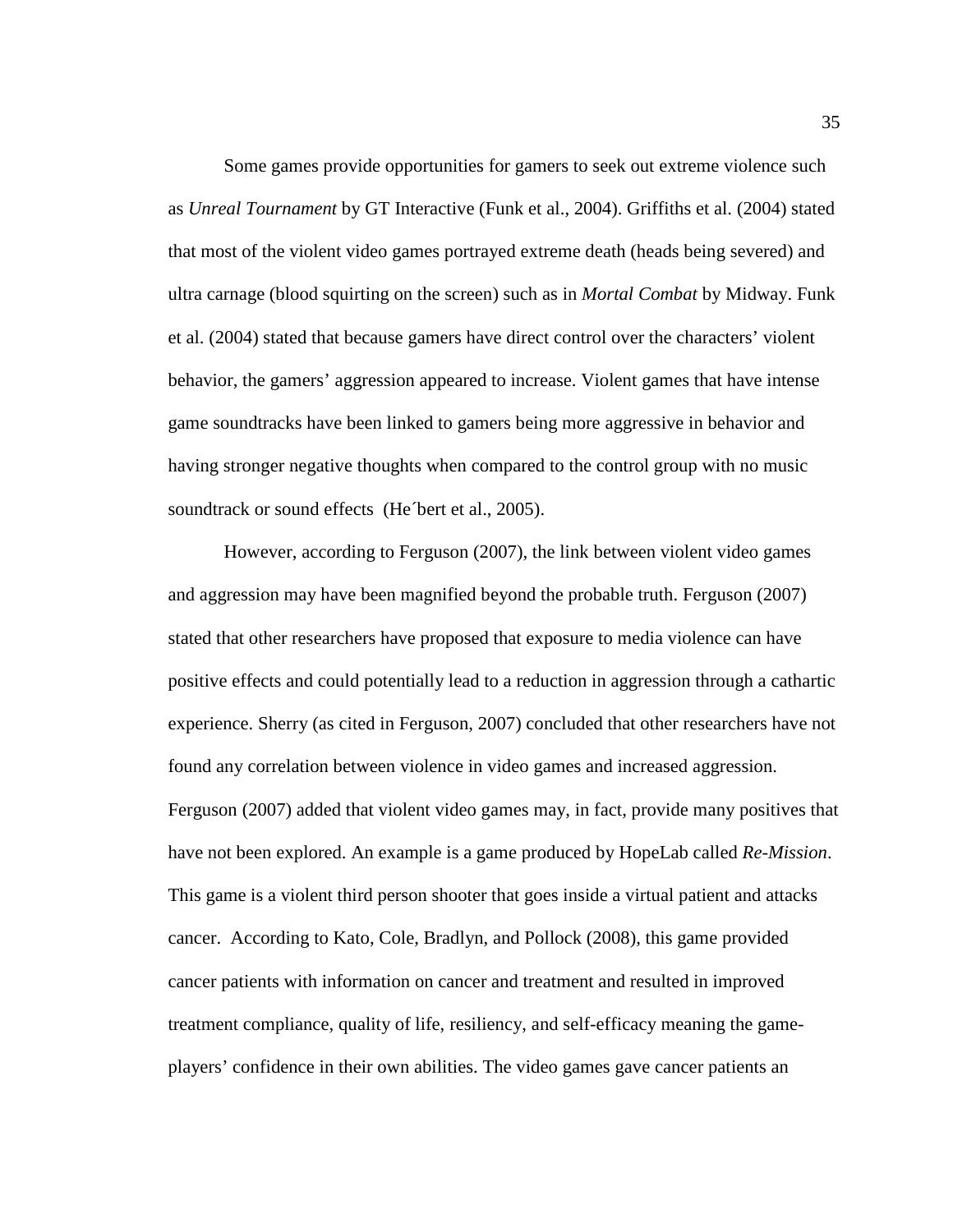interactive venue for "vicarious practice of target skills, complex problem-solving, contingency-based learning of targeted information" (Kato et al., 2008, p.e306). The effects were increased adherence to treatment, cancer-related knowledge, and increased positive outcomes (Kato et al., 2008). Ferguson (2007) summarized that further studies need to be done due to the discrepancies that exist in literature.

Polman et al. (2008) additionally suggested that there might be a correlation between the individual's schema and the type of video games selected for play: the more aggressive the schema, the more violent the chosen video game. However, Polman et al. (2008) pointed out that there has not been much research in that area and drawing conclusions is premature. Gentile et al. (2004) agreed that more studies need to be done. Furthermore, they suggested that the effects of realistic violence be compared to cartoon violence.

Another negative effect of video games is the possibility of addiction. Many gamers appear unaware of their gaming addiction and of the impact that gaming is having on their lives (Mentzoni et al., 2011). In the Mentzoni et al. (2011) study, gamers scored lower on overall health when compared to nongamers, and "problem" gamers were the ones that demonstrated higher levels of psychological issues such as depression and anxiety.

Gamers who have lower levels of dopamine have a greater desire to play video games to boost levels of the neurotransmitter. Ko, Yen, Yen, Lin, and Yang (2007) stated that a lack of dopamine in the brain can also lead to negative thoughts and behaviors which in turn can lead to low self-esteem, negative family functioning, abuse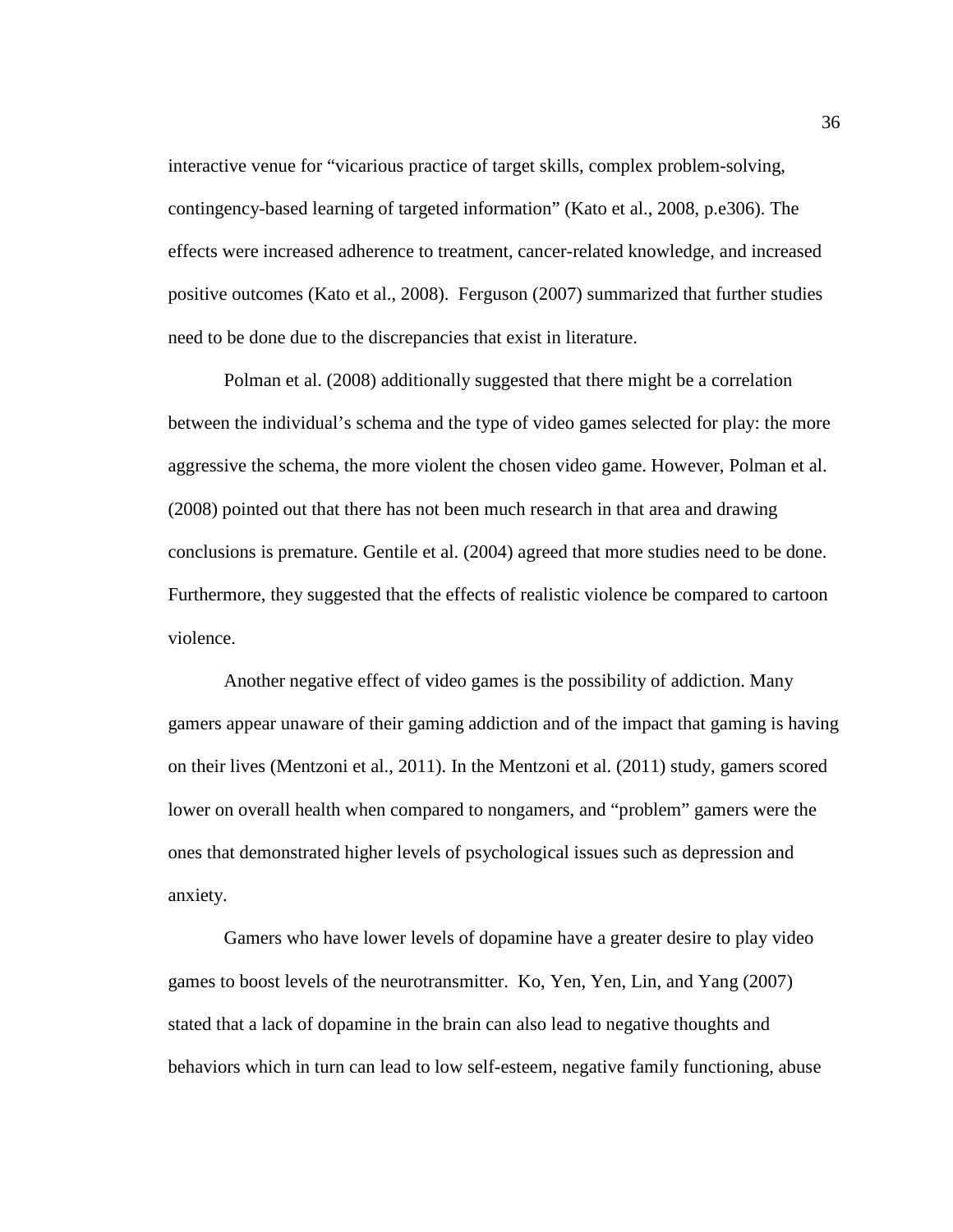of substances, isolation, unwillingness to do tasks, and lack of motivation. Ko et al. also pointed out that video game addiction correlated with higher levels of depression in gamers.

Durkin (2010) demonstrated through a literature review that attention deficit hyperactivity disorder (ADHD) is another mental health disorder that is affected by video games. It has been shown that attention and impulse control are associated with dopamine levels; the less dopamine, the more likely ADHD will present itself (Durkin, 2010). According to Durkin, one reason that ADHD individuals played video games was to increase dopamine levels and fulfill a psychological need for prompt reinforcements.

Parental involvement has been shown to decrease the negative effects of violent video games (Gentile et al., 2004). Parents can ameliorate some of the negative effects by showing interest in video games and implementing appropriate limits and rules, so that their adolescent children might become more social and engage in less physical conflict (Gentile et al., 2004).

## **Socialization**

Seay (2006) expressed that social groups are an important resource for dealing with issues that arise in an individual's life and are positively correlated with a person's sense of well-being. Social group size is an important aspect to consider when examining social groups (Seay, 2006). For example, social group size is a direct expression of number of individuals in their social group, and when dealing with gamers it is represented by the number of individuals within their friends contact list. The friends list shows instantly which friends are playing, which games they have played in the past, and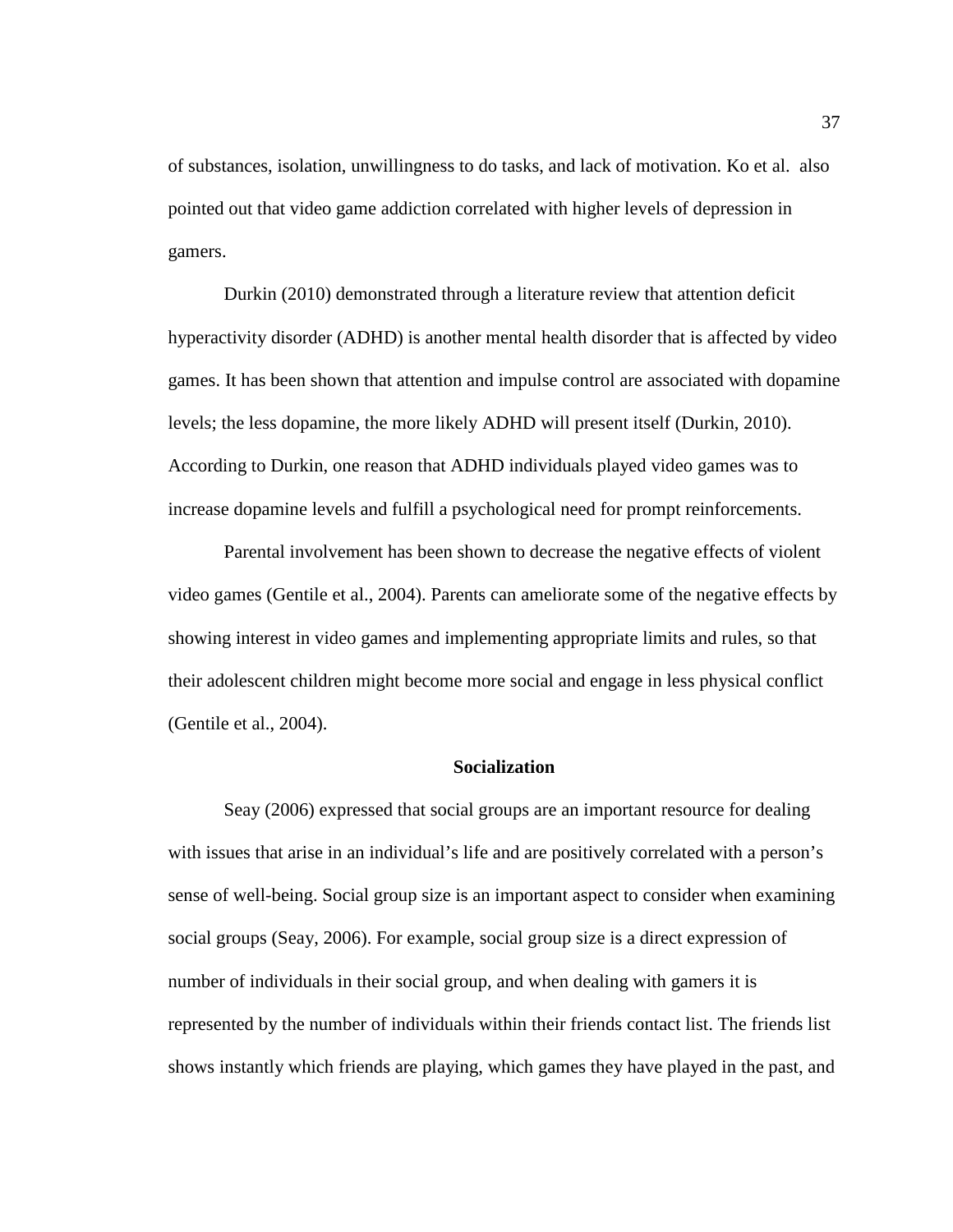what their achievements are, and thus allows the gamers to connect and create a social world. While it has been shown that social support helps individuals in other areas of their lives, video game social support and befriending is an area that needs further research.

Marin (2010) commented that individuals have been turning to online gaming as an avenue to explore new social roles and to create new identities. The online gaming environment can be a testing ground for individuals to explore an alternative self (Griffiths et al., 2004). Griffiths et al. (2004) noted that gamers, while playing an MMORPG called *Everquest,* appeared to use online social interaction to test new identities. The creation of avatars and their exploits is governed by the gamer. Gamers can choose to be female or male, human or nonhuman, good or evil. They found that adolescents preferred an avatar that was the same gender (54.5%), while adults appeared to swap genders more often (61.8%) (Griffith et al., 2004). Only 11.5% of the adolescent males had gender swapped compared to 52.5% of adult males. Griffith et al., commented that adolescents might gender swap only when they are secure enough with their real world identity.

Taşdemir (2011) proposed that there is an in-group and out-group aspect to identity formation. Individuals identify with those they consider similar and differentiate from those they see as not part of their group (Taşdemir, 2011). Stryker and Statham (1985) pointed out that social identities play a large part in the individual's motivation to connect with others who are like them, thus reinforcing their social identities.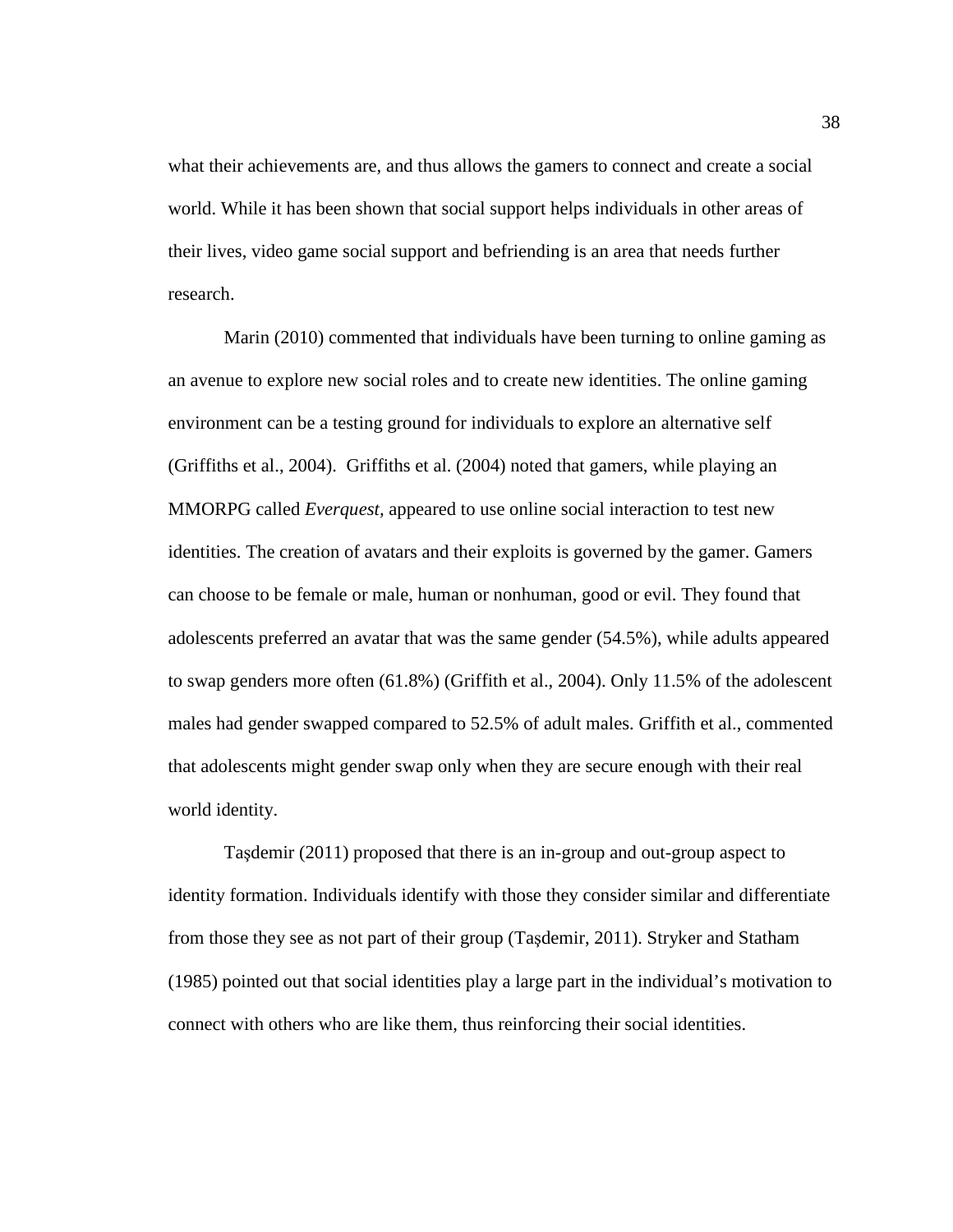## **Satisfaction in Gaming**

Shieh and Cheng (2007) explored the concept of satisfaction for gamers who play online. Gamers engaged in situations and scenarios that they could not experience in the real world and experienced an increase in self-esteem (Shieh & Cheng, 2007). Shieh and Cheng used the term *experiential value,* which originally was a concept used for Internet shopping. Specifically, the online shopper has an expectation that retailers know who they are, what they have bought in the past, and will be presented with new options. Moreover, shoppers valued the recreational aspect and visual appeal of the website, and experienced a certain amount of escapism (Shieh & Cheng, 2007). Similarly, in the world of video games, gamers expect to play with a group who knows who they are, to have the amazing visual elements, and to be presented with preferred options on the home screen. For example, Xbox by Microsoft has applied this concept in their *Kinect* sensor. When gamers turn on their console, the *Kinect* sensor scans them and recognizes their specific profile. It then posts on the screen that the particular gamer has signed in. This personal recognition heightens the satisfaction of the gaming experience (Shieh & Cheng, 2007).

#### **Escapism**

Escapism is a concept that has been addressed by a number of researchers as a reason for playing video games (Douglas et al., 2008). Douglas et al. (2008) expressed that gamers utilized video games to escape the pressures that they faced in their current life. Gamers escaped their real world problems of shyness, personal hardships, emotional problems, and inability to achieve (Douglas et al., 2008). Engaging in online gaming allowed these gamers to live in a virtual world that was not hindered by their current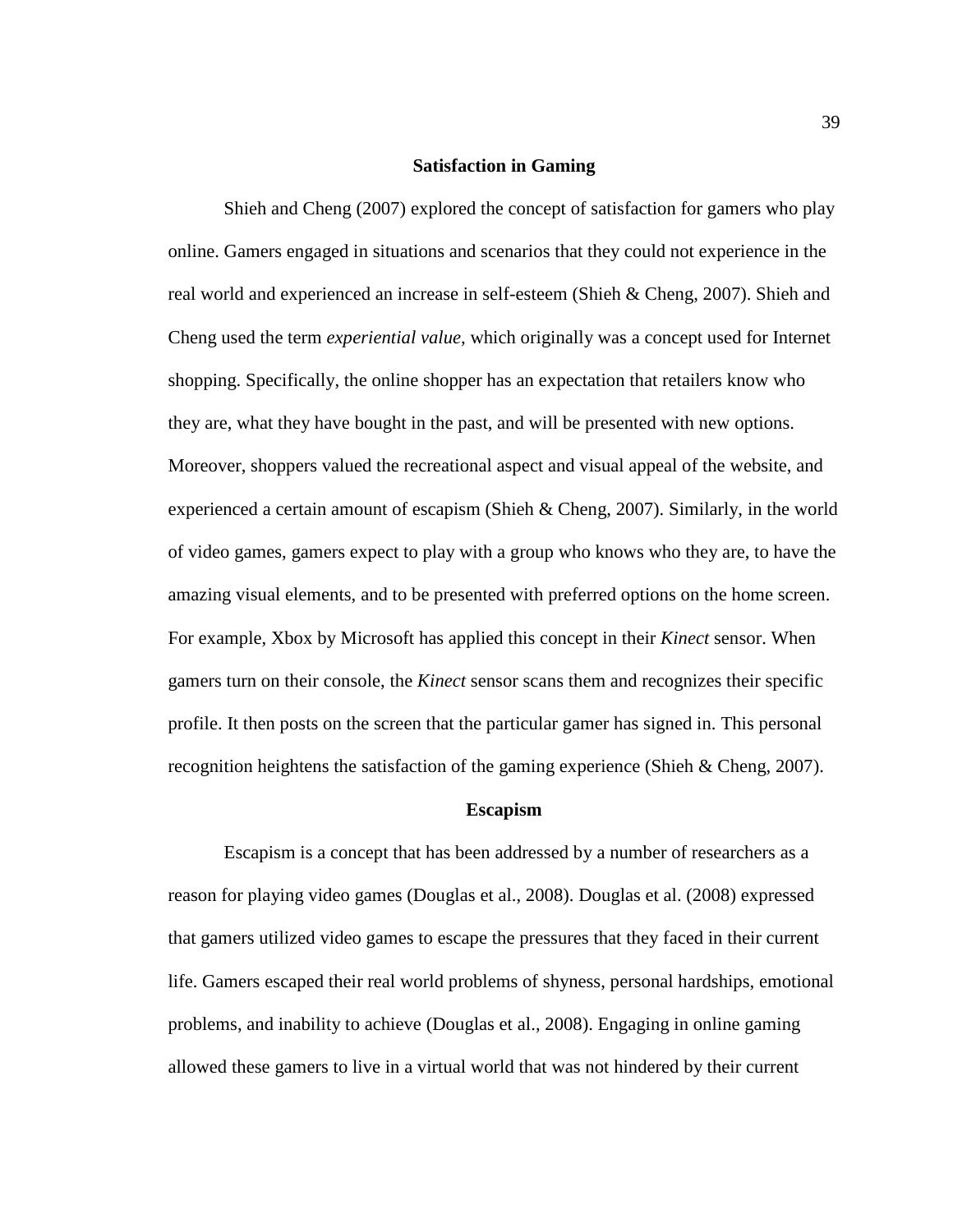problems. It also allowed them to avoid situations that could cause emotional distress such as loneliness, embarrassment, isolation, and anger (Douglas et al., 2008). They were able to gain experiences that helped fulfill the gamer's desire to achieve, gain control, and experience challenges that are conquerable and experience the excitement of victory (Wan & Chiou, 2006).

Summarizing other studies, Cummings and Vandewater (2007) showed that time spent in gaming has increased from 26 minutes per day in 1999 to 32 minutes per day in 2004. The Entertainment Software Association noted that the amount of time playing video games continues to increase, which reduces the amount of time engaged in other activities such as playing board games, going to movies, or watching television (ESA, 2012). Moreover, Cummings and Vandewater expressed that time spent playing video games decreased the amount of time these gamers spent with parents or friends. Third, they showed that as the video game time without parents increased, the amount of time doing other activities with parents decreased. The decrease in time spent with parents was most noticeable for girls who played video games when compared to boys by about 20% or 32 minutes per week (Cummings & Vandewater, 2007). Conversely, the more female gamers played video games *with* their parents, the higher the likelihood of participation together in other activities (Cummings & Vandewater, 2007). Cummings and Vandewater stated that gaming with parents and friends tended to increase time spent together doing other nongaming activities.

As for interaction with friends, Cummings and Vandewater (2007) stated that the more time gamers played video games without their friends, the less time they interacted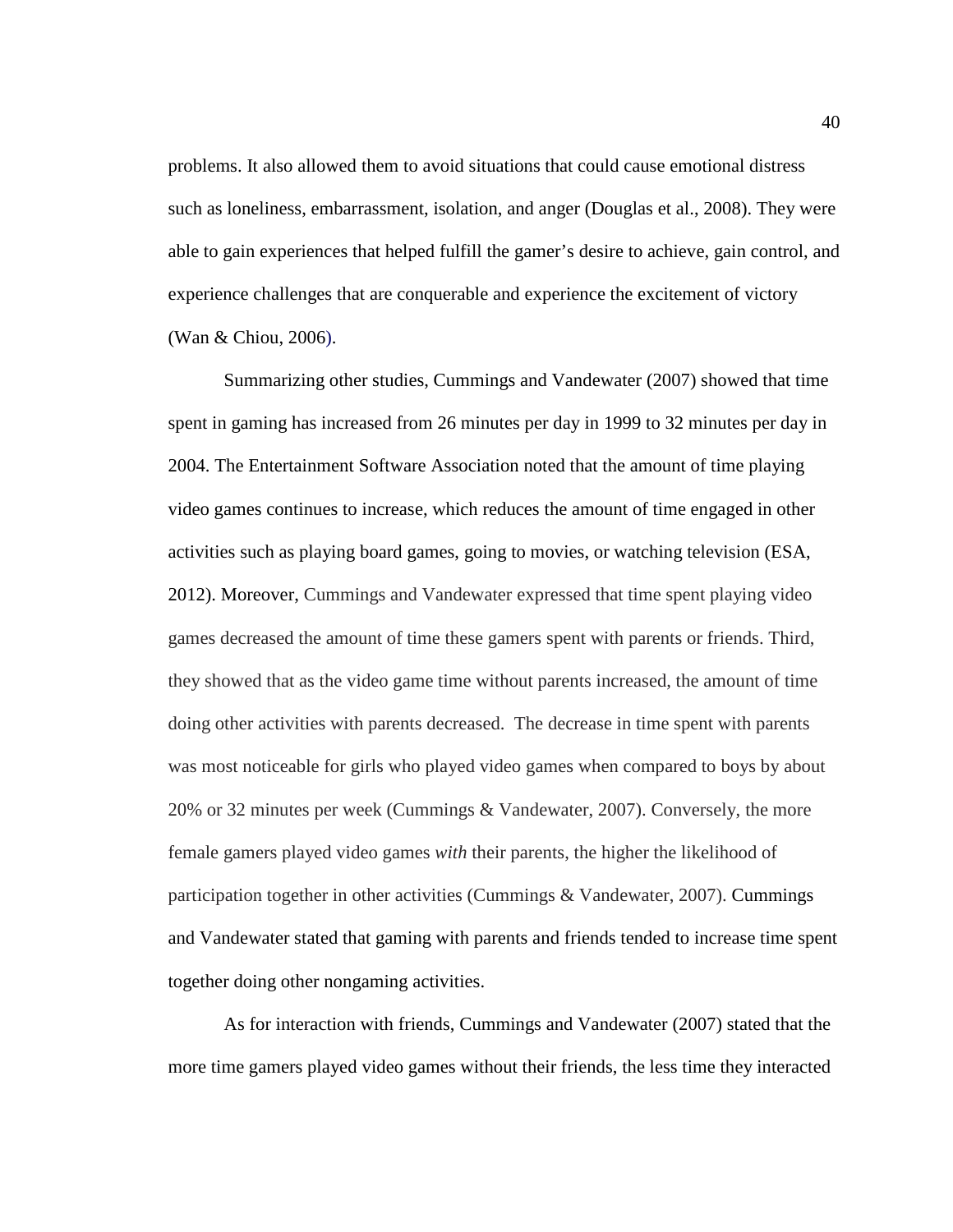with their friends in other activities. Likewise, the more they played video games with friends, the more they interacted together in other activities (Cummings & Vandewater, 2007). Cummings and Vandewater also pointed out that playing video games on weekdays reduced the average amount of time girls spent engaged in homework by 34% or 13 minutes per day, for boys sports was reduced by 12% or eight minutes, and other leisure activities such as reading for boys a reduction of 30% or two minutes.

#### **Resiliency**

Resiliency is defined as the ability of a person, when faced with historic, current, or potential adversity, to create or utilize positive patterns of adaption (Evans et al., 2010). Evans et al. (2010) commented that in order to fully understand resiliency, different factors needed to be clarified. They stated that Wright and Matsen listed some measurable risk factors for individuals and groups such as economic status and parental marital problems. Protective factors such as familial relationship and positive peer relations help reinforce a person's resiliency (Eccles & Gootman, 2002; Evans et al., 2010).

Salami (2010) agreed that social support provides a form of protection against risk factors. According to Salami, social support may come in multiple forms such as "emotional, informational or tangible support from significant others, family members and friends," (p. 102) providing a key element for individuals to be psychologically and physically well (Salami, 2010). Evans et al. (2010) highlighted that meaningful social support helped individuals cope with risk factors better than individuals with less social support.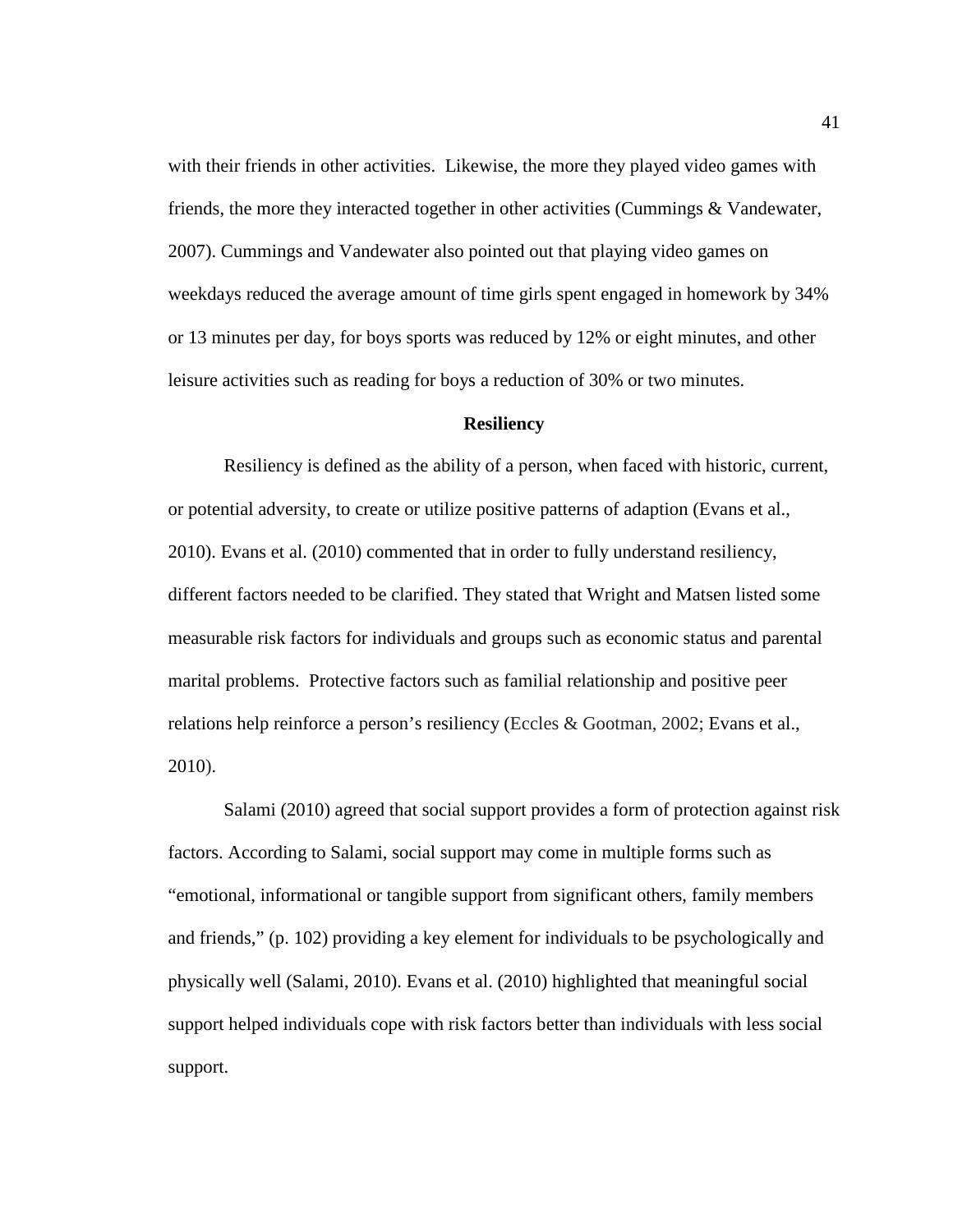Stott (2010) commented that the military used the social aspects of video games to increase resiliency in its soldiers. Playing realistic-immersive video games provided soldiers with experiences in battlefield tactics and familiarity with advancement in rankings as well as building connections and camaraderie through meeting in-game challenges. Stott reported that the military found video games to be a meaningful way to reduce risk factors and increase individual's resiliency.

### **Life Satisfaction**

Wang et al. (2008) stated that life satisfaction is an area that needs to be considered for adolescents. Life satisfaction can be defined for individuals as their ability to be successful in what they have hoped for compared to what they have achieved (Wang et al., 2008). For many adolescents because of age and knowledge, any significant success may not have been realized at this stage of life. Therefore, life satisfaction for many adolescents appeared to come from their leisure activities, physical health, and work. According to other researchers such as Riddick (1986), life satisfaction might only come from leisure activities and not from other areas of life. Through gaming, adolescents may have found a leisure activity that produced positive life satisfaction ratings. Wang et al. expressed that for many adolescents video games appeared to hold some positives which raised life satisfaction scores such as winning games and the resulting increase in self-esteem, social communication, and skill building (Wang et al., 2008). On the other hand, the results of their study showed that the more adolescents played online, the more negative were their real-world experiences such as deterioration of grades, relationships, and avoidance of real-life problems (Wang et al., 2008). Real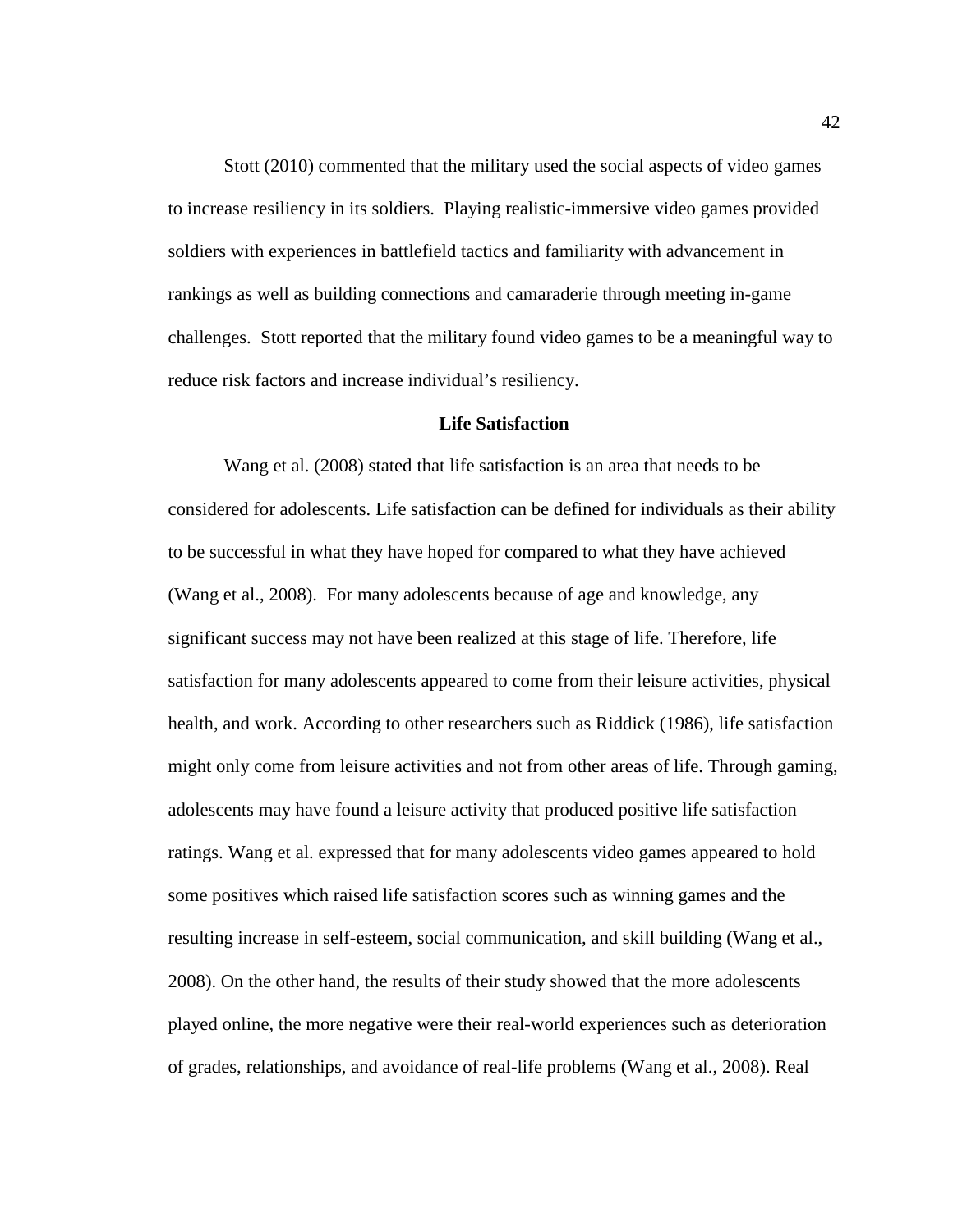world evidence to the contrary, the majority of adolescents continued to express positive life satisfaction because of online gaming (Wang et al., 2008).

# **Virtual Social Interaction**

Valkenburg and Peter (2007) talked about current use of online communication and mentioned that there was very little research on the effects of online communication on adolescents. They expressed that online communication was not so much for gaining new friends but to help them maintain their current group of friends. They indicated that communicating online while gaming could augment the development of interpersonal skills transitioning from loneliness to sociability. Likewise, adolescents could be influenced positively in another way such as by increasing social connections and more friends through their online relationships.

Valkenburg and Peter (2007) hypothesized that instant messaging and chatting augmented friendships. In particular, those who were lonely or socially anxious utilized the Internet to feel more connected. They surveyed 794 adolescents, with almost a 50/50 gender split, measuring loneliness, social anxiety, closeness to friends, method of communication (instant messaging or chatting), Internet communication with strangers, and a concept called "perceived breadth and depth of online communication" (Valkenburg & Peter, 2007, p. 269). The findings were that individuals who communicated with their real-world friends online become closer. Furthermore, 36% of individuals who scored high on the social anxiety and loneliness measures found that their online communication was more effective than face-to-face communication. Valkenburg and Peter showed that adolescents typically use online communication to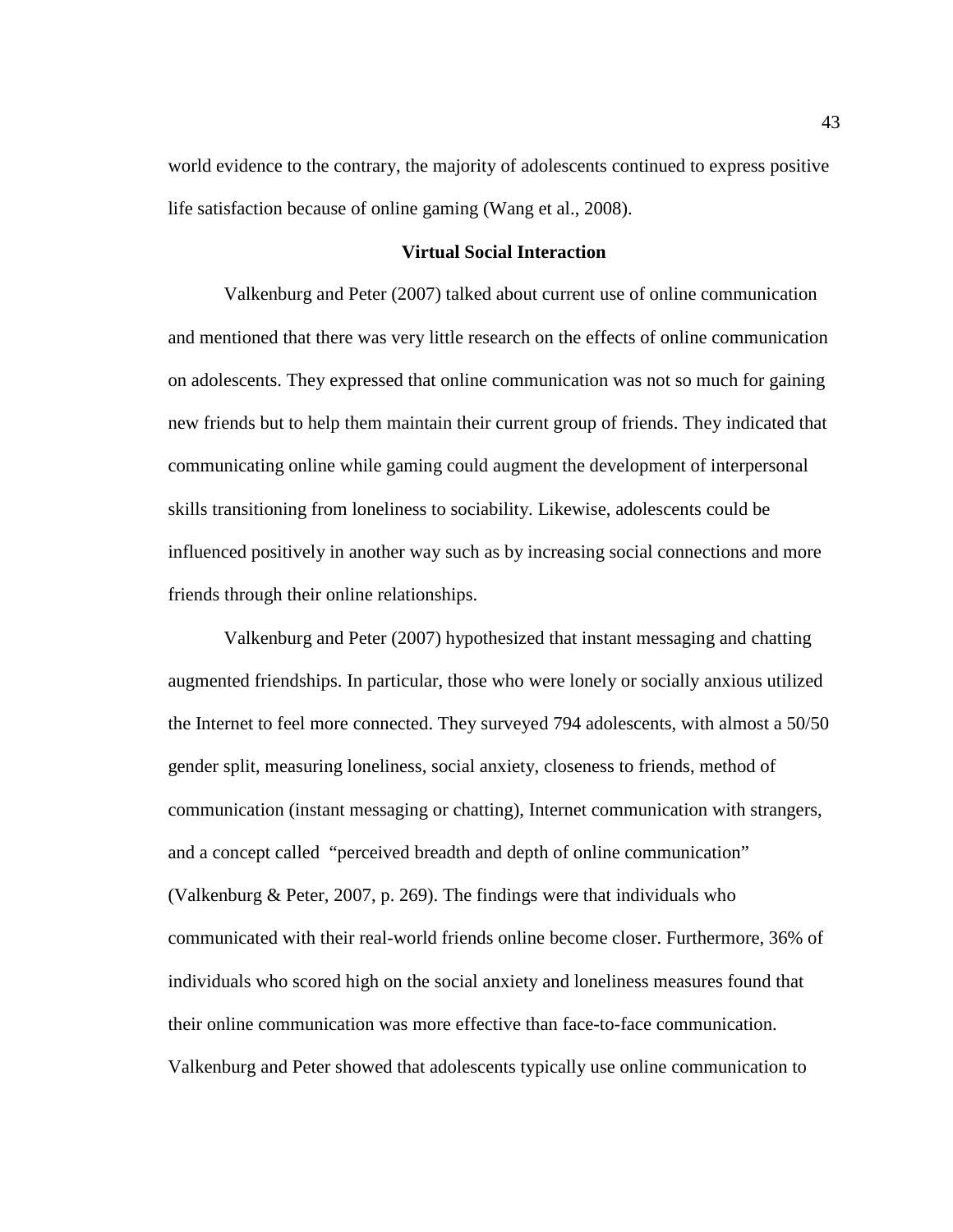maintain their connection with their existing peer groups, and that online communication are more of a supplement to current offline communication. A positive relation was not manifested for communication with strangers.

On the other hand, Pea et al. (2012) found that even though some researchers reported positive effects, face-to-face and online communication were neither equal nor interchangeable. Online communication, whether it was positive or negative, was not as positive as face-to-face communication for the participants of their study, who were girls between 8 and 12 years of age (Pea et al., 2012). They showed more numerous negative interactions with online connection when compared to face-to-face communication (Pea et al., 2012). Pea et al. stressed that because online communication is mushrooming, it is important to understand the potential impact that it can have on rising generations.

#### **Summary**

There are positive and negative effects on individuals who play video games. Adolescents are spending more time playing video games and perceiving that it is positive. Researchers have found numerous negative aspects of video games such as addiction and aggression issues. Other researchers have pointed out positives such as improved visual tracking and stress relief. The positive claims of the gaming population and the negative findings of many researchers are worlds apart. The question that still remains is whether there are benefits to the adolescent population when looking at online communication, or more specifically VOIPing, and video games. The aim of this study was to investigate the potential effects of video game VOIPing on adolescent life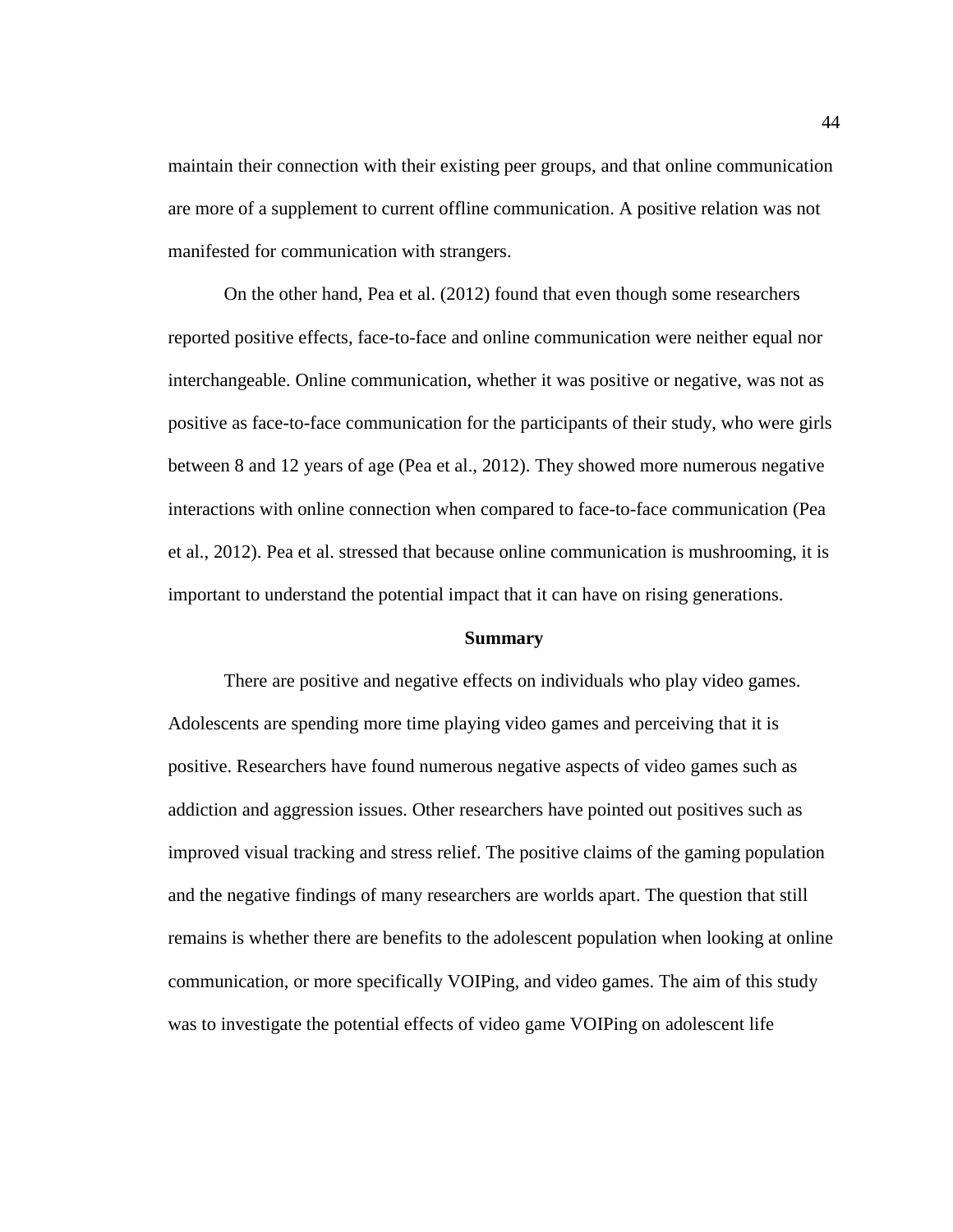satisfaction ratings, their reasons for playing, and their ability to show resiliency in different situations such as school and home.

Chapter 2 is an overview of the history of video gaming, ratings, who plays video games, the implementation of simultaneous communication with game play, positives and negatives of playing, and potential gamer satisfaction, resiliency, and life satisfaction. Chapter 3 describes the research design, methodology, process for data collection, and the chosen data analysis techniques for this study. Chapter 4 presents the findings, analysis, and results of the data collected. Chapter 5 provides a detailed summary, conclusions, recommendations regarding further research, potential implications for adolescents, and suggestions regarding social change based on the study.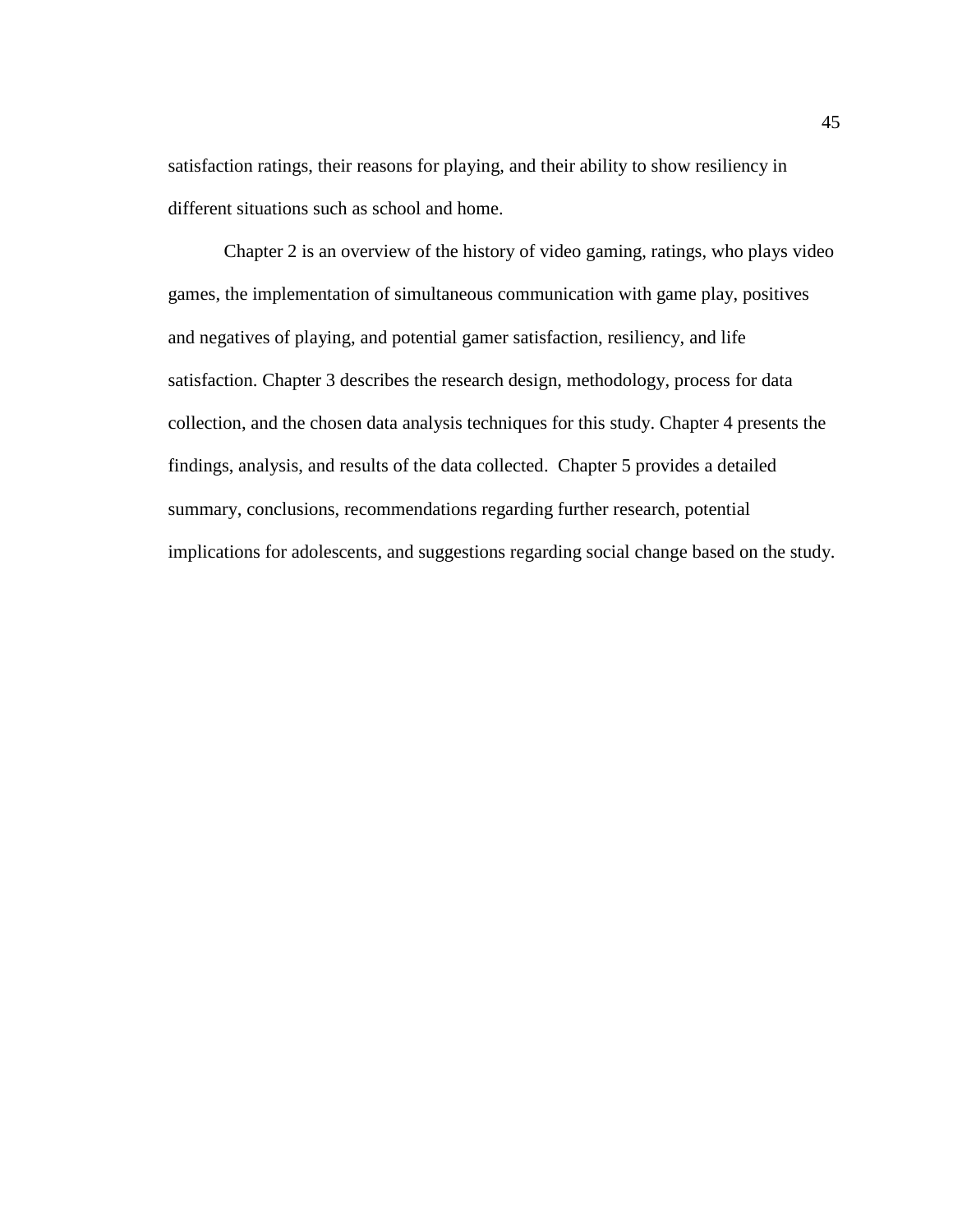# Chapter 3: Research Method

Video gaming has been shown to have many positive and negative effects in adolescent lives, as noted in Chapter 2. This study addressed the potential impact that video game VOIPing has on the adolescent population. The introduction of VOIPing into video games enhances the gaming experience by providing communication among participants (Ekman et al., 2012). Gamers can collaborate regarding the game and can chat about other aspects of their lives (Ekman et al., 2012). However, there are unknown side effects from the gaming experience, and more specifically VOIPing.

This chapter contains information about the research approach, population characteristics and sampling strategy, data collection process, instruments that were used, variables measured, statistical models, research questions, analysis plan, and potential ethical considerations.

#### **Research Approach**

This study was guided by quantitative models and research questions. The advantage of using a quantitative research model was that it appeared more rigorous and less subjective in its methodology (Rudestam & Newton, 2007) and that it involved the use of pre-established surveys that had been validated. The impact of video game VOIPing on adolescent life is not well understood, and using pre-established protocols might help fill the gap in the research.

Quantitative data were obtained through the use of Likert-type item response scales from multiple instruments: The Peds $QL^{TM}$  Short-Form 15 Generic Core Scales© (ProQollid, 2012), the Motivations of Play in Online Games Scale created by Yee (2007),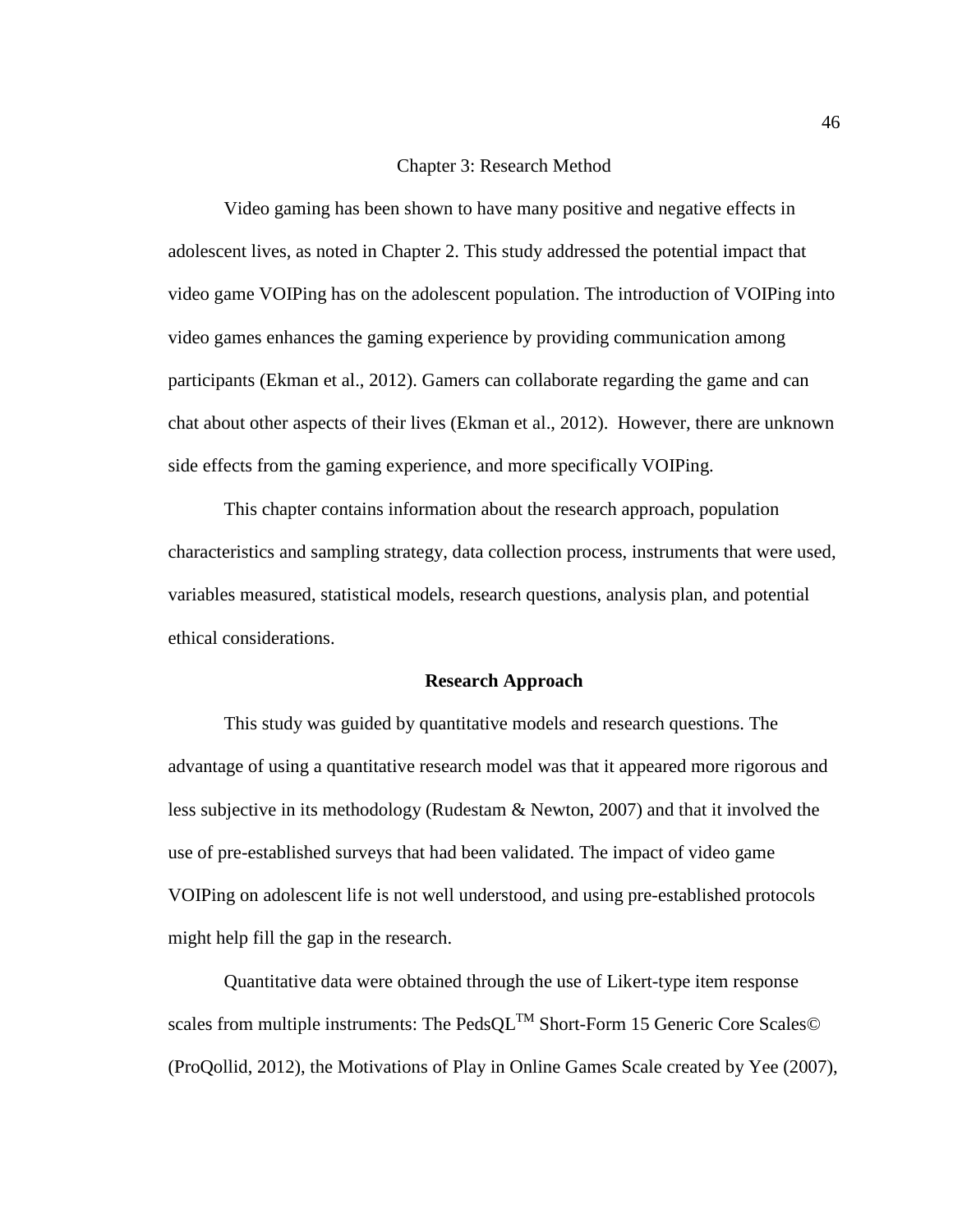and the Child and Youth Resilience Measure (CYRM; Ungar et al., 2008). Each of these instruments is detailed in the Variables and Measures section of the chapter.

# **Setting and Sample**

This research assessed an adolescent population from the ages of 13 to 18 years. The adolescents were male and female and included all ethnicities who desired to participate. The requirement was that participants play video games on consoles such as Mac, PC, Nintendo Wii, Microsoft Xbox, or Sony Playstation that could access VOIP. Individuals who played games solely on handheld devices such as iPods, iPads, Nintendo Gameboy, or Sony PSP were not included. The selection process for this study was based on previous research within the field done by Holtz and Appel (2011), who gathered information on gamers through interval questions regarding amount of time played, from "no gaming" to "4 h[ours] or more." Other researchers required that their participants played a minimum of once a month (Ravaja et al., 2006) or that individuals had played 3 to 4 days a week over the last 6 months (Green & Bavelier, 2006). However, this study used a selection process similar to that of Holtz and Appel. Target sample size was based on a power analysis of the 10-predictor regression, the most stringent of the analyses described in the Models, Research Questions, and Data Analysis Plan section of the chapter. Power analysis was conducted using G\*Power 3.1.5 (Faul, Erdfelder, Buchner, & Lang, 2009) and was based on standard conventions of alpha =  $.05$  and power =  $.80$ . The goal of the analysis was not to just achieve a significant multiple- $R^2$ , but a significant individual predictor semipartial  $r^2$  ( $sr^2$ ) while controlling for other predictors. Analysis was based on a conservative expectation of a medium-sized  $R^2$  of .13 and a  $sr^2$  of .035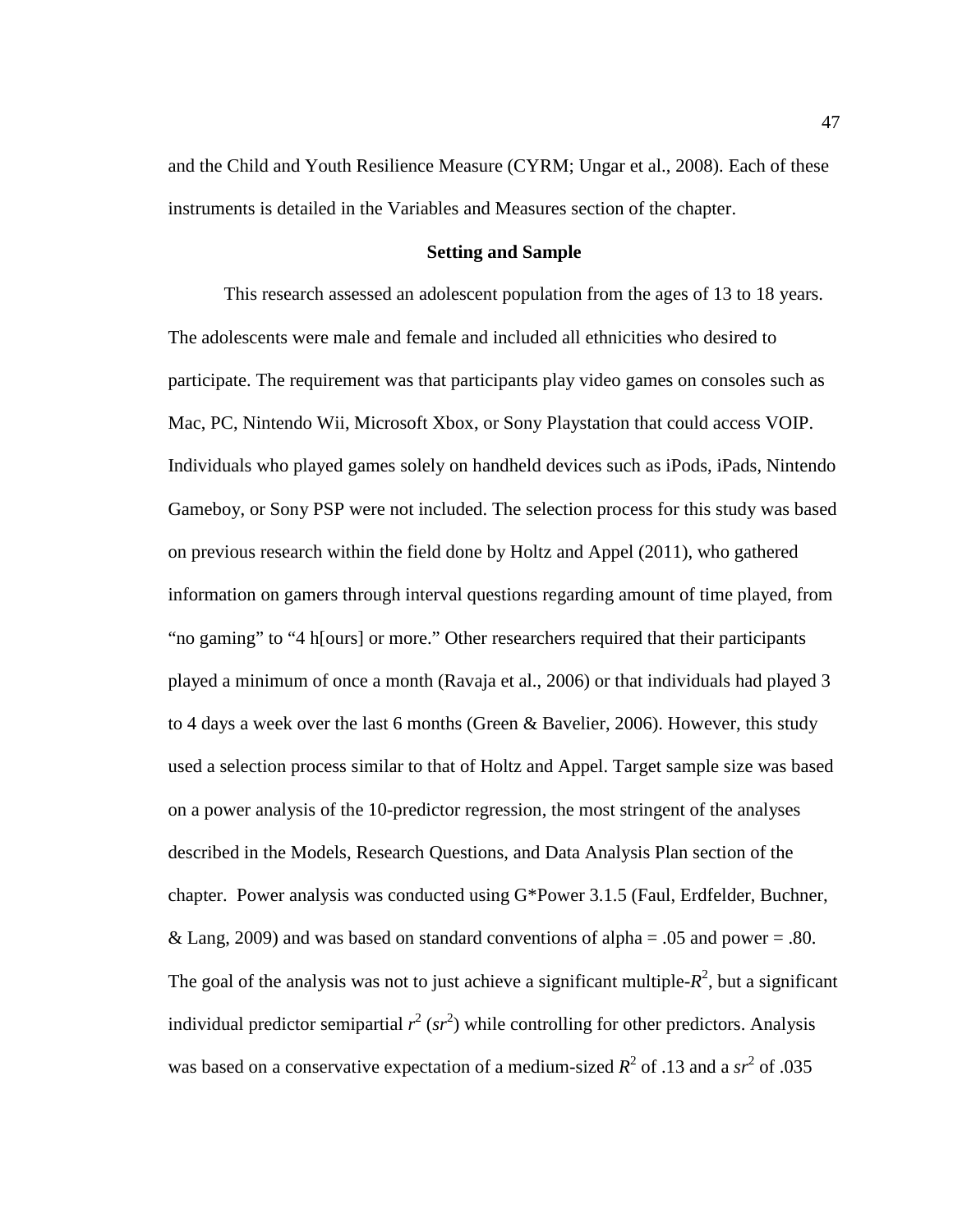(midway between a small .01 and medium .06 effect size), which indicated a target sample size of 198.

The method for sampling the population was one of convenience sampling, in that the sample was drawn from three middle schools and two high schools within local school districts in a surrounding area of San Jose, CA. Access to the adolescent population was gained by addressing the school districts and getting permission to distribute a flyer with a sealable stamped self-addressed envelope to 13- to 18-year-old students and their parents. The flyer contained information about the study, participation requirements for students, informed consent information, and a copy of the informed consent for the family to keep Also included in the flyer was Walden University's Internal Review Boards approval number for this study which is 01-31-14-0276732. The families were asked in the flyer to sign the form, include their email address on it, and seal it in the envelope. The flyer was returned to me through the United States postal mail system. After the students returned the informed consent with a parent's signature and an email address, adolescents received an email link invitation to SurveyMonkey (see Appendix E). The email contained instructions and a weblink for the online questionnaire located at SurveyMonkey. After clicking the link, the participant saw the informed assent page. The adolescent had to click on the *agree* button to move forward with the survey or decline by clicking *disagree*. The page contained instructions on the survey, researcher contact information, and a statement that participation in the survey was voluntary. The adolescent could stop at any time during the survey by clicking a link on the page or closing the web browser.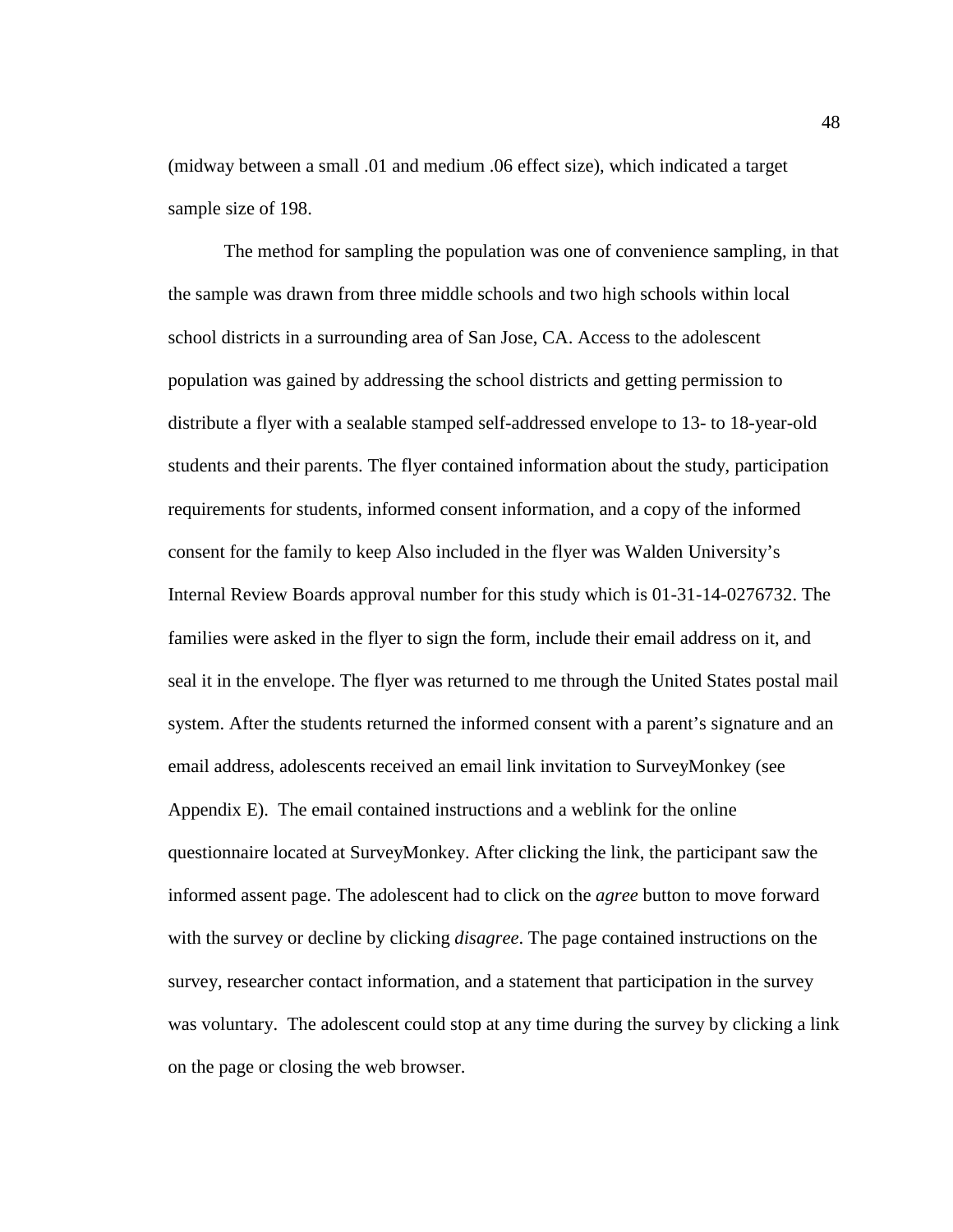According to Bonner and Sprinkle (2002), incentives have been encouraged in research in order to have highly motivated participants. At the same time, Bonner and Sprinkle showed that there is evidence that incentives are not usually sufficient to affect the performance of participants. Singer and Couper (2008) stated that it is harder to get participants for a survey if an incentive is not offered. They commented on a theory called *leverage-saliency theory*, which indicates that in survey participation, individuals with high interest in the topic will participate regardless of the incentive. On the other hand, individuals with low interest will require large incentives (Singer & Couper, 2008).

The value of the incentive that was provided by me, a \$5.00 iTunes gift card, was not significant. After approval from the IRB, the incentive was changed to \$10.00. The first 300 participants who returned the informed consent page were to be given an iTunes gift card number redeemable at the iTunes online store for their time as a thank you. The redeemable codes were sent via Bcc email to all individuals after participants took the survey. For individuals that participated, this was an acceptable incentive for their participation. The fact that I offered an incentive corresponds with the leverage-saliency theory of offering a monetary incentive to compensate for potential lack of interest in the survey.

# **Data Collection**

The data were collected over 4 months in early 2014. Data collection protocols were both identified and followed according to the specific measure being used. Participants were able to go online to access the survey through a website called SurveyMonkey. The collection of data were anonymous, with minimal demographic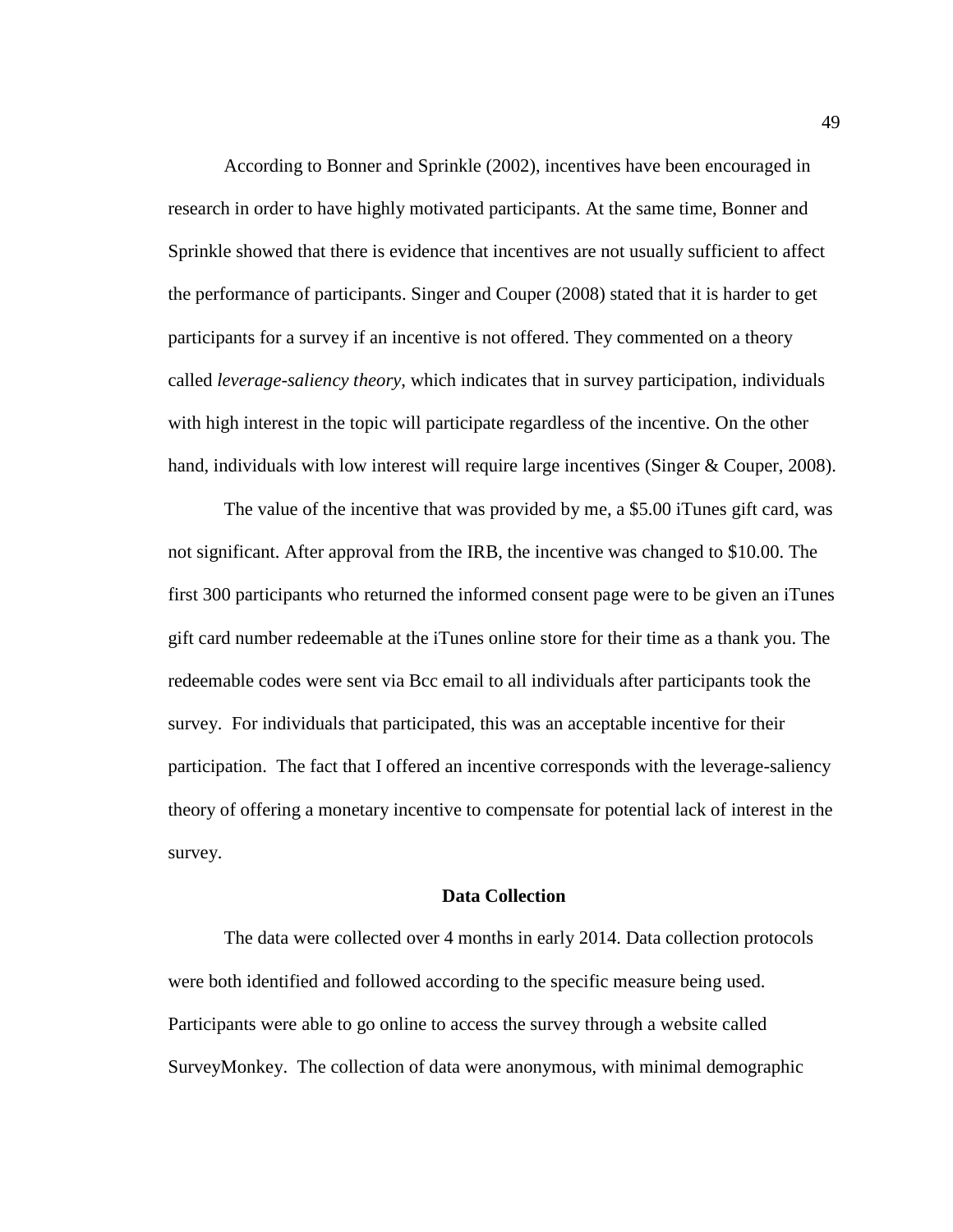information gathered, such as age, gender, and ethnicity. Participants were instructed to follow onscreen prompts for filling out the survey in an estimated time of 20 to 25 minutes. The survey (see Appendix A) was structured with items on demographics, game genre, and VOIPing first, followed by the Quality of Life Scale, the Motivation Scale created by Yee (2007), and the CYRM (Resilience Research Centre, 2009). Data were collected through SurveyMonkey and imported into IBM SPSS. SurveyMonkey uses upto-date security measures to ensure that all information is protected. The survey was protected using a username and password that only myself and my committee chair had access to. Each session of use was provided with a specific one-time use authentication key to unencrypt the information gathered. All responses to the survey were encrypted using Secure Sockets Layer (SSL) technology, providing a secure and encrypted process to ensure privacy and anonymity for the respondents (SurveyMonkey, 2013). All data were stored on servers in the United States, are backed up daily, and use current software programs to provide the best quality of protection (SurveyMonkey, 2013).

#### **Variables and Measures**

Participants were asked their age, gender, and ethnicity. They were also asked about time spent gaming and VOIPing and were asked to respond to items from the quality of life, motivation for gaming, and resilience measures.

# **Time Spent Gaming and VOIPing**

Key to the research was measuring the extent to which participants engaged in VOIPing when gaming. Therefore, two questions were asked in order to calculate the percentage of gaming time that was VOIPing time.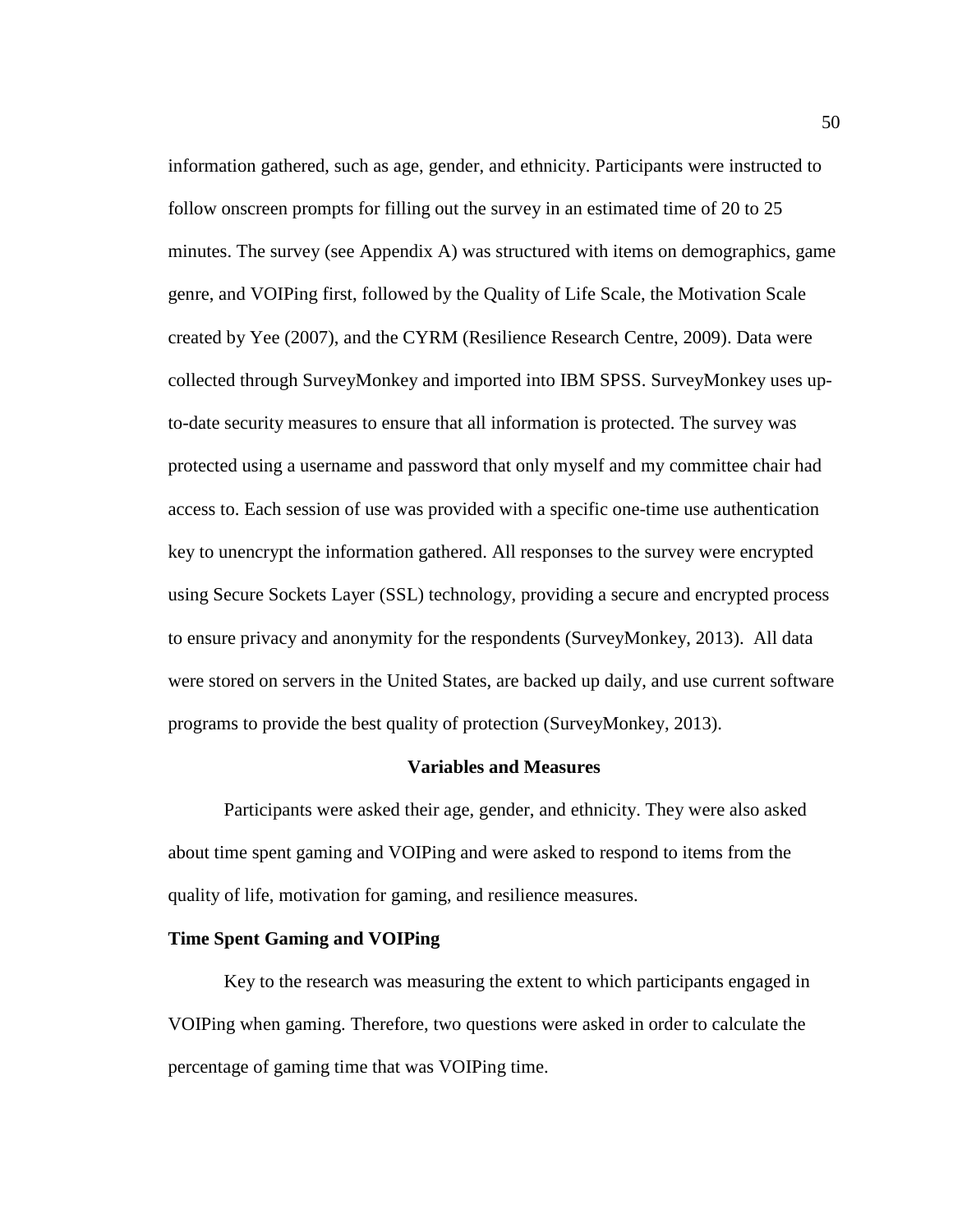First, a definition of gaming was presented, and participants were asked to indicate how many hours per week they spent gaming. Then, a definition of VOIPing was presented, and participants were asked how many of their gaming hours per week involved VOIPing.

# **Quality of Life**

The survey questions for quality of life were pulled from the  $\text{PedsQL}^{\text{TM}}$  Short-Form 15 Generic Core Scales© (ProQollid, 2012) for teens 13 to 18 years old (permission for use is in Appendix B). The PedsQL Short-Form 15 is published in Canada and has been translated and used in 21 languages (ProQollid, 2012). The instrument is scored on a 5-point scale from *never* to *almost always*. The teen-self-report measure has an internal consistency reliability that exceeds 0.70 (Chen, Origasa, Ichida, Kamibeppu, & Varni, 2007). This survey comes under the theoretical framework of ET in that video games provide players with a greater sense of control, the ability to communicate, and an objective to complete. It also meets the framework of PDT in that adolescents do things for specific reasons to improve their social connections and avoid perceived negatives. The survey includes four subcategories—physical, emotional, social, and school—and is an assessment over the past month.

The first subcategory concerns teens' ability to interact with their environment through physical activities and has five statements. Sample statements are "It is hard for me to walk more than one block," "It is hard for me to run," and " It is hard for me to do sports activity or exercise." This subcategory is rated on whether the teen has problems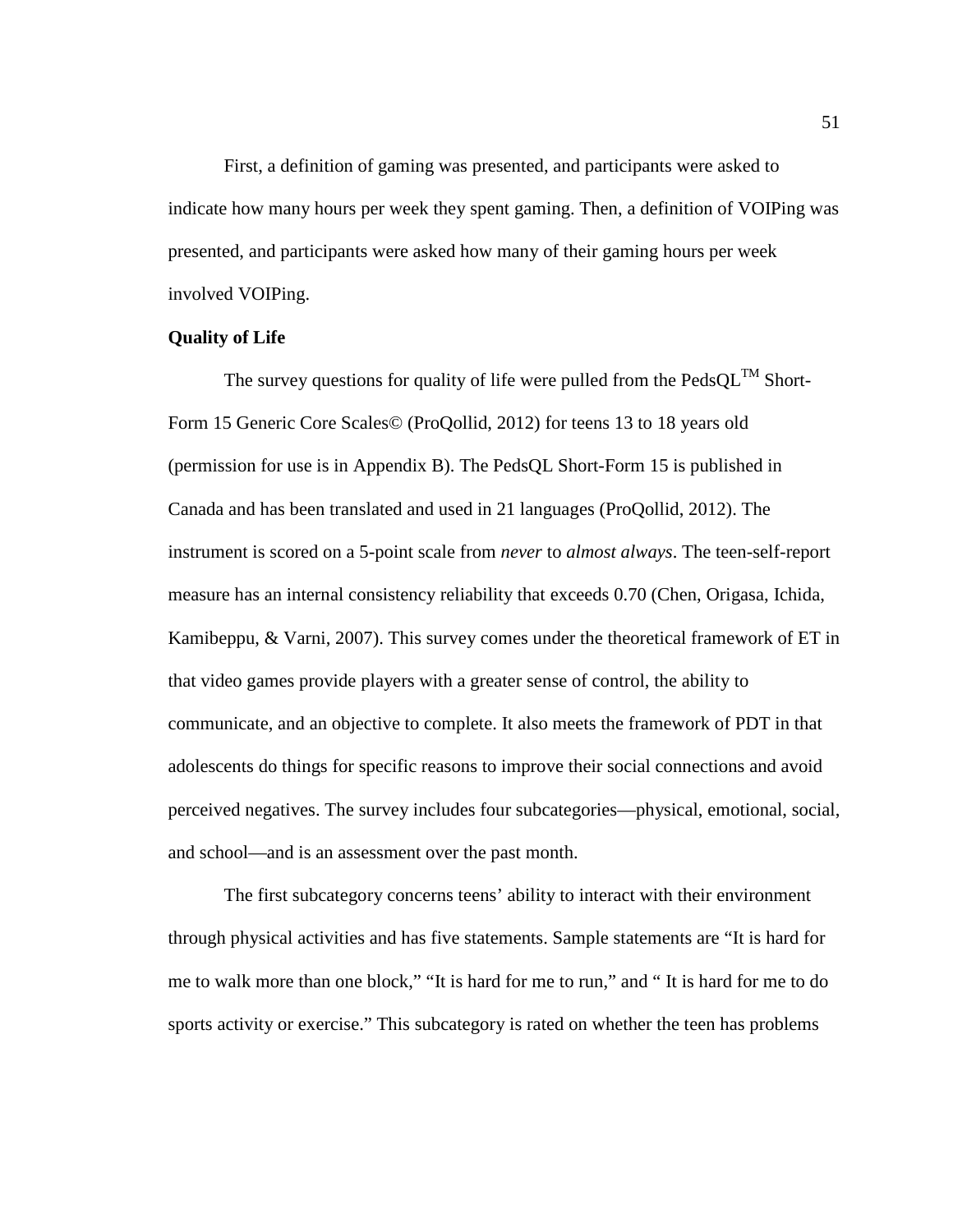with the activity using the following scale—0 (*never*), 1 (*almost never*), 2 (*sometimes*), 3 (*often*), 4 (*almost always*), which is the same for all subcategories.

The second category deals with the emotional issues that teens face and contains four items. Sample statements are "I feel afraid or scared," "I feel sad or blue," and " I feel angry."

The third subcategory involves teen social issues and has three items. The statements are "I have trouble getting along with other teens," "Other teens do not want to be my friend," and "Other teens tease me."

The fourth and last subcategory is about school problems and contains three statements. The statements are "It is hard to pay attention in class," "I forget things," and "I have trouble keeping up with my schoolwork." The higher the score, the more issues the teen perceives with that item or subcategory.

#### **Motivation for Gaming**

The 39-item survey on motivation for gaming was drawn from previous research that helped to establish three main areas of motivation for playing video games: achievement, socialization, and immersion (Yee, 2007; permission for use is in Appendix C). The theoretical framework of MT was a good fit for this survey due to the conceptual construction of allowing individuals to immerse themselves in a video game and feel motivated through the achievement and socialization aspects of it. The questionnaire is useable with online gamers of any age range, demographic, and ethnicity. The participants' information was gathered online from specific sites for gamers who play MMORPGs. Three thousand gamers participated who played games such as *EverQuest,*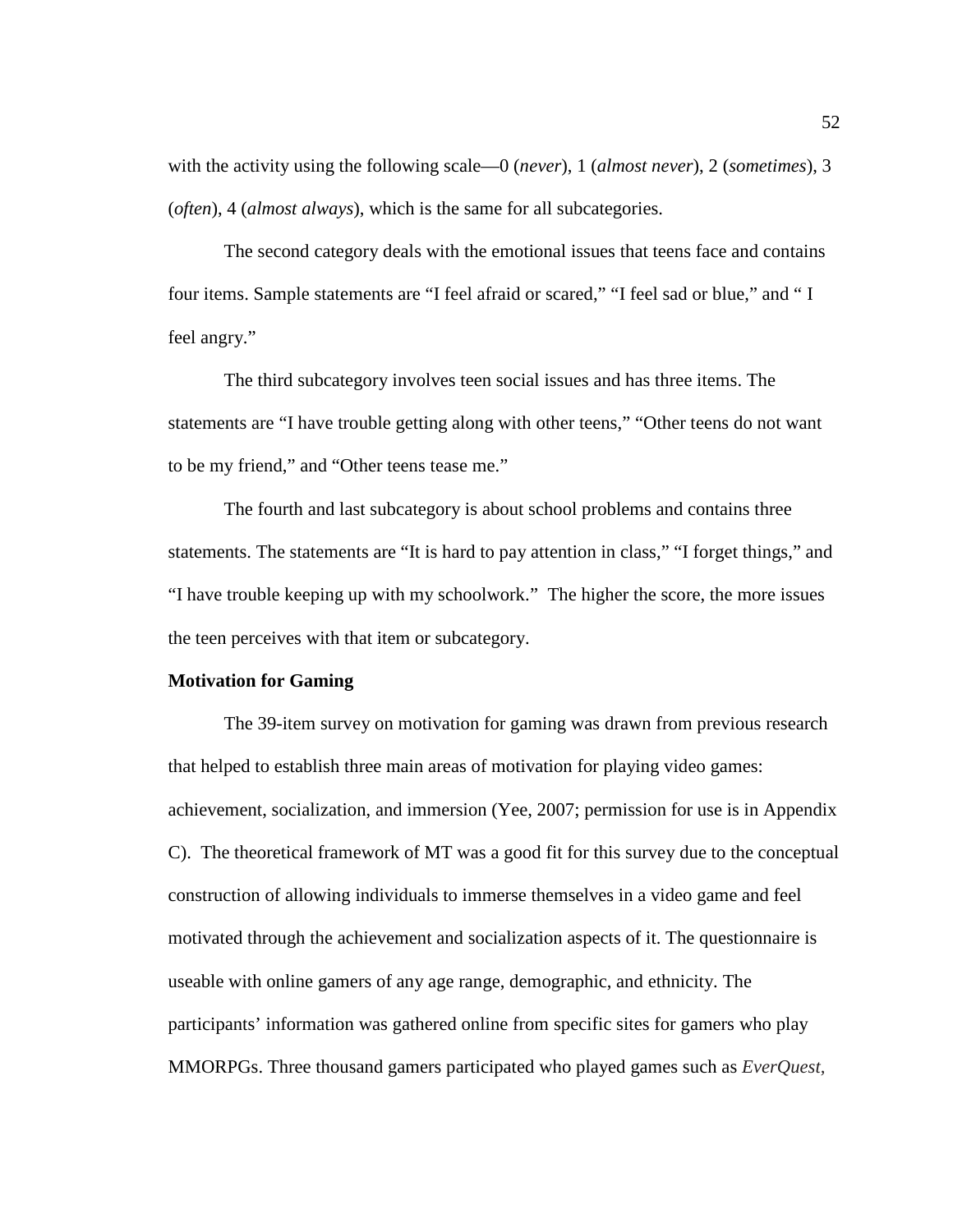*Dark Age of Camelot, Ultima Online,* and *Star Wars Galaxies*. The questions were answered on a 5-point, fully labeled, construct-specific scale. Each one of the three main areas has subcategories, which are discussed below.

**Achievement.** The first main category is achievement, which has the following subcategories: *advancement* in the game, *mechanics* of game play, and *competition* within the game (Yee, 2007). *Advancement*, the first subcategory under achievement, contains six questions and detects how important the character's advancement is within a game. Sample questions are "How important is it for you to level up your character as fast as possible?" "How important is it for you to be well-known in the game?" and "How important is it for you to become powerful?" Cronbach's alpha = .79. The one question that needed to be altered was a question concerning a guild. This question was modified from its original form—"How much do you enjoy being part of a serious, raid/lootoriented guild?"—to "How much do you enjoy being part of a serious *video gaming experience*?"

*Mechanics*, the second subcategory under achievement, has four questions and assesses the individual's interest in how the game is played. Sample questions are "How interested are you in the precise numbers and percentages underlying the game mechanics?" "How important is it to you that your character is as optimized as possible for their profession/role?" and "How important is it for you to know as much about the game mechanics and rules as possible?" Cronbach's alpha = .68. All questions are considered applicable for the majority of games.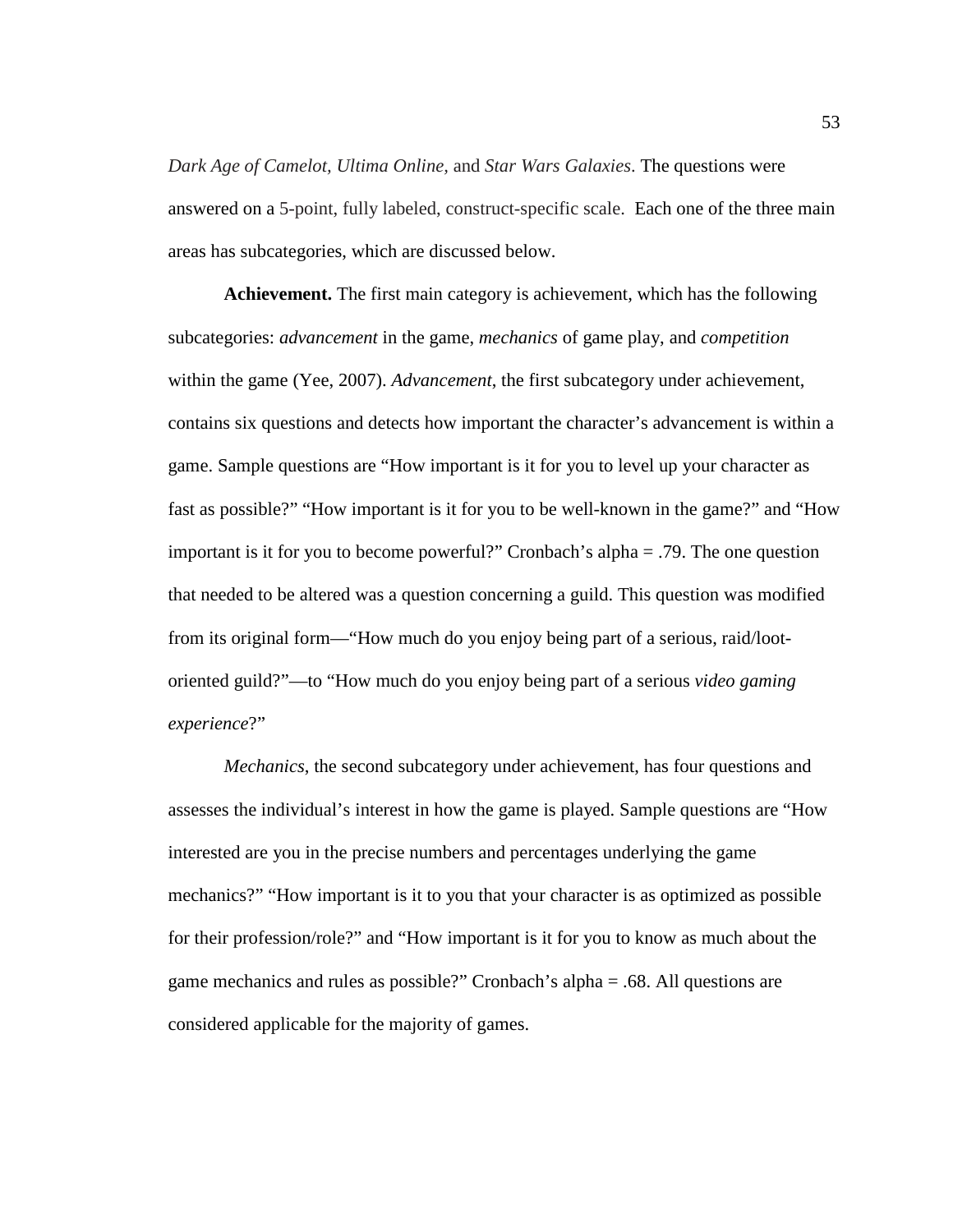*Competition*, the final subcategory under achievement, contains four questions on the competitive nature of the playing style. Sample questions are "How much do you enjoy competing with other players?" "How often do you purposefully try to provoke or irritate other players?" and "How much do you enjoy dominating/killing other players?" Cronbach's alpha = .75. All questions were considered applicable for this study.

**Socialization.** Socialization, the second main category, has three subcategories: *socializing* during game play, *relationship building* when playing, and *teamwork* (Yee, 2007). Socializing during game play has four questions that assess the player's social skills. Sample questions are "How much do you enjoy getting to know other players?" "How much do you enjoy chatting with other players?" and "How much do you enjoy helping other players?" Cronbach's alpha = .74. The one question that needed to be altered was a question about a guild. The question was modified from its original form— "How much do you enjoy being part of a friendly, casual guild?"—to "How much do you enjoy being part of a friendly, casual *video gaming group*?"

The second subcategory, *relationship building*, has three questions about the depth of connection that individuals feel that they have with others. Sample questions are "How often do you find yourself having meaningful conversations with other players?" "How often do you talk to your online friends about your personal issues?" and "How often have your online friends offered you support when you had a real life problem?" Cronbach's alpha = .80. All questions were applicable to the study.

The third and final subcategory for socialization, *teamwork*, contains four questions in an effort to capture the individual's desire to socialize while playing video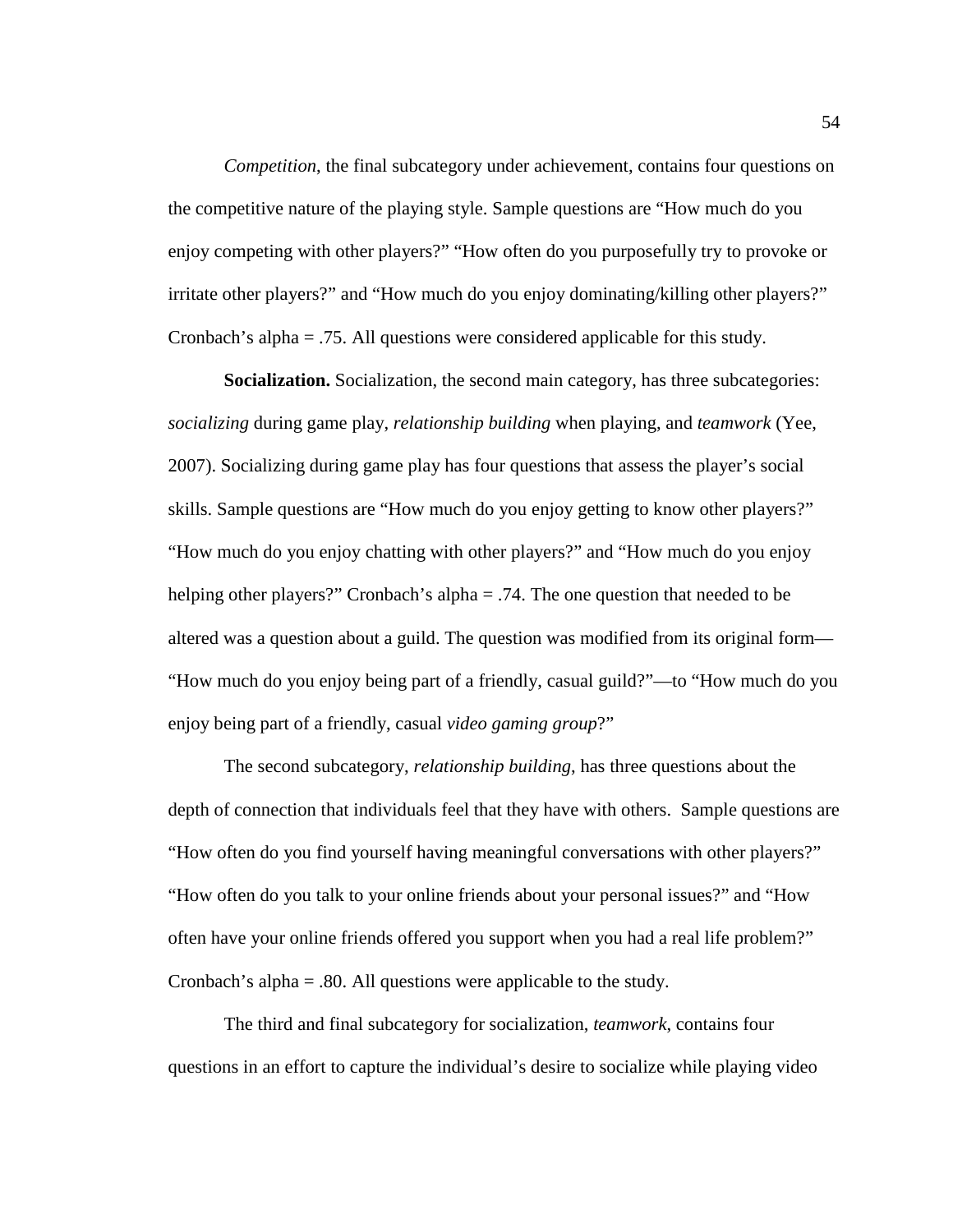games. Sample questions are "Would you rather be grouped or soloing?" "How important is it to you that your character can solo well?" and "How much do you enjoy working with others in a group?" Cronbach's alpha = .71. All questions were considered appropriate for the study.

**Immersion**. The final main category is immersion, which is divided into four subcategories: *discovery* of information or items that are within the game, *role-playing* or the ability to create and be something else, *customization* of the character's appearance, and *escapism* or gaming to forget about current problems (Yee, 2007). *Discovery* of information, the first subcategory of immersion, has four questions concerning the importance of exploration for the player. Sample questions are "How much do you enjoy exploring the world just for the sake of exploring it?" "How much do you enjoy collecting distinctive objects or clothing that have no functional value in the game?" and "Exploring every map or zone in the world?" Cronbach's alpha = .73. All parts of this subcategory were applicable.

*Role-playing*, the second subcategory of immersion, contains four questions to uncover the individual's desire to be someone or something else. Sample questions are "How much do you enjoy trying out new roles and personalities with your characters?" "How much do you enjoy being immersed in a fantasy world?" and "How often do you role-play your character?" Cronbach's alpha = .87. All questions in this subcategory were useable.

*Customization,* the third subcategory of immersion, has three questions and captures the enjoyment and immersive aspects of being able to manipulate the character's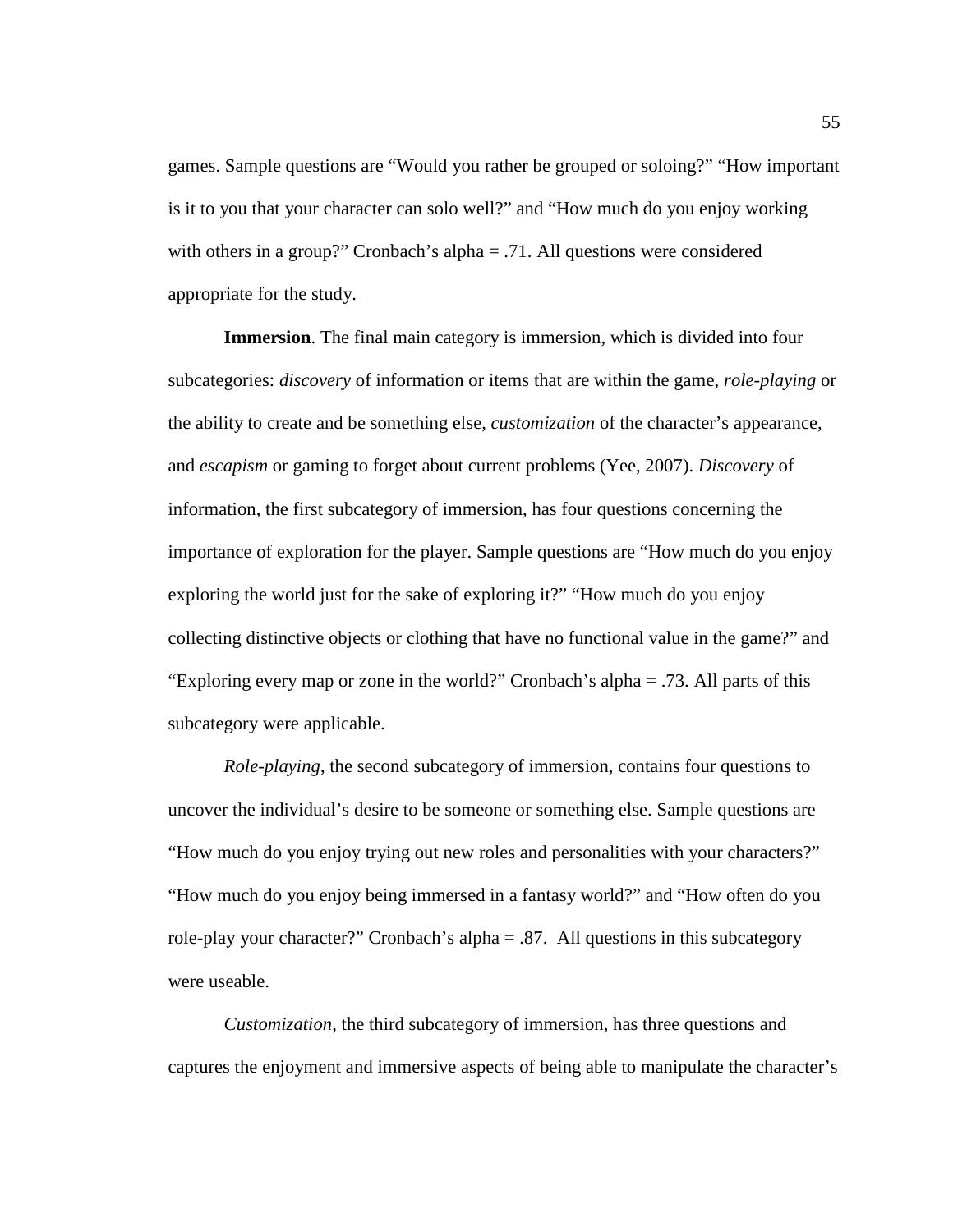appearance and skills. Sample questions are "How much time do you spend customizing your character during character creation?" "How important is it to you that your character's armor/outfit matches in color and style?" and "How important is it to you that your character looks different from other characters?" Cronbach alpha = .74. All questions of the subcategory were applicable to this study.

*Escapism* is the final subcategory of immersion, has three questions, and attempts to identify the avoidance of real world problems through game play. Questions are "How often do you play so you can avoid thinking about some of your real-life problems or worries?," "How often do you play to relax from the day's work?," and "How important is it to you that the game allows you to escape from the real world?" Cronbach alpha  $=$ .65. All measures of the subcategory were applicable.

Only two questions were modified from their original version to make them more applicable for the prescribed population (see Yee, 2007). The first question under advancement was changed from 8) How much do you enjoy being part of a serious, raid/loot-oriented guild? to 8) How much do you enjoy being part of a serious video gaming experience. The second question that was modified was under *socializing* during game play. It was changed from 7) "How much do you enjoy being part of a friendly, casual guild?" to 7) "How much do you enjoy being part of a friendly, casual *video gaming group*?" These questions were modified to make them more broad-based, generalizable, and applicable to more gaming genres. The questions were answered on a five-point, fully-labeled, construct-specific scale.

**Resilience.** The quantitative portion of the resilience survey of The Child and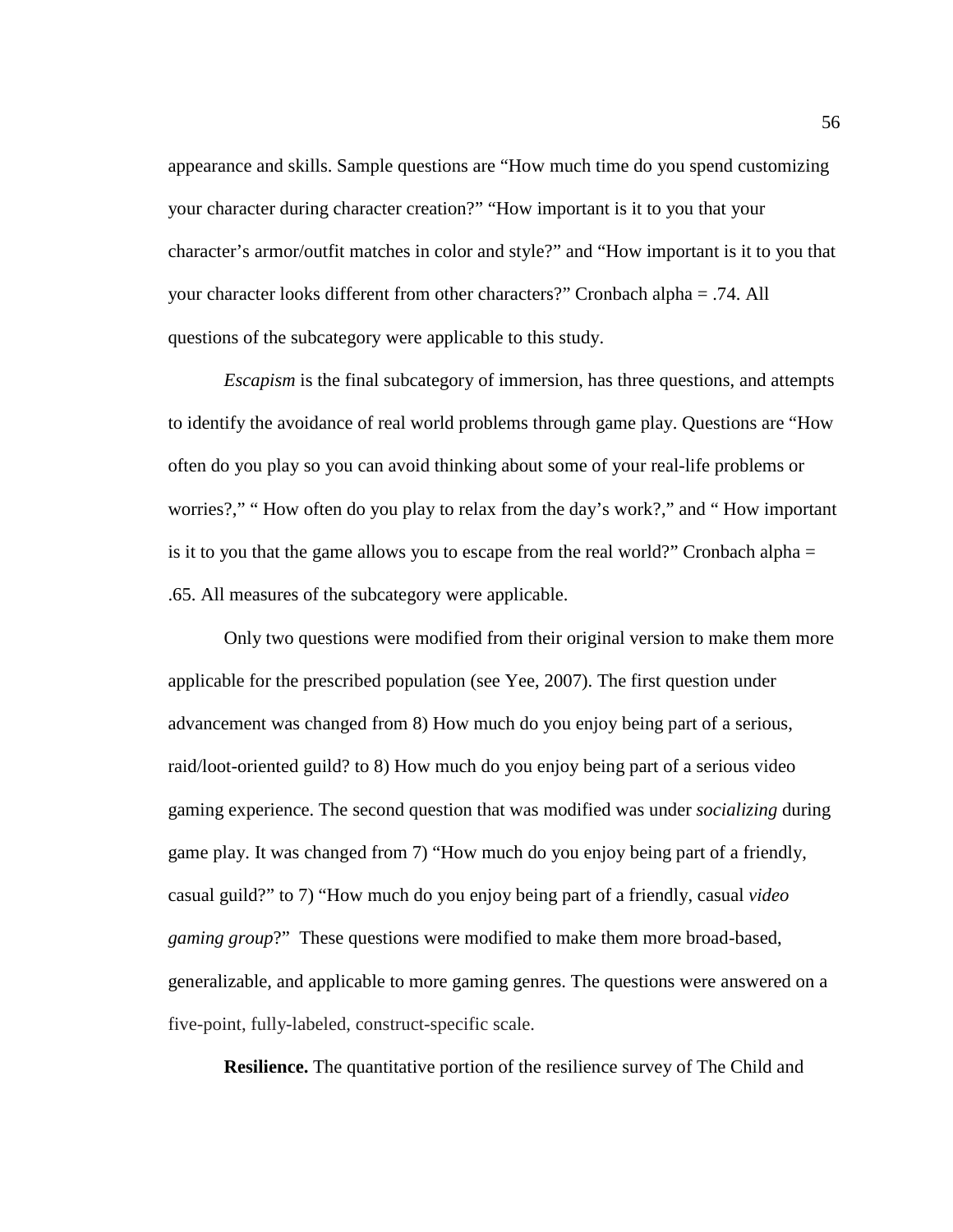Youth Resilience Measure (CYRM) 28 has one part that was used (permission for use is in Appendix D). It contained 28 questions on a 5-point scale ranging from 1 (*not at all*), 2 (*A Little*), 3 (*Some What*), 4 (*Quite a Bit*), and 5 (*a lot*). This measure was originally used on adolescents ages 12 to 23 years old to explore the resources available to support or increase their resilience. ET, MT, and PDT theories support the understanding of adolescent resilience in dealing with personal problems, issues with peers, and desire to complete objectives. Eleven countries and 14 different communities combined with International Resilience Project (IRP) to create this tool (Resource Center on Child Protection and Child Rights Governance, 2012).

In the survey, participants were asked to choose one response per statement that best fits them or their beliefs (Resilience Research Centre, 2009). The subcategories were individual, relationships, community, and culture.

The first subcategory is *individual* and contains eight statements that help determine what individuals believe about themselves. Sample statements are "I cooperate with people around me," "I try to finish what I start," and "People think that I am fun to be with." This category is built on the construct of an individual's sense of self worth.

The second subcategory, *relationships*, has six statements that explore the beliefs that individuals have about their personal interactions with others. The sample statements are "I have people I look up to," "I know how to behave in different social situations," and "My parents(s)/caregivers(s) know a lot about me." This subcategory is created around the concept that social connection of family, peers, and/or friends have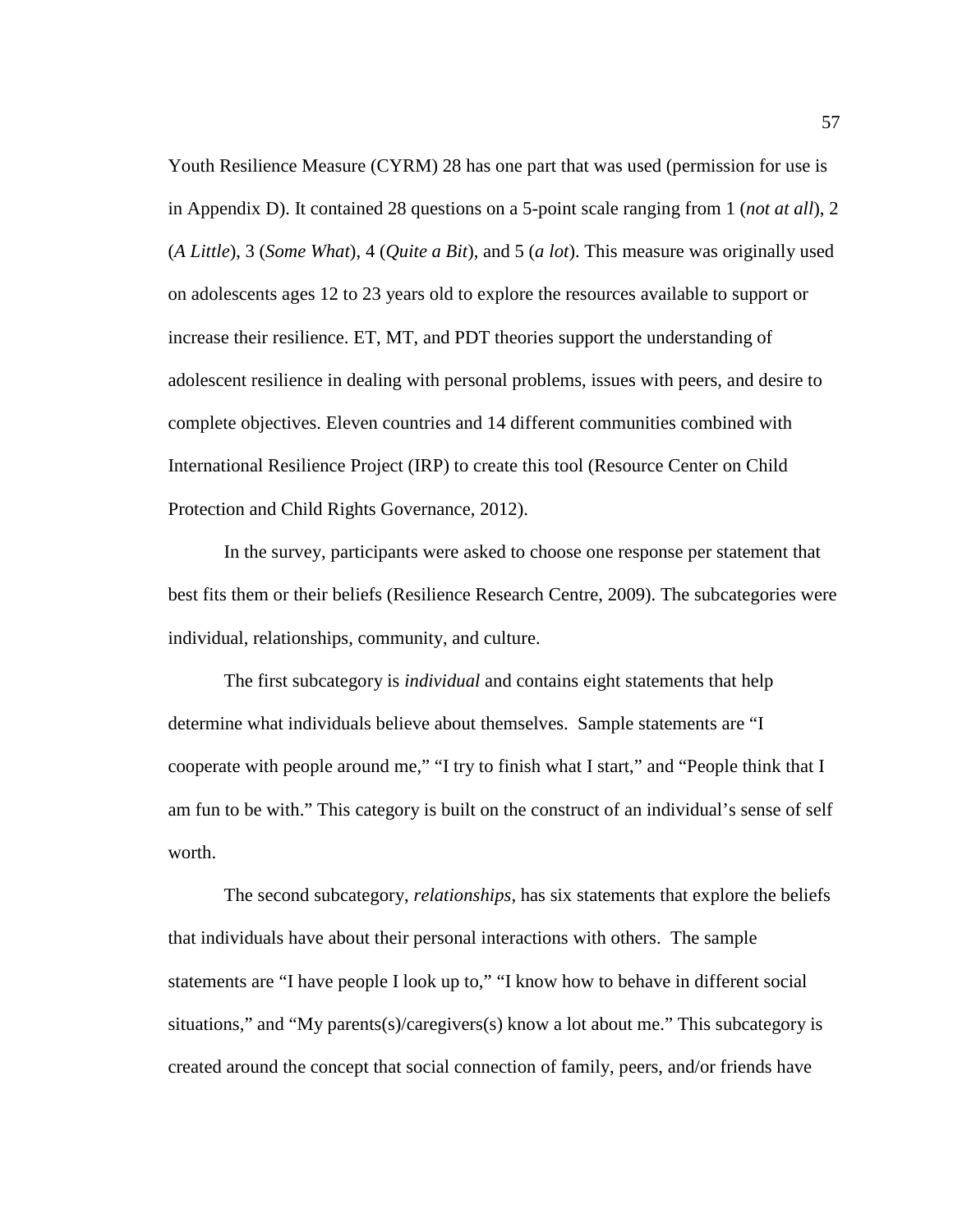resiliency determinants affecting the individual's resilience ability as noted by the Resilience Research Center CYRM 28 Manuel on page 23.

The third subcategory is *community* and contains eight statements that look at the teens' connections to their local community. Sample statements are "Getting an education is important to me," " If I am hungry, there is enough to eat," and "I feel I belong at my school." This subcategory helps identify individuals' beliefs about security in and connections with their community.

The fourth and final category is *culture,* which has six statements and assesses the individual's cultural identity. Sample statements are "Spiritual beliefs are a source of strength for me," " I am proud of my ethnic background," and "I enjoy my family's/caregiver's traditions." This subcategory helps detail the individual's cultural beliefs and identity.

The CYRM has been used with adolescents to young adults between the ages 12- 23 years old. The original version had 58 statements with a Cronbach alpha for each subcategory of .84 for individual, .66 for relational, .79 for community, and .71 for cultural. According to the Resilience Research Centre (2009), the shorter version with 28 statements still fulfills the goal of identifying the aspects of resiliency for adolescents. However, they do clarify that more research needs to be done in order to validate the claim. A previous study has shown an internal consistency of the CYRM 28 to be Cronbach's alpha = 0.89 (Salami, 2010). Cronbach's alpha for each individual subscale of the 28 item short version has not been reported. Permission for use of the CYRM 28 is in Appendix B.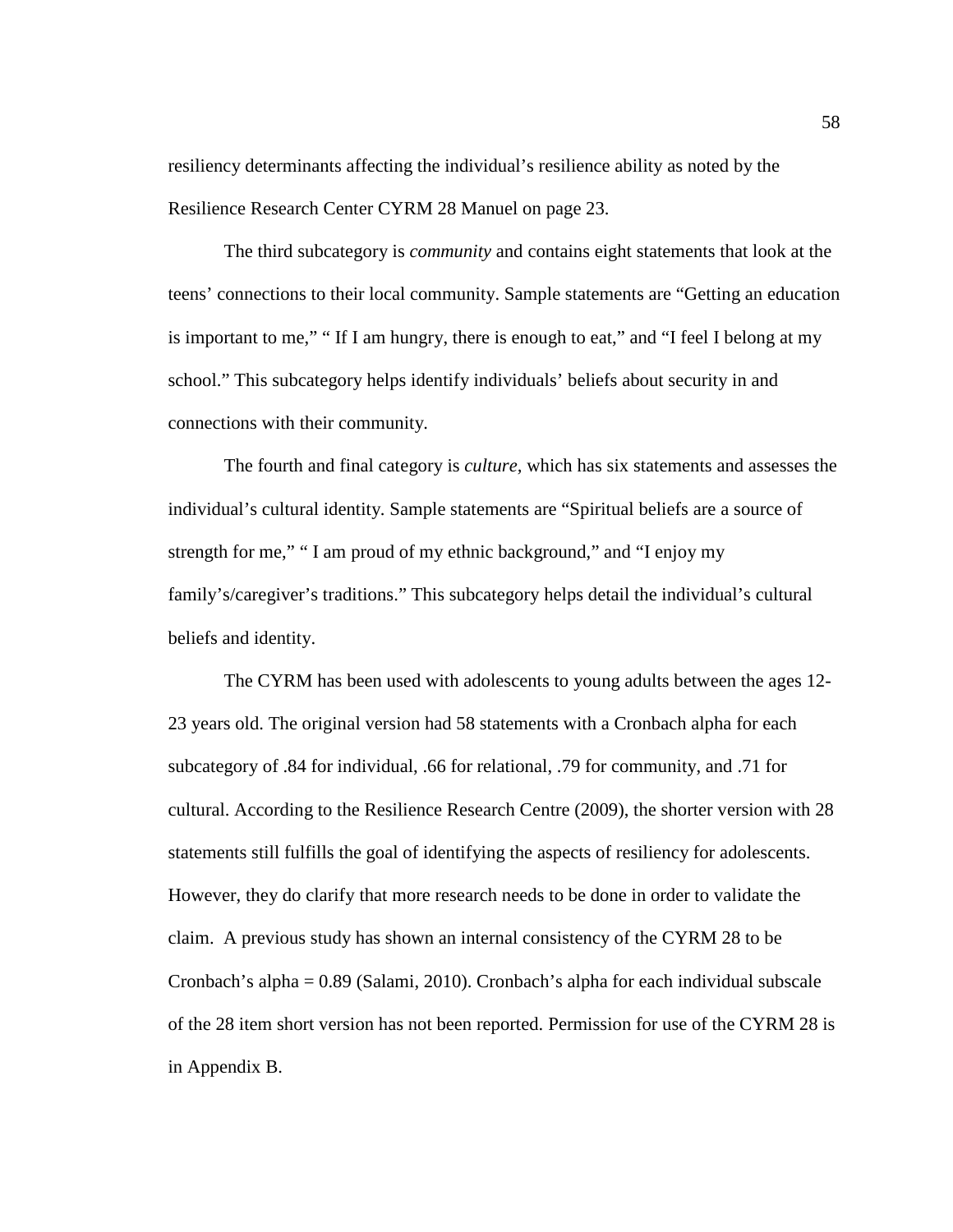#### **Models, Research Questions, and Data Analysis Plan**

Rather than testing specific hypotheses, the purpose of this research was to construct a series of analytic models to examine explanatory relationships between quality of life, motivation for gaming, and resilience with the proportion of gaming time that includes VOIPing. Similarly, multivariate relationship models between (a) motivation for gaming and quality of life, and (b) motivation for gaming and resilience was examined.

In addition to the specified models, analyses were conducted to examine differences on VOIPing, quality of life, motivation for gaming, and resilience with respect to age, gender, or ethnicity.

# **Model 1: Quality of Life and VOIPing**

This model addressed the research question: What are the combined and relative relationships of the physical, emotional, social, and school quality of life subscale scores with proportion of VOIPing gaming time?

A standard linear regression was conducted with multiple  $R^2$  indexing the combined effect and the squared semi-partial correlations indexing the relative effects of statistically significant (alpha  $= .05$ ) quality of life variables.

# **Models 2a-2e: Motivation for Gaming and VOIPing**

This model addressed the research question: What are the combined and relative relationships of the three motivation for gaming scales and 10 subscales with proportion of VOIPing gaming time?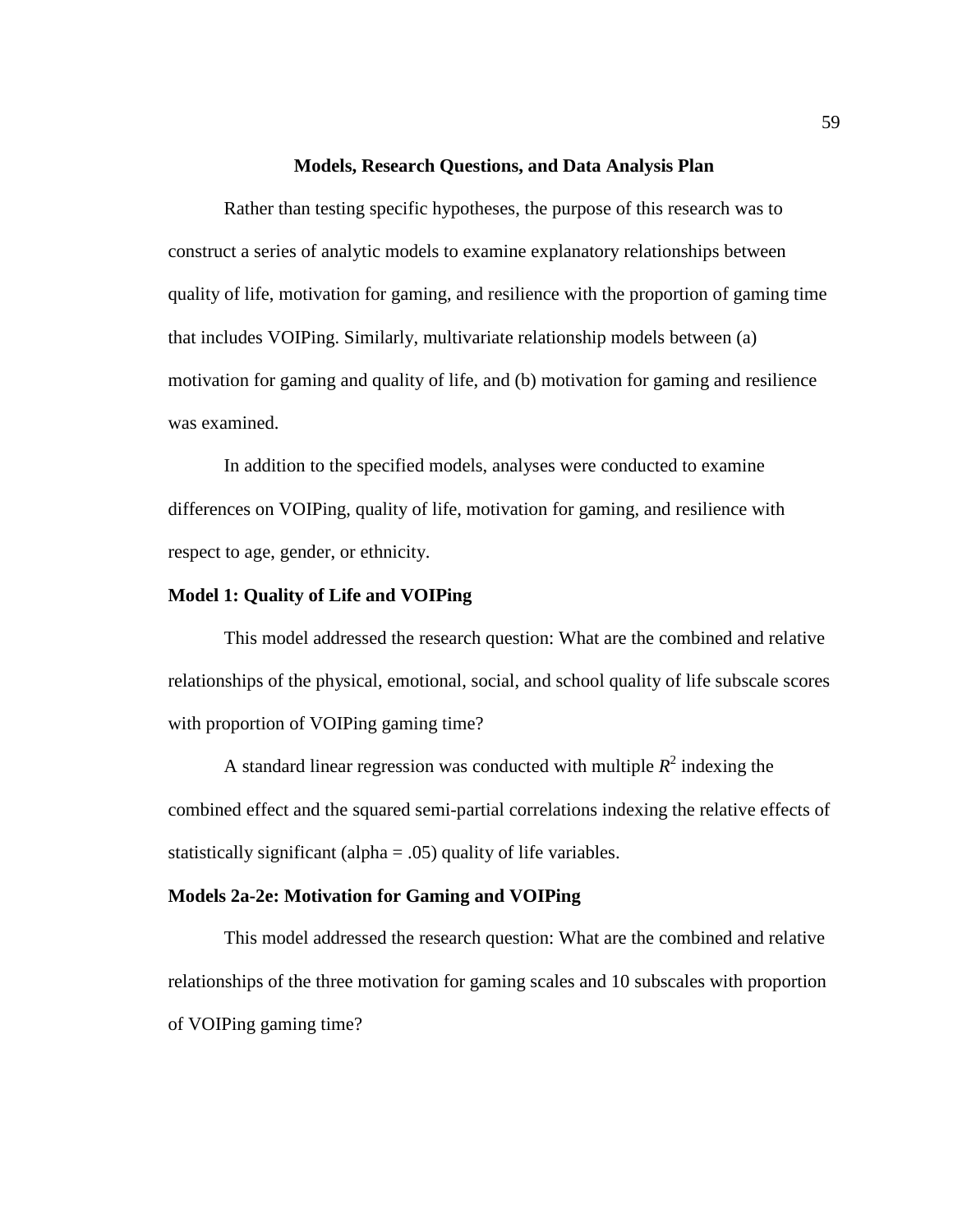Five standard linear regressions were conducted. The first, Model 2a, regressed VOIPing gaming proportion on achievement, socialization, and immersion scale scores. Model 2b examined achievement's three subscales of advancement, mechanics, and competition. Model 2c examined socialization's four subscales of socializing, relationship building, and teamwork. Model 2d examined immersion's four subscales of discovery, role-playing, customization, and escapism. Finally, Model 2e examined all 10 subscales together.

For each model, multiple  $R^2$  indexed the combined effect and the squared semipartial correlations indexed the relative effects of statistically significant (alpha = .05) motivation for gaming variables.

## **Model 3: Resilience and VOIPing**

This model addressed the research question: What are the combined and relative relationships of the individual, peer and family relationships, community, and culture resiliency subscale scores with proportion of VOIPing gaming time?

A standard linear regression was conducted with multiple  $R^2$  indexing the combined effect and the squared semi-partial correlations indexing the relative effects of statistically significant (alpha = .05) resilience variables.

## **Model 4: Motivation for Gaming and Quality of Life**

This model addressed the multivariate research question: Along how many dimensions are the 10 motivation for gaming subscales related to the four quality of life subscales, and what are the variable patterns that define a dimension?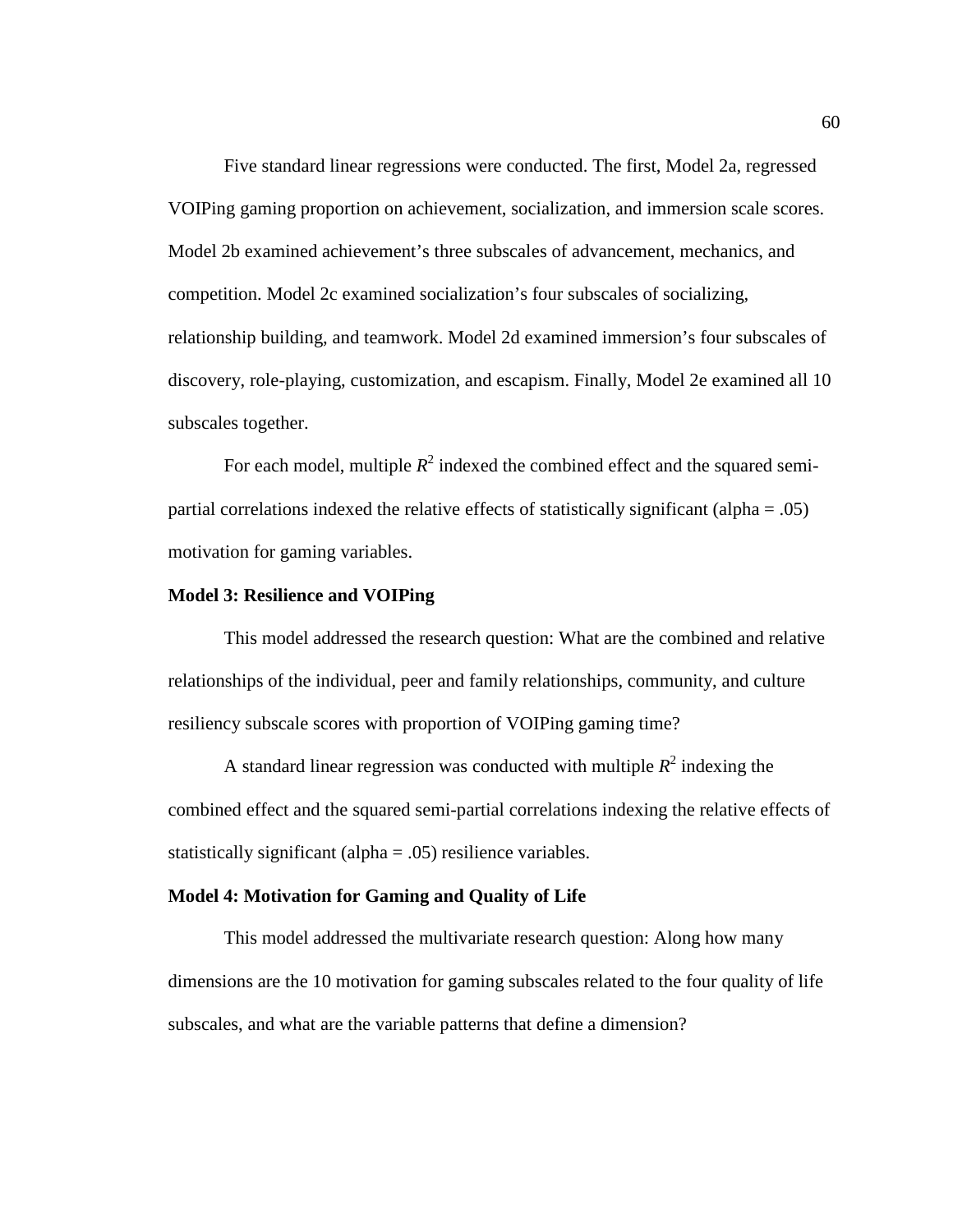A multivariate canonical correlation was conducted with canonical  $R^2$  indexing the omnibus effect of a statistically significant dimension and canonical function, structure, and cross load coefficients indexing the relative effects of individual variables from the motivation for gaming set and the quality of life set.

## **Model 5: Motivation for Gaming and Resilience**

This model addressed the multivariate research question: Along how many dimensions are the 10 motivation for gaming subscales related to the four resilience subscales, and what are the variable patterns that define a dimension?

A multivariate canonical correlation was conducted with canonical  $R^2$  indexing the omnibus effect of a statistically significant dimension and canonical function, structure, and cross load coefficients indexing the relative effects of individual variables from the motivation for gaming set and the resilience set.

## **Informed Consent and Ethical Considerations**

Appropriate informed consent forms were provided to the participating individuals in both paper and electronic format. Permission to conduct research was also secured from Walden University's Internal Review Board prior to beginning the research. Due to the fact that the study was anonymous, no names were connected with the data. Participant responses were downloaded from SurveyMonkey and stored on a password protected computer and the paper consent forms are stored in a locked filing cabinet. Only myself and my faculty chair have access to the participant responses on SurveyMonkey and only the researcher has access to the paper consents forms. Parental consent confidentiality and email addresses were protected through password-protected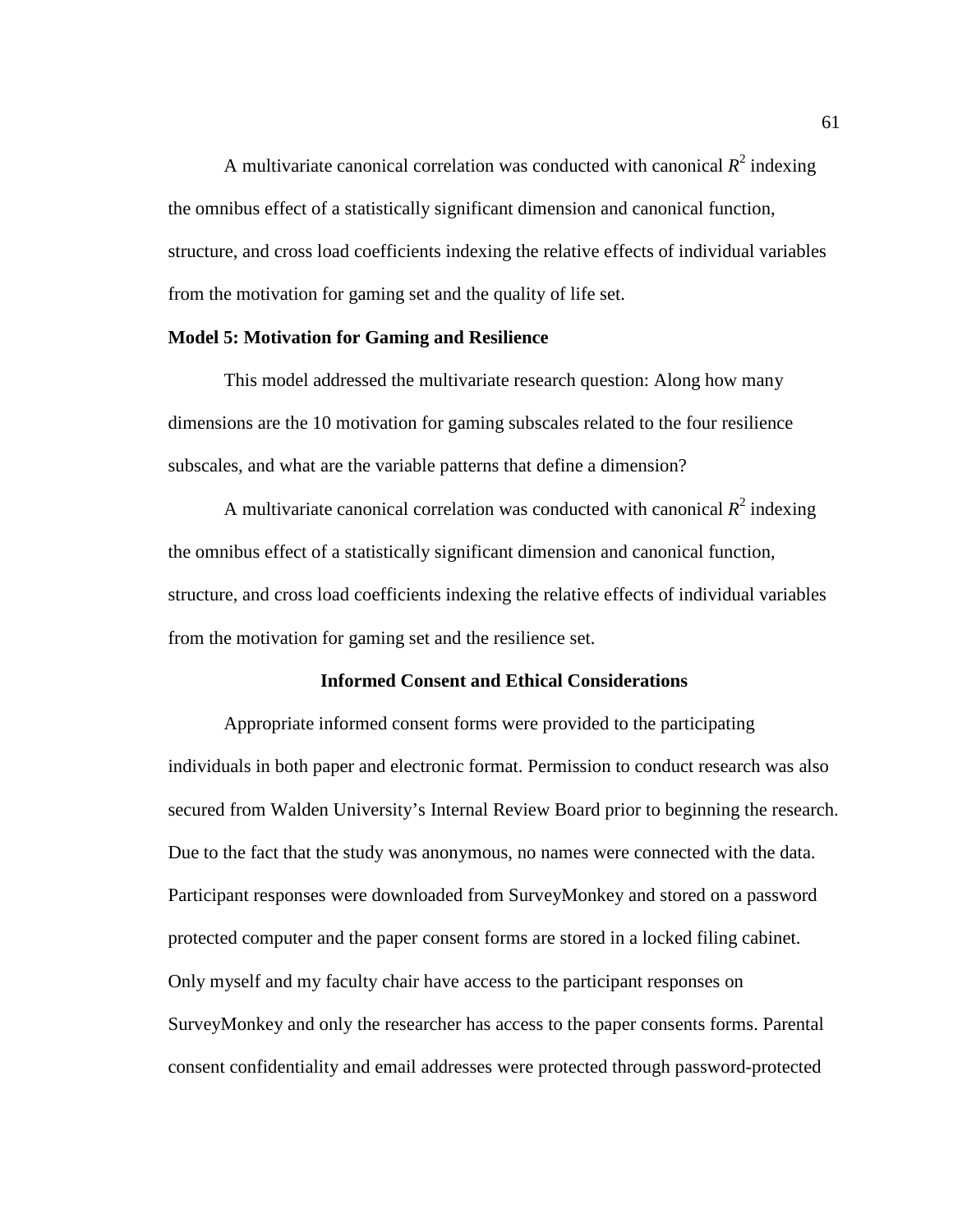digital records and through locks. The protection of participant information was a primary concern for me. Minimal incentives were used by myself to encourage participation in the survey as standard practice in academic research.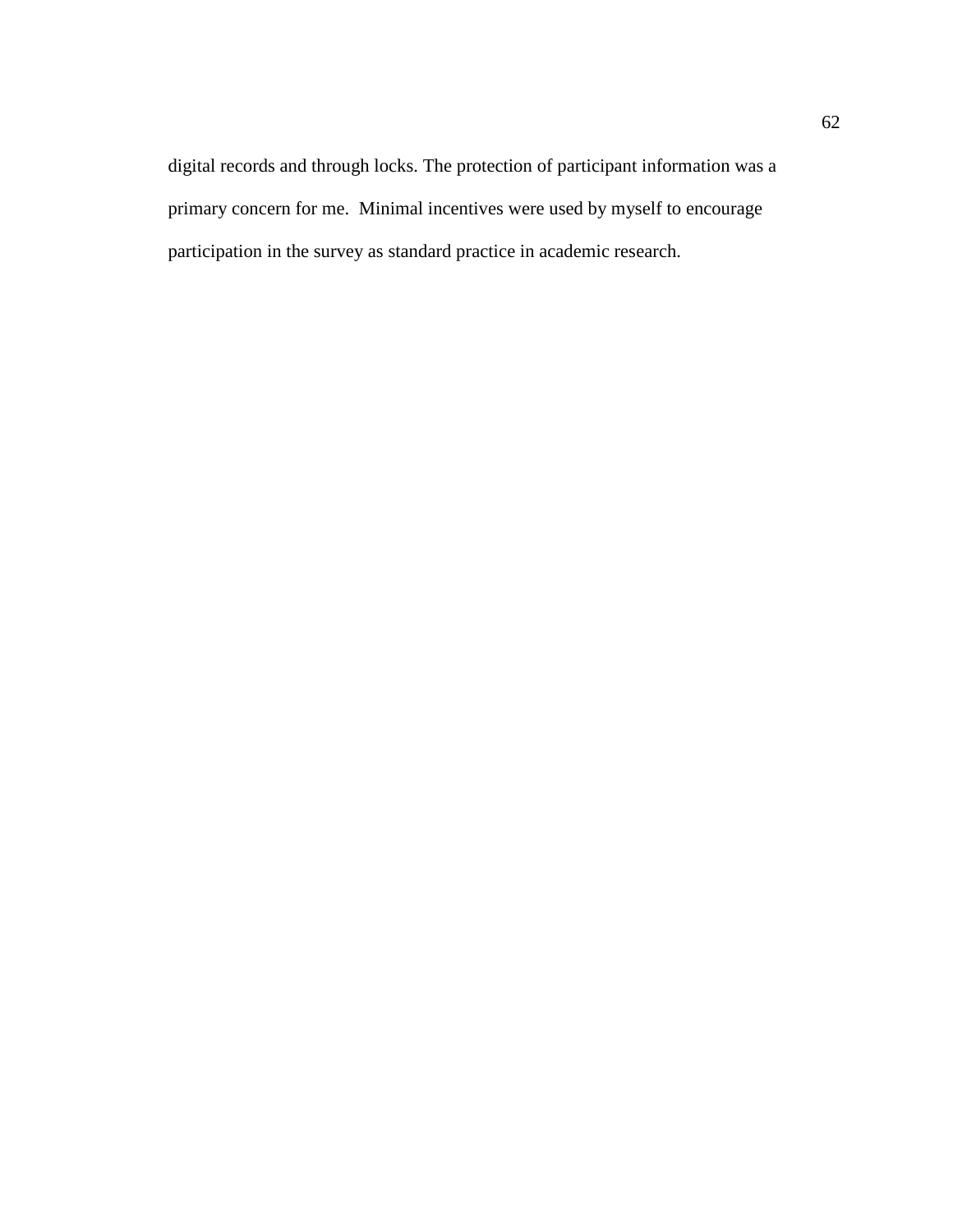## Chapter 4: Results

#### **Introduction**

Myself examined the relationship of video game VOIPing to adolescents' quality of life, motivation for gaming, and life resiliency. VOIP or Voice Over Internet Protocol is defined as a transmission technique and delivery system of a voice over the Internet. More specifically, it involves communication with a microphone and speaker so that the individuals can talk with and hear other players (Halloran, 2011). The grounding hypothesis for the study was that social interaction through VOIPing can influence how adolescents perceive their quality of life, their resilience to problems that they face, and their motivation to play video games.

A dominant force in adolescent lives is video games, which have been identified by some researchers as a negative influence (Ha et al., 2007). Limited research exists regarding video games as a positive influence. VOIPing is identified as a potential positive influence for adolescents (Halloran, 2011). Therefore, determining whether VOIPing positively influences adolescents in areas such as quality of life and resiliency could impact how video games are perceived or even created.

According to entertainment theory (ET), adolescents find entertainment value in playing video games (Klimmt et al., 2008). Moreover, as specified by motivational theory (MT) and psychological distress theory (PDT), adolescents use video games to gain social connection as well as to avoid problems in their real lives (Hart et al., 2009; Klimmt et al., 2008). VOIPing may increase adolescents' social availability, social competency, and general feeling of being more in control of their own lives.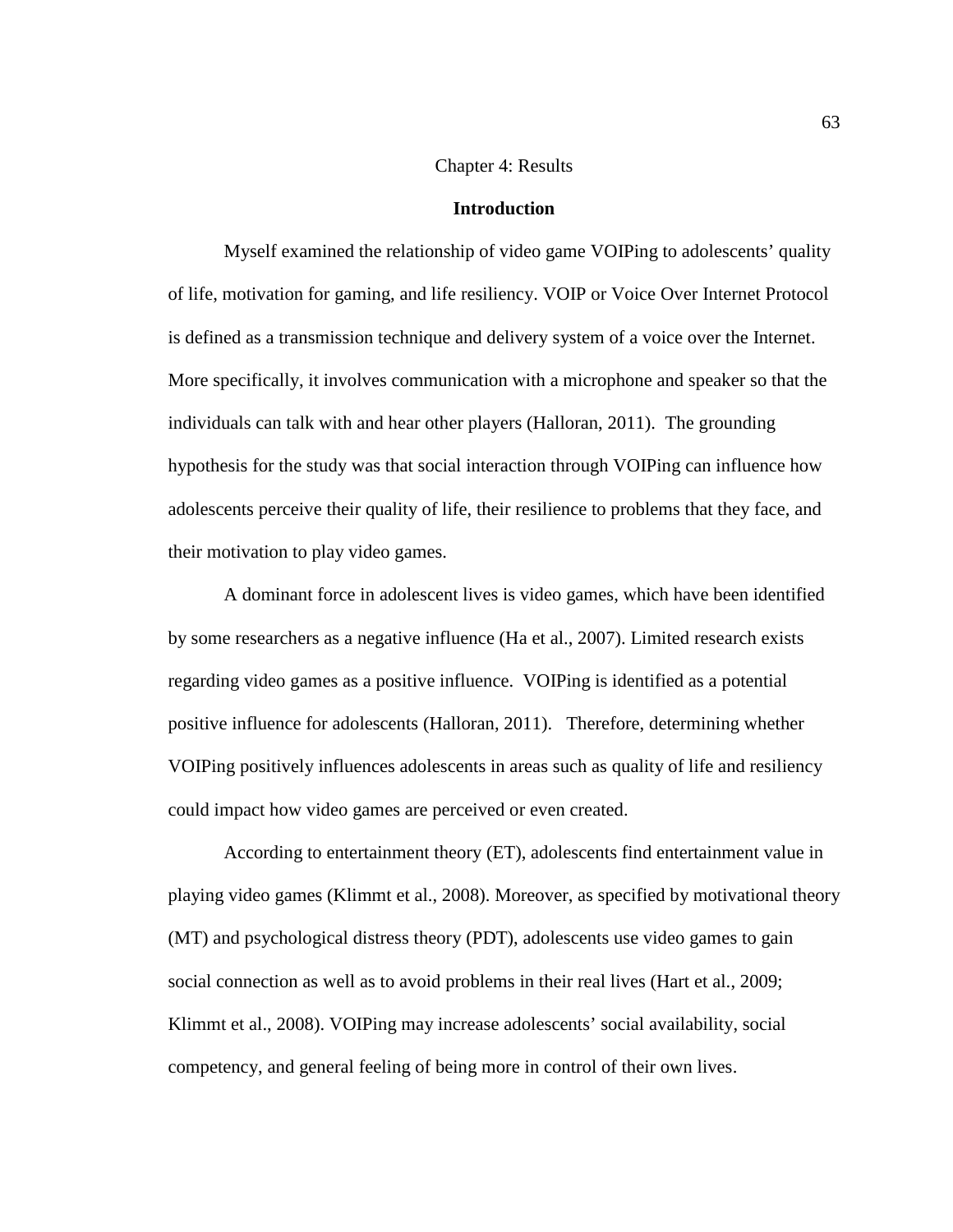Additionally, gaming may provide adolescents more social time, which helps to reduce stress and to regain emotional control. On the other hand, VOIPing may sustain adolescents' immersion in the game, thereby encouraging teens to avoid or escape the problems they face in daily life.

Social change can occur if adolescents, adults, and families use video game VOIPing to increase positive attributes such as the ability to socialize, to solve problems together, and to demonstrate empathy. Furthermore, when individuals feel connected (which VOIPing can facilitate), they might be more resilient in dealing with everyday problems, impacting their quality of life positively. Also, social change could occur as video game companies use the positive potential of VOIPing to create games that allow prosocial characteristics to be learned and practiced in the lives of adolescents.

The research surveys were developed to examine various aspects of adolescent life. I used the survey results to create five analytic models. Analytic Model 1 concerns the relationship between the amount of time VOIPing and the adolescents' perception, positive or negative, of their quality of life. Analytic Model 2 is a comparison of the three motivation for gaming scales along with their 10 subscales with the amount of time VOIPing. Analytic Model 3 compares the combined and relative relationships of resilience subscales with the amount of time VOIPing. Analytic Model 4 is an examination of the multivariate dimensions and patterns of motivation for gaming and quality of life. Analytic Model 5 focuses on the eight motivation for gaming subscales and the four resilience subscales along multivariate dimensions to determine if there is a pattern.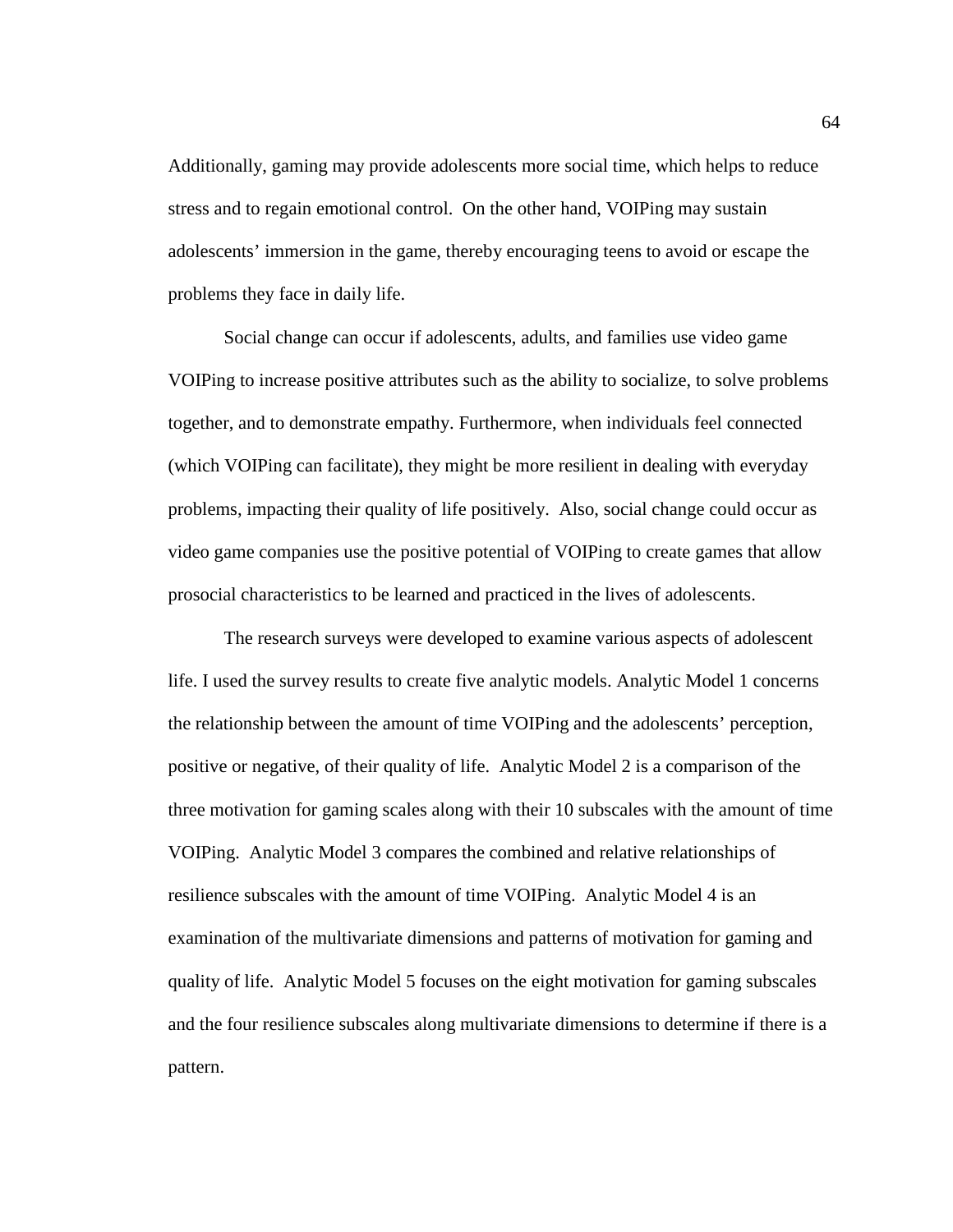In this chapter, the procedures used to gather the data and the information gleaned from the surveys are summarized. The findings of the data collected are reviewed for each of the analytic models, and then a summary concludes Chapter 4.

## **Data Collection**

The method for sampling the population was one of convenience sampling. The sample of teens ages 13 to 18 was drawn from three middle schools and two high schools within local school districts in the surrounding area of San Jose, California. Access to the adolescent population was granted by the middle school and high school district designees, along with permission to distribute the informed consent page with a sealable, self-addressed, and stamped envelope. The students took the consent form home to their parents. The consent page contained information about the study, participation requirements for students, informed consent information, and a copy of the informed consent for the family to keep. The families sent the signed form, with their preferred email address on the consent form, to me directly using the United States Postal System. I then sent an electronic initiation with a weblink using Survey Monkey to the email address. Those who clicked the link were directed to the informed assent page. After agreeing, the participants answered the survey questions. At the end of the survey, participants put in their preferred email address in order to receive the \$10.00 iTunes incentive. Typically, the incentive electronic gift card was sent to the preferred email within 2 days. All the survey data remained anonymous, and the email addresses were not linked to the individual surveys.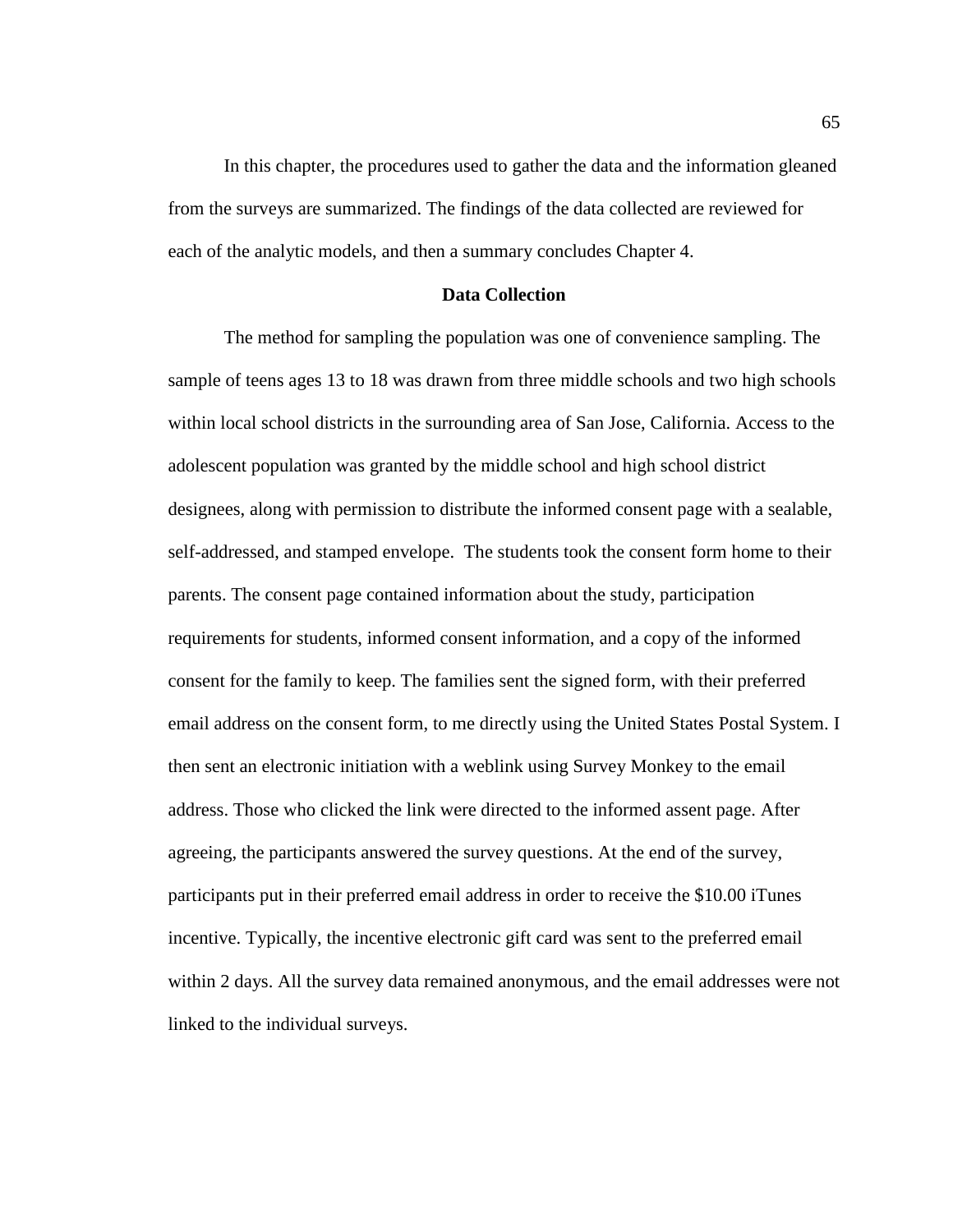# **Descriptive Statistics**

Descriptive statistics outline general participant data in the study. The frequency distribution table below (Table 1) illustrates the gender, age, ethnicity, and preferred game genre. This information was gathered to understand the sample population and characteristics.

Table 1

*Sample Characteristics (*N = *103)*

| Variable                                                                                                      | n  | $\%$ |
|---------------------------------------------------------------------------------------------------------------|----|------|
| Sex                                                                                                           |    |      |
| Male                                                                                                          | 72 | 69.9 |
| Female                                                                                                        | 31 | 30.1 |
| $Agea$                                                                                                        |    |      |
| 13                                                                                                            | 44 | 42.7 |
| 14                                                                                                            | 32 | 31.1 |
| 15                                                                                                            | 7  | 6.8  |
| 16                                                                                                            | 7  | 6.8  |
| 17                                                                                                            | 6  | 5.8  |
| 18                                                                                                            | 7  | 6.8  |
| Race/Ethnicity                                                                                                |    |      |
| White or European                                                                                             | 63 | 63.6 |
| All others combined                                                                                           | 40 | 36.4 |
| Preferred video game genre                                                                                    |    |      |
| Puzzle                                                                                                        | 9  | 8.7  |
| Party                                                                                                         | 4  | 3.9  |
| Racing                                                                                                        | 9  | 8.7  |
| Fighting                                                                                                      | 3  | 2.9  |
| Sports                                                                                                        | 10 | 9.7  |
| Platformer                                                                                                    | 3  | 2.9  |
| Real-time strategy                                                                                            | 9  | 8.7  |
| 3 <sup>rd</sup> -person shooter                                                                               | 4  | 3.9  |
| 1 <sup>st</sup> -person shooter                                                                               | 23 | 22.3 |
| Role playing                                                                                                  | 17 | 16.5 |
| Massively multiplayer role playing<br>$\frac{1}{a} \Lambda_{\alpha\alpha} (M - 14.22 \text{ Median} - 14.52)$ | 12 | 11.7 |

 $A^{a}$ Age (*M* = 14.22, Median = 14, *SD* = 1.53).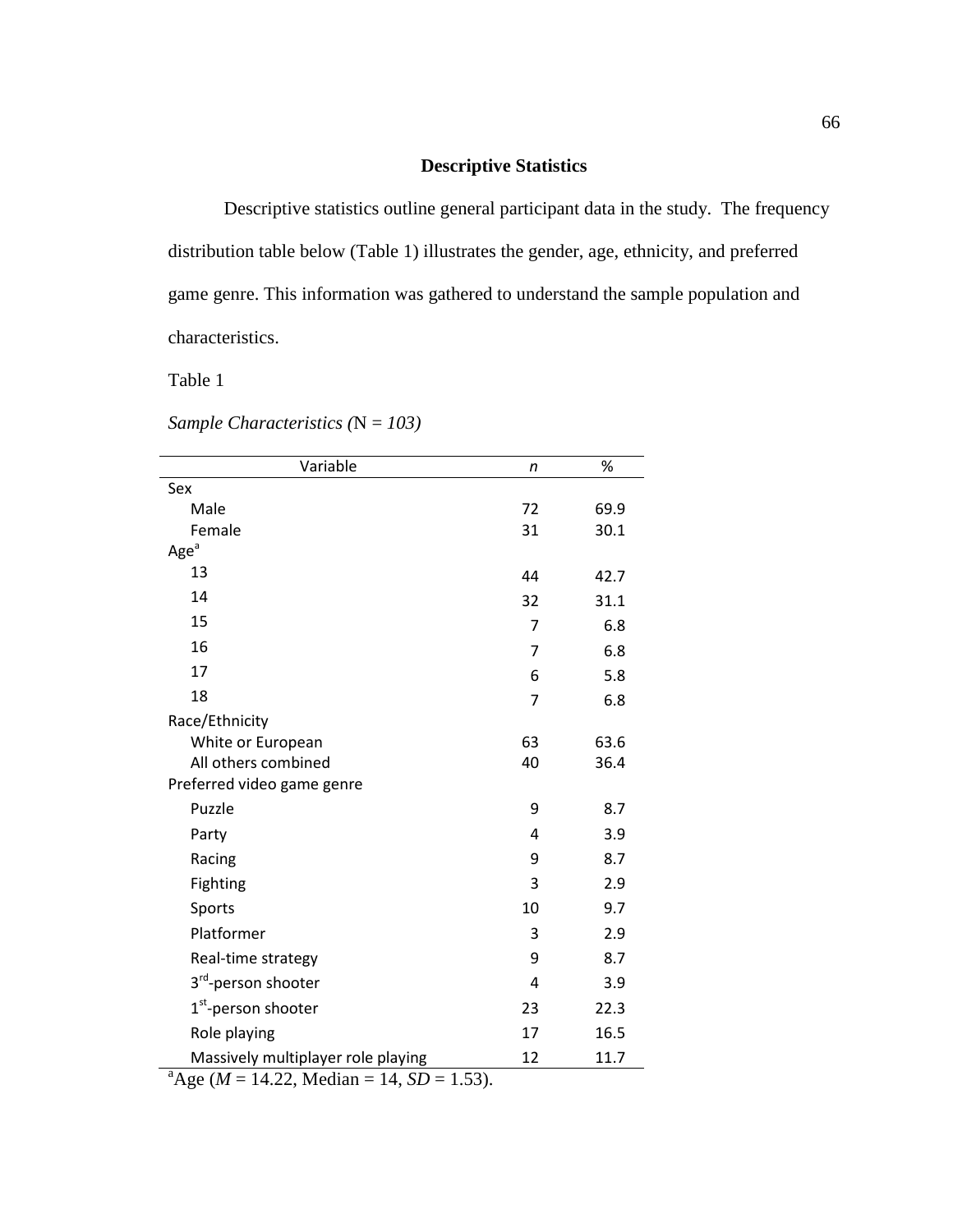The frequency distribution shows that more than twice as many males as females participated in the survey, nearly three-quarters of participants were 13 or 14 years of age, about two-thirds were White, and first-person shooter was the most-preferred video game genre. Of the 116 initial surveys, 103 were retained for data analysis following standard data cleaning. One survey had substantial missing data (24 items) and was excluded. Three surveys had missing data on game hours (key computation of primary IV), and nine participants reported that they did not play video games and were excluded. Not VOIPing was permitted, but participants were required to play video games. Three cases reported more hours VOIPing than total hours video gaming. Their VOIPing response was changed to equal the total hours gaming response. Where participants had missing data on an item that was part of a scale composite, the participant's mean of the other items that made up the specific scale was used.

Participants' gaming hours per week were reported on a scale of 0 (*1 hour or less a week*) to 4 (*5 hours or more a week*; see Table 2). Results showed that 20.4% of participants played 1 hour or less a week, 23.3% of participants played 1 to 3 hours a week, 19.4% of participants played 3 to 5 hours a week, and 36.9% of participants played 5 or more hours a week. Participants' VOIPing time was indicated on a scale from 0 (*none*) to 4 (*5 or more hours a week*). Of the participants, 48.5% used VOIP none of the time, 16.5% used VOIP 1 hour of less, 18.4% used VOIP 1 to 3 hours, 4.9% used VOIP 3 to 5 hours, and 11.7% used VOIP 5 or more hours.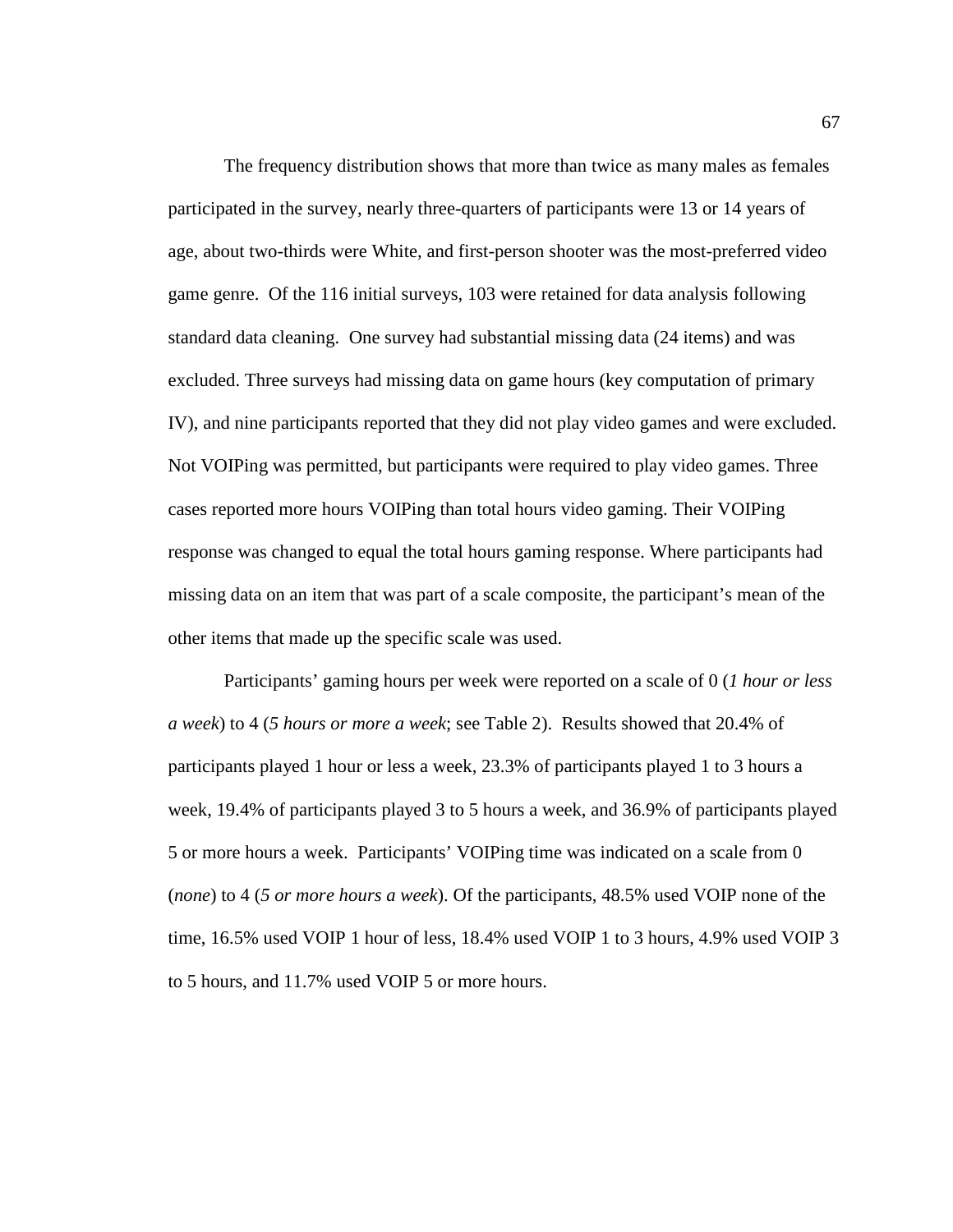Due to the creation of the question around video gaming and VOIPing, pseudo-

proportion was calculated to help understand the relationship between gaming and VOIP

gaming (see Table 2).

Table 2

*Descriptive Statistics for Hours Per Week Video Gaming and VOIPing, and Pseudo-*

| Variable                    | Mean  | SD    | n  | %    |
|-----------------------------|-------|-------|----|------|
| Hours video gaming per week | 2.73  | 1.16  |    |      |
| 1 hour or less              |       |       | 21 | 20.4 |
| 1 to 3 hours                |       |       | 24 | 23.3 |
| 3 to 5 hours                |       |       | 20 | 19.4 |
| 5 or more hours             |       |       | 38 | 36.9 |
| Hours VOIPing per week      | 1.15  | 1.38  |    |      |
| None                        |       |       | 50 | 48.5 |
| 1 hour or less              |       |       | 17 | 16.5 |
| 1 to 3 hours                |       |       | 19 | 18.4 |
| 3 to 5 hours                |       |       | 5  | 4.9  |
| 5 or more hours             |       |       | 12 | 11.7 |
| Pseudo-% VOIP               | 35.60 | 39.87 |    |      |
| 0.00                        |       |       | 50 | 48.5 |
| 25.00                       |       |       | 6  | 5.8  |
| 33.33                       |       |       | 2  | 1.9  |
| 50.00                       |       |       | 15 | 14.6 |
| 66.67                       |       |       | 6  | 5.8  |
| 75.00                       |       |       | 4  | 3.9  |
| 100.00                      |       |       | 20 | 19.4 |

*Percentage of VOIP gaming Time (*N *= 103)* 

<sup>a</sup>Measured on a 1 to 4 ordinal scale. <sup>b</sup>Measured on a 0 to 4 ordinal scale.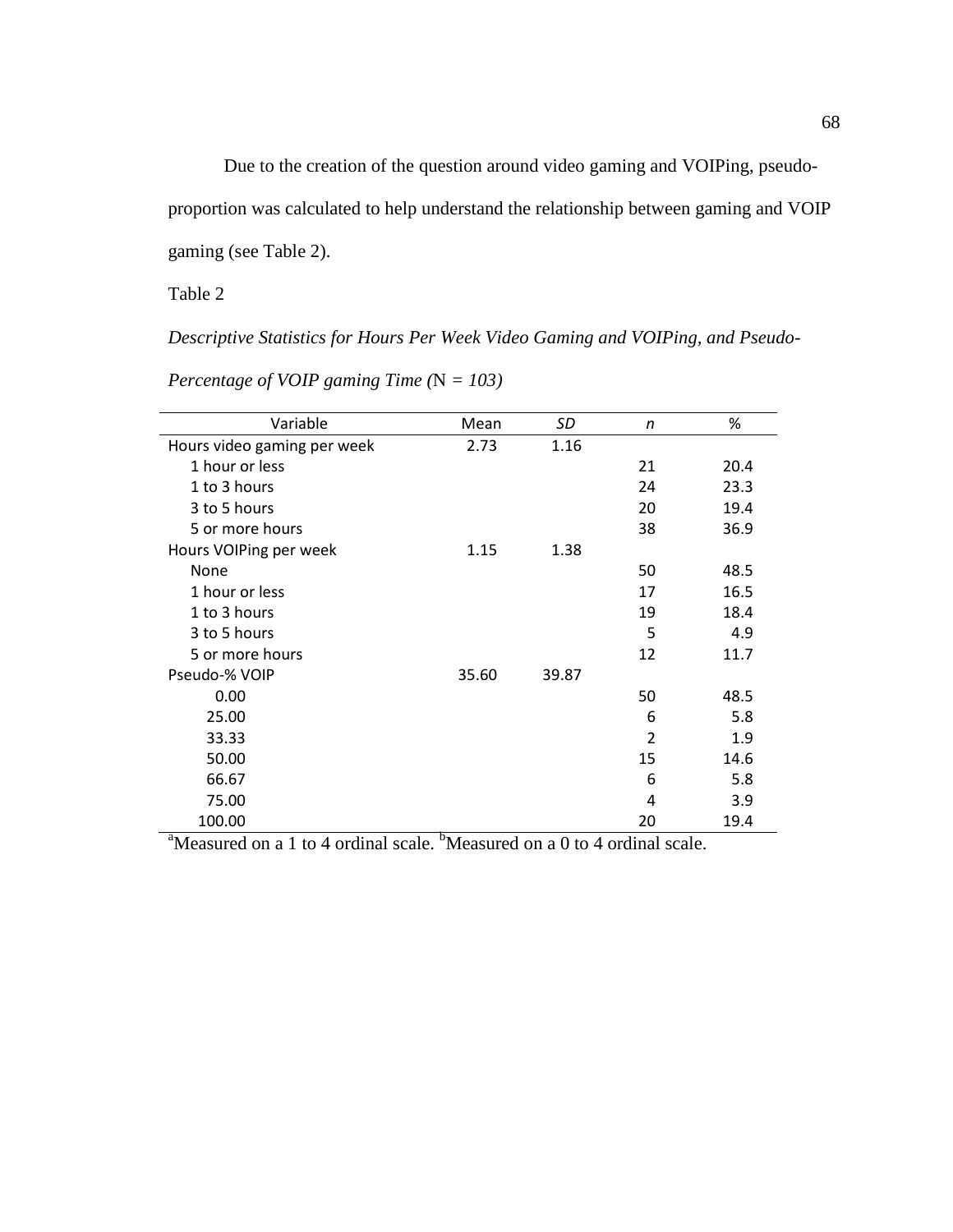The Pediatric Quality of Life Inventory: Version 4.0 Short Form (SF15) TEEN REPORT (ages 13-18), Motivation for Gaming, and the Child and Youth Resilience Measure were taken by all participants. However, as noted earlier, some participants did not respond to all questions. Consequently, wherever a participant had missing data that were part of a composite scale, the participant's mean of the other items that made up the specific scale was used.

## **Results**

A series of analytic models was used to examine explanatory relationships between quality of life, motivation for gaming, and resilience with the proportion of gaming time that included VOIPing. Similarly, multivariate relationship models were used to examine (a) motivation for gaming and quality of life, and (b) motivation for gaming and resilience. The scales and subscale descriptive statistics are listed in Table 3. The teamwork scale was unreliable (Cronbach's alpha = .46) and not used in further analysis. As well, the teamwork items did not work well with the overall socialization scale, so those items were not used in its construction. The role play scale was also unreliable (Cronbach's alpha  $= .56$ ), but its items did improve the overall immersion scale and were retained in its construction.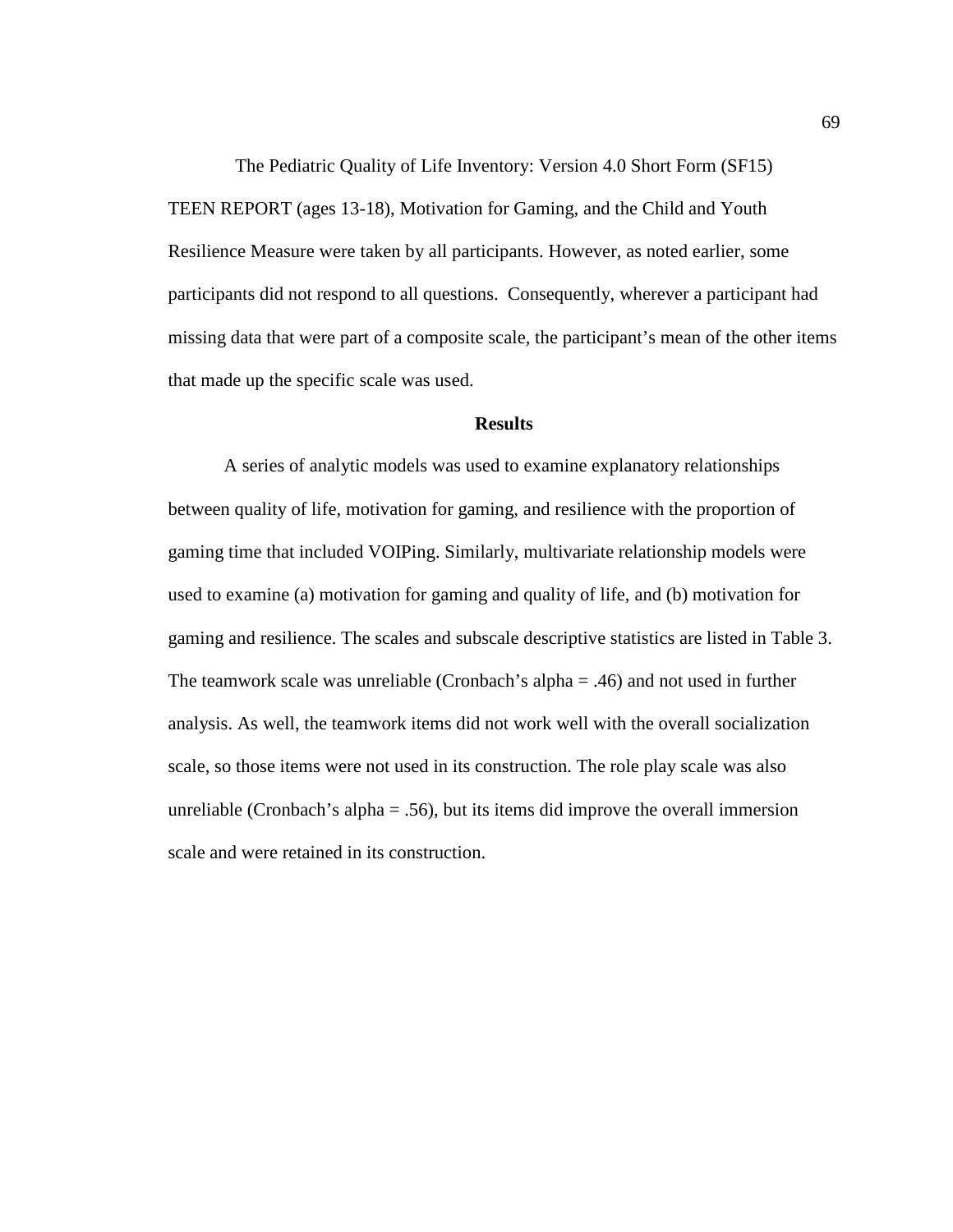# *Scales and Subscale Descriptive Statistics: Quality of Life, Motivation for Gaming,*

|                                                                                                            |                |      |           |      |      |        | <b>Inter-Item Correlations</b> |     |  |  |  |
|------------------------------------------------------------------------------------------------------------|----------------|------|-----------|------|------|--------|--------------------------------|-----|--|--|--|
| Scale                                                                                                      | Items          | Mean | <b>SD</b> | Min  | Max  | Min    | Max                            | α   |  |  |  |
| Quality of Life                                                                                            |                |      |           |      |      |        |                                |     |  |  |  |
| Physical                                                                                                   | 5              | 0.46 | 0.49      | 0.00 | 2.20 | .07    | .77                            | .64 |  |  |  |
| Emotional                                                                                                  | 4              | 1.02 | 0.72      | 0.00 | 3.25 | .38    | .70                            | .80 |  |  |  |
| Social                                                                                                     | 3              | 0.82 | 0.70      | 0.00 | 3.00 | .40    | .71                            | .77 |  |  |  |
| School                                                                                                     | 3              | 1.24 | 0.74      | 0.00 | 3.33 | .30    | .50                            | .67 |  |  |  |
| Resilience                                                                                                 | 28             |      |           |      |      |        |                                |     |  |  |  |
| Individual                                                                                                 | 8              | 2.96 | 0.63      | 0.75 | 4.00 | .11    | .67                            | .80 |  |  |  |
| Relationships                                                                                              | 6              | 2.69 | 0.70      | 0.67 | 4.00 | .16    | .54                            | .72 |  |  |  |
| Community                                                                                                  | 8              | 3.08 | 0.70      | 0.63 | 4.00 | .25    | .61                            | .84 |  |  |  |
| Culture                                                                                                    | 6              | 2.45 | 0.83      | 0.33 | 4.00 | .14    | .68                            | .76 |  |  |  |
| Motivation for                                                                                             |                |      |           |      |      |        |                                |     |  |  |  |
| Gaming                                                                                                     |                |      |           |      |      |        |                                |     |  |  |  |
| Achievement                                                                                                | 14             | 1.97 | 0.75      | 0.00 | 3.71 | .02    | .78                            | .89 |  |  |  |
| Advancement                                                                                                | 6              | 2.14 | 0.89      | 0.00 | 4.00 | .32    | .73                            | .86 |  |  |  |
| Mechanics                                                                                                  | 4              | 1.87 | 0.86      | 0.00 | 3.50 | .35    | .54                            | .75 |  |  |  |
| Competition                                                                                                | 4              | 1.81 | 0.99      | 0.00 | 4.00 | .31    | .78                            | .78 |  |  |  |
| Socialization <sup>a</sup>                                                                                 | $\overline{7}$ | 1.82 | 0.80      | 0.00 | 3.57 | .17    | .82                            | .83 |  |  |  |
| Socializing                                                                                                | 4              | 2.34 | 0.92      | 0.00 | 4.00 | .27    | .82                            | .81 |  |  |  |
| Relationships                                                                                              | 3              | 1.12 | 0.94      | 0.00 | 3.33 | .49    | .66                            | .78 |  |  |  |
| Teamwork                                                                                                   | 4              | 1.93 | 0.71      | 0.00 | 4.00 | $-.07$ | .47                            | .46 |  |  |  |
| Immersion                                                                                                  | 13             | 1.83 | 0.68      | 0.00 | 3.54 | $-.02$ | .70                            | .82 |  |  |  |
| Discovery                                                                                                  | 3              | 2.46 | 0.96      | 0.00 | 4.00 | .38    | .54                            | .74 |  |  |  |
| Role Play                                                                                                  | 4              | 1.53 | 0.77      | 0.00 | 3.50 | .07    | .49                            | .56 |  |  |  |
| Customization                                                                                              | 3              | 1.84 | 1.04      | 0.00 | 4.00 | .40    | .55                            | .75 |  |  |  |
| Escapism                                                                                                   | 3              | 1.58 | 0.91      | 0.00 | 4.00 | .31    | .47                            | .65 |  |  |  |
| <sup>a</sup> Socialization excludes the four Teamwork items because of low internal consistency with other |                |      |           |      |      |        |                                |     |  |  |  |

*Resiliency (*N *= 103)* 

items in the scale.

# **Model 1: Quality of Life and VOIPing**

This model addressed the research question: What are the combined and relative relationships of the physical, emotional, social, and school quality of life subscale scores with proportion of VOIP gaming time?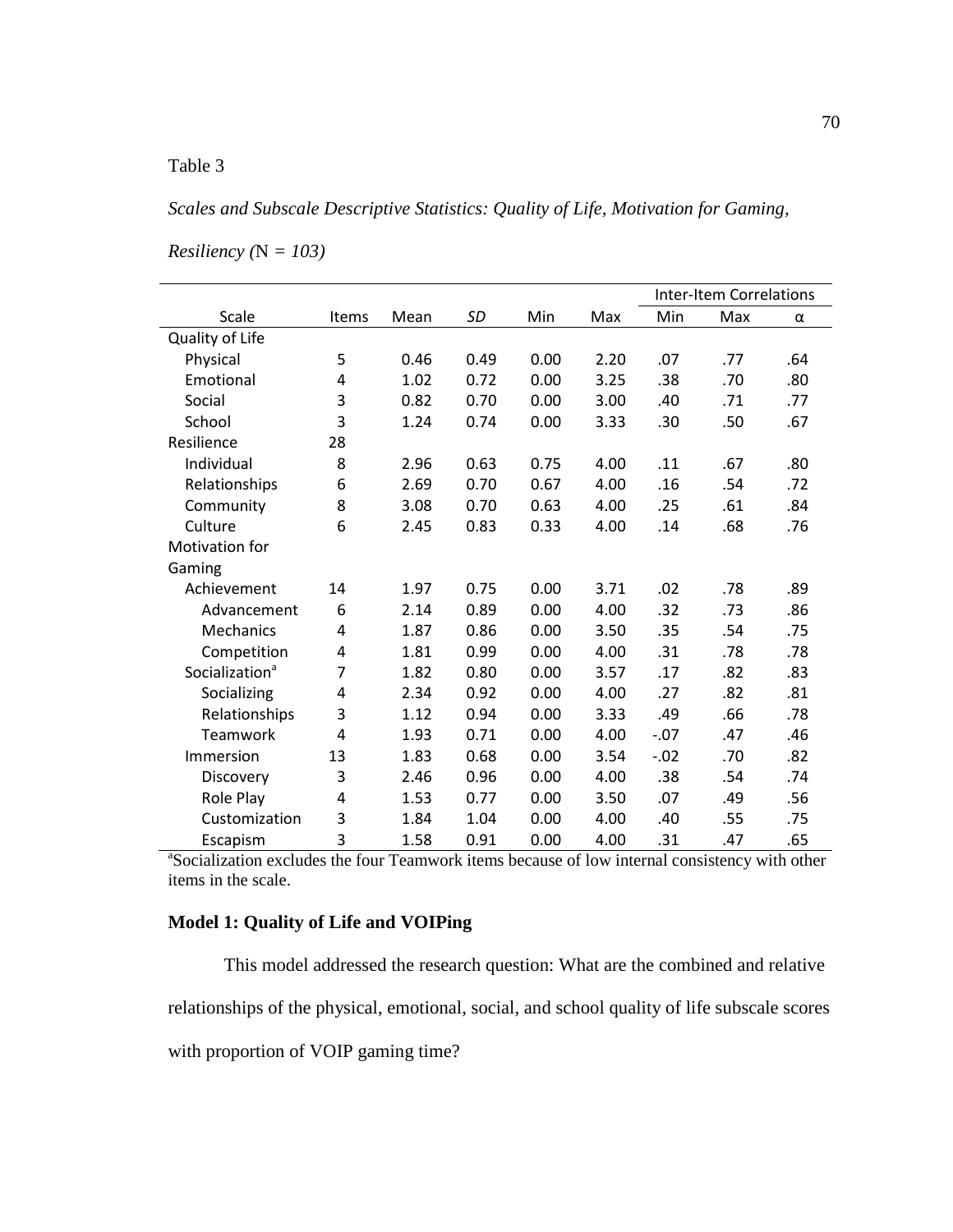A standard linear regression was conducted with multiple  $R^2$  indexing the combined effect and the squared semi-partial correlations indexing the relative effects of statistically significant (alpha  $= .05$ ) quality of life variables to determine if there was a relationship between physical, emotional, social, and school quality of life subscale scores with proportion of VOIP gaming time (see Table 4 and Table 5). The combined effect was not significant,  $F(4, 98) = 0.724$ ,  $p = .577$ ,  $R^2 = .029$ , and none of the individual predictors were significant in their bivariate relationship with VOIP gaming time or their partial relationship while controlling for the other predictors.

Table 4

*Intercorrelations Among VOIP Pseudo-% and Quality of Life Subscales (N = 103)* 

| Variable         |      |         |         | 4       |      |
|------------------|------|---------|---------|---------|------|
| 1. VOIP Pseudo-% |      | $-.030$ | .051    | $-.046$ | .112 |
| 2. Physical      | .380 |         | .225    | .106    | .377 |
| 3. Emotional     | .304 | .011    |         | .584    | .398 |
| 4. Social        | .321 | .143    | < 0.001 |         | .251 |
| 5. School        | .131 | < 0.001 | < 0.001 | .005    |      |

*Note.* Upper diagonal contains correlations. Lower diagonal contains *p* values.

Table 5

*VOIP Pseudo-% Regressed on Quality of Life Subscales (*N *= 103)* 

| <b>Quality of Life Subscale</b> | В       | 95%CI             | B      | D    | sr   |
|---------------------------------|---------|-------------------|--------|------|------|
| Physical                        | $-7.31$ | $[-24.61, 10.00]$ | $-.09$ | .404 | .007 |
| Emotional                       | 4.79    | $[-9.48, 19.05]$  | .09    | .507 | .004 |
| Social                          | $-7.03$ | $[-20.97, 6.90]$  | $-.12$ | .319 | .010 |
| School                          | 7.66    | $[-4.60, 19.92]$  | .14    | .218 | .015 |
| Constant                        | 30.40   | [13.32, 47.47]    |        |      |      |

*Note.*  $F(4, 98) = 0.724$ ,  $p = .577$ ,  $R^2 = .029$ .  $sr^2 =$  squared semipartial correlation.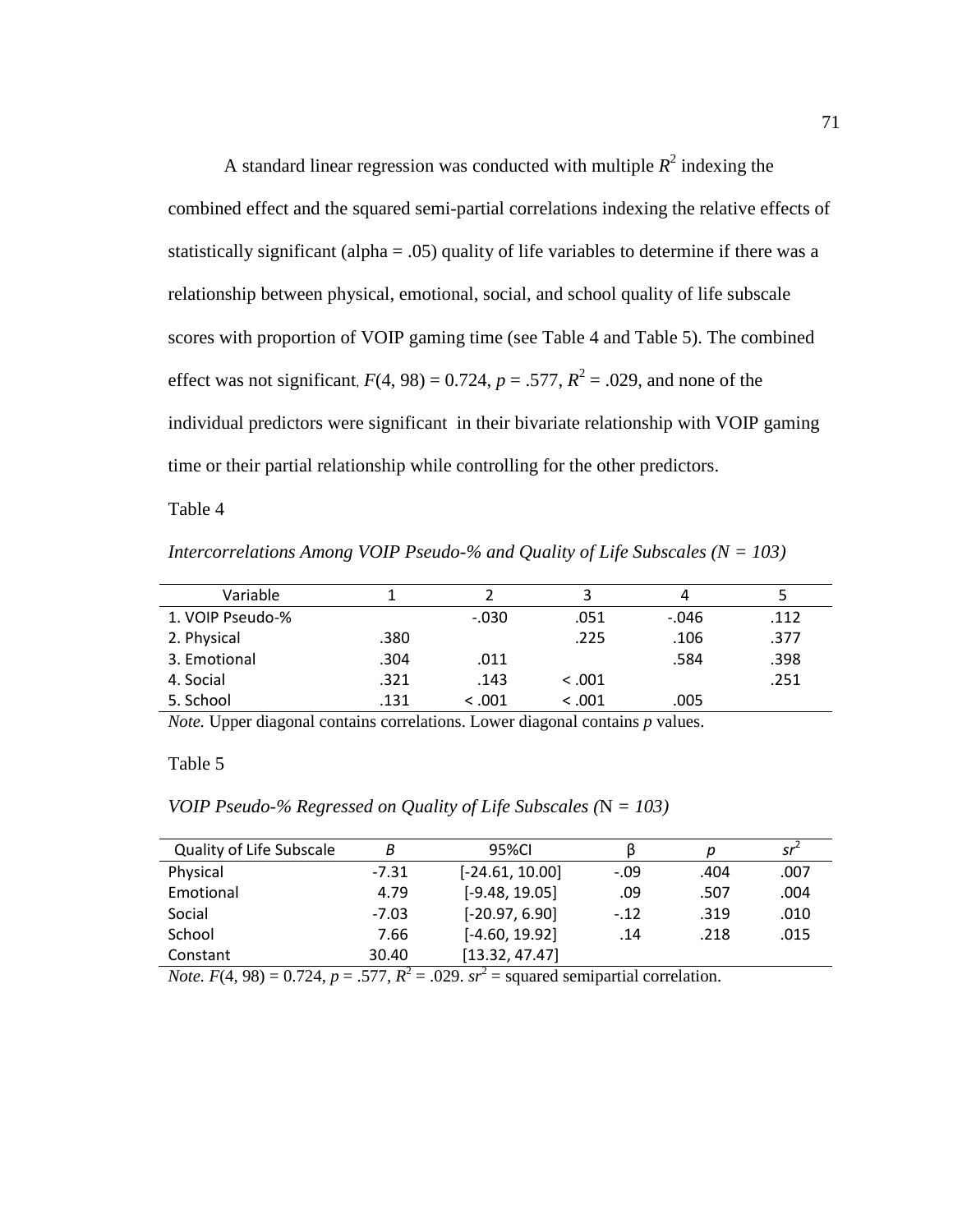## **Model 2: Motivation for Gaming and VOIPing**

This model addressed the research question: What are the combined and relative relationships of the three motivation for gaming scales and 8 subscales with proportion of VOIP gaming time?

Five standard linear regressions were conducted. The first, Model 2a, regressed VOIP gaming proportion on achievement, socialization, and immersion major scale scores (see Table 6 and Table 7). The combined effect was statistically significant, *F*(3, 99) = 12.814,  $p < .001$ ,  $R^2 = .280$ , accounting for 28.0% of the variance in VOIP gaming time. All three predictors were bivariately significant with VOIP gaming time, but only the socialization subscale, uniquely accounting for 10.0% of the variance, and the achievement subscale, uniquely accounting for 8.6% of variance, were significant in the regression.

Model 2b used the achievement measure's three minor subscales of advancement, mechanics, and competition. The combined effect was statistically significant,  $F(3, 99) =$ 10.41,  $p < .001$ ,  $R^2 = .240$ , accounting for 24.0% of the variance in VOIP gaming time. All three predictors were bivariately significant with VOIP gaming time, but only the mechanics subscale, uniquely accounting for 11.6% of the variance was significant in the regression (see Table 9).

Model 2c examined socialization's two minor subscales of socializing and relationship building. The combined effect was statistically significant,  $F(2, 100) = 12.55$ ,  $p < .001$ ,  $R^2 = .201$ , accounting for 20.1% of the variance in VOIP gaming time. Both predictors were bivariately significant with VOIP gaming time, and both the socializing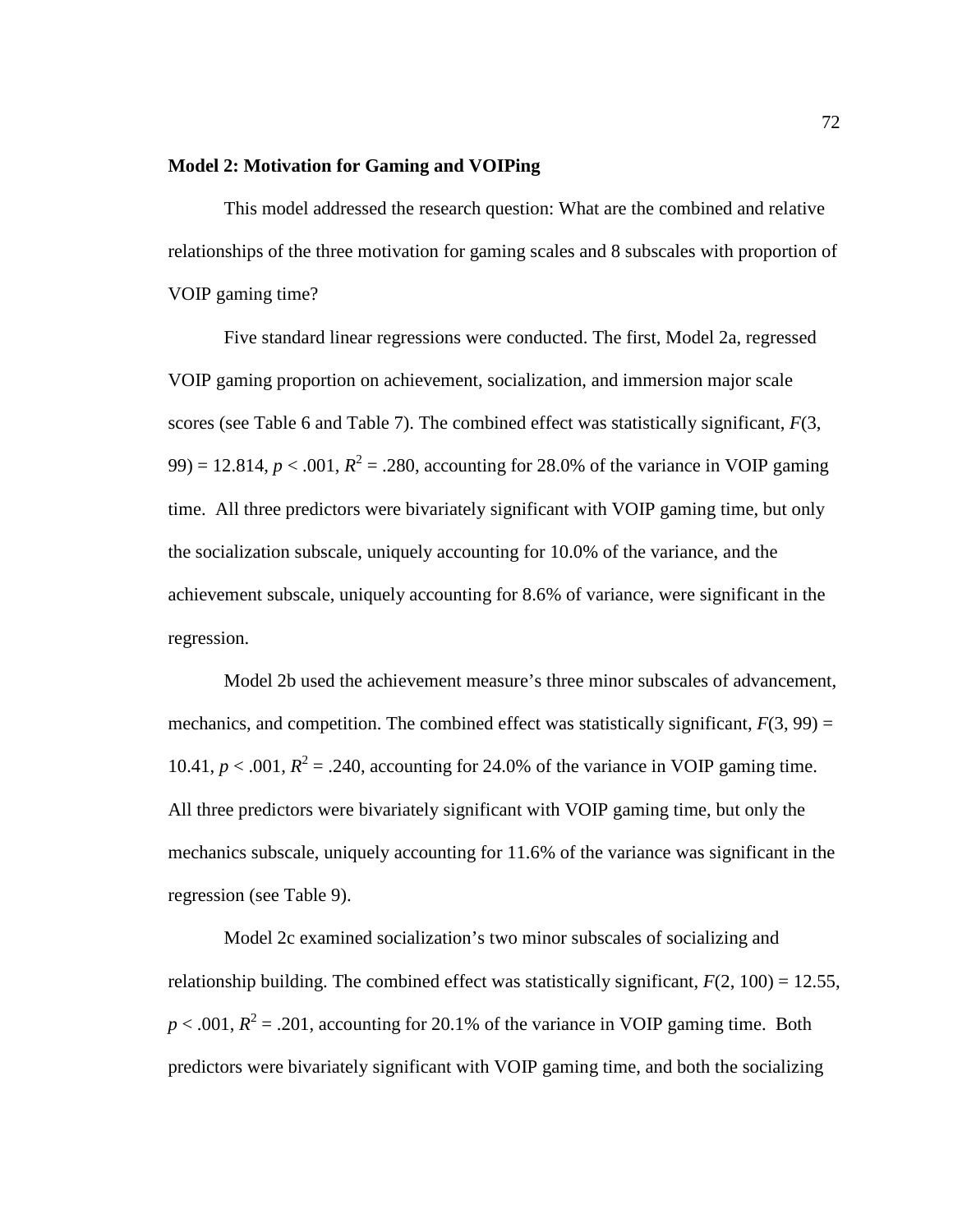subscale, uniquely accounting for 3.2% of the variance, and the relationships subscale, uniquely accounting for 7.2% of variance, were significant in the regression (see Table 9).

Model 2d examined immersion's three minor subscales of discovery, customization, and escapism. The combined effect was not statistically significant, *F*(3,  $(99) = 2.04$ ,  $p = .114$ ,  $R^2 = .058$ . Only the escapism subscale was bivariately significant with VOIP gaming time, but it only approached significance  $(p = .086)$  in the regression.

Finally, Model 2e examined all 8 motivation for gaming minor subscales together (see Table 8 and Table 9). The combined effect was statistically significant,  $F(8, 94) =$ 5.44,  $p < .001$ ,  $R^2 = .316$ , accounting for 31.6% of the variance in VOIP gaming time. Only the mechanics minor subscale, uniquely accounting for 5.5% of the variance was significant in the regression. The relationships minor subscale ( $p = .069$ ,  $sr^2 = .025$ ) and the socializing minor subscale ( $p = .087$ ,  $sr^2 = .022$ ) approached statistical significance. Table 6

*Intercorrelations Among VOIP Pseudo-% and Motivation for Gaming Major Subscales* 

*(*N *= 103)* 

| <b>Motivation for Gaming</b> |         |         |         |      |
|------------------------------|---------|---------|---------|------|
| 1. VOIP Pseudo-%             |         | .440    | .223    | .424 |
| 2. Socialization             | < 0.001 |         | .473    | .386 |
| 3. Immersion                 | .012    | < 0.001 |         | .507 |
| 4. Achievement               | < .001  | < .001  | < 0.001 |      |

*Note.* Upper diagonal contains correlations. Lower diagonal contains *p* values.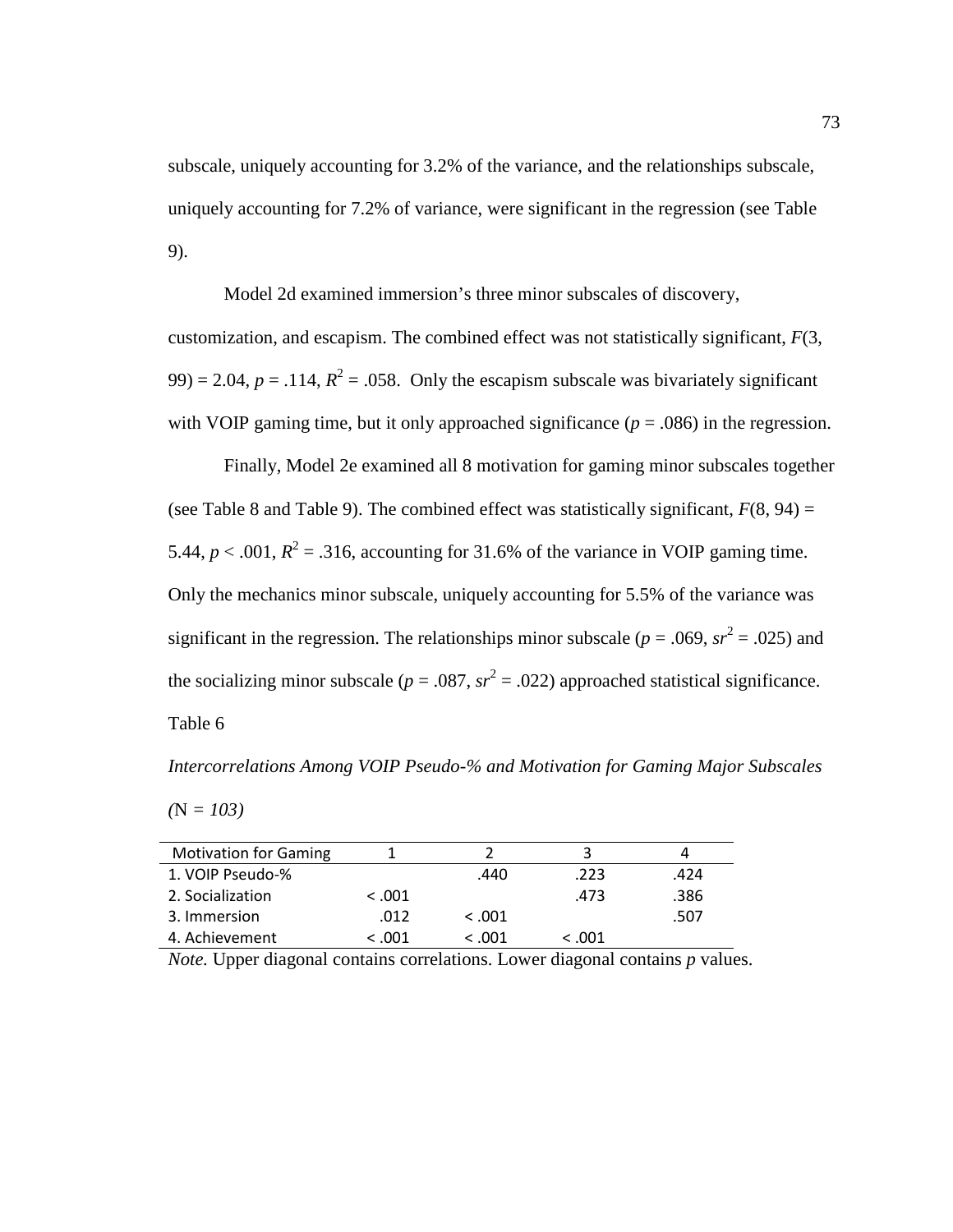*VOIP Pseudo-% Regressed on Motivation for Gaming Major Subscales (*N *= 103)* 

| <b>Quality of Life Subscale</b> | B        | 95%CI            | B      |         | _sr <sup>*</sup> |
|---------------------------------|----------|------------------|--------|---------|------------------|
| Socialization                   | 18.10    | [8.40, 27.80]    | .37    | < 0.001 | .100             |
| Immersion                       | -7.33    | $[-19.59, 4.93]$ | $-.13$ | .238    | .010             |
| Achievement                     | 18.31    | [7.73, 28.89]    | .35    | .001    | .086             |
| Constant                        | $-20.01$ | $[-42.43, 2.40]$ |        |         |                  |

*Note.*  $F(3, 99) = 12.814, p < .001, R^2 = .280.$   $sr^2 =$  squared semipartial correlation.

# Table 8

*Intercorrelations Among VOIP Pseudo-% and Motivation for Gaming Minor Subscales* 

*(*N *= 103)* 

| <b>Motivation for Gaming</b> | 1       | 2       | 3       | 4    | 5       | 6       |        | 8    | 9    |
|------------------------------|---------|---------|---------|------|---------|---------|--------|------|------|
| 1. VOIP Pseudo-%             |         | .348    | .480    | .246 | .359    | .411    | .138   | .141 | .217 |
| 2. Advancement               | < 0.001 |         | .560    | .592 | .194    | .342    | .270   | .323 | .275 |
| 3. Mechanics                 | < 0.001 | < 0.001 |         | .379 | .389    | .478    | .395   | .294 | .431 |
| 4. Competition               | .012    | < 0.001 | < 0.001 |      | .125    | .237    | .173   | .112 | .300 |
| 5. Socializing               | < 0.001 | .049    | < .001  | .207 |         | .496    | .391   | .063 | .241 |
| 6. Relationships             | < 0.001 | < .001  | < 0.001 | .016 | < 0.001 |         | .392   | .228 | .486 |
| 7. Discovery                 | .166    | .006    | < 0.001 | .081 | < 0.001 | < 0.001 |        | .310 | .369 |
| 8. Customization             | .156    | .001    | .003    | .260 | .525    | .021    | .001   |      | .208 |
| 9. Escapism                  | .028    | .005    | < .001  | .002 | .014    | < 0.001 | < .001 | .035 |      |

*Note.* Upper diagonal contains correlations. Lower diagonal contains *p* values.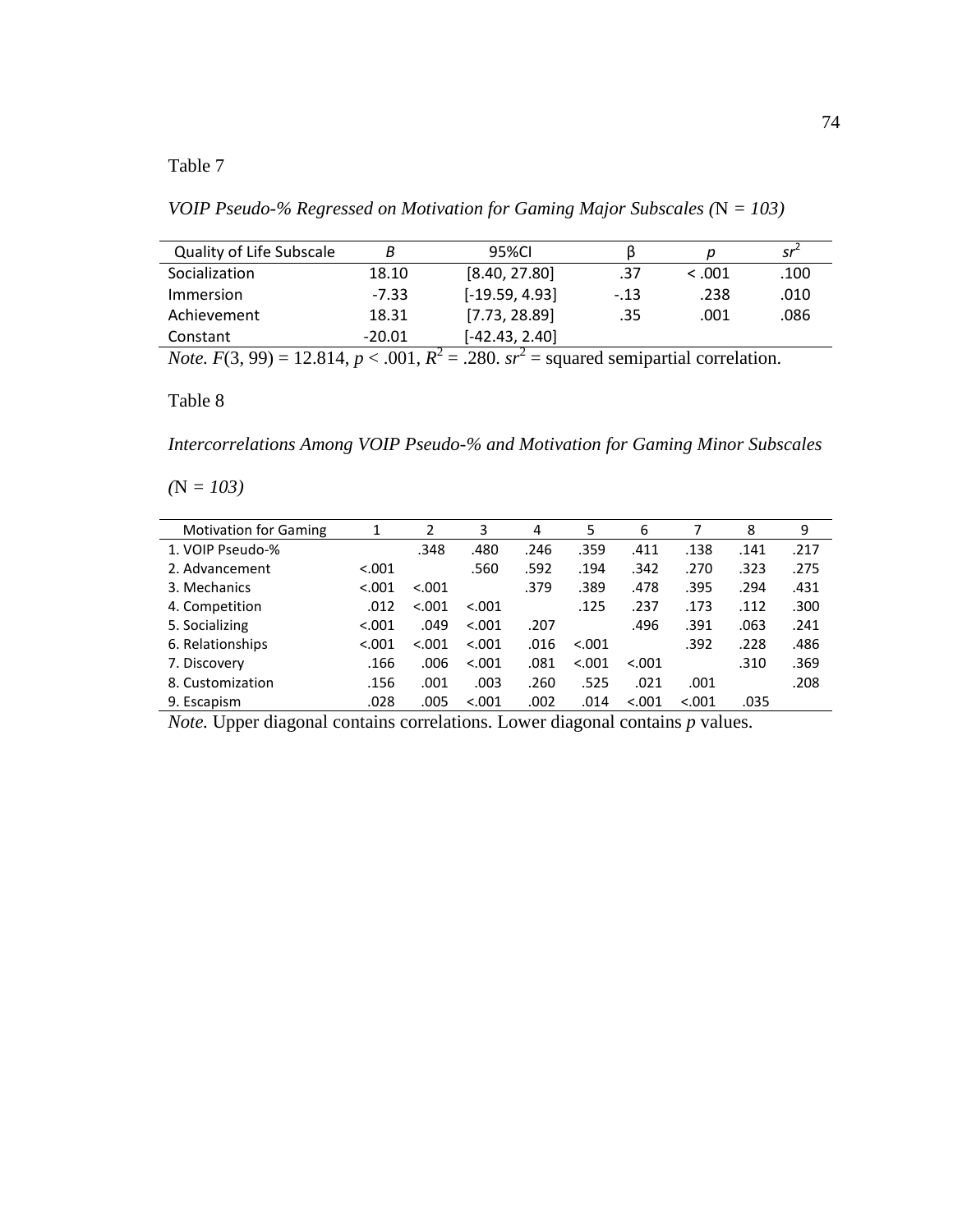|                              |          | Independent Minor Subscale Models |     |        |        | <b>Combined Minor Subscale Model</b> |                  |        |      |        |  |
|------------------------------|----------|-----------------------------------|-----|--------|--------|--------------------------------------|------------------|--------|------|--------|--|
| <b>Motivation for Gaming</b> | В        | 95%CI                             | ß   | р      | $sr^2$ | В                                    | 95%CI            | β      | р    | $sr^2$ |  |
| Socialization                |          |                                   |     |        |        |                                      |                  |        |      |        |  |
| Socializing                  | 8.97     | [0.08, 17.86]                     | .21 | .048   | .032   | 7.84                                 | $[-1.16, 16.85]$ | .18    | .087 | .022   |  |
| Relationships                | 13.04    | [4.40, 21.67]                     | .31 | .003   | .072   | 8.84                                 | $[-0.70, 18.38]$ | .21    | .069 | .025   |  |
| Constant                     | $-0.08$  | $[-19.50, 19.35]$                 |     |        |        |                                      |                  |        |      |        |  |
| <b>Immersion</b>             |          |                                   |     |        |        |                                      |                  |        |      |        |  |
| Discovery                    | 1.76     | $[-7.14, 10.66]$                  | .04 | .696   | .001   | $-6.63$                              | $[-15.02, 1.76]$ | $-.16$ | .120 | .018   |  |
| Customization                | 3.43     | $[-4.42, 11.28]$                  | .09 | .388   | .007   | 0.49                                 | $[-6.74, 7.72]$  | .01    | .893 | < .001 |  |
| Escapism                     | 8.00     | $[-1.17, 17.16]$                  | .18 | .086   | .029   | $-2.09$                              | $[-11.16, 6.98]$ | $-.05$ | .648 | .002   |  |
| Constant                     | 12.36    | $[-10.92, 35.64]$                 |     |        |        |                                      |                  |        |      |        |  |
| Achievement                  |          |                                   |     |        |        |                                      |                  |        |      |        |  |
| Advancement                  | 4.44     | $[-6.42, 15.30]$                  | .10 | .419   | .005   | 4.01                                 | $[-6.93, 14.95]$ | .09    | .469 | .004   |  |
| <b>Mechanics</b>             | 19.10    | [9.35, 28.84]                     | .41 | < .001 | .116   | 15.05                                | [4.22, 25.88]    | .33    | .007 | .055   |  |
| Competition                  | 1.27     | $[-7.46, 10.01]$                  | .03 | .773   | .001   | 1.56                                 | $[-7.14, 10.27]$ | .04    | .722 | .001   |  |
| Constant                     | $-11.87$ | $[-31.44, 7.71]$                  |     |        |        | $-13.54$                             | $-40.03, 12.95$  |        |      |        |  |

# *VOIP Pseudo-% Regressed on Motivation for Gaming Minor Subscales (*N *= 103)*

*Note.*  $sr^2$  = squared semipartial correlation. Independent models represent three separate regressions. Socialization model:  $F(2, 1)$ 100) = 12.55,  $p < .001$ ,  $R^2 = .201$ . Immersion model:  $F(3, 99) = 2.04$ ,  $p = .114$ ,  $R^2 = .058$ . Achievement model:  $F(3, 99) = 10.41$ ,  $p < .001$ ,  $R^2 = .240$ . Combined model includes all minor subscales:  $F(8, 94) = 5.44$ ,  $p < .0$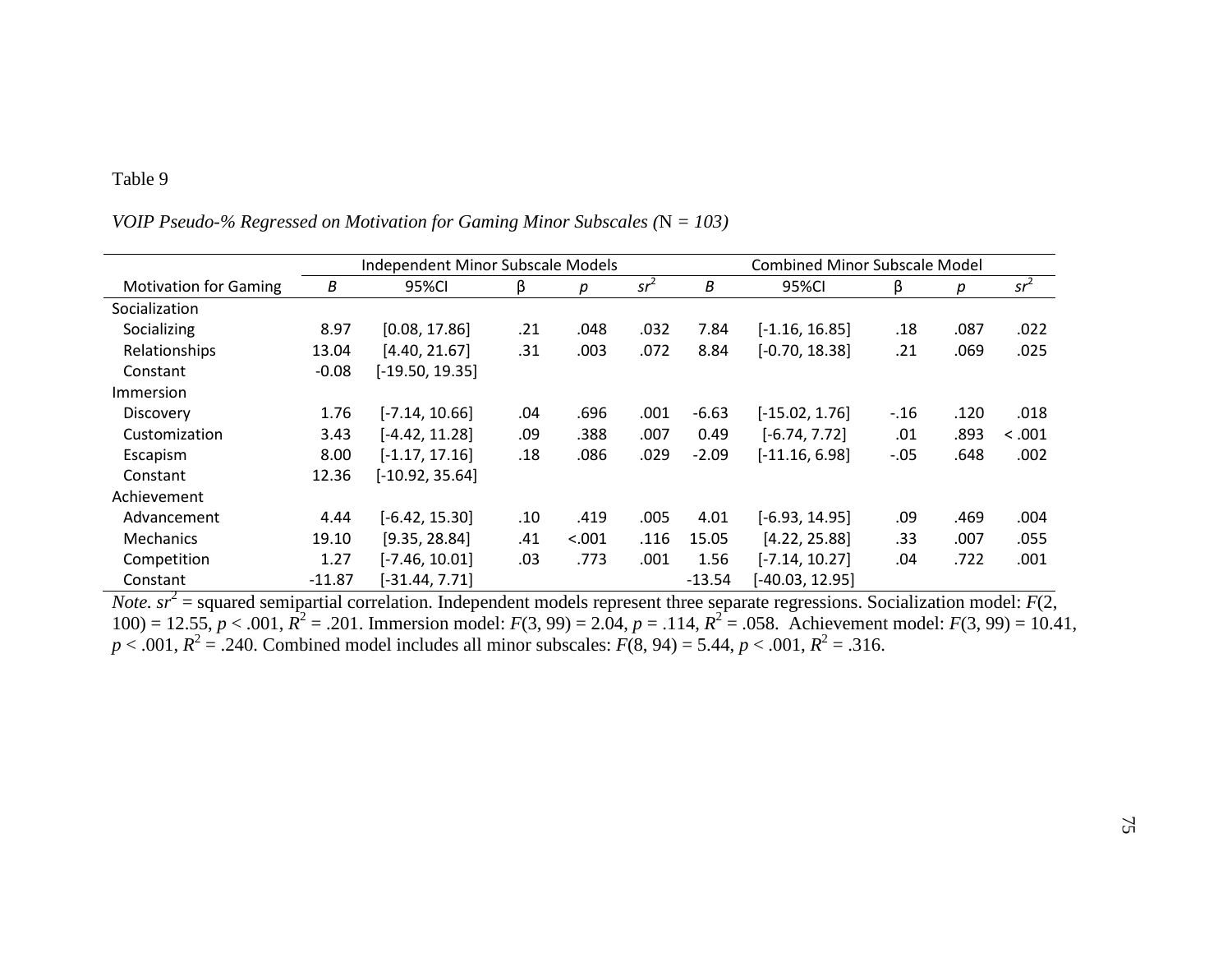## **Model 3: Resilience and VOIPing**

This model addressed the research question: What are the combined and relative relationships of the individual, peer and family relationships, community, and culture resiliency subscale scores with proportion of VOIP gaming time?

A standard linear regression was conducted with multiple  $R^2$  indexing the combined effect and the squared semipartial correlations indexing the relative effects of statistically significant (alpha < .05) resilience variables. The combined effect was not statistically significant,  $F(4, 98) = 1.296$ ,  $p = .277$ ,  $R^2 = .050$ . None of the four predictors were bivariately significant with VOIP gaming time, though the culture subscale,  $r(101)$  $= .158$ ,  $p = .056$ , and the individual subscale,  $r(101) = .129$ ,  $p = .096$ , approached bivariate statistical significance; however, none were significant nor approached statistical significance in the regression.

Table 10

*Intercorrelations Among VOIP Pseudo-% and Resiliency Subscales (*N *= 103)* 

| Variable         |      |         |         | 4       |      |
|------------------|------|---------|---------|---------|------|
| 1. VOIP Pseudo-% |      | .129    | .034    | .024    | .158 |
| 2. Individual    | .096 |         | .730    | .746    | .475 |
| 3. Relationships | .368 | < 0.001 |         | .708    | .511 |
| 4. Community     | .404 | < .001  | < 0.001 |         | .400 |
| 5. Culture       | .056 | < 0.001 | < 0.001 | < 0.001 |      |

*Note.* Upper diagonal contains correlations. Lower diagonal contains *p* values.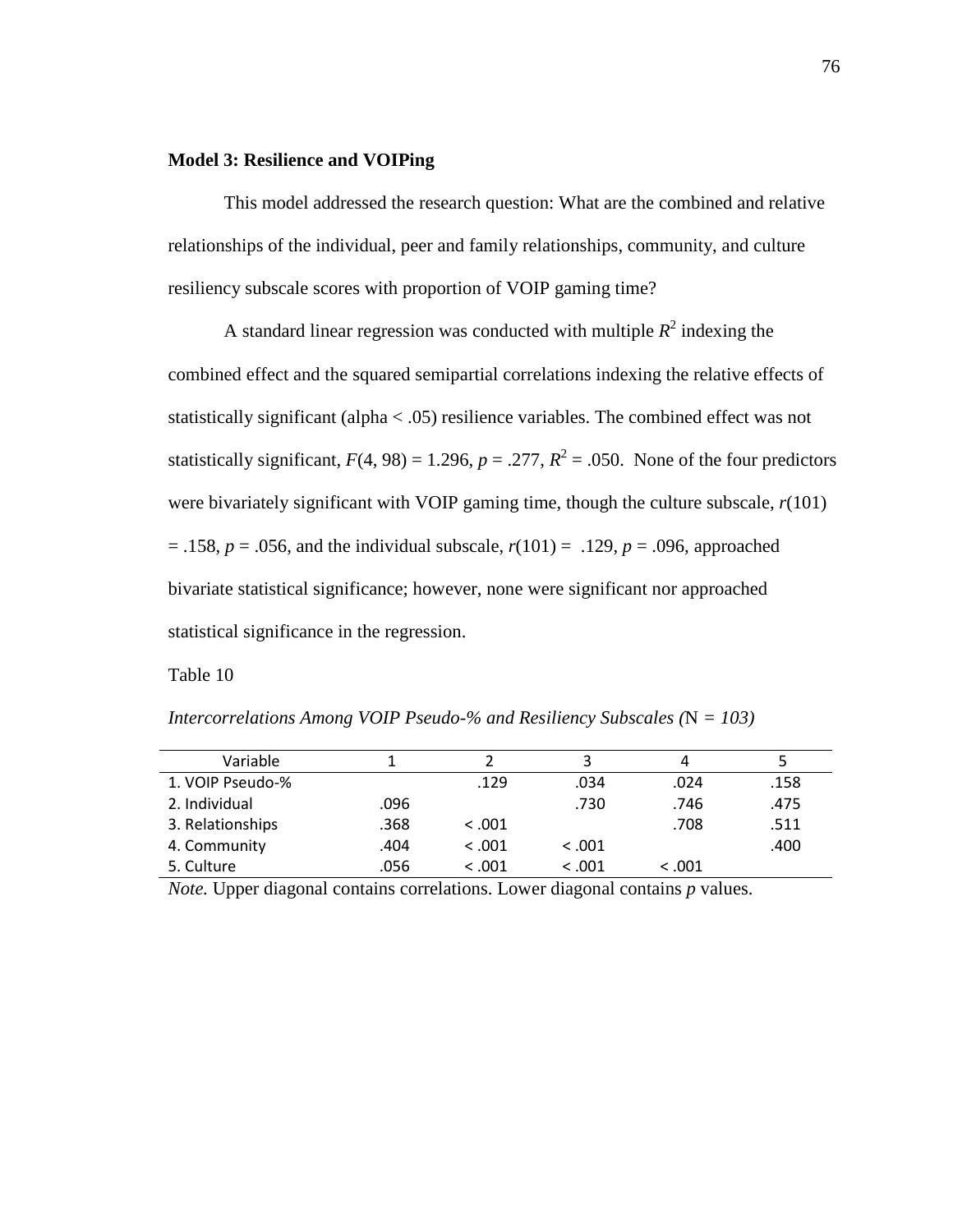*VOIP Pseudo-% Regressed on Resiliency Subscales (*N *= 103)* 

| <b>Quality of Life Subscale</b> | B       | 95%CI             |        | Ŋ    | sr   |
|---------------------------------|---------|-------------------|--------|------|------|
| Individual                      | 15.90   | $[-4.90, 36.71]$  | .25    | .133 | .022 |
| Relationships                   | $-8.15$ | $[-26.28, 9.98]$  | $-.14$ | .375 | .008 |
| Community                       | $-7.26$ | $[-25.24, 10.71]$ | $-.13$ | .424 | .006 |
| Culture                         | 7.75    | $[-3.29, 18.80]$  | .16    | .424 | .019 |
| Constant                        | 13.76   | $[-25.51, 53.04]$ |        |      |      |
|                                 |         |                   |        |      |      |

*Note.*  $F(4, 98) = 1.296$ ,  $p = .277$ ,  $R^2 = .050$ .  $sr^2 =$  squared semipartial correlation.

## **Model 4: Motivation for Gaming and Quality of Life**

This model addressed the multivariate research question: Along how many dimensions are the 8 motivation for gaming subscales related to the four quality of life subscales, and what are the variable patterns that define a dimension?

A multivariate canonical correlation was conducted with canonical  $R^2$  indexing the omnibus effect of a statistically significant dimension; and canonical function, structure, and cross load coefficients indexing the relative effects of individual variables from the motivation for gaming set and the quality of life set. All pairwise correlations among the 12 variables are shown in Table 12, and the canonical results are shown in Table 13 and Figure 1

Although 3 functions were extracted, only the first was statistically significant, Wilks  $\Lambda(32, 337) = .55$ ,  $p = .005$ , squared canonical correlation = .31. As can be concluded from the size of the canonical coefficients detailed in Table 13 and graphically depicted in Figure 1, those individuals with high scores on each of the relationships, customization, and escapism motivation for gaming subscales tended to also have high scores on each of the emotional, social, and school quality of life subscales.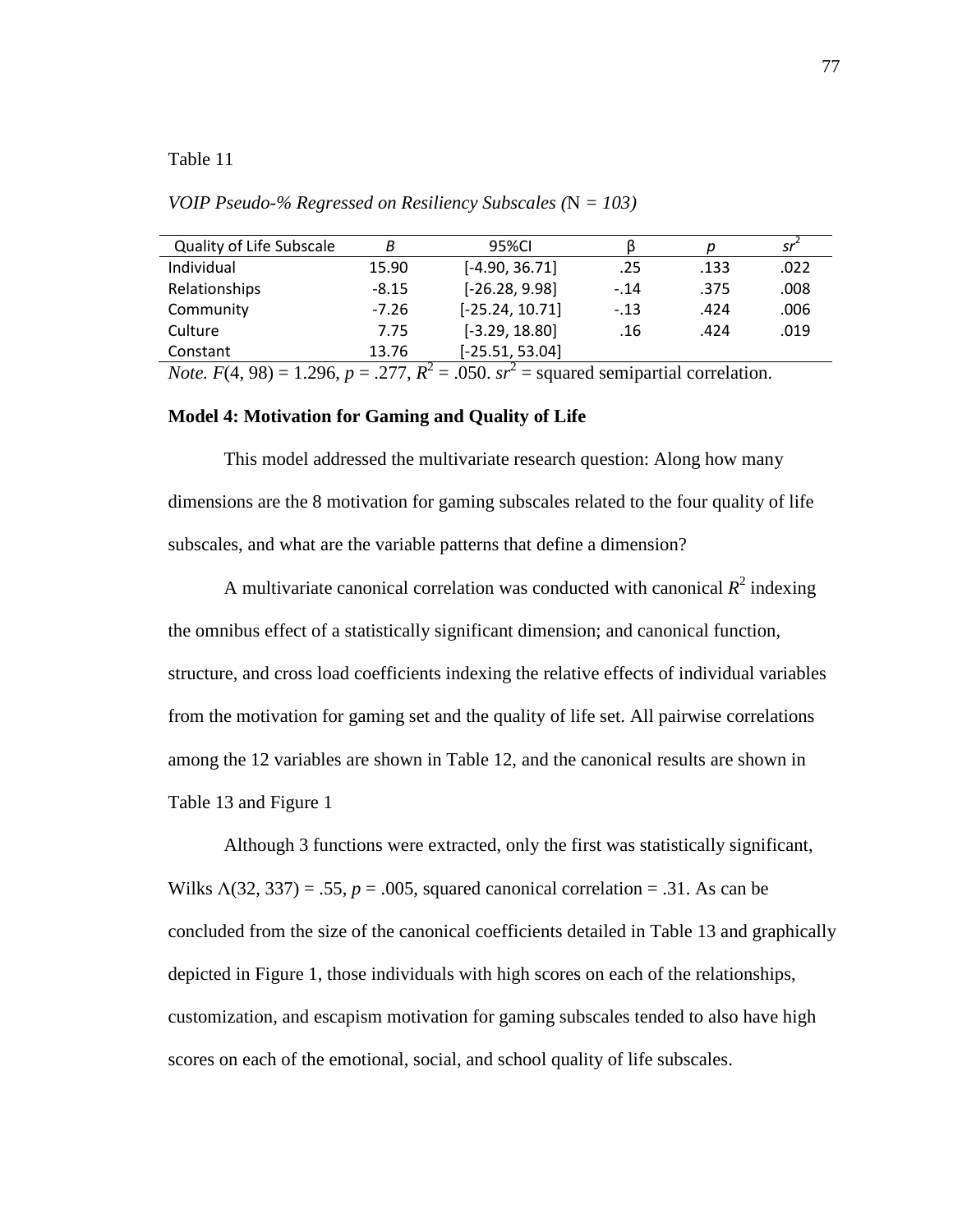|                       | $\mathbf{1}$ | $\overline{2}$ | 3    | 4    | 5       | 6      |         | 8        | 9       | 10     | 11   | 12   |
|-----------------------|--------------|----------------|------|------|---------|--------|---------|----------|---------|--------|------|------|
| 1. QOL Physical       |              | .225           | .106 | .377 | $-.138$ | .027   | $-.100$ | $-0.045$ | $-.004$ | .154   | .212 | .155 |
| 2. QOL Emotional      | .022         |                | .584 | .398 | .100    | .162   | .210    | .081     | .359    | .117   | .288 | .309 |
| 3. QOL_Social         | .286         | < .001         |      | .251 | .069    | .123   | .125    | $-.020$  | .302    | .148   | .195 | .326 |
| 4. QOL School         | < .001       | < .001         | .010 |      | .044    | .118   | .149    | .107     | .260    | .271   | .209 | .307 |
| 5. MOT_Advancement    | .164         | .316           | .489 | .656 |         | .560   | .592    | .194     | .342    | .270   | .323 | .275 |
| 6. MOT Mechanics      | .787         | .101           | .217 | .234 | < .001  |        | .379    | .389     | .478    | .395   | .294 | .431 |
| 7. MOT Competition    | .317         | .033           | .207 | .133 | < .001  | < .001 |         | .125     | .237    | .173   | .112 | .300 |
| 8. MOT Socializing    | .655         | .418           | .844 | .281 | .049    | < .001 | .207    |          | .496    | .391   | .063 | .241 |
| 9. MOT Relationships  | .969         | < .001         | .002 | .008 | < .001  | < .001 | .016    | < .001   |         | .392   | .228 | .486 |
| 10. MOT Discovery     | .120         | .238           | .137 | .006 | .006    | < .001 | .081    | < .001   | < .001  |        | .310 | .369 |
| 11. MOT Customization | .032         | .003           | .049 | .034 | .001    | .003   | .260    | .525     | .021    | .001   |      | .208 |
| 12. MOT Escapism      | .117         | .001           | .001 | .002 | .005    | < .001 | .002    | .014     | < .001  | < .001 | .035 |      |

*Intercorrelations Among Quality of Life (QOL) and Motivation for Gaming (MOT) Subscales (*N *= 103)* 

*Note.* Upper diagonal contains correlation coefficients. Lower diagonal contains *p* values.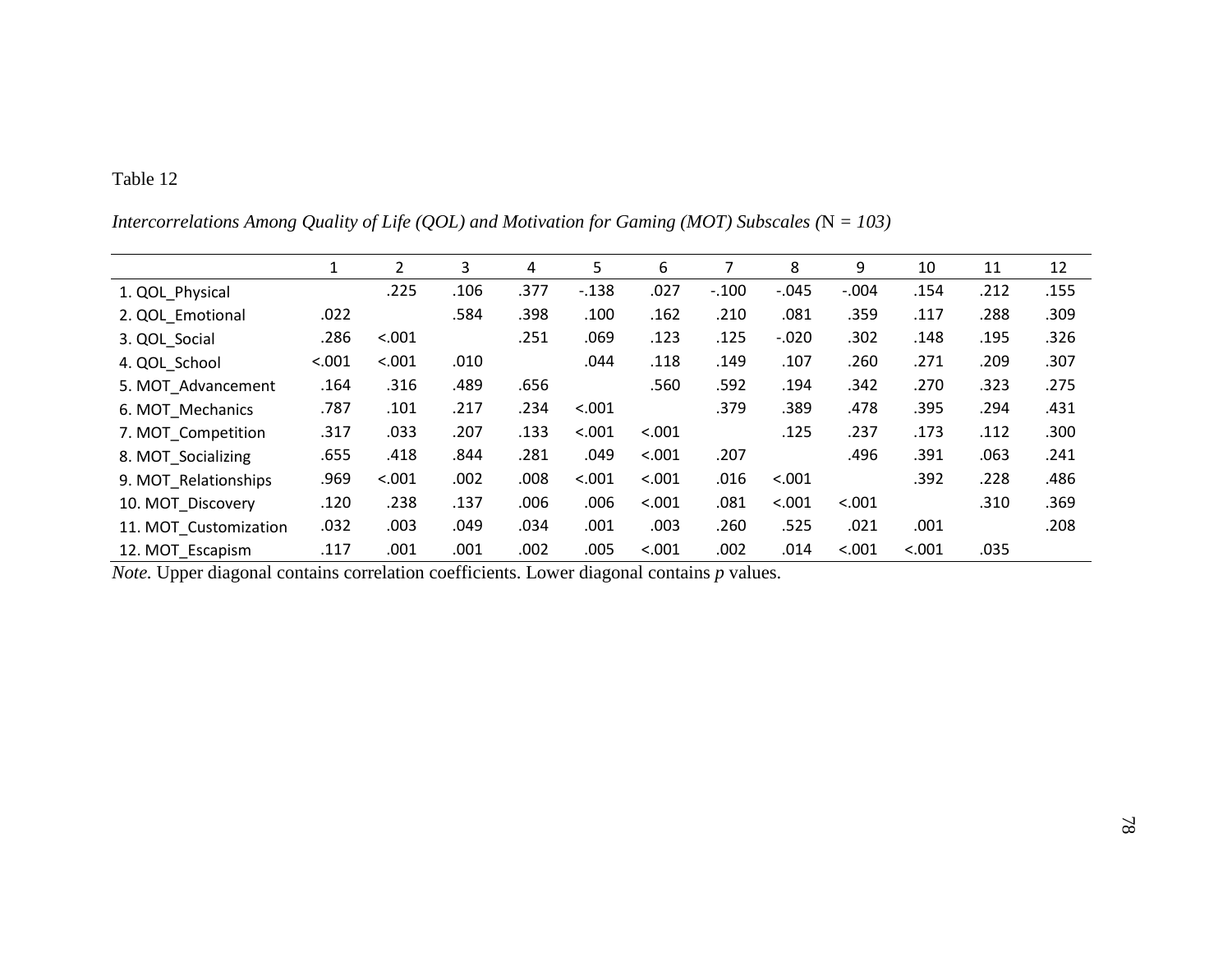# *Canonical Correlation Results for Quality of Life (QOL) and Motivation for Gaming*

|                   | <b>Canonical Coefficient</b> |                          |                         |                  |  |  |  |  |
|-------------------|------------------------------|--------------------------|-------------------------|------------------|--|--|--|--|
| Subscale          | Standardized <sup>a</sup>    | Correlation <sup>b</sup> | Cross Load <sup>c</sup> | VIF <sup>d</sup> |  |  |  |  |
| QOL Physical      | .080                         | .375                     | .209                    | 1.33             |  |  |  |  |
| QOL Emotional     | .449                         | .856                     | .477                    | 1.91             |  |  |  |  |
| QOL_Social        | .389                         | .762                     | .425                    | 1.65             |  |  |  |  |
| QOL School        | .407                         | .713                     | .398                    | 1.45             |  |  |  |  |
| MOT Advancement   | -.446                        | .141                     | .079                    | 2.20             |  |  |  |  |
| MOT Mechanics     | $-.119$                      | .306                     | .171                    | 1.93             |  |  |  |  |
| MOT_Competition   | .355                         | .351                     | .196                    | 1.72             |  |  |  |  |
| MOT Socializing   | $-.249$                      | .123                     | .069                    | 1.56             |  |  |  |  |
| MOT Relationships | .587                         | .689                     | .384                    | 1.99             |  |  |  |  |
| MOT Discovery     | .089                         | .417                     | .233                    | 1.52             |  |  |  |  |
| MOT_Customization | .453                         | .550                     | .307                    | 1.37             |  |  |  |  |
| MOT Escapism      | .437                         | .722                     | .402                    | 1.33             |  |  |  |  |

# *(MOT) Subscales (*N *= 103)*

*Note.* Wilks  $\Lambda$ (32, 337) = .55,  $p = .005$ , squared canonical correlation = .31. <sup>a</sup> Standardized coefficient represents relative contribution of a subscale within its own variate set. <sup>b</sup>Correlation represents correlation of a subscale with its own variate set. <sup>c</sup>Cross Load represents correlation of a subscale with the other variate set.  $d$  VIF = variance inflation factor, and index of multicollinearity (issues can arise if VIF is much greater than 2.0).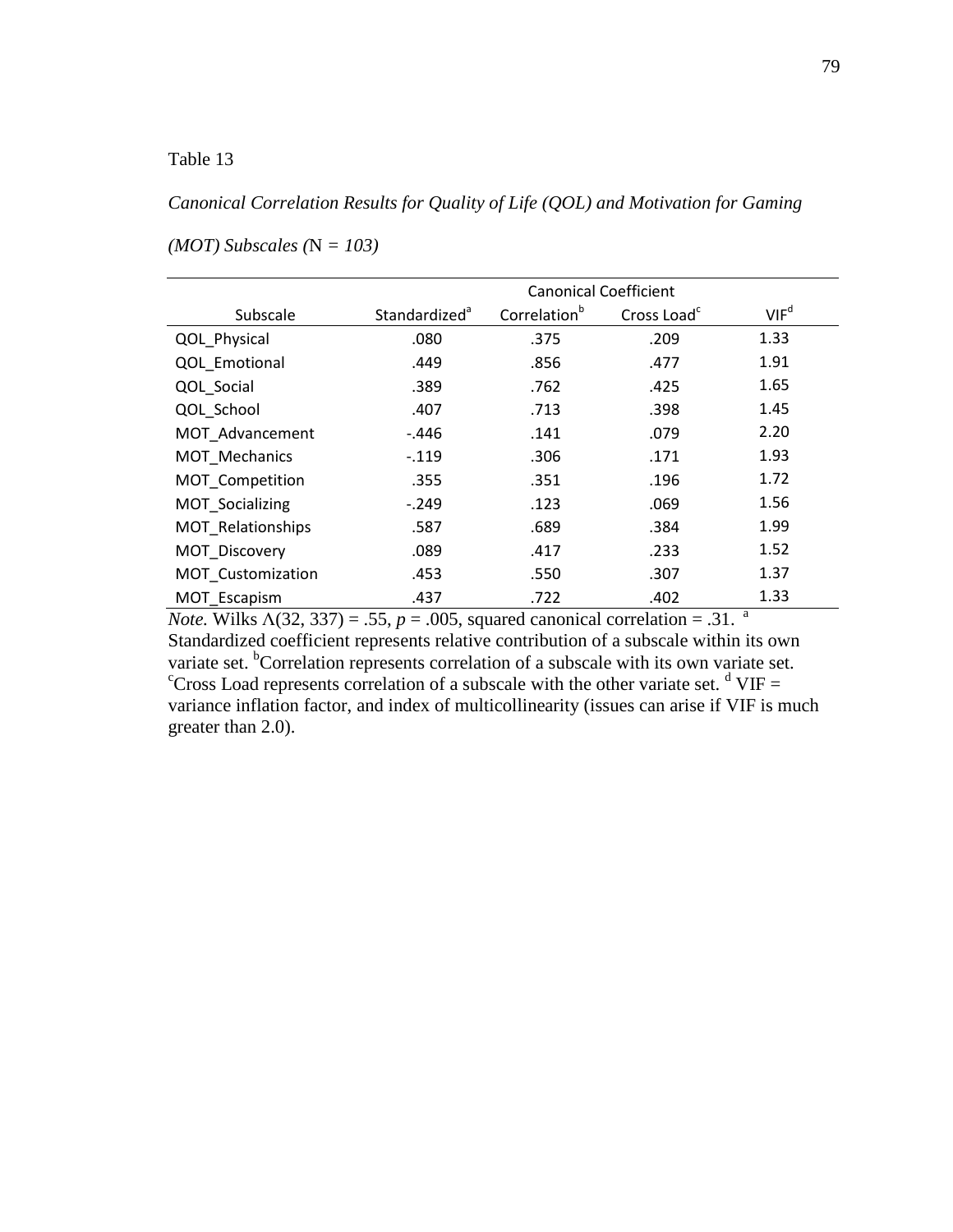

■ Standardized □ Correlation **Z** Cross Load

*Figure 1.* Canonical coefficients for Quality of Life (QOL) and Motivation for Gaming (MOT) subscales. Subscales with all three coefficients  $\geq \pm .30$  are major contributors to the multivariate relationship.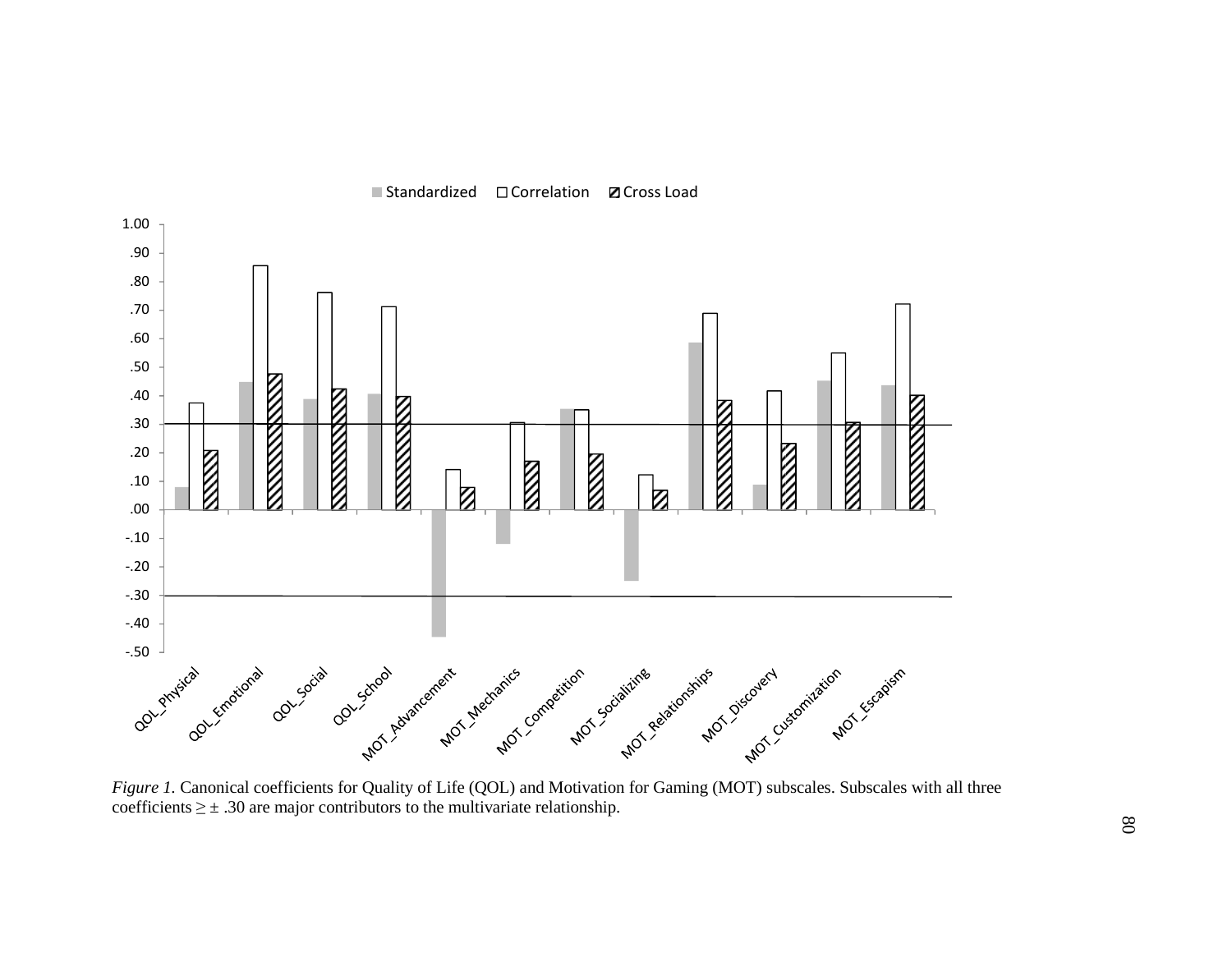#### **Model 5: Motivation for Gaming and Resilience**

This model addressed the multivariate research question: Along how many dimensions are the 8 motivation for gaming subscales related to the four resilience subscales, and what are the variable patterns that define a dimension?

A multivariate canonical correlation was conducted with canonical  $R^2$  indexing the omnibus effect of a statistically significant dimension and canonical function, structure, and cross load coefficients indexing the relative effects of individual variables from the motivation for gaming set and the resilience set. All pairwise correlations among the 12 variables are shown in Table 14, and the canonical results are shown in Table 15 and Figure 2.

Although 3 functions were extracted, only the first was statistically significant, Wilks  $\Lambda(32, 337) = .55$ ,  $p = .003$ , squared canonical correlation = .31. As can be concluded from the size of the canonical coefficients detailed in Table 15 and graphically depicted in Figure 2, those individuals with low scores on the escapism motivation for gaming subscale tended to also have high scores on the individual, relationships, community resilience subscales.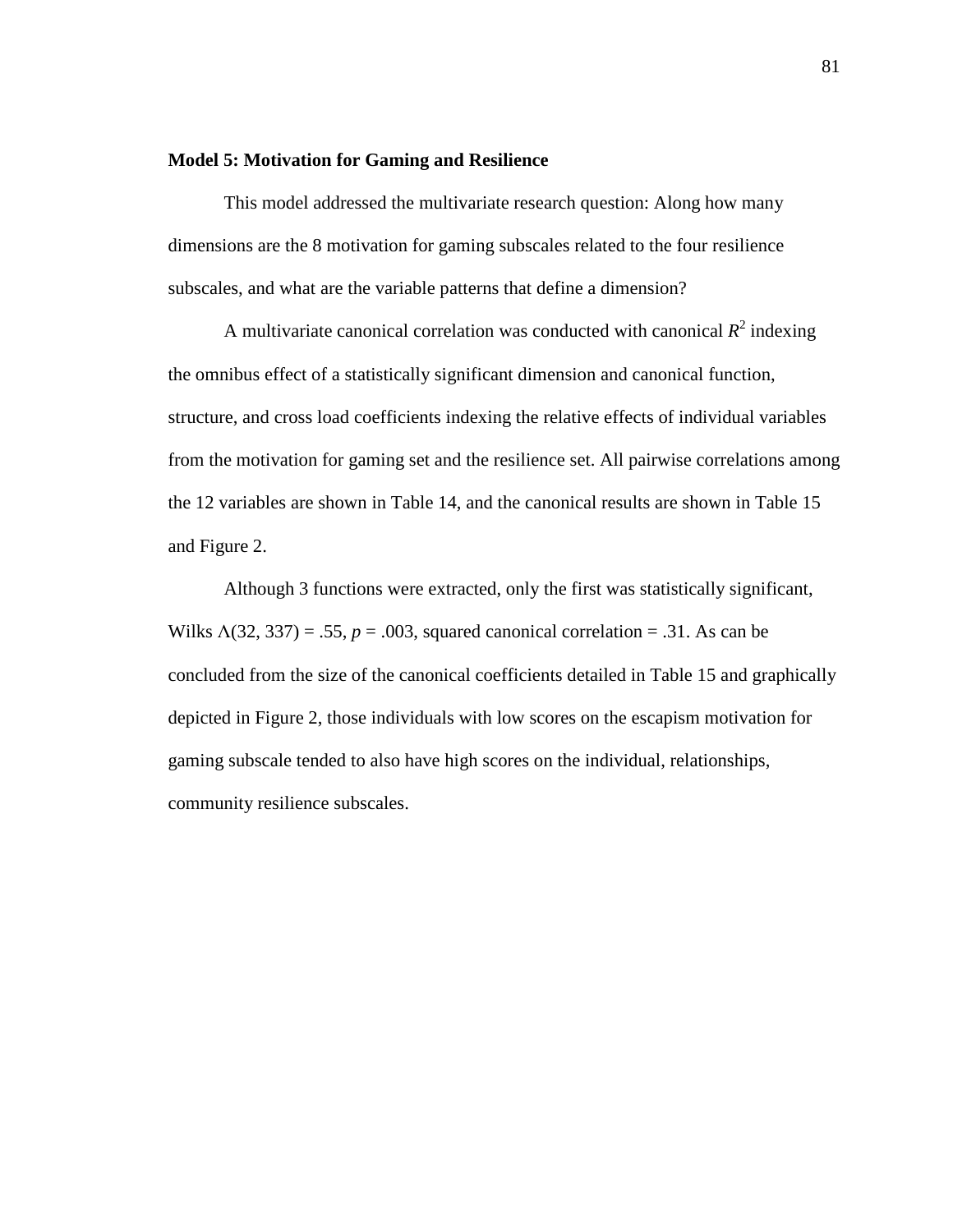|                       | 1      | 2      | 3      | 4    | 5.      | 6      |         | 8      | 9        | 19     | 11      | 12      |
|-----------------------|--------|--------|--------|------|---------|--------|---------|--------|----------|--------|---------|---------|
| 1. RES Individual     |        | .730   | .746   | .475 | .073    | .045   | $-.103$ | .176   | $-0.037$ | .120   | .040    | $-.330$ |
| 2. RES Relationships  | < .001 |        | .708   | .511 | .046    | .004   | $-.113$ | .136   | $-0.056$ | .132   | $-.027$ | $-.281$ |
| 3. RES Community      | < .001 | < .001 |        | .400 | $-.046$ | .021   | $-.110$ | .118   | $-.192$  | .004   | .046    | $-.428$ |
| 4. RES Culture        | < .001 | < .001 | < .001 |      | .015    | .005   | $-.110$ | .151   | .041     | .062   | .142    | $-182$  |
| 5. MOT Advancement    | .467   | .642   | .644   | .878 |         | .560   | .592    | .194   | .342     | .270   | .323    | .275    |
| 6. MOT Mechanics      | .655   | .965   | .831   | .957 | < .001  |        | .379    | .389   | .478     | .395   | .294    | .431    |
| 7. MOT Competition    | .301   | .255   | .267   | .267 | < .001  | < .001 |         | .125   | .237     | .173   | .112    | .300    |
| 8. MOT_Socializing    | .076   | .172   | .234   | .127 | .049    | < .001 | .207    |        | .496     | .391   | .063    | .241    |
| 9. MOT Relationships  | .707   | .576   | .052   | .681 | .000    | < .001 | .016    | < .001 |          | .392   | .228    | .486    |
| 10. MOT Discovery     | .228   | .185   | .970   | .535 | .006    | < .001 | .081    | < .001 | < .001   |        | .310    | .369    |
| 11. MOT Customization | .688   | .788   | .646   | .152 | .001    | .003   | .260    | .525   | .021     | .001   |         | .208    |
| 12. MOT Escapism      | .001   | .004   | < .001 | .066 | .005    | < .001 | .002    | .014   | < .001   | < .001 | .035    |         |

*Intercorrelations Among Resilience (RES) and Motivation for Gaming (MOT) Subscales (*N *= 103)* 

*Note.* Upper diagonal contains correlation coefficients. Lower diagonal contains *p* value.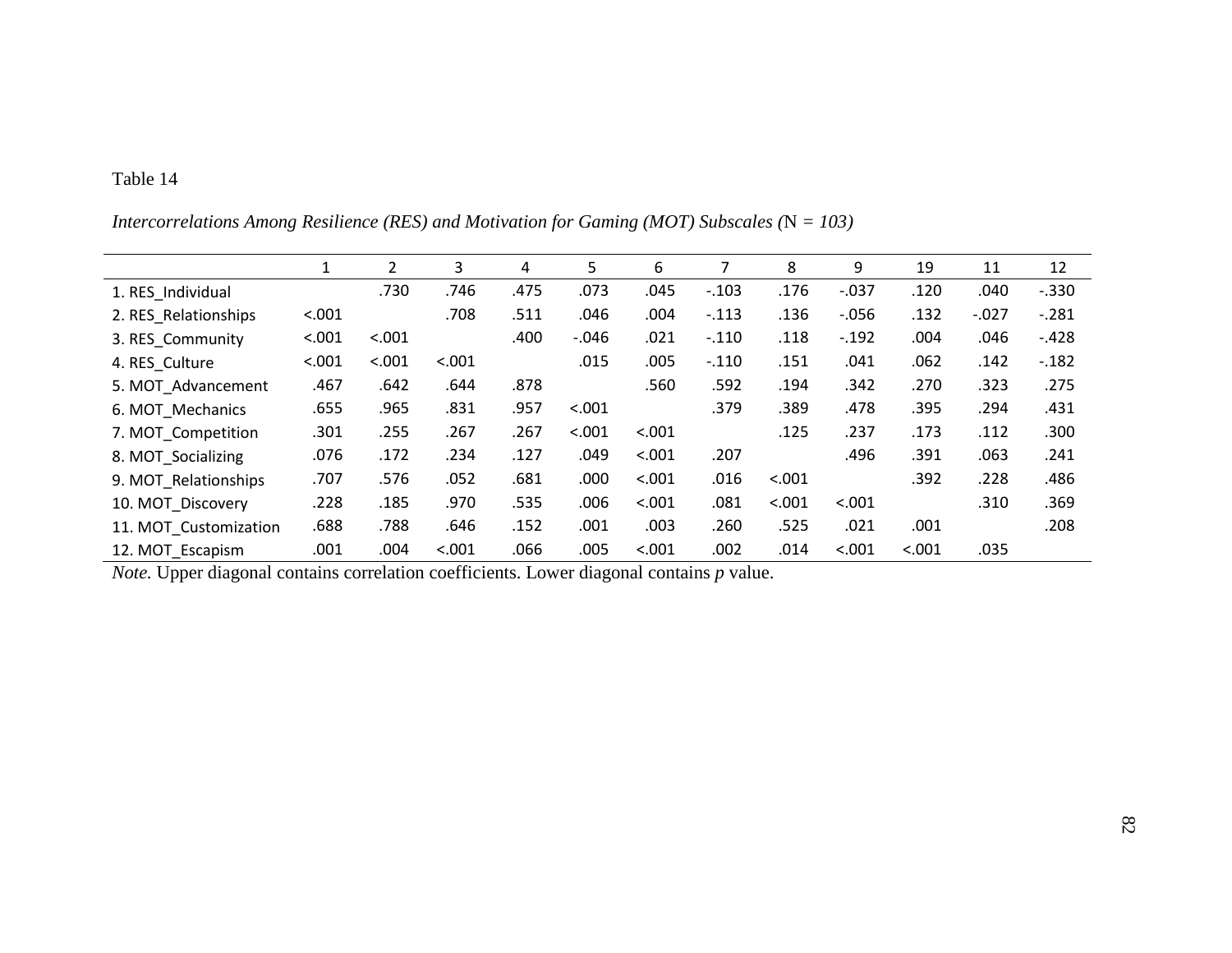*Canonical Correlation Results for Resiliency (RES) and Motivation for Gaming (MOT)* 

|                   | <b>Canonical Coefficient</b> |                          |                         |                  |  |  |  |
|-------------------|------------------------------|--------------------------|-------------------------|------------------|--|--|--|
| Subscale          | Standardized <sup>a</sup>    | Correlation <sup>b</sup> | Cross Load <sup>c</sup> | VIF <sup>d</sup> |  |  |  |
| RES Individual    | .172                         | .773                     | .431                    | 3.00             |  |  |  |
| RES_Relationships | $-.301$                      | .614                     | .343                    | 2.88             |  |  |  |
| RES_Community     | .994                         | .976                     | .545                    | 3.30             |  |  |  |
| RES Culture       | .166                         | .492                     | .275                    | 1.49             |  |  |  |
| MOT Advancement   | $-.123$                      | $-.080$                  | $-0.045$                | 2.22             |  |  |  |
| MOT Mechanics     | .394                         | .051                     | .028                    | 2.02             |  |  |  |
| MOT Competition   | $-0.023$                     | $-.200$                  | $-.112$                 | 1.68             |  |  |  |
| MOT Socializing   | .443                         | .237                     | .132                    | 1.59             |  |  |  |
| MOT Relationships | $-.311$                      | $-.311$                  | $-.174$                 | 1.86             |  |  |  |
| MOT_Discovery     | .077                         | $-.009$                  | $-.005$                 | 1.53             |  |  |  |
| MOT_Customization | .292                         | .151                     | .084                    | 1.37             |  |  |  |
| MOT Escapism      | $-940$                       | $-766$                   | $-.428$                 | 1.91             |  |  |  |

# *Subscales (*N *= 103)*

Wilks  $\Lambda$ (32, 337) = .55,  $p = .003$ , squared canonical correlation = .31. <sup>a</sup> Standardized coefficient represents relative contribution of a subscale within its own variate set. <sup>b</sup>Correlation represents correlation of a subscale with its own variate set. <sup>c</sup>Cross Load represents correlation of a subscale with the other variate set.  $\text{d}$  VIF = variance inflation factor, and index of multicollinearity (issues can arise if VIF much greater than 2.0).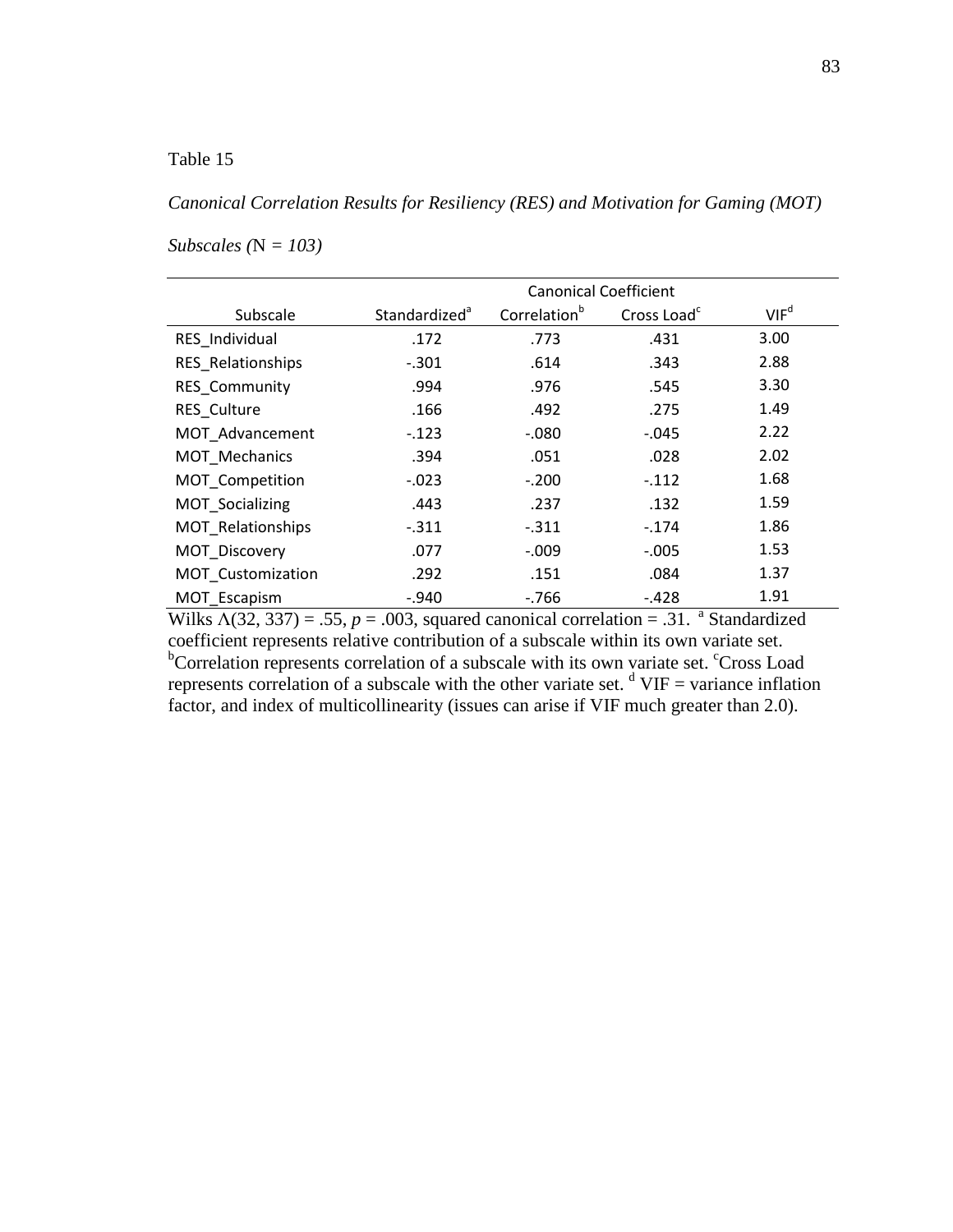

■ Standardized □ Correlation **Z** Cross Load

*Figure 2*. Canonical coefficients for Resiliency (RES) and Motivation for Gaming (MOT) subscales. Subscales with all three coefficients ≥ ± .30 are major contributors to the multivariate relationship.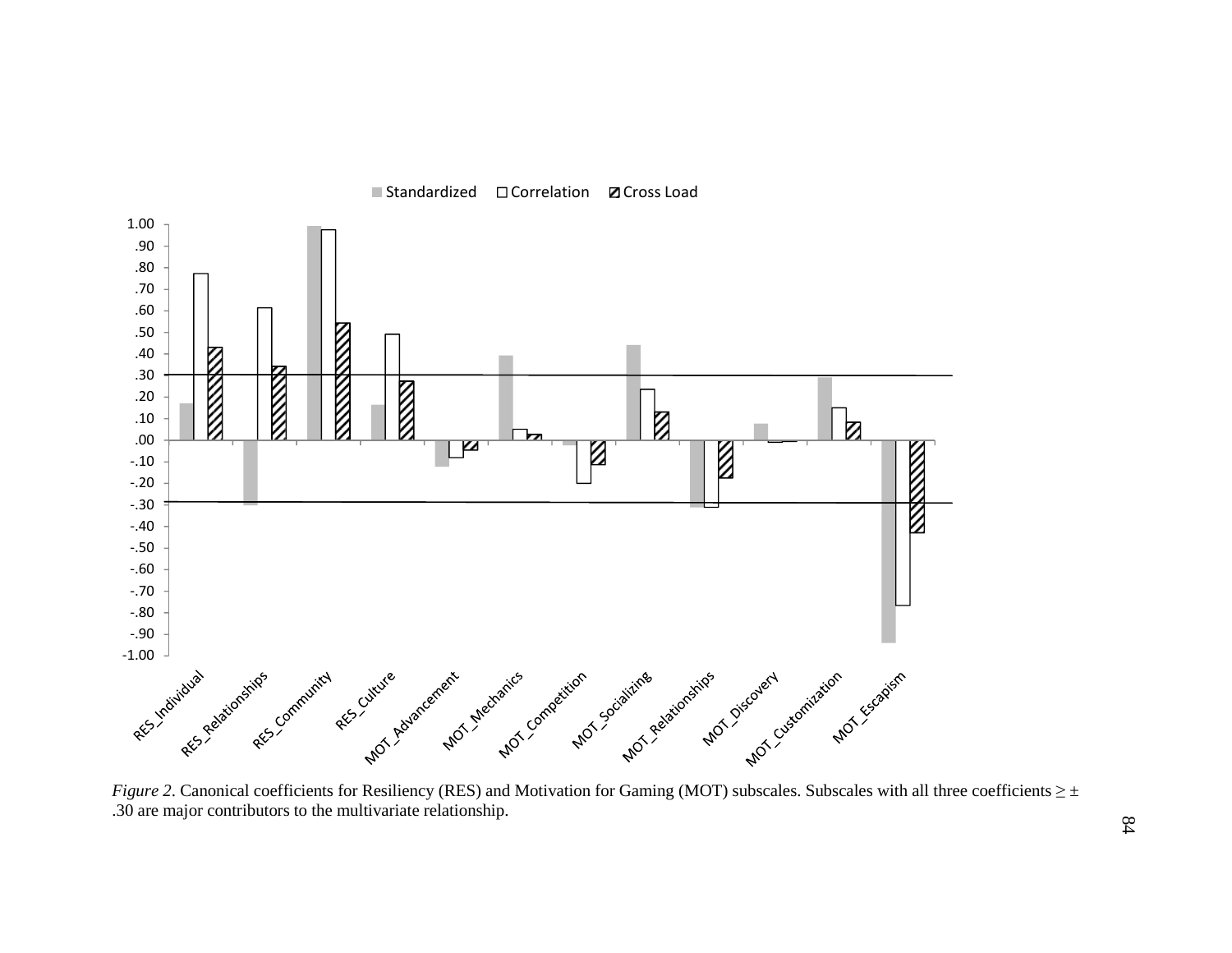#### **Summary**

Using correlational, regression, and canonical analysis, several models explored the relationships between percent of VOIP gaming time, motivation for gaming, resilience, and quality of life. A Pseudo-% for VOIP gaming index was calculated and analyzed because the precise number of hours per week of VOIPing and video game playing were not known due to the structure of the questions asked.

There was not a statistically significant multiple correlation between VOIPing and the set of four quality of life subscales (Model 1), and there were not any statistically significant bivariate correlations of any of these subscales with VOIPing.

In the examinations of VOIPing and motivation for gaming, there was a statistically significant multiple correlation of the three major subscales (socialization, immersion, and achievement) with VOIPing (Model 2a) in which all three subscales had significant bivariate correlations with VOIPing, but only socialization and achievement were significant in the regression. In followup analysis of achievement's three minor subscales (advancement, mechanics, and competition) with VOIPing (Model 2b), there was a statistically significant multiple correlation with advancement and competition each contributing significant individual effects in the regression. In followup analysis of socialization's two minor subscales (socializing and relationships) with VOIPing (Model 2c), the multiple correlation was statistically significant with both subscales contributing significant effects in the regression. In the immersion minor subscale followup (Model 2d), the multiple correlation was not significant, but the escapism subscale approached significance ( $p = .086$ ) in the regression. The final motivation for gaming model in which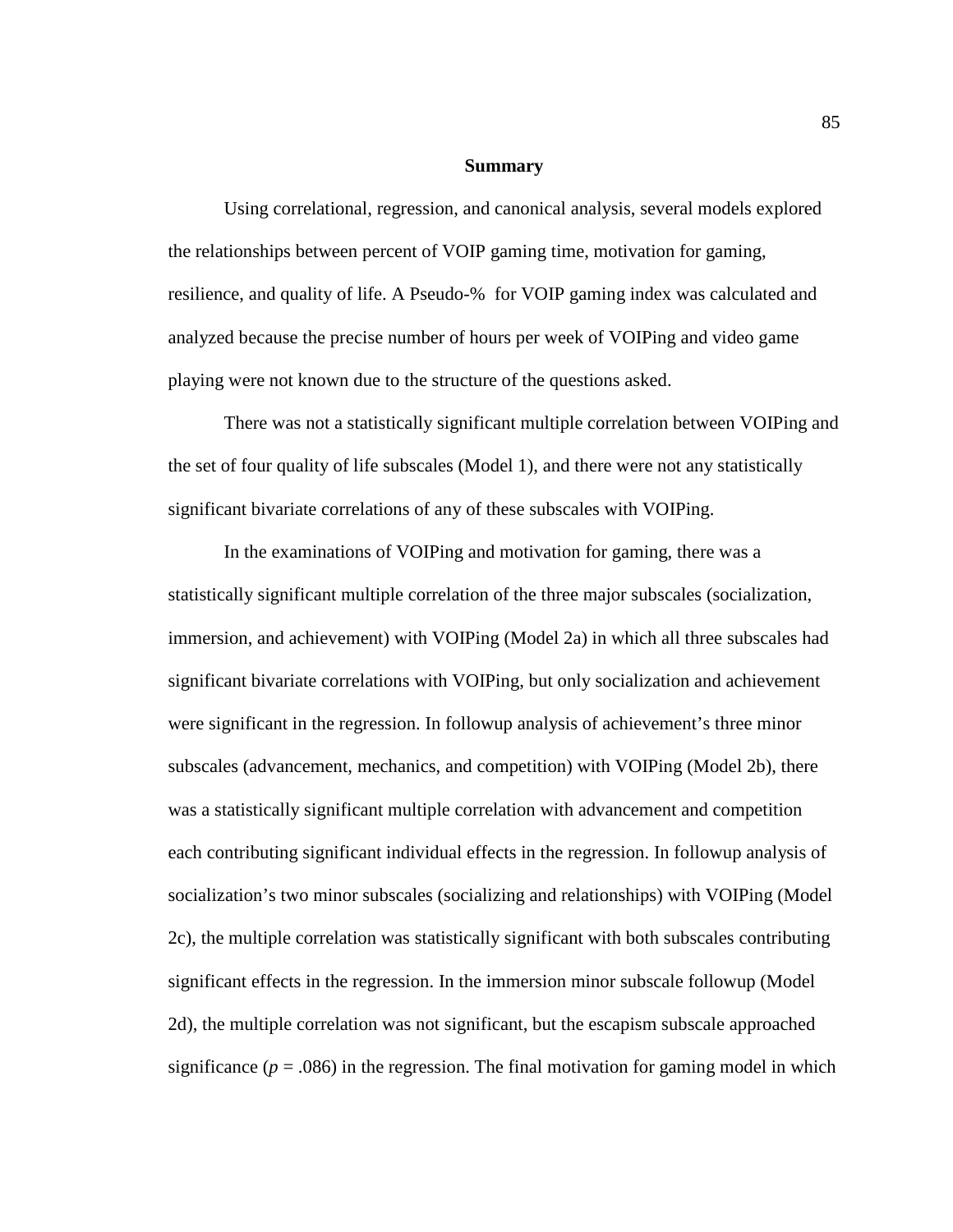all 8 minor subscales were examined simultaneously (Model 2e) with VOIPing, the multiple correlation was statistically significant, but only the mechanics minor subscale was significant in the regression, with both the socializing and relationships minor subscales approaching significance. There were, however, statistically significant bivariate correlations with VOIPing for 6 of the 8 minor subscales—advancement, mechanics, competition, socializing, relationships, and escapism. Neither the discovery nor customization minor subscales had significant bivariate correlation with VOIPing.

There was not a statistically significant multiple correlation between VOIPing and the set of four resiliency subscales (Model 3), and there were not any statistically significant bivariate correlations of any of these subscales with VOIPing, although the culture subscale and the individual subscale approached significance.

The multivariate canonical correlation analysis of the four quality of life subscales with the eight motivation for gaming minor subscales (Model 4) yielded one statistically significant function that indicated those individuals with high scores on each of the relationships, customization, and escapism motivation for gaming subscales tended to also have high scores on each of the emotional, social, and school quality of life subscales.

The multivariate canonical correlation analysis of the four resilience subscales with the eight motivation for gaming minor subscales (Model 5) yielded one statistically significant function that indicated those individuals with low scores on the escapism motivation for gaming subscale tended to also have high scores on the individual, relationships, and community resilience subscales.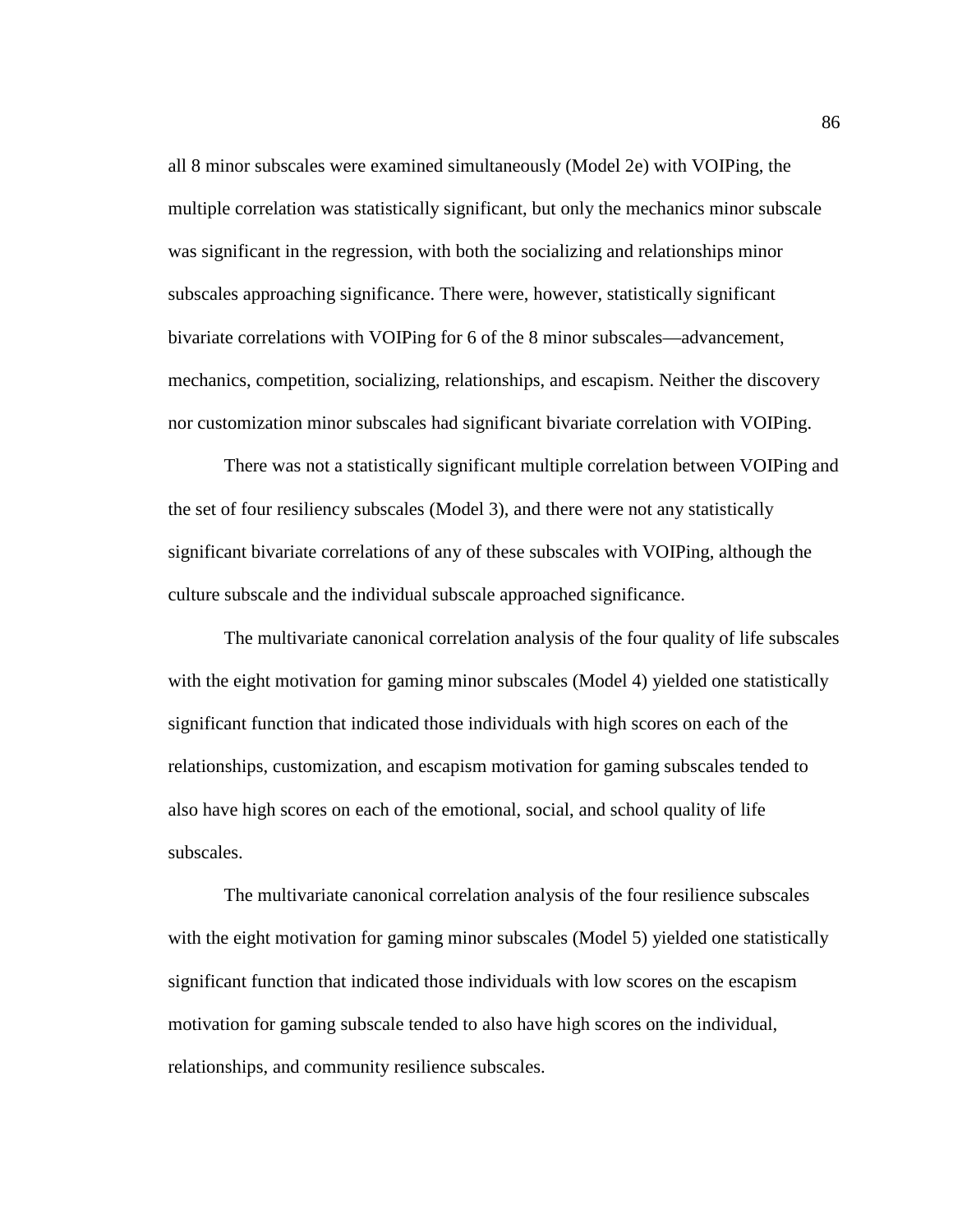Interpretation and discussion of these findings with respect to prior research, theory, and potential positive social change at individual and societal levels is presented in chapter 5 along with a understanding of the strengths and limitations of this study and recommendations for future research.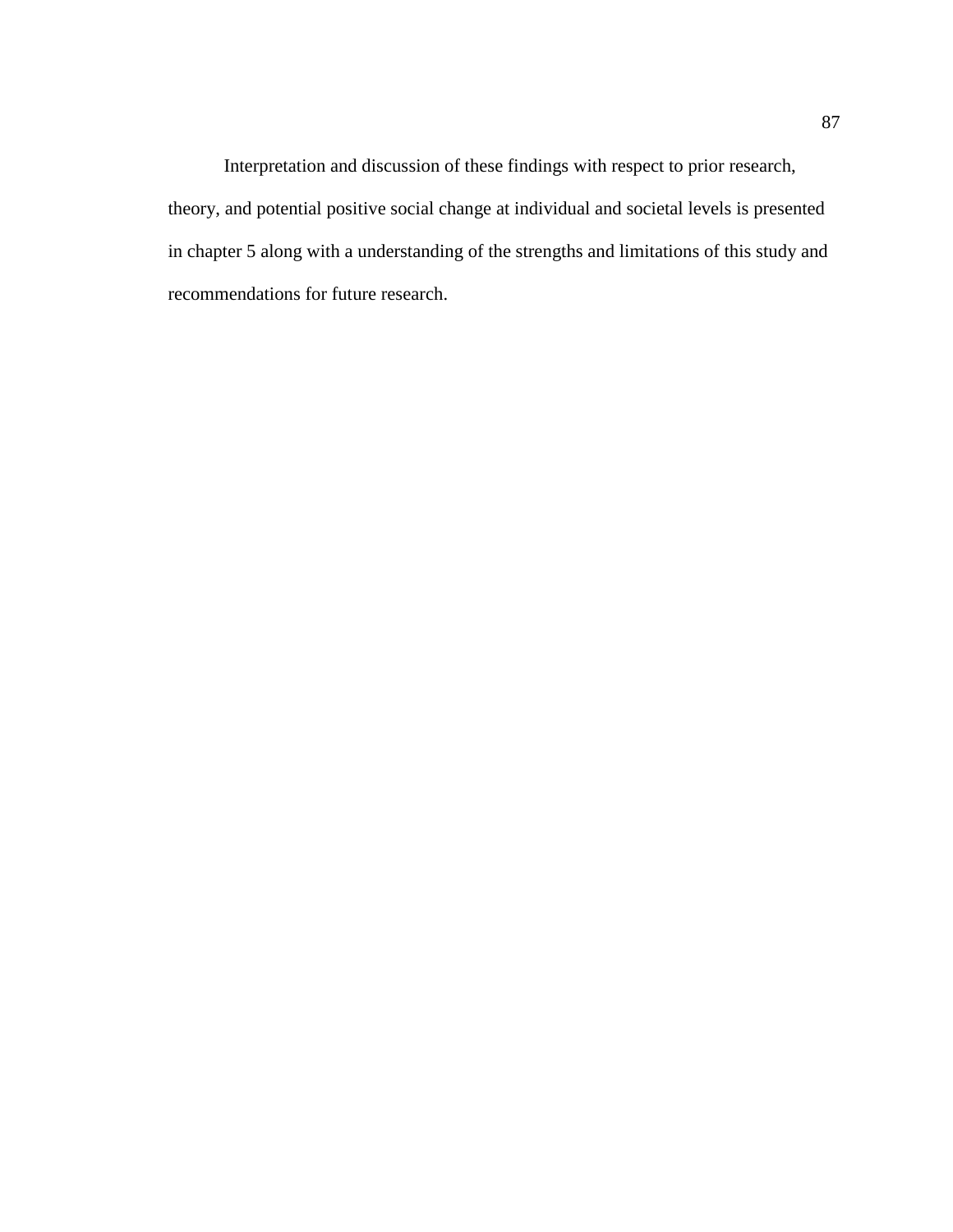Chapter 5: Discussion, Conclusions, and Recommendations

#### **Overview**

Video games impact the lives of individuals who play them in many positive and negative ways. Even though electronic games generally require the user to focus only on the task at hand, these games teach additional skills in the process. Studies have shown that electronic games can improve the user's ability to follow directions, problem solve, multitask, and think quickly. Other positives include expanded visual attention, increased processing speed, improved cognitive function, and enhanced spatial cognition. Additionally, the Greitemeyer and Osswald (2010) research indicates that playing games that model prosocial behaviors such as feeling concern and empathy for the welfare and rights of others and acting in ways that benefit others can actually improve social skills in everyday life.

On the other hand, the negatives of video gaming include detrimental impacts on real-world friendships, school, work, the individual's physical and emotional health, and the individual's ability to function on a daily basis. Gentile et al. (2004) found that there is a significant association between exposure to violent games and aggressive behavior. Demonstrable negatives such as increased aggression and avoidance of problems can pose a problem for individuals and society. However, it is not known whether video game VOIPing—players communicating with each other over the Internet during game play positively or negatively impacts adolescent lives.

In order to determine the relationships between VOIPing and adolescents' lives, three questions were posed to examine possible relationships: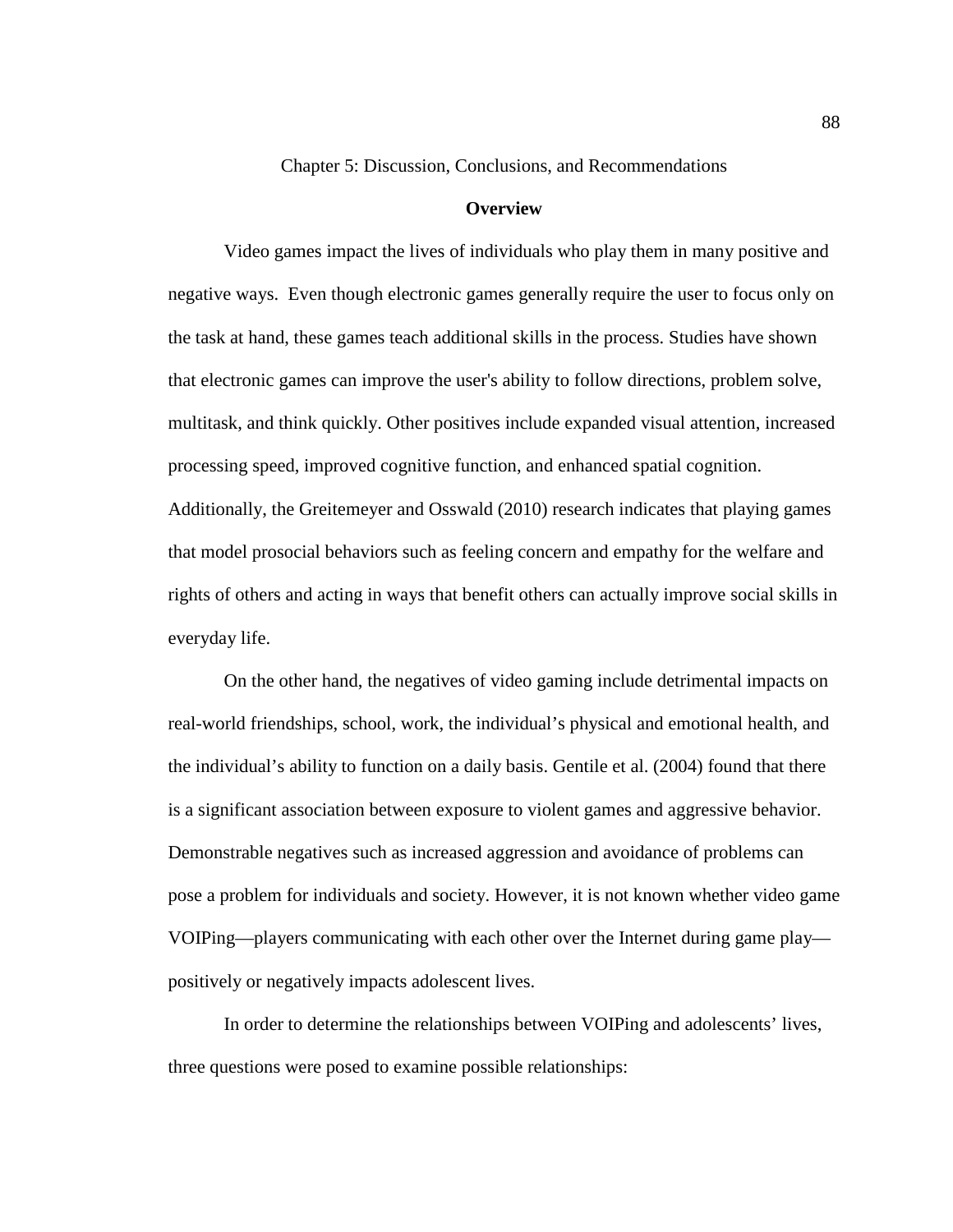- 1. Is there a relationship between the amount of time spent VOIPing and an adolescent's physical, emotional, social, and school quality of life?
- 2. Is there a relationship between the amount of time VOIPing and an adolescent's motivation to play video games?
- 3. Is there a relationship between VOIPing and an adolescent's relationship with family, peers, community, and culture?

Two additional questions were posed to examine the relationship among the three models themselves—Motivation for Gaming, Quality of Life, and Resilience, along with their attendant subscales—without including the VOIPing variable.

- 4. Along how many dimensions are the 10 Motivation for Gaming subscales related to the four Quality of Life subscales, and what are the variable patterns that define a dimension?
- 5. Along how many dimensions are the 10 Motivation for Gaming subscales related to the four Resilience subscales, and what are the variable patterns that define a dimension?

I conducted a survey of 116 adolescents ages 13 to 18. Parent consent pages were sent home with self-selected students from three middle schools and two high schools in the San Jose, California, metropolitan area. The forms were returned to me through the United States Postal Service. After the parental consent forms that indicated a preferred email address had been received, 139 email invitations were sent from SurveyMonkey to the students to finalize their participation. Three reminder emails were sent out over a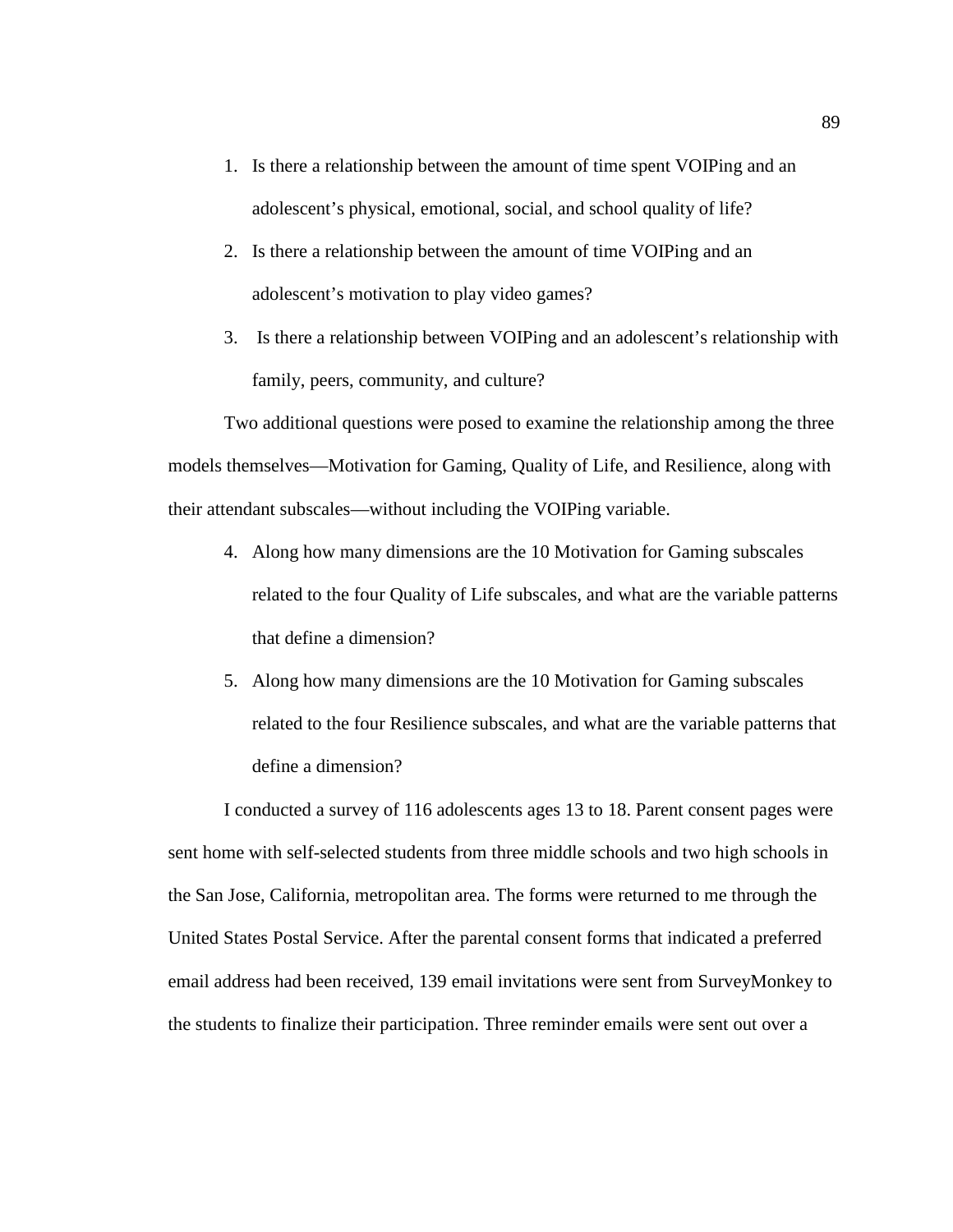period of 4 months. In all, 116 individuals participated in the survey, and each received a \$10.00 iTunes gift card as a participation acknowledgment.

Upon closing the survey, the participant data were analyzed for inconsistencies and exclusions. Of the 116 individuals, only 103 of the participants' surveys were used. One response had substantial missing data and were excluded from analysis. Three responses had missing data on "gaming hours," which is a key to computing the primary independent variable, VOIPing. Nine responders reported that they did not play video games and were excluded. Answering "none" for VOIPing was allowed, but participants in the study had to actually *play* video games. Also, of the 103 participants, three reported VOIPing more time than the amount of time spent playing video games. Their time spent VOIPing responses were changed to equal their total gaming time responses. Other responses had missing data on items that were part of a scale composite. Therefore, the participant's mean of the other items that made up the specific scale was used.

A quantitative standard linear regression analysis was used to determine the survey results for Questions 1 through 3. A multivariate canonical correlation was conducted to determine the survey results for Questions 4 and 5.

#### **Interpretation of Findings**

In the data pertaining to respondents themselves, the ratio of males to females who responded was 3 to 1. The greatest number of participants was in the 13- and 14 year-old category (73.8%). There was a larger percentage of White or European participants (63.6%) than all other stated ethnicities combined (36.4%). The most popular game genres played were first-person shooters (22.3%), followed by role-playing games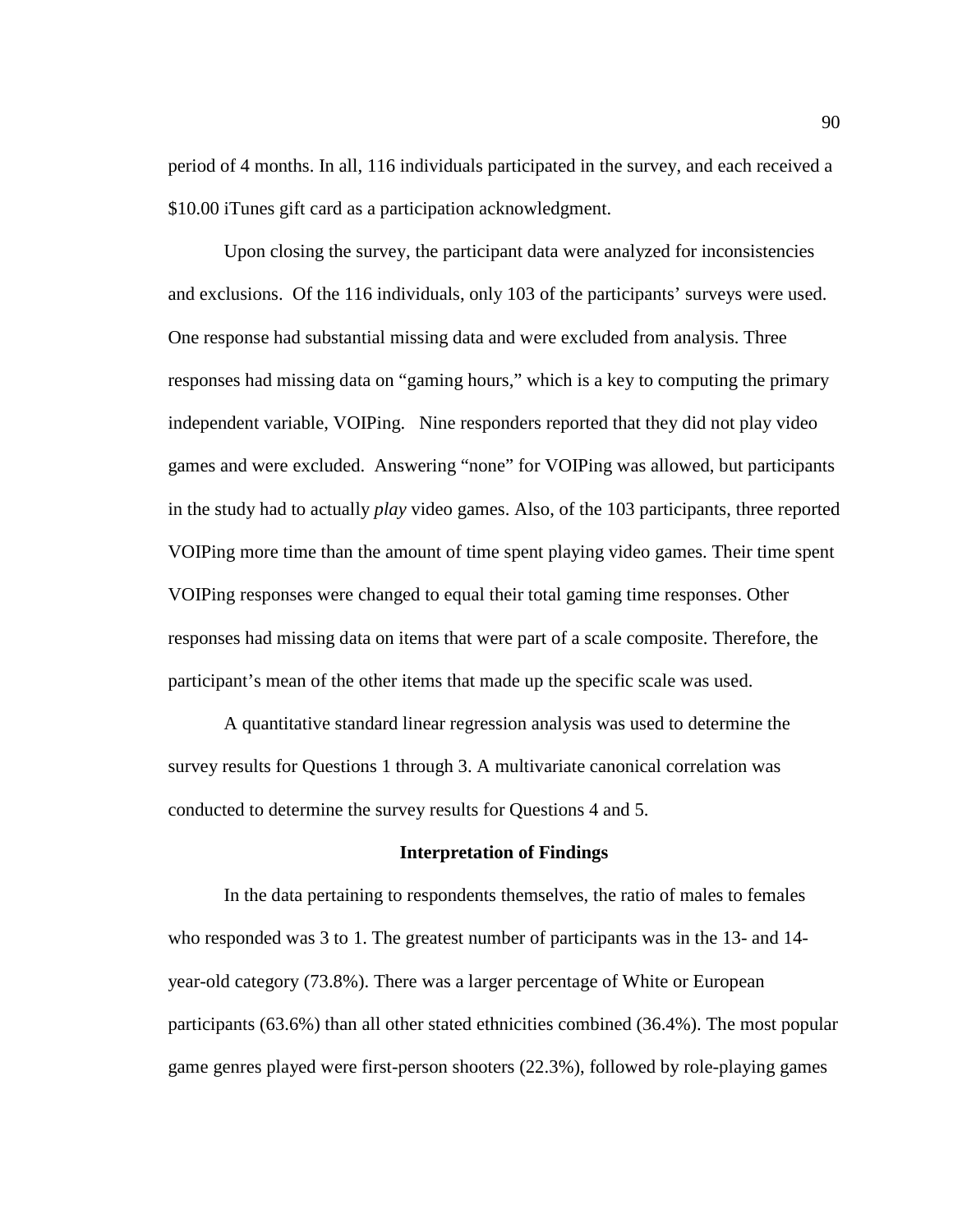(16.5%), and massively multiplayer role-playing games (11.7%). With regard to playing time, the largest portion of individuals played video games 5 or more hours a week (36.9%). A slight majority of participants VOIPed while playing video games (51.5%).

Three of the five models demonstrated statistically significant effects. First, Model 2 showed significance between VOIPing and Motivation for Gaming's three major subscales: achievement, socialization, and immersion. Six of the 10 minor subscales within Motivation for Gaming, viz. *advancement, mechanics, socializing, relationships, competition,* and *escapism*, also demonstrated significance. However, even though *competition* and *escapism* were significant, they showed low correlation when compared to VOIPing. The seventh minor subscale, *teamwork*, was determined to be unreliable and therefore was not tested further for significance. The eighth subscale, *roleplay,* was also unreliable, but its items did improve the overall immersion scale and were retained in that scale's construction. Finally, of the 10 subscales, the two that were not significant with VOIPing were *discovery* and *customization*. The four significant subscales in Model 2 and their relationship to VOIPing will be discussed later in this chapter.

The second model that had statistically significant effects, Model 4, demonstrated that individuals with high scores in the Motivation for Gaming subscales of *relationships, customization,* and *escapism* tended also to have high scores in the *emotional*, *social*, and *school* Quality of Life categories. The third model that had statistically significant effects was Model 5, which showed that individuals who had high scores in individual resilience, relationship resilience, and community resilience conversely tended to have low scores in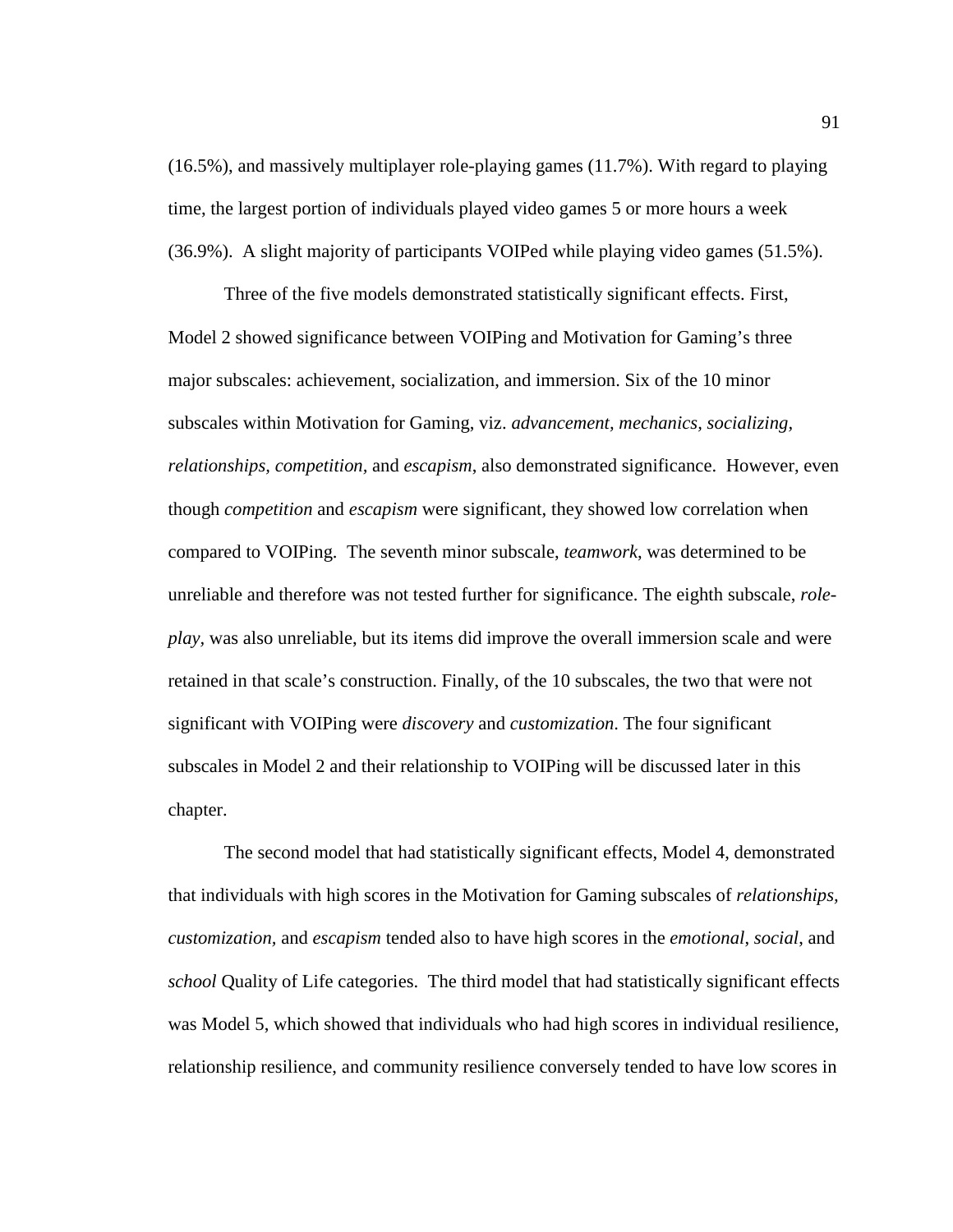escapism as a motivation for gaming. The findings of both Model 4 and Model 5 are discussed in greater detail later in this chapter. The two models that did not show significance were Model 1, VOIPing compared to Quality of Life, and Model 3, VOIPing compared to Resilience.

## **Model 2: VOIPing and Motivation for Gaming's Achievement Scale**

The data for Model 2 comparing VOIPing and Motivation for Gaming showed significance in two main areas, achievement and socialization. The first area, achievement, includes two subscales *advancement* and *mechanics*. *Advancement* pertains to the player moving through increasingly challenging levels while collecting items, advancement points, and awards. The ability to VOIP and thereby discuss pertinent information such as game knowledge, tactics, and the locations of items may positively impact the player's advancement. *Mechanics*, the second subscale of achievement, assesses the individual's concern with *how* the game is played, that is knowledge of underlying rules, levels of offensive and defensive strength, various options in weaponry, and so on. *Mechanics* was the only subscale that remained significant after the regression analysis of the combined eight Motivation for Gaming subscales. VOIPing is relevant to achievement because players can discuss a great deal of information that their partner or teammates may not otherwise know. Since one of the primary reasons for playing video games is to advance through levels and score the most points, it stands to reason that players who VOIP will achieve more and therefore be motivated to play more.

Motivation Theory, which explains what inspires individuals to extend their abilities in order to perform according to expectation, is likewise applicable to VOIPing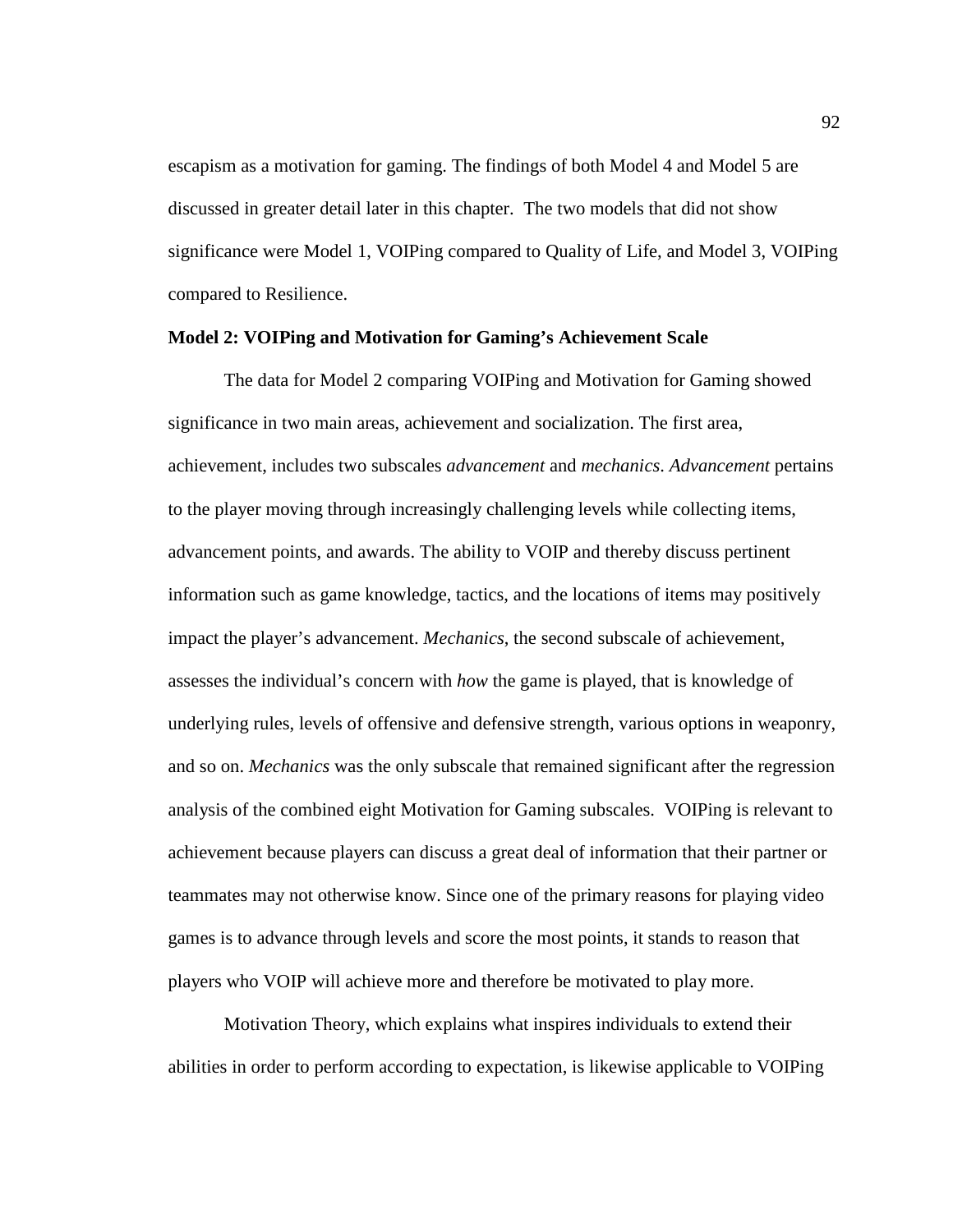and achievement during game play. Klimmt et al. (2008) applied Motivation Theory to game playing using the concepts of control and effectence. Control involves three elements: knowing the attributes of the situation, being able to anticipate the optimum dynamics for play, and having influence in order to achieve a goal. VOIPing can improve the player's capability in all three aspects. It allows the players to discuss the features of their immediate situation such as hazards or assets in the environment, location of items, and become familiar with the virtual environment. With that information voiced, the partners or teams can discuss what dynamics will assist their advancement to the next step, ultimately progressing together as a team toward their desired goal. It follows that being able to talk with teammates enhances a player's ability to achieve the three elements of control. In turn, that increased control through VOIPing heightens a player's motivation to play.

Effectance, the second part of Klimmt et al.'s (2008) discussion of Motivation Theory, is defined as "experiencing competence." Video game effectance is the ability to respond immediately and constantly to a given situation, which establishes competence and a sense of enjoyment. When people interact through VOIPing, they give immediate feedback to other players that their actions are influencing the events of the game. If the feedback is positive, then players' feelings of competence increase. If the feedback is negative, other players through VOIPing can provide information that improves their teammate's performance, likewise increasing competence over time. Halloran (2011) confirmed that VOIPing allows experienced players to coach novices, helping them to learn how to take appropriate actions. VOIPing also supports the rapid integration of new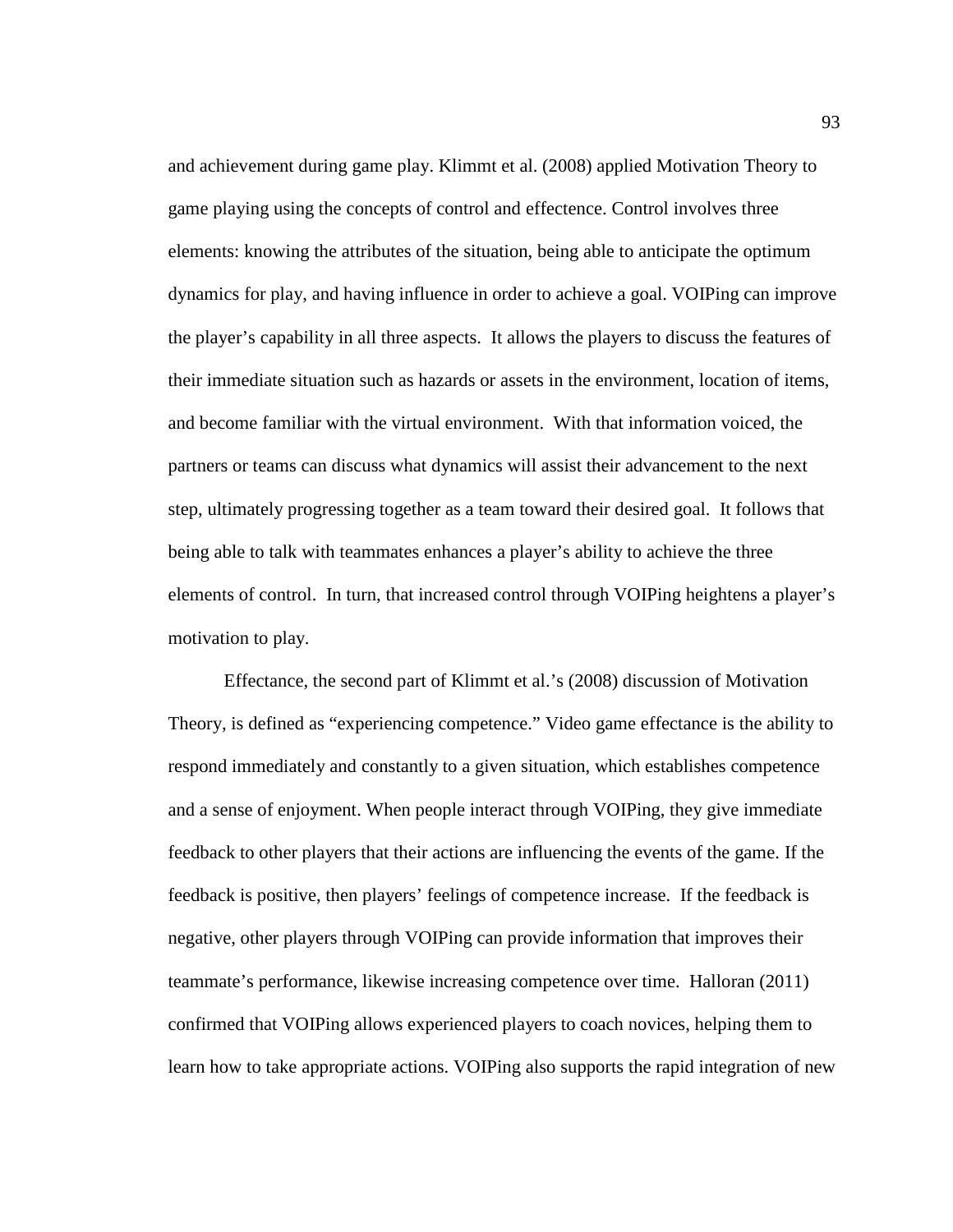players, improving their competence more quickly than without VOIPing. Halloran summarized that VOIPing is very effective in coaching players, discussing goals, coordinating the play, communicating about needs, and identifying problems. Ultimately, through the lens of Motivation Theory, this study confirmed that VOIPing can improve both control and effectence during game play.

Finally, regarding motivation to play, Durkin (2010) found that dopamine release is closely associated with reward-seeking behavior. He stated that the more performance improves, the more dopamine is released. As has been explained, VOIPing improves effectence and control, thereby helping players accomplish more goals during game play. Therefore, it stands to reason that as performance improves because of VOIPing's positive effect, more dopamine is likely released and the players are likely to experience a stronger motivation to play video games.

## **Model 2: VOIPing and Motivation for Gaming's Socialization Scale**

The second Motivation for Gaming scale that correlated with VOIPing was socialization, which is sub-scaled into *socializing, relationships,* and *teamwork*. (As mentioned earlier the *teamwork* scale was determined at the beginning of analysis to be unreliable and was not used.) The results for the minor subscales, *socializing* and *relationships,* were significant with VOIPing. With regard to *socializing*, Taşdemir (2011) proposed an in-group and out-group aspect to socialization and its relationship to identity formation. He concluded that the more individuals have in common with each other, the more they socialize with them and create their particular in-group. Conversely, the less individuals have in common with each other, the more they avoid interacting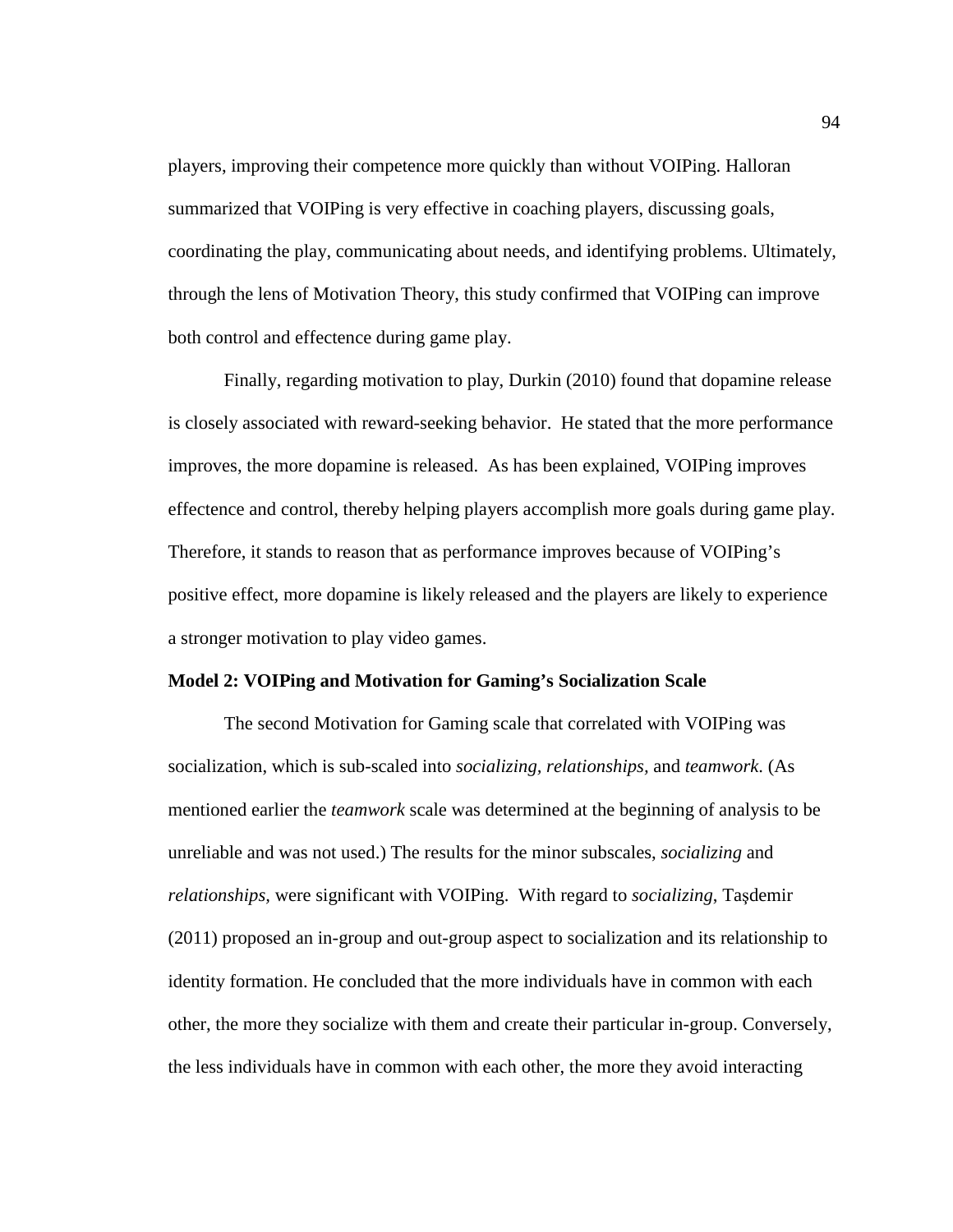with them, creating the out-group. With video games the same appears to be true. As individual players participate in video game challenges, they often have much in common: they work on the same team, create similar avatars, and work towards similar advancements. Individuals identify with those they consider similar and differentiate from those they see as not part of their gaming group. The added aspect of VOIPing, the ability to talk, set goals, and plan strategies may help players develop a stronger in-group commonality. Moreover, with regard to *socializing*, Stryker and Statham (1985) pointed out that social identities play a large part in the individual's motivation to connect with others who are similar. With regard to game playing, the specific identity can be those who VOIP while playing video games. Games that allow or require VOIPing are often more socially interactive than those that don't. The significant correlation between VOIPing and *socializing* demonstrates that VOIPing is a factor in creating a player's social identity and is therefore correlated with a player's motivation to play video games more often.

The second subcategory of socialization, *relationships*, assesses the depth of connection the individuals feel they have with others (ie. meaningful conversation, talking about personal issues, support offered for real life problems, etc.). As Seay (2006) pointed out, social groups are an important resource for dealing with issues that arise in an individual's life and are positively correlated with a person's sense of wellbeing. VOIPing may help adolescents connect with others in a more in-depth way. Oft times players chat with each other while waiting for games to start or might even chat about life situations or activities while simultaneously blowing up alien invaders. The results of the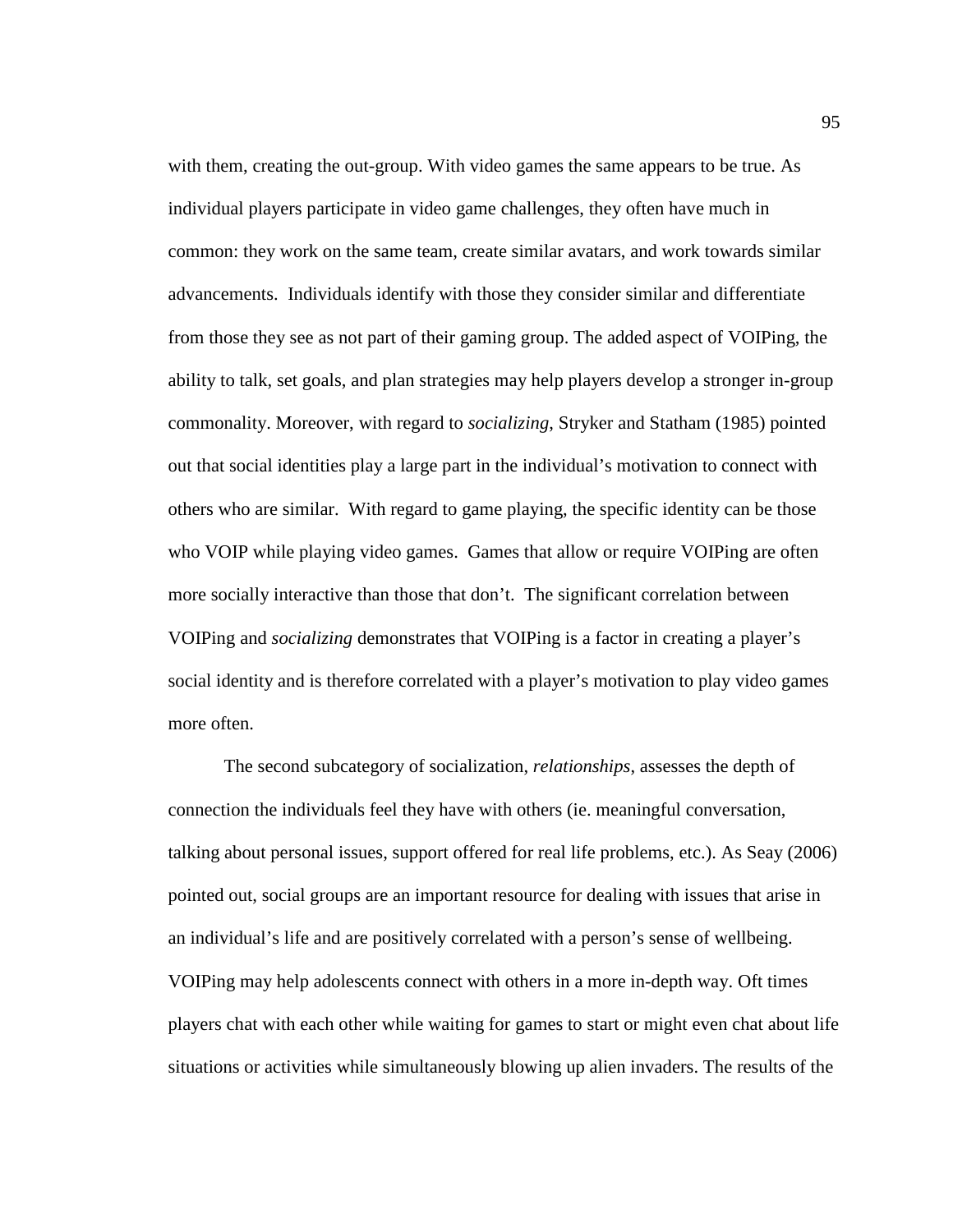study showed that VOIPing during game play may help individuals build stronger and potentially closer friendships. This is in line with Frostling-Henningsson's (2009) study, which found that communication in an online environment allowed gamers to connect with others in unexpected ways such as befriending gamers based on their gaming style without regard for physical appearance, age, or social ineptitudes. Gamers who VOIP can expand their relationships based on gaming style, skill, or conversation without fear of being judged and ostracized because of their outward limitations.

In the final analysis of Model 2, VOIPing demonstrated significance with all eight Motivation for Gaming minor subscales combined. Apparently, players who can talk to each other seem to be more deeply immersed in the video game, experience the satisfaction of more achievements, and feel more connected with other gamers. As they feel more socially connected and are successful in achieving their gaming goals in the aggregate, their motivation to play video games increases. I believe that this is the significant relevant element that can lead to a new way of creating therapeutic modalities that can be very important in the lives of adolescents.

### **Model 4: Motivation for Gaming Relative to Quality of Life**

Regarding Model 4, the relationship between Motivation for Gaming and Quality of Life is complex and significant. The canonical analysis showed that there was one dimensions on each variable set that showed correlational cross loads: the *emotional*, *social,* and *school* variables on the Quality of Life scale and the *relationships, customization [of avatars]*, and *escapism variables* on the Motivation for Gaming scale. The pattern that became evident was that individuals with high scores on the *emotional*,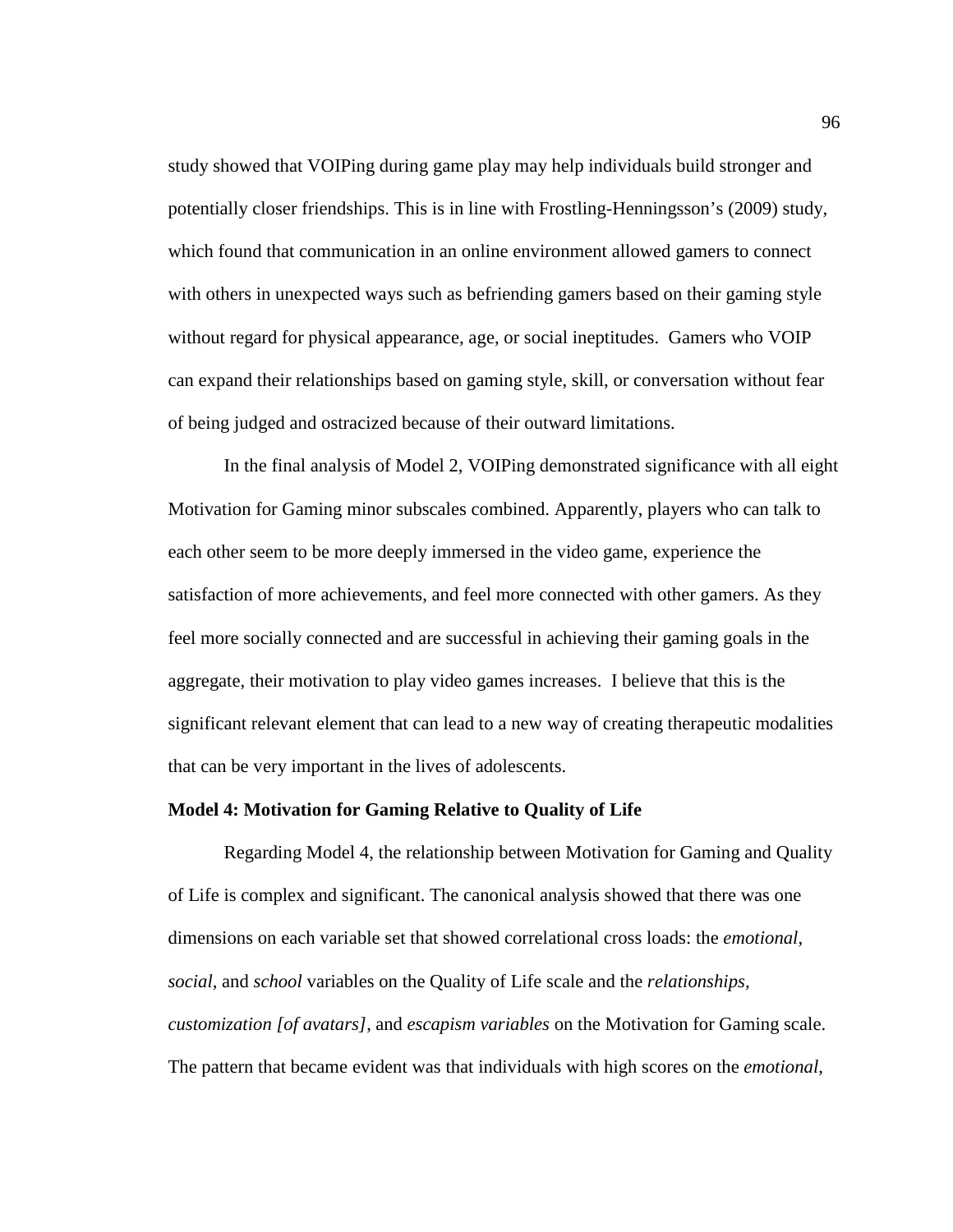*social*, and *school* subscales of the Quality of Life survey also had high scores on the *relationships, customization,* and *escapism* subscales in the Motivation for Gaming survey.

When looking at the results of the Quality of Life *emotional*, *social*, and *school* subscale questions, between 60 and 80% of respondents reported that they were "not afraid," were "almost never sad" or "angry," and "almost never worried about what will happen to them." Additionally, up to 80% reported that they had "no trouble getting along with other teens," that they felt "most teens want to be their friends," and they "almost never get teased." Furthermore, approximately 60% reported that they do not "find it hard to pay attention in school" and almost never "have trouble keeping up with homework." However, up to 50% reported that they sometimes or often "forget things." Based on the forgoing data, the study respondents' emotional, social, and school quality of life appears to be positive. I then evaluated the relationships segment of the Motivation for Gaming scale. An analysis of the data from individual questions revealed that close relationships and communication about personal problems was apparently not important to the respondents. Approximately 50% "never" have meaningful conversation, and up to 75% "seldom" or "never" talk about personal issues. Up to 60% reported that their online friends "seldom" or "never" offered support for their real life problems. This population appears to have minimal need to communicate about personal issues, perhaps because they view their quality of life positively as can be concluded by the afore-mentioned Quality of Life statements.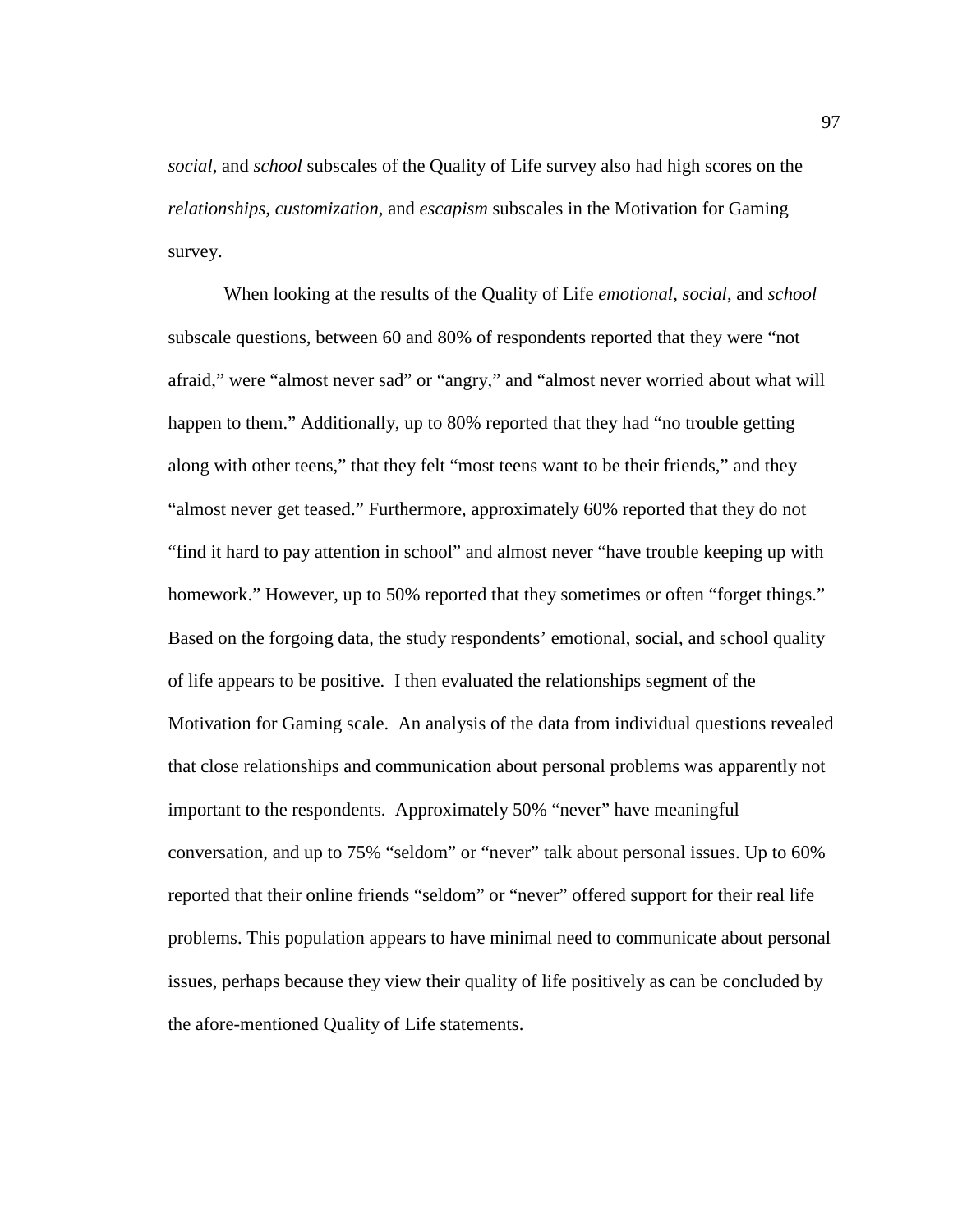Regarding the *customization* of avatars and the Quality of Life correlation, approximately 33% of the time, study respondents customize their characters very little, 29% customize a little, and 34% customize a lot. That evenly-distributed result seems to indicate that the game players had no strong preference for avatar customization. It was also found that 39% of respondents did not care if their avatars' armor matched in style or color; 25% cared somewhat, and 34% cared a lot. Approximately 42% cared slightly or not at all that their avatar looked different from others, while 29% cared somewhat, 28% cared a lot. In summary, there appears to be a pattern of no strong preferences regarding customization of avatars. Perhaps the positive quality of life assessments of the sample population made the creation of a unique avatar less important. Could the opposite be true—that a poor quality of life in the real world might spur game players to make their avatars unique and special, perhaps the creation of a pseudoself which has characteristics that the player wishes he or she had? This is an interesting question and perhaps a subject for future research.

Concerning the Motivation for Gaming subscale of *escapism* and its negative correlation with Quality of Life, according to their questionnaire responses up to 60% of respondents did not use gaming to escape their real life problems. They did, however, use gaming up to 70% of the time to relax. An assumption can be made that as the adolescents in the study perceived their quality of life to be positive, they did not need to use video games to escape their real-world problems, but used video game play more often for relaxation purposes. This concept is aligned with Entertainment Theory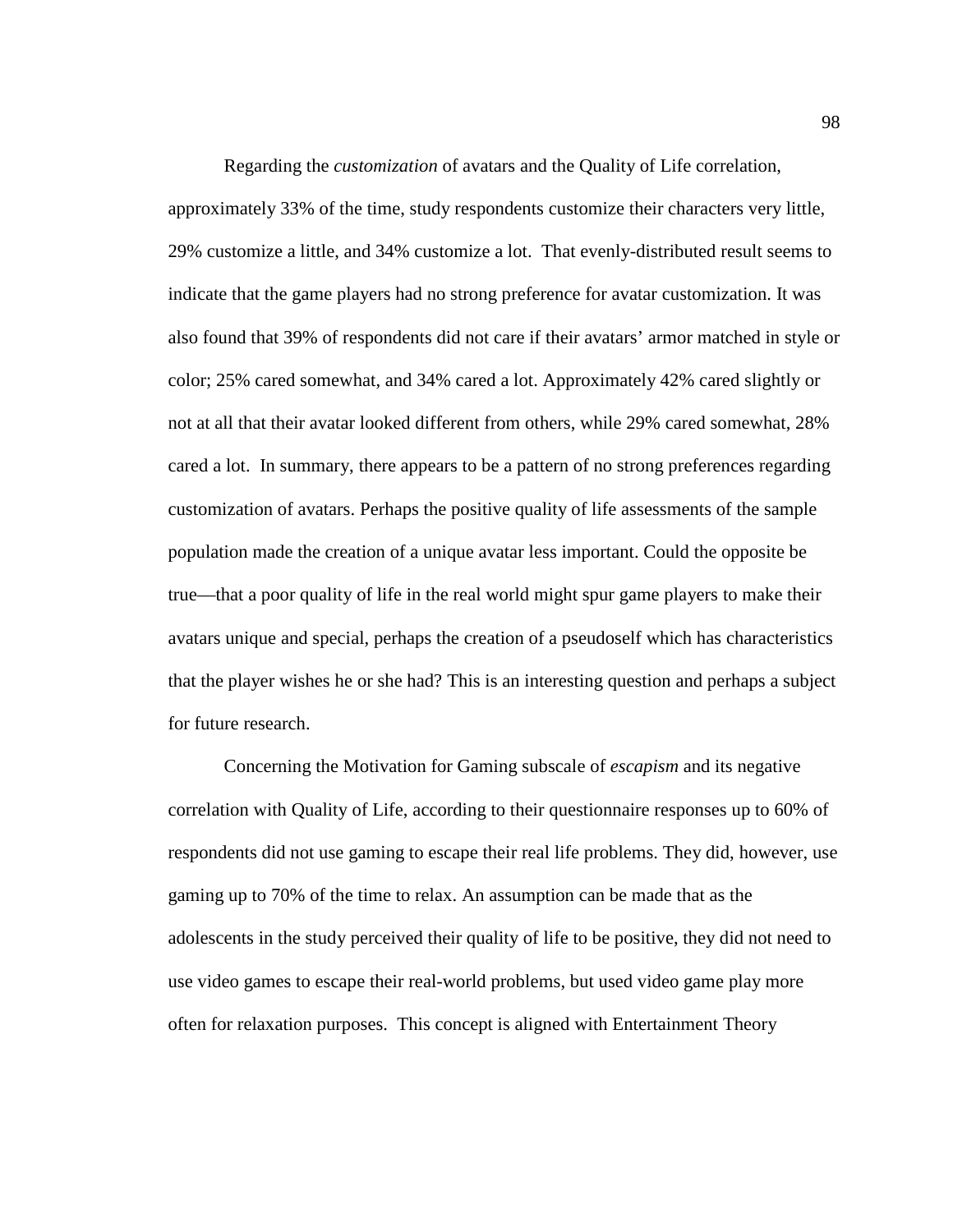(Vorderer, 2003) in that video games provide something that they are seeking, in this case relaxation, to the individuals who play them.

### **Model 5: Motivation for Gaming's Correlation With Resilience**

Regarding Model 5, Resilience was correlated with only one Motivation for Gaming subscale – *escapism,* and that was a negative correlation. The canonical analysis showed cross load correlation between Resiliency subscales of *individual, relationships*, and *community* with the Motivation for Gaming subscale of *escapism*. The pattern that was evident between the two scales was that as the three Resiliency subscales went up, the single Motivation for Gaming subscale *escapism* went down. Analyzing the respondents' answers to the Resilience questions further, I saw consistent patterns of adolescent resilience in dealing with personal problems, in being connected with family friends and peers, and in feeling connected to their community. For example, more than 70% of respondents answered "quite a lot" to "a lot" to these questions: "I know my own strengths," "I am supported by my friends," "Family stands by me in difficult times," and "I am able to solve my own problems." Such a strong resilient nature in the survey respondents may explain once again why they seldom had a need to escape their life problems by playing video games. Because they were able to manage and work through the struggles that they face, escaping their problems was not their motivation to play video games.

### **Implications for Social Change**

With electronic video games advancing at a rapid pace, many parents, professionals, and researchers are challenged to understand the impact that gaming has on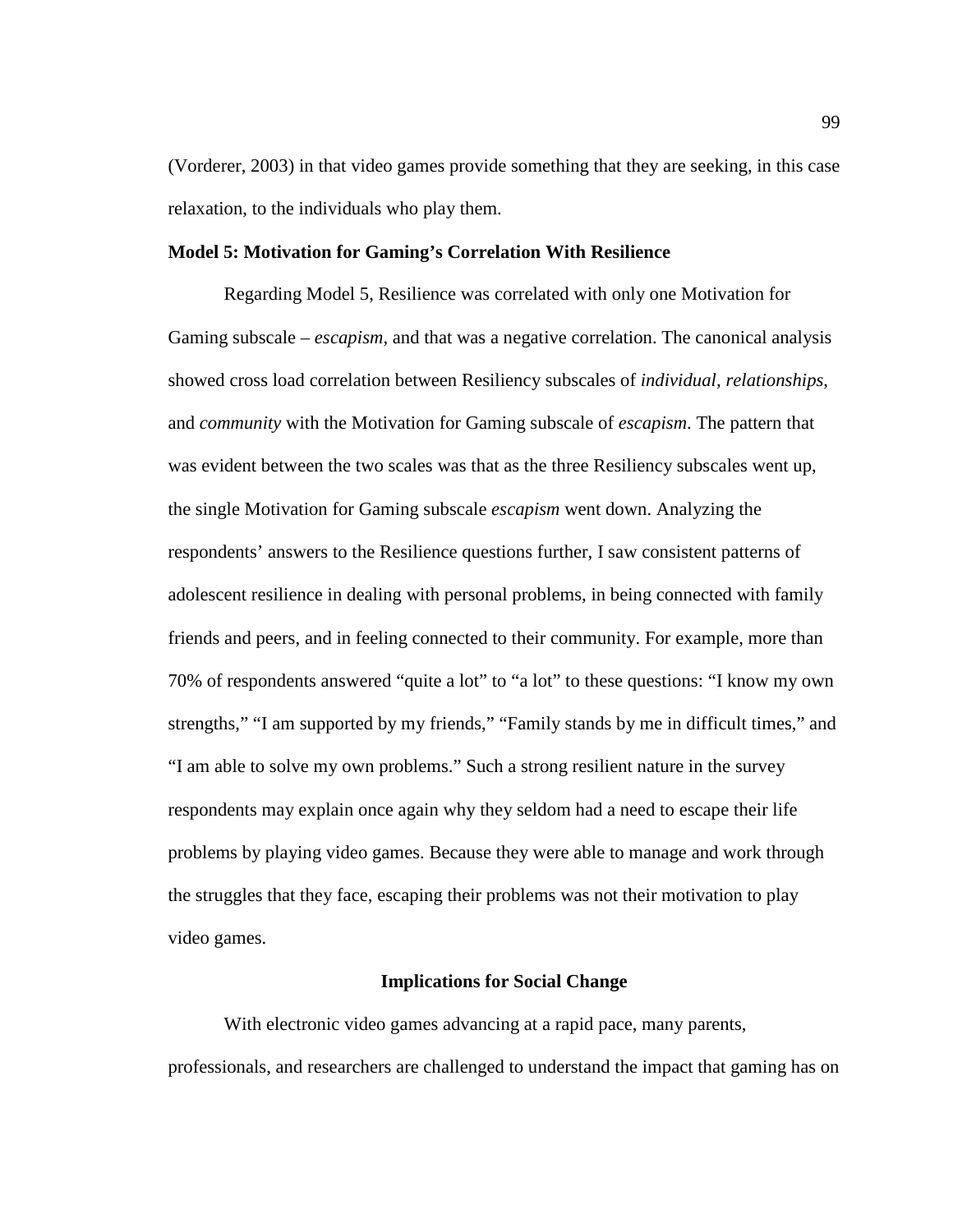adolescents and society. Many studies have shown the negative effects video games have on adolescents such as in-game teasing, unhealthy sense of competition, lessening of selfesteem, negative social interactions, exclusion of players from a team, and escaping from real-world problems (Ha et al., 2007). VOIPing, on the other hand, can contribute many positives such as improved teamwork skills, increased social interaction, lessening of social anxieties, and a positive self-perception of being cooperative, dependable, and fun.

Considering that VOIPing itself is strongly correlated with adolescents' motivation to play video games, it follows that clinicians can use VOIPing and video games to help adolescents who aren't socially adept or appropriate and also those youth who would normally avoid social situations. This includes persons on the autism spectrum, socially-avoidant young people, those who have difficulty regulating their emotions, and youth who stutter or have other speech difficulties. When handled appropriately in a clinical setting, the motivation to play video games combined with the speech and social aspects of VOIPing can be a tool to coach youngsters in social appropriateness, to teach social skills, and to practice speech remediation exercises.

More specifically, clinicians can use VOIPing while playing video games to treat adolescents who are struggling with peer interactions and social skills. For example, the technology is currently available that will allow a clinician and an adolescent to VOIP privately with each other during actual game play. Using this private communication, clinicians can coach their clients in appropriate social skills and model how to deal with negative peer interactions while a game is in progress. In like manner, for individuals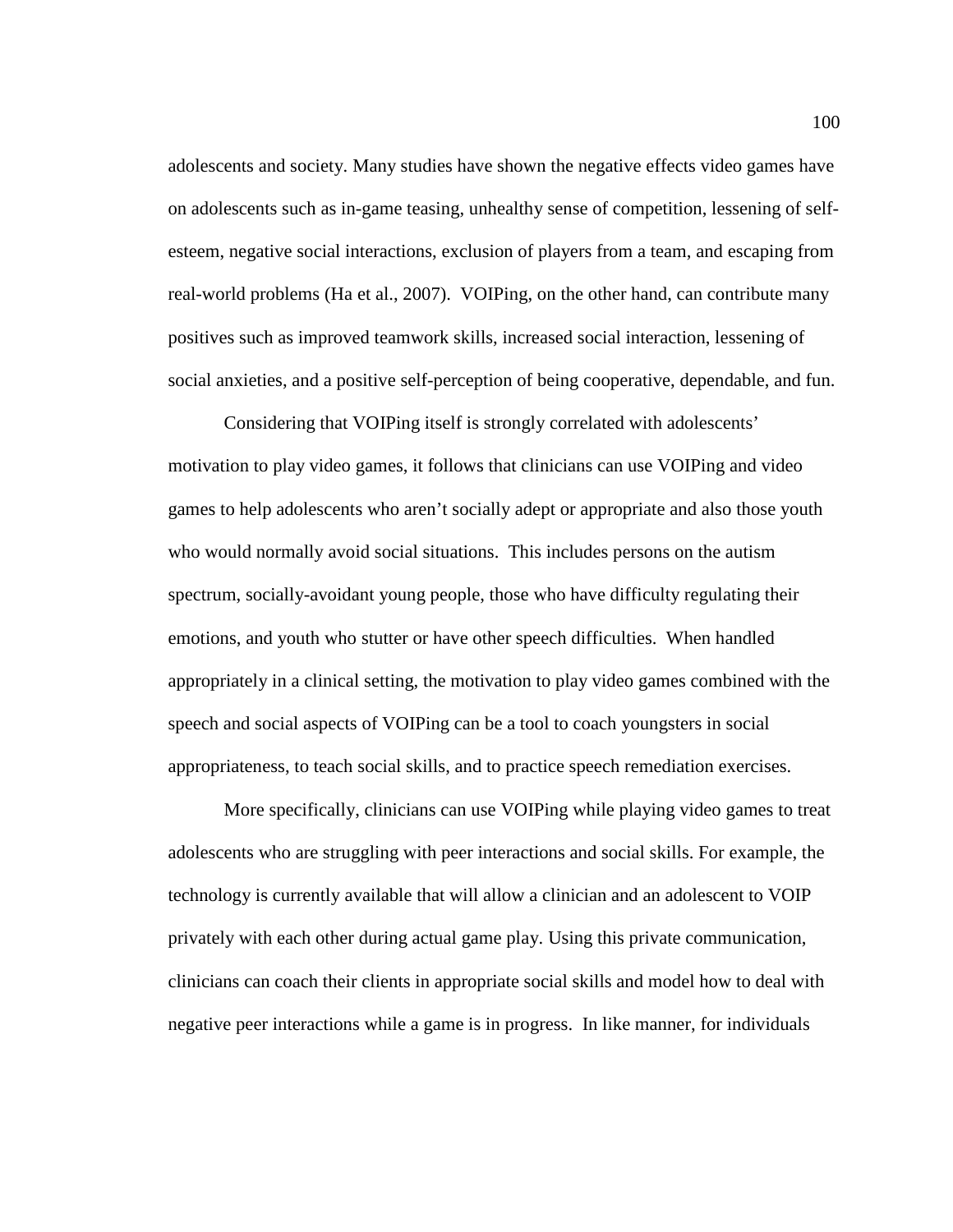who lack emotional control, clinician and client VOIPing sessions can provide practice in building the needed skills and coping stratagems to facilitate stronger emotional control.

Greitermeyer and Osswald (2010) demonstrated that playing prosocial video games is positively related to increases in real-world prosocial behavior. For example, a game called Mass Effect by Electronic Arts uses challenges that ask gamers to decide between prosocial and antisocial options. The consequences of the choices results in positive or negative reputation points and additionally show in the avatars' actual appearance. Moreover, the technology currently exists that punishes gamers who are verbally abusive such as teasing, name calling, or taunting. Therefore, it follows that games can be created to reward positive verbal interaction. In such ways, video games can employ VOIPing to teach productive problem-solving skills using supportive language and encouraging prosocial verbal behavior. As Greitermeyer and Osswald affirmed, practicing in the gaming environment can produce prosocial behaviors and language in the adolescents' real world environment. Game developers can use this concept along with VOIPing, to provide games that are focused on working through adolescents' everyday problems.

Moreover, adolescents who are socially inhibited may benefit from VOIP coaching sessions that teach ways that shy youth can extend themselves in a social situation. By using the high-interest activity of playing video games and VOIPing, support personnel can potentially provide positive support to teach, model social relationships skills, and ameliorate relationship problems. The private VOIPing technology is presently available. What is needed now is to educate professionals that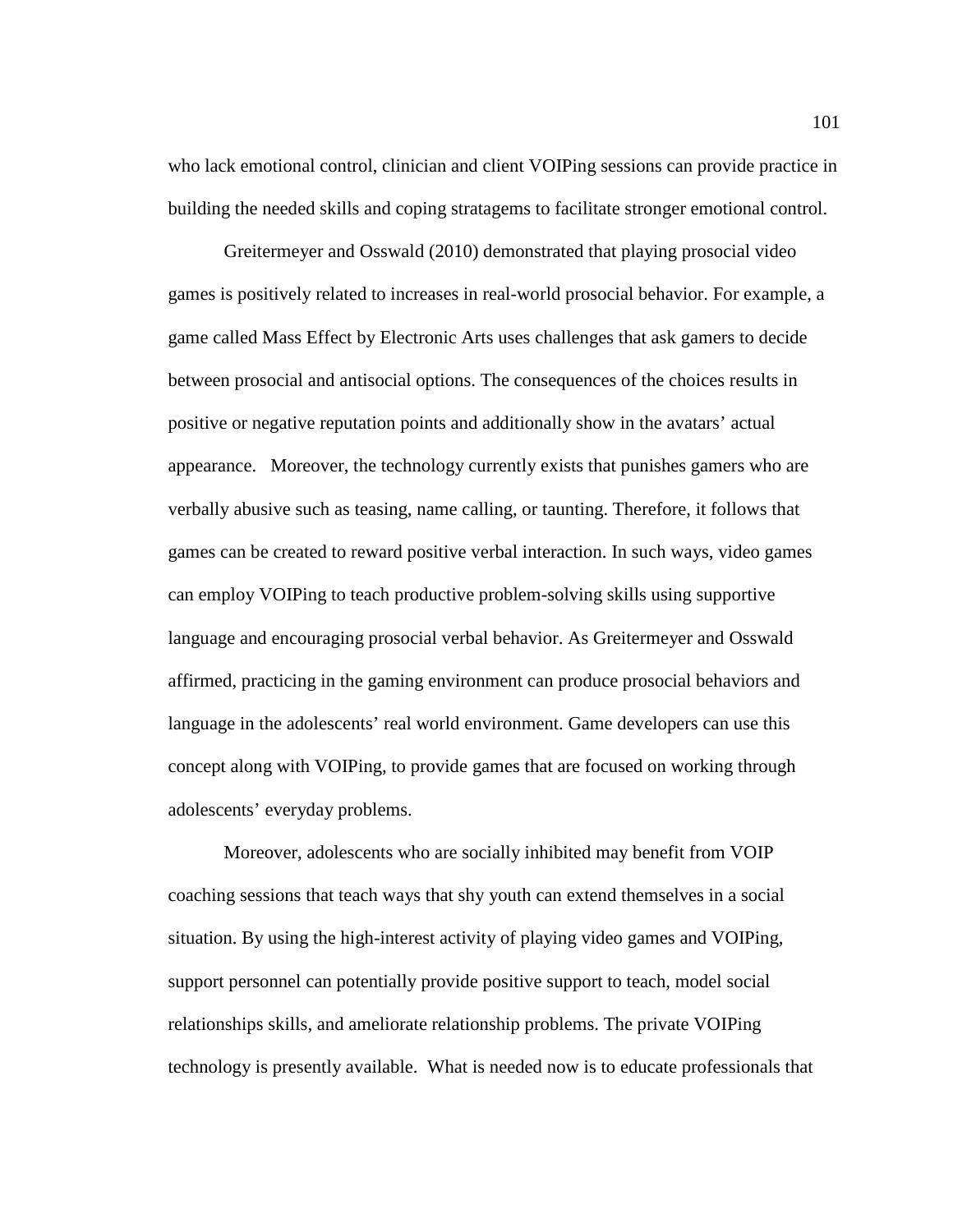there is a strong correlation between VOIPing and the socializing and relationship aspects of young people's motivation to play video games. These study results seem to indicate that when therapy includes playing video games and VOIPing, adolescents will be more motivated to participate in their therapy.

Speech and language development is another area for which VOIPing can contribute to social change. The remediation of communication disorders such as stuttering, phonological disorders, or expressive language disorder can be a long and tedious process. Speech therapy requires consistent practice in saying words correctly, improving language skills in daily conversation, improving speech sound awareness and other such activities to improve their individuals understanding of language. Currently, speech therapists or pathologists use an assortment of exercises designed to break previous speech patterns, establish new ones, or develop new articulation in pitch and tone. Audiovisual tools are also used to help individuals in the therapy setting as well as with assigned homework. However, these tools are not often intrinsically interesting. Video games on the other hand include compelling animation, music, and progressive challenges that can be perfectly fitted to therapeutic practice sessions. Currently video games "respond" to one- or multi-word commands. For example, when the player says, "Open," a door opens. It stands to reason that video games can be created which emphasizes the phonemes and words that are more commonly troublesome for people with speech problems. Levels of difficulty and rewards should be incorporated so that clients can experience immediate success as well as the thrill of advancement. As this study has shown, advancement because of VOIPing motivates the young person to play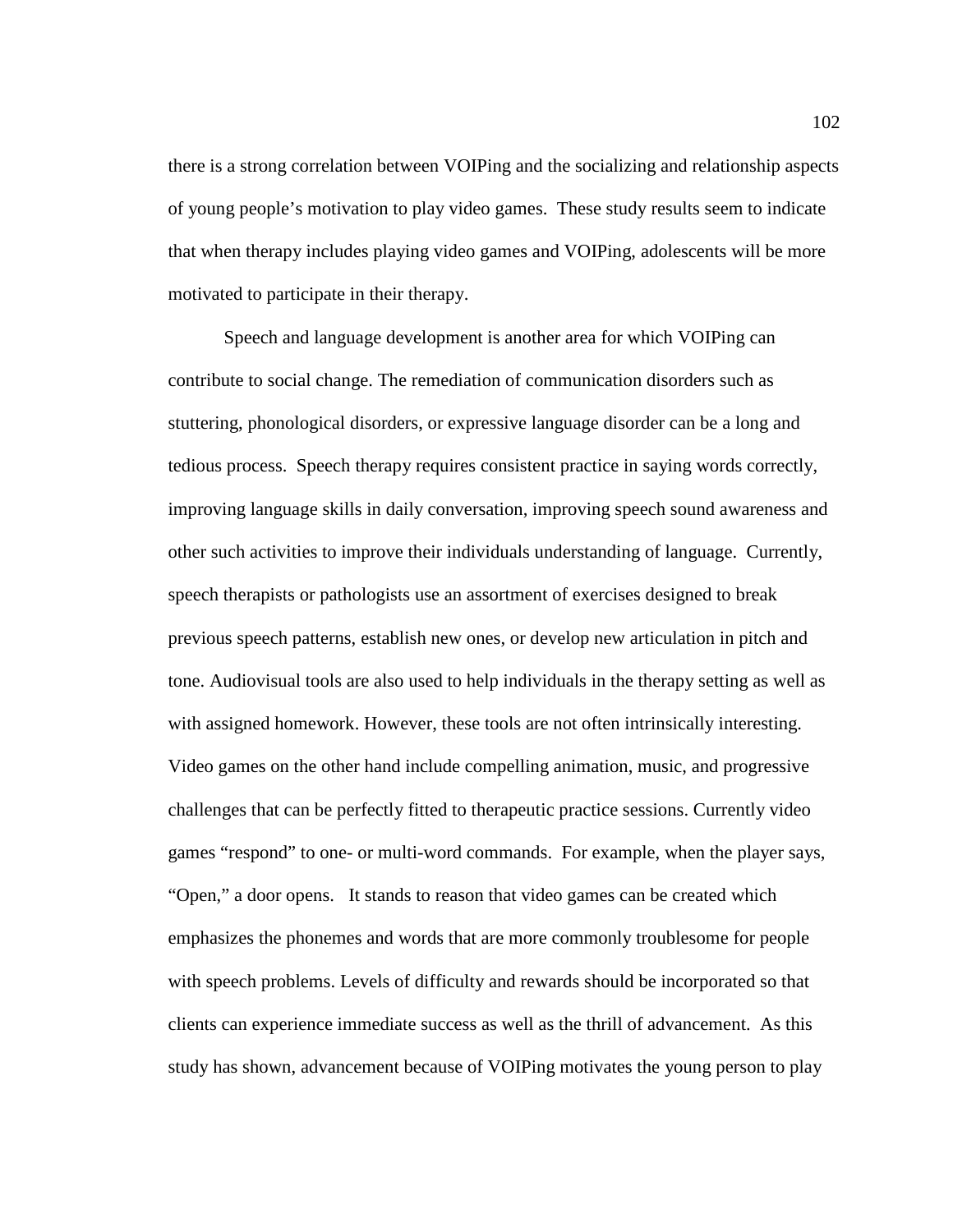more. It follows, then, that advancements that occurs as a reward for speaking the challenging word or phrase will likewise be a motivator to play the instructional game more often and for longer periods of time.

Vasic and Wijnen (2005) conducted a three-part study to develop an alternative treatment for individuals who stutter. They demonstrated that doing two tasks, one of which is related to speech such as storytelling, and the other one unrelated to speech, such as a task on the computer, which in their study was playing a video game called Pong, may help decrease speech issues such as stuttering. Video gaming includes many tasks that are unrelated to speech, which can provide the appropriate distraction from the speech task. As has been shown in this study, VOIPing is positively correlated with an individuals' desire to play video games. Hence, when VOIPing is paired with video games that have been created for speech therapy purposes, children and adolescents will likely be more motivated to participate in the speech therapy treatment plan.

Sheh-Tse et al. (2008) pointed out that the more enjoyable the activity is, the more stress is released. Stress reduction in speech therapy is also a goal. Moreover, the serotonin that is produced when players reach their gaming goals is a reward for participating in speech therapy. For all of these reasons, using an enjoyable activity such as video game VOIPing to practice speech skills will logically motivate speech clients to be more compliant in their speech training.

### **Recommendations for Action**

Video games are an ever-present and powerful force in the lives of many adolescents. This study showed that the ability to VOIP during game play positively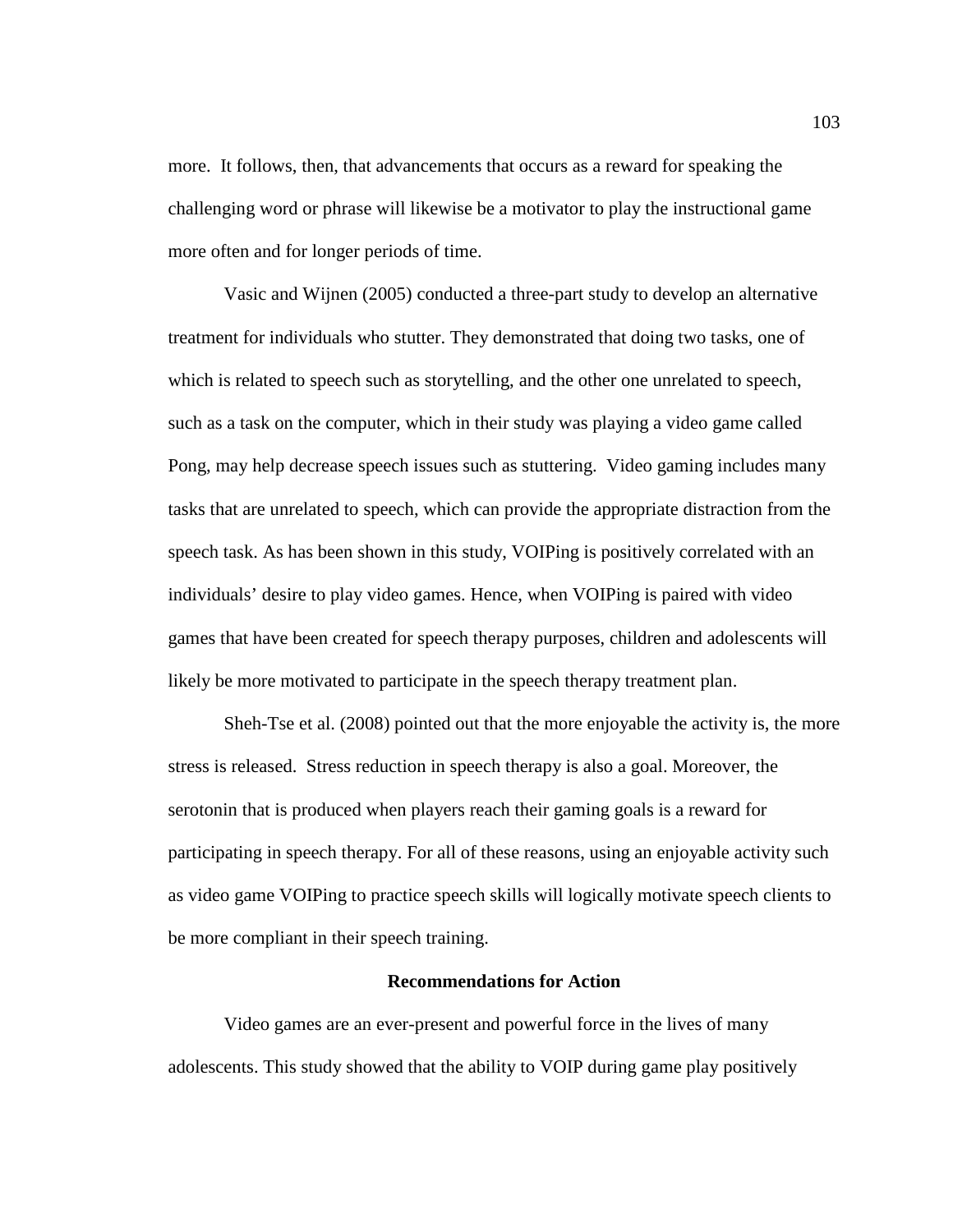correlated with adolescents' motivation to play more. The risks and potential advantages of video game VOIPing are important to recognize. Helping adolescents understand the impact of video games and VOIPing can help them make informed decisions regarding their personally-invested time and money. In addition, many parents have an intrinsic fear of video games without having a basis of facts which support their concerns. Few parents know where or how to search out the facts about video gaming that validate or disprove their apprehensions.

My principal recommendation for action is to apply the premise that using highinterest activities is one of the best learning platforms. If the information in this study can be presented in an exciting, media-friendly way, using animation and lively music, adolescents and parents will be more motivated to watch and thereby learn specifically the positive and negative ways that video games and VOIPing impact their lives. The details of this research can provide important subject matter for high school and college animation class projects.

However, if the animation proposal doesn't come to fruition, informing parents and students can still be accomplished in the following less-engaging ways:

- 1. Contact local parenting groups to provide a summary of the study findings.
- 2. Present the information to school principals, providing a copy of the dissertation, a brief power point presentation, and a single-page handout with key highlights of the results for dissemination to the student body.
- 3. Submit an article regarding the findings to schools for publication in their monthly newsletters.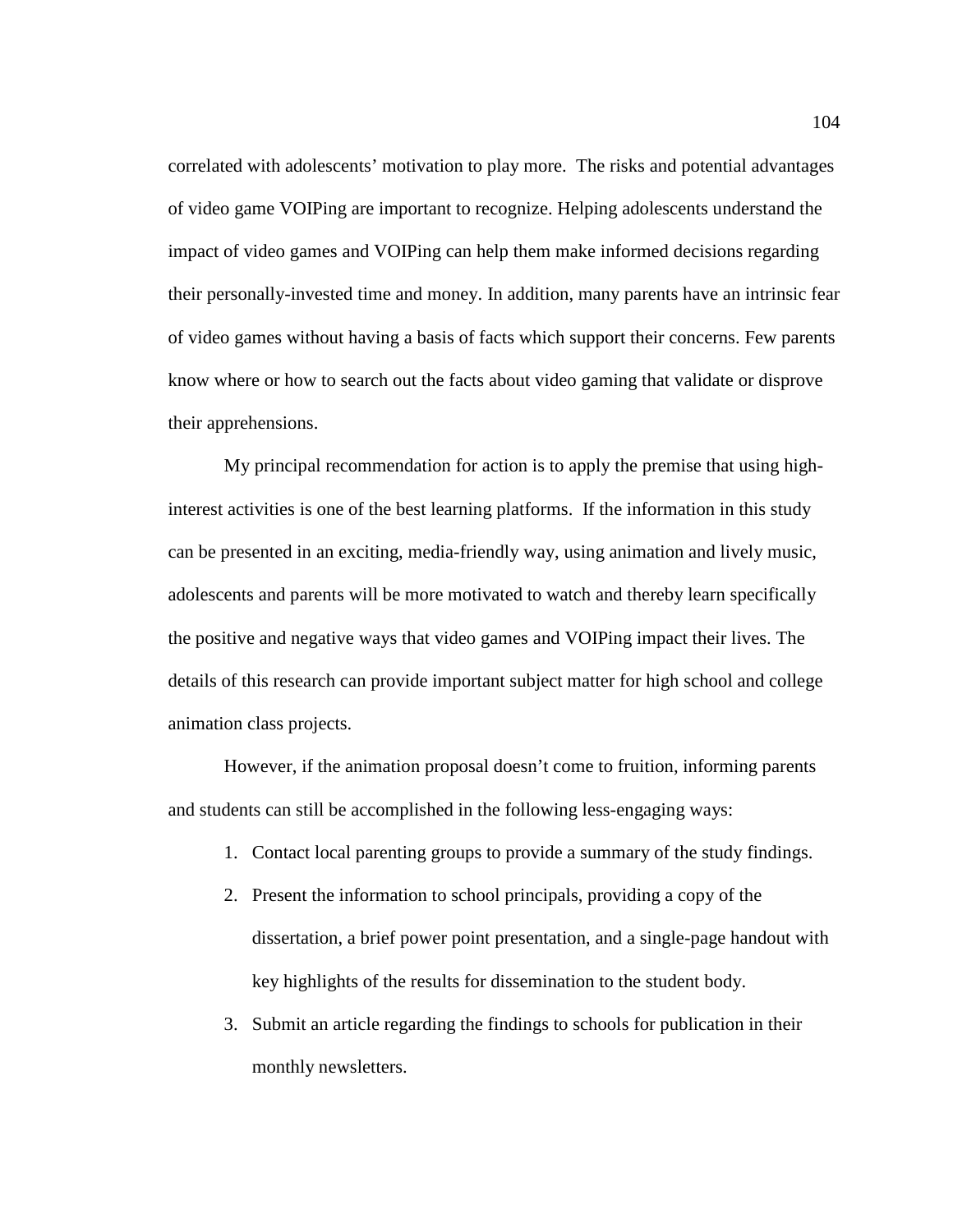- 4. Submit an article to local newspapers.
- 5. Submit an article to a psychological journal for publication.
- 6. Submit conference papers and presentations to local and state organizations such as California Marriage and Family Therapist (CAMFT) to facilitate better understanding regarding video games, VOIPing, and their potential relationship to the adolescent's life.
- 7. Send a summary of the dissertation to gaming companies and game developers such as Electronic Arts and Ubisoft.
- 8. Connect with national Internet parenting groups who can disseminate the study information to their members.

### **Recommendations for Further Study**

A study focusing on VOIPing while playing video games and its potential impact on adolescent quality of life, motivation for gaming, and resiliency is relatively new to the field. Therefore, this study of VOIPing provides several indications for additional research such as the following:

- 1. This study looked at all major genres of video games, whether or not VOIPing was intrinsic to the game. Future studies could narrow the focus to the specific game genres that employ VOIPing such as First Person Shooter, Role Playing, and Massively Multiplayer Role Playing games to determine the specific positive or negative impacts of VOIPing itself.
- 2. This study sample was primarily of adolescents of European descent and was conducted in a fairly affluent area. By gathering information from a broader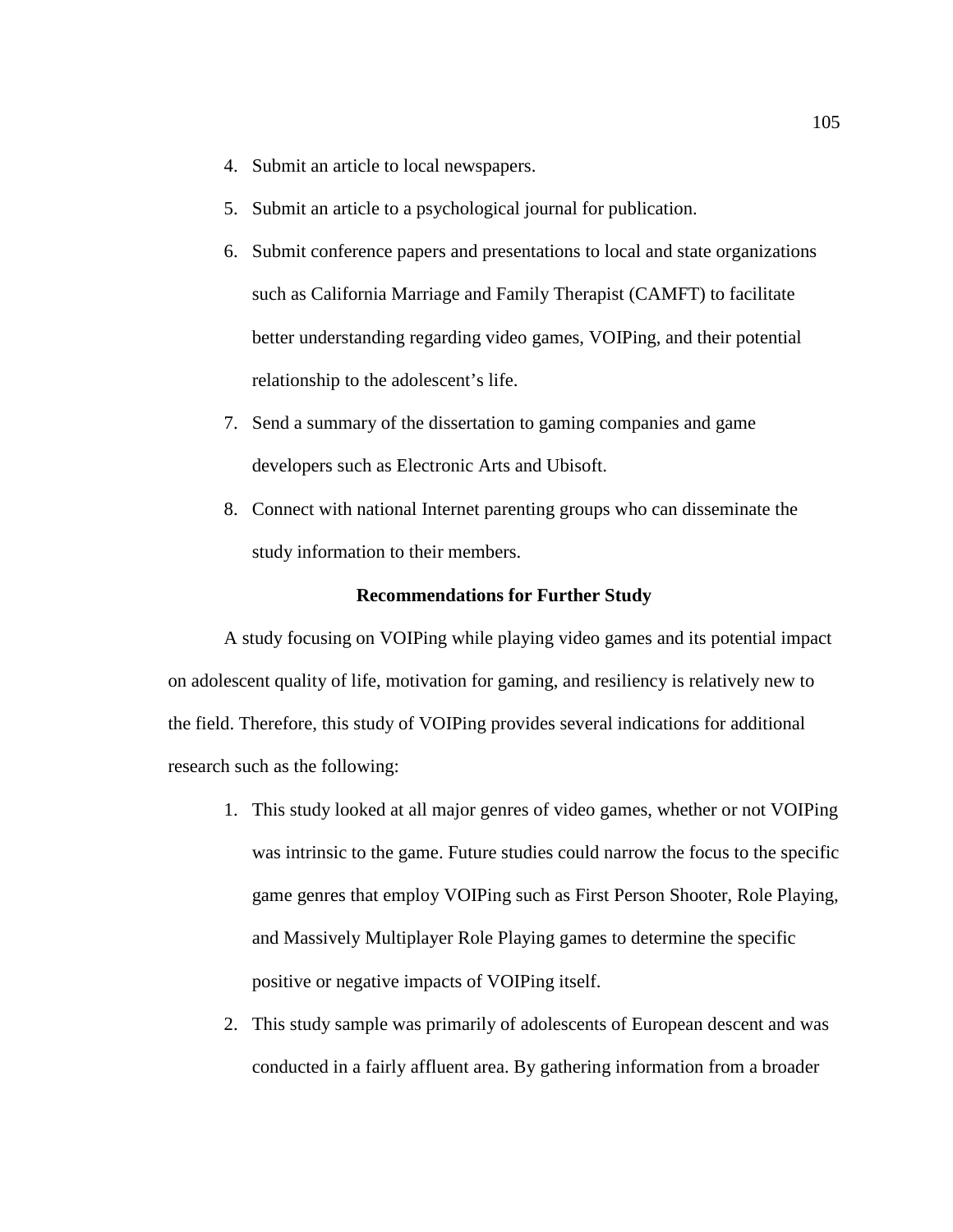sample population, particularly from a less-affluent area, the data may provide a clearer understanding of a possible relationship between VOIPing and quality of life and resilience.

- 3. Positive online social skills are becoming more important in this digital age. As shown in the results of this study, VOIPing had a strong relationship with the Motivation for Gaming subscale of *relationships*. A study into video game VOIPing and social skills learning in a therapeutic setting could be conducted. Understanding the relationship between VOIPing and the ability to learn social skills while gaming could provide the needed incentive for adolescents to incorporate healthier social skills, which in turn may be beneficial for the individual and for society.
- 4. VOIPing and quality of life across different economic levels is another area of study. The majority of participants in this study came from a relatively affluent area, allowing them to game and VOIP in a more stress-free atmosphere. Is there a difference in the way adolescents VOIP during game play if they are more economically challenged and does that difference influence their Quality of Life scores?

### **Study Limitations**

One limitation to this study was the incentive used. The initial incentive was a \$5.00 gift card from iTunes. After a minimal response was received, with approval of the IRB the incentive was changed to a \$10.00 gift card from iTunes. This incentive was somewhat more appealing to the adolescent population; however, not all potential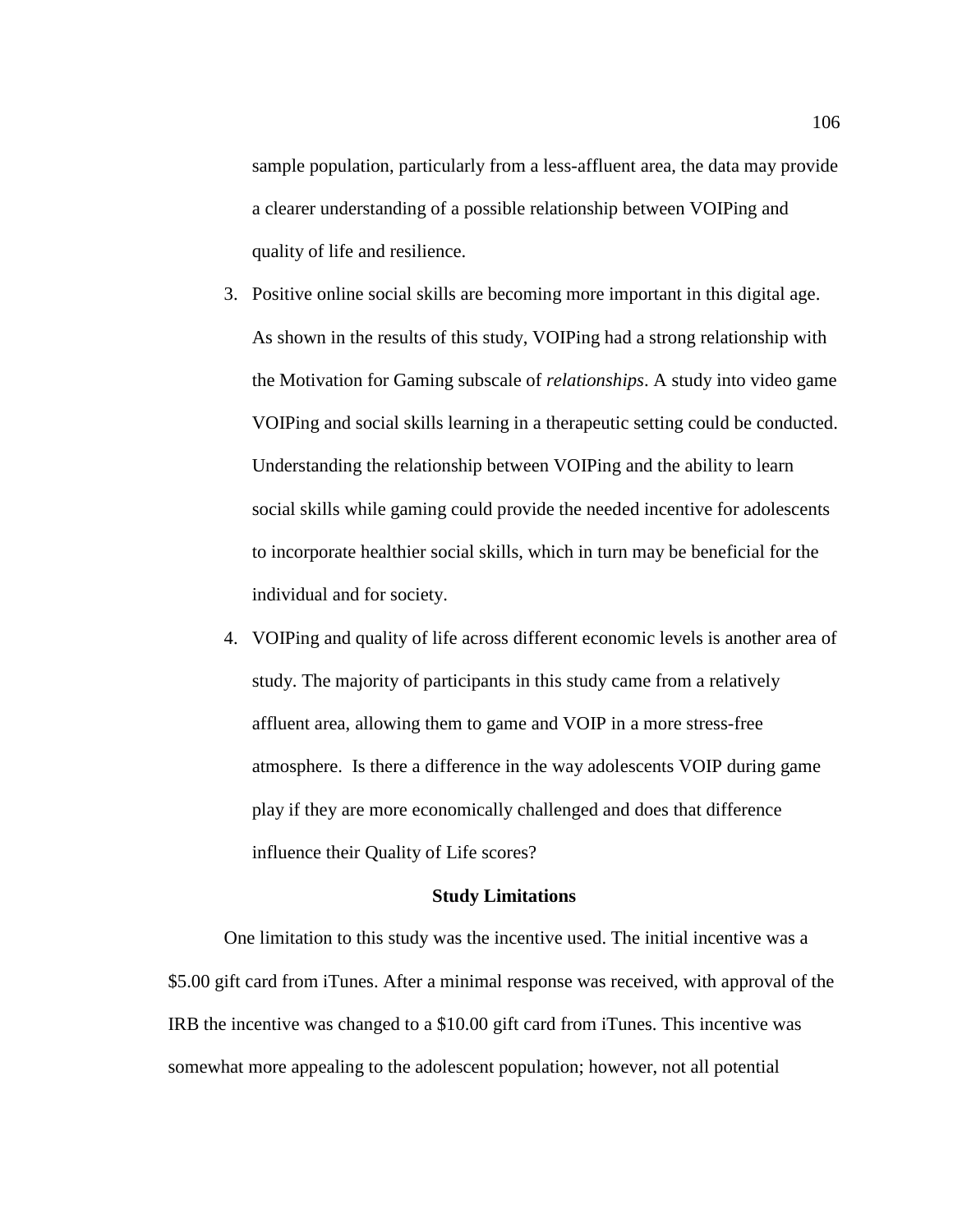participants wanted an iTunes gift card, possibly because they do not use iTunes. Using a different incentive and thereby getting a larger study population may have changed the results for Models 1 and 3.

Another limitation to this study was the in-class self-selection process. This process primarily attracted the individuals who were willing to speak up in their classes to ask for a survey. That consideration possibly left out individuals who play video games and VOIP, but were reticent to identify themselves. Increasing the study population of gamers who possibly don't see their quality of life in the same positive ways as the gamers who volunteered might change the results for Models 1 and 3.

A primary purpose of this research was to examine the effect of the proportion of time gaming that is spent VOIPing. The study subjects were asked to indicate a *range* of VOIPing and gaming hours per week instead of the *specific* number of each. The actual number of hours per week VOIPing and the total hours per week gaming (including VOIPing) was not known; consequently, a proportion of gaming time that included VOIPing could not be calculated. As a result, the best way to compute the relative VOIP response was with an ordinal value of the response to hours VOIPing (possible range from 0 to 4) divided by the ordinal value of the response to hours gaming (possible range from 1 to 4) to yield a pseudoproportion of VOIP gaming. The pseudo calculation regarding game time and VOIPing created a more challenging process of calculation to determine relevance.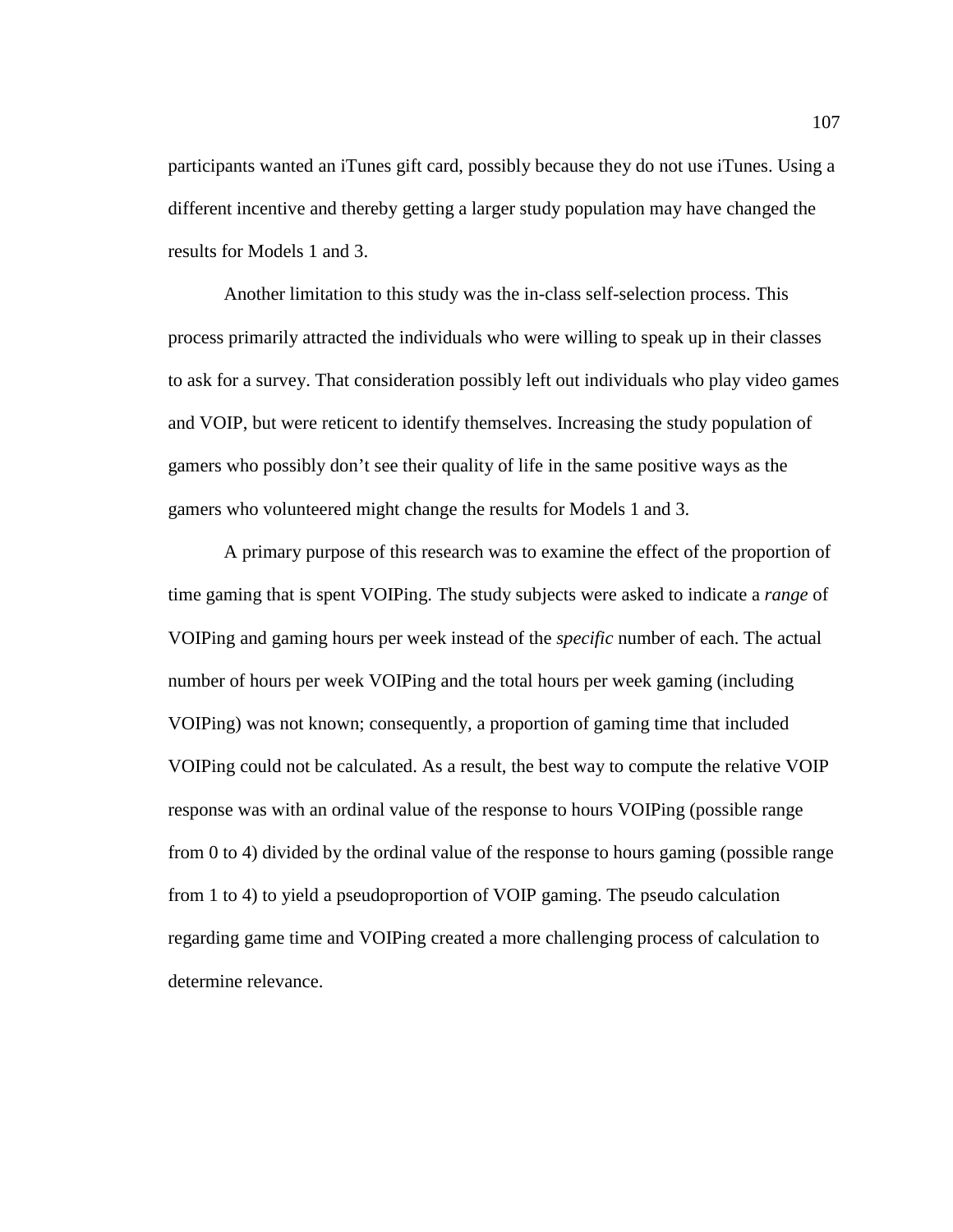### **Conclusion**

Since the inception of video games in the 1940s and 1950s, they have become a dominant force in many adolescents' lives today. Video games are constantly changing and becoming more immersive (Zyda, 2005). Video game designers purposefully provide a great playing experience which captures a larger share of the video game market and generates more revenue for their company. VOIPing is one of the aspects that enhances the experience of playing video games. Prior to this study, I believed that VOIPing while playing video games provided a unique and potentially positive social experience for those who VOIP. I also believed that in spite of some of the potential negatives that exist with video games, video game VOIPing could support adolescents in improved selfesteem, development of problem-solving skills through verbal communication, and stronger relationships with current friends.

This study supports previous research that has shown that those who play video games can benefit from positive social connections. Additionally, the current study demonstrated a positive relationship between VOIPing and the Motivation for Gaming subscale of *relationships,* which confirms that VOIPing augments gamers' social connections.

The more significant result of this study pertains to VOIPing and motivation to play video games. I determined that as VOIPing increases, so does motivation for gaming. This finding supports the premise that VOIPing can be useful in many therapeutic modalities such as working with individuals who suffer from language disorders or social impairments. Interest in the motivation for gaming aspect of video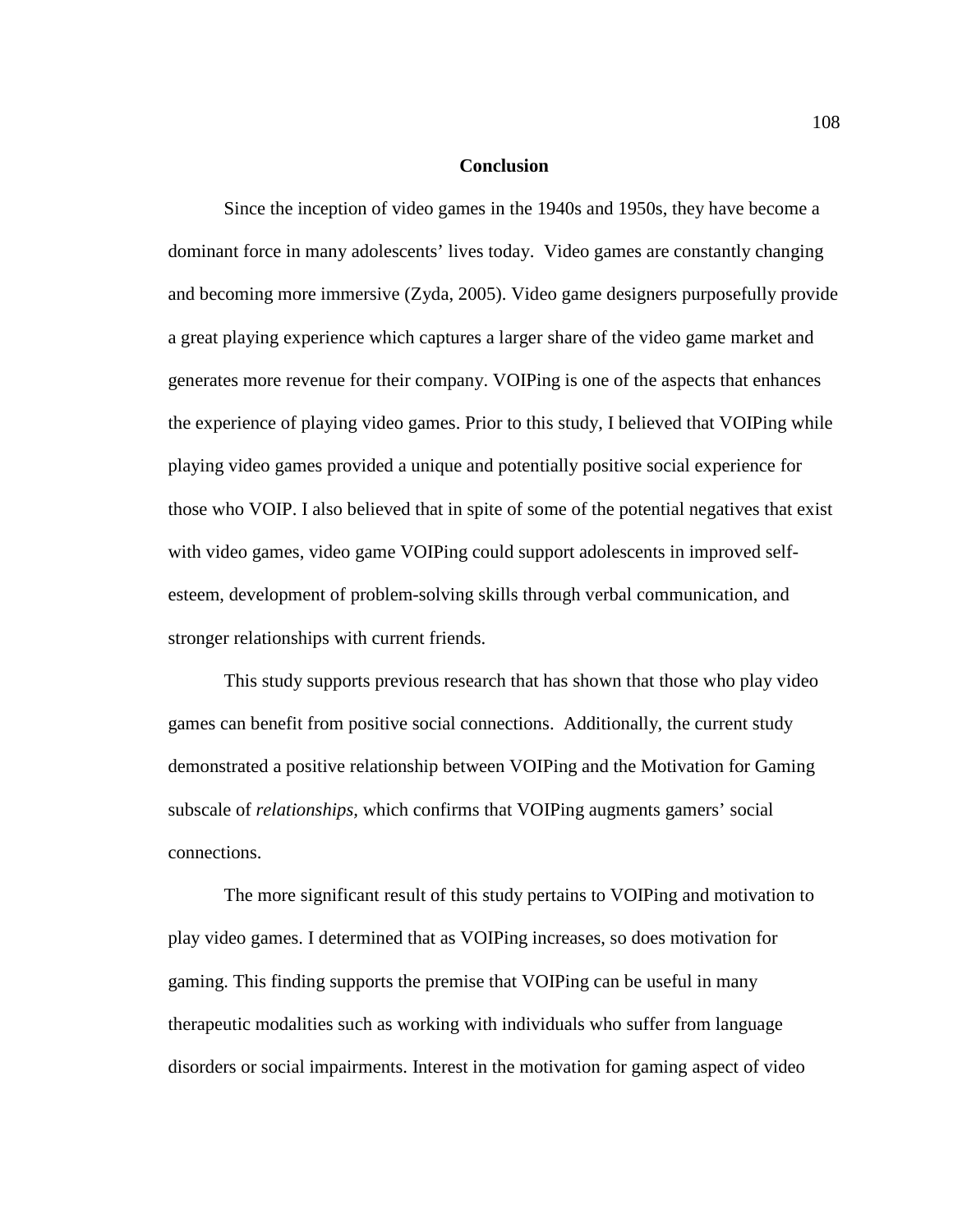game VOIPing is heightened by the potential application—that adolescents may be drawn to do their therapy more often and for a longer period of time when the therapy includes an intrinsically interesting activity such as gaming. Supporting the compliance aspect of therapy and the desire of adolescents to engage in the therapeutic process is a meaningful and potentially compelling application of the information garnered from this study.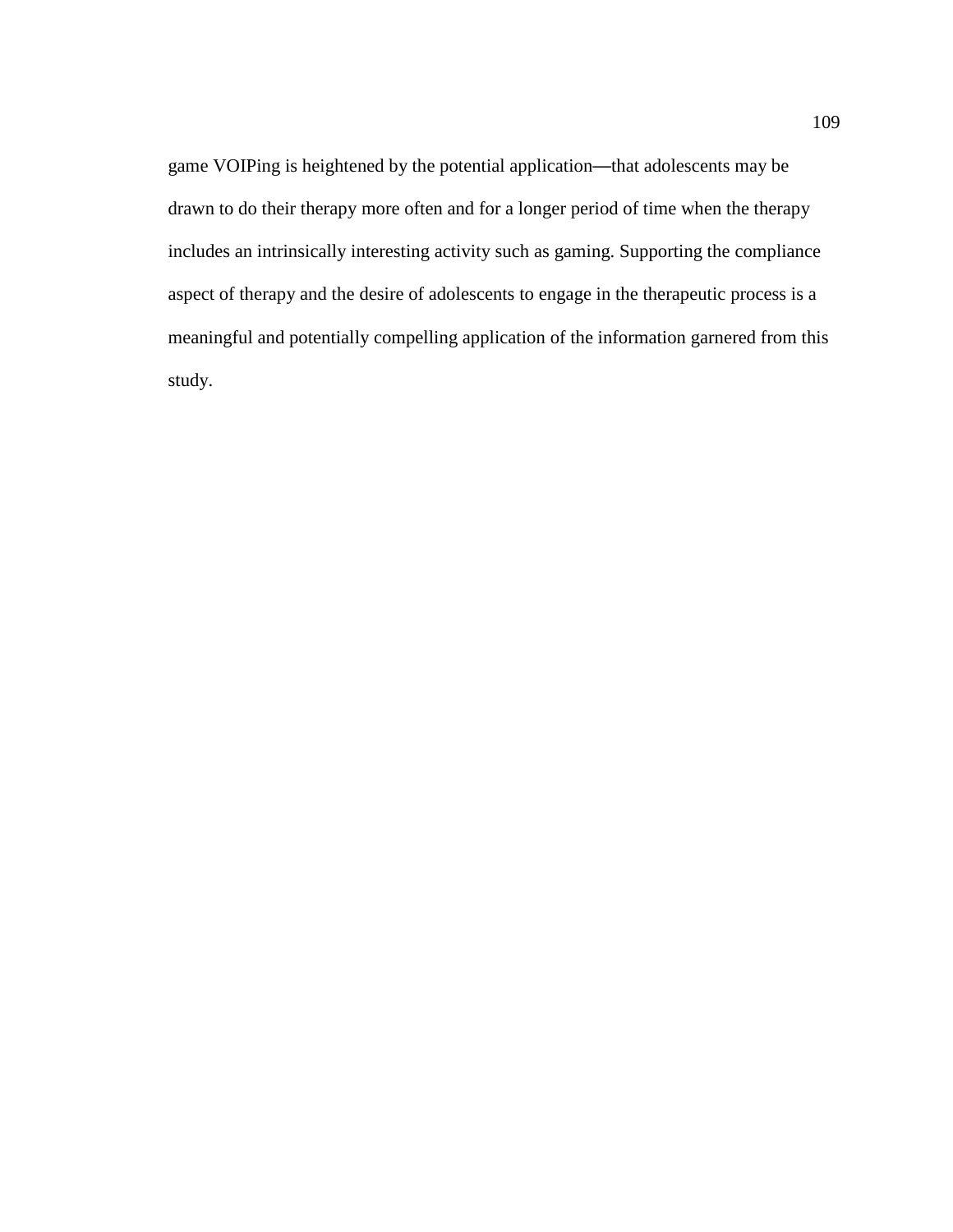### References

- Achtman, R. L., Green, C. S., & Bavelier, D. D. (2008). Video games as a tool to train visual skills. *Restorative Neurology and Neuroscience*, *26*(4-5), 435-446.
- Arias-Carrión, Ó., & Pöppel, E. (2007). Dopamine, learning, and reward-seeking behavior. *Acta neurobiologiae experimentalis*, *67*(1), 481-488.
- Blizzard (2010, October 7). World of Warcraft® subscriber base reaches 12 million worldwide. Retrieved from http://us.blizzard.com/en-us/company/press /pressreleases.html?101007
- Bonner, S. E., & Sprinkle, G. B. (2002). The effects of monetary incentives on effort and task performance: Theories, evidence, and a framework for research. *Accounting, Organizations and Society*, *27*(4), 303-345.
- Brown, E. S., Varghese, F. P., & McEwen, B. S. (2004). Association of depression with medical illness: Does cortisol play a role? *Biological Psychiatry*, *55*(1), 1-9.
- Buchanan, T. W., & Lovallo, W. R. (2001). Enhanced memory for emotional material following stress-level cortisol treatment in humans. *Psychoneuroendocrinology*, *26*(3), 307-317.
- Chappell, D., Eatough, V., Davies, M. N. O., & Griffiths, M. (2006). EverQuest—It's just a computer game right? An interpretative phenomenological analysis of online gaming addiction. *International Journal of Mental Health and Addiction, 4*, 205- 216. doi:10.1007/s11469-006-9028-6
- Chen, X., Origasa, H., Ichida, F., Kamibeppu, K., & Varni, J. (2007). Reliability and validity of the Pediatric Quality of Life Inventory (PedsQL) Short Form 15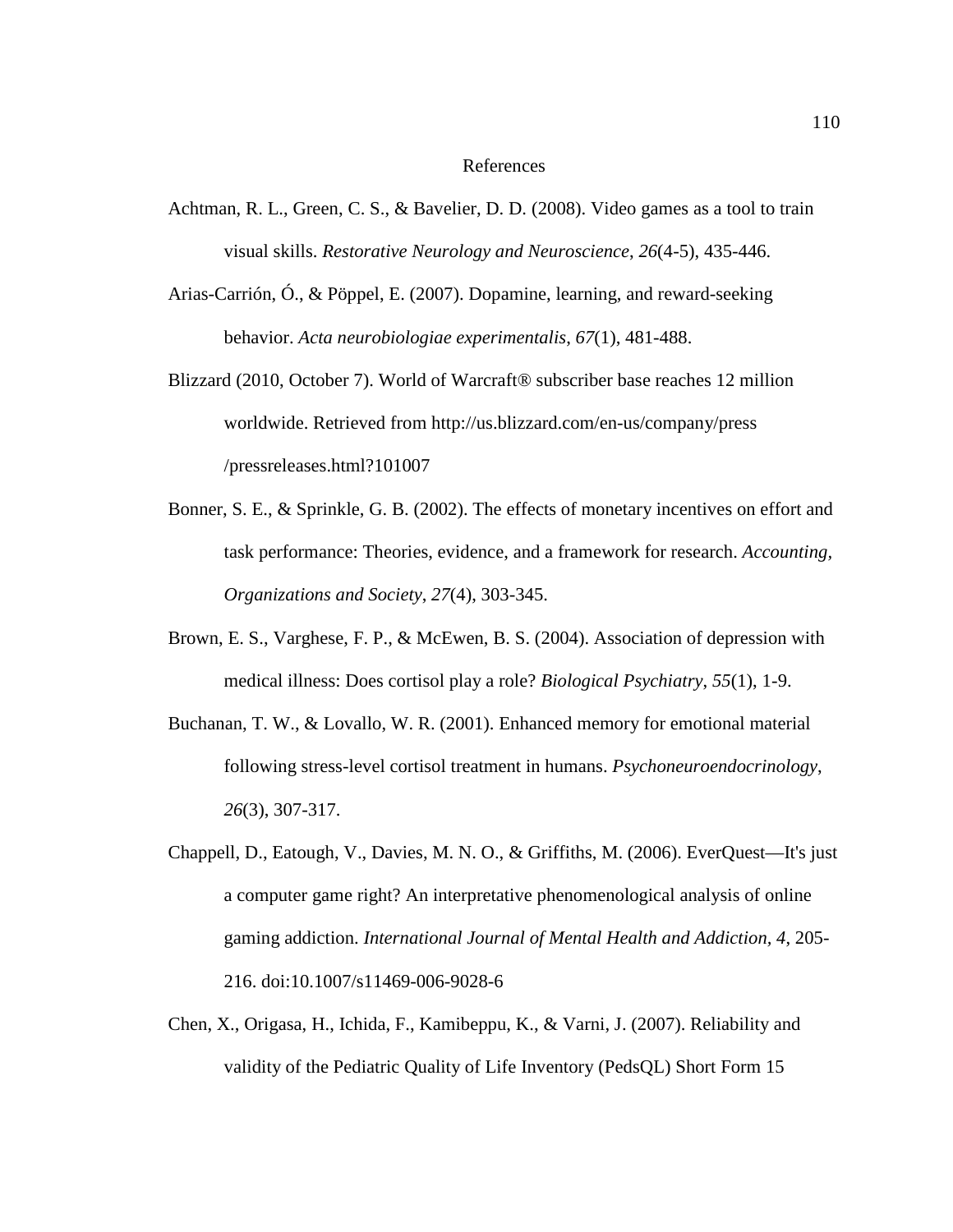Generic Core Scales in Japan. *Quality of Life Research: An International Journal of Quality of Life Aspects of Treatment, Care and Rehabilitation*, *16*(7), 1239- 1249.

- Cole, H., & Griffiths, M. D. (2007). Social interactions in massively multiplayer online role-playing gamers. *CyberPsychology & Behavior*, *10*(4), 575-583.
- Computer Graphic Timeline. (2008). Computer graphic timeline 1945-2000. Retrieved from http://web.archive.org/web/20090608155835/http://www.webbox.org/cgi /1949-50%20Whirlwind%20applications.html
- Cummings, H., & Vandewater, E. (2007). Relation of adolescent video game play to time spent in other activities. *Archives of Pediatrics & Adolescent Medicine*, *161*(7), 684-689. doi:10.1001/archpedi.161.7.684
- de Quervain, D. F., Roozendaal, B., & McGaugh, J. L. (1998). Stress and glucocorticoids impair retrieval of long-term spatial memory. *Nature*, *394*(6695), 787-790. doi:10.1038/29542
- Douglas, A., Mills, J., Niang, M., Stepchenkova, S., Byun, S., Ruffini, C. … Blanton, M. (2008). Internet addiction: Meta-synthesis of qualitative research for the decade 1996–2006. *Computers in Human Behavior*, *24*(1), 3027-3044. doi:10.1016/j.chb.2008.05.009
- Durkin, K. (2010). Videogames and young people with developmental disorders. *Review of General Psychology*, *14*(2), 122-140. doi:10.1037/a0019438
- Eccles, J., & Gootman, J. A. (2002). *Community programs to promote youth development*. Washington, DC: National Academies Press.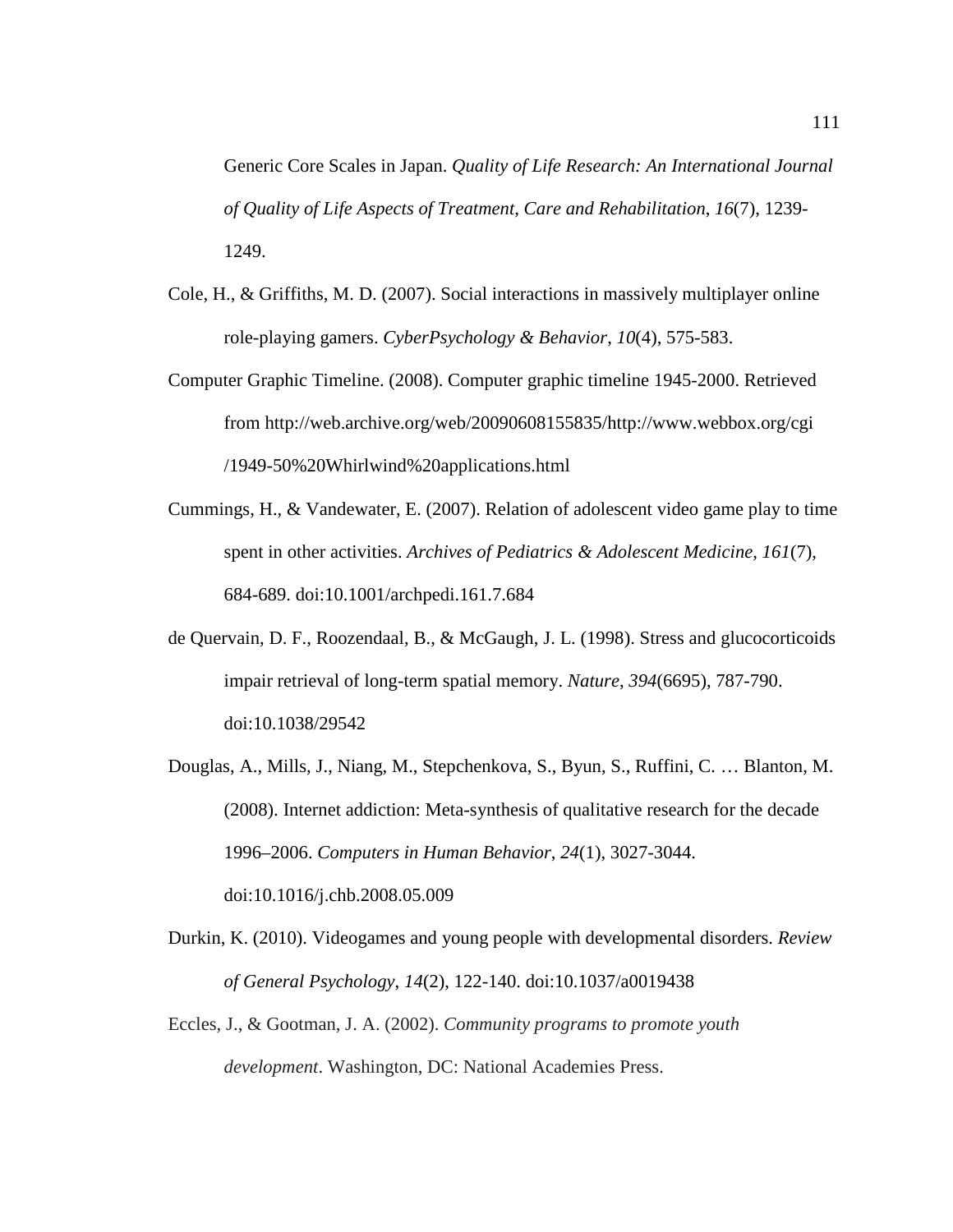Ekman, I., Chanel, G., Järvelä, S., Kivikangas, J. M., Salminen, M., & Ravaja, N. (2012). Social interaction in games measuring physiological linkage and social presence. *Simulation & Gaming*, *43*(3), 321-338.

Engelhardt, C. R., Bartholow, B. D., Kerr, G. T., & Bushman, B. J. (2011). This is your brain on violent video games: Neural desensitization to violence predicts increased aggression following violent video game exposure. *Journal of Experimental Social Psychology*, *47(5)*, 1033-1036. doi:10.1016/j.jesp.2011.03.027

- Entertainment Software Association. (2012). Game player data: Essential facts*.* Retrieved from http://www.theesa.com/facts/gameplayer.asp
- Entertainment Software Rating Board. (2012). Frequently asked questions: Are all games and apps required to have a rating? Retrieved from http://www.esrb.org/ratings/faq.jsp#2
- Evans, W., Marsh, S. C., & Weigel, D. J. (2010). Promoting adolescent sense of coherence: Testing models of risk, protection, and resiliency. *Journal of Community & Applied Social Psychology*, *20*(1), 30-43. doi:10.1002/casp.1002
- Faul, F., Erdfelder, E., Buchner, A., & Lang, A.-G. (2009). Statistical power analyses using G\*Power 3.1: Tests for correlation and regression analyses. *Behavior Research Methods, 41*, 1149-1160.
- Ferguson, C. (2007). The good, the bad and the ugly: A meta-analytic review of positive and negative effects of violent video games. *Psychiatric Quarterly*, *78*(4), 309- 316. doi:10.1007/s11126-007-9056-9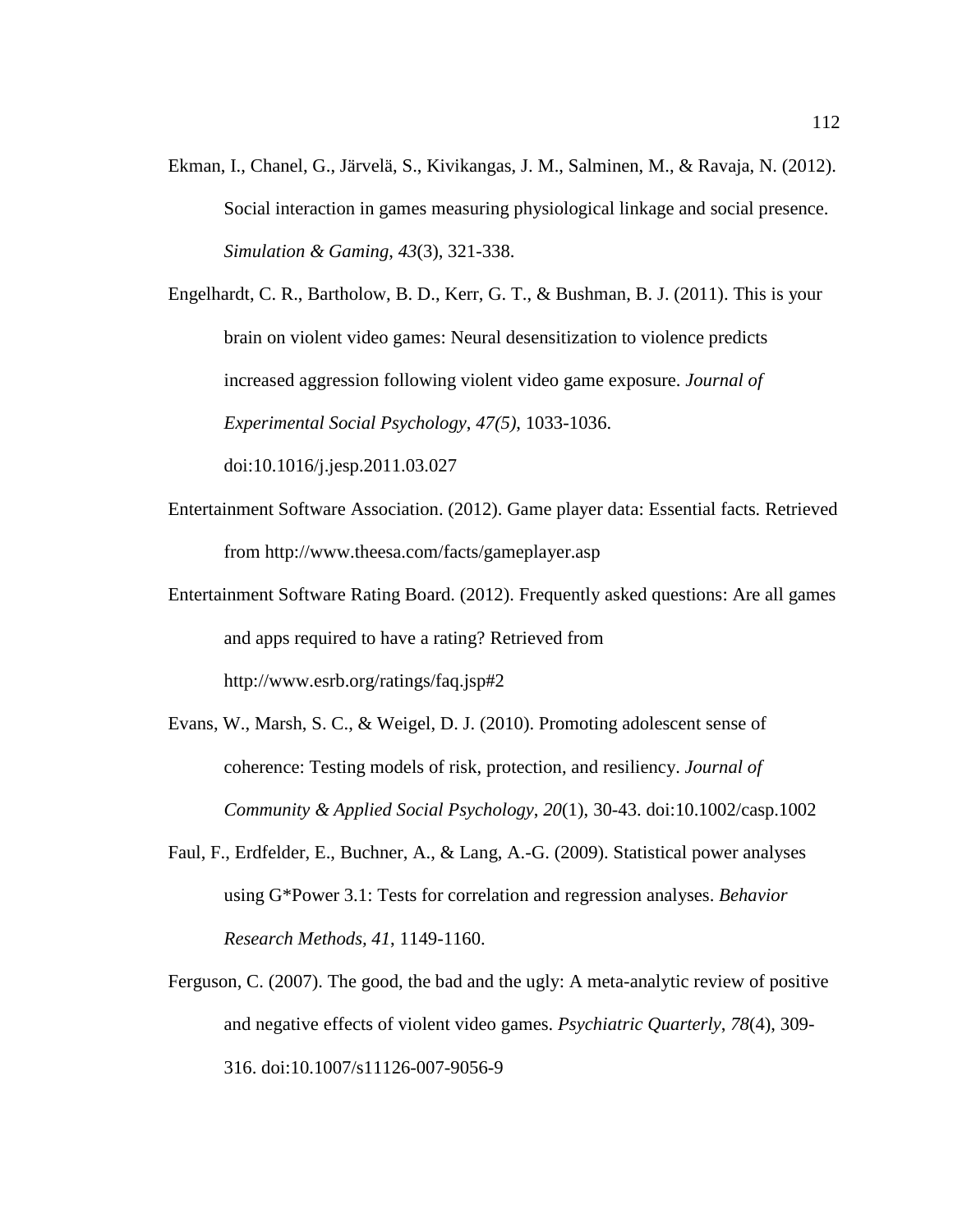- Ferguson, C. J. (2008). The school shooting/violent video game link: Causal relationship or moral panic?. *Journal of Investigative Psychology & Offender Profiling*, *5*(1- 2), 25-37. doi:10.1002/jip.76
- Frostling-Henningsson, M. (2009). First-person shooter games as a way of connecting to people:"Brothers in blood". *CyberPsychology & Behavior*, *12*(5), 557-562.
- Funk, J. B., Baldacci, H., Pasold, T., & Baumgardner, J. (2004). Violence exposure in real-life, video games, television, movies, and the internet: Is there desensitization?. *Journal of Adolescence*, *27*(1), 23-39. doi:10.1016/j.adolescence.2003.10.005
- Gentile, D. A., Lynch, P. J., Linder, J. R., & Walsh, D. A. (2004). The effects of violent video game habits on adolescent hostility, aggressive behaviors, and school performance*. Journal of Adolescence*, *27*, 5–22. doi:10.1016/j.adolescence.2003.10.002
- Green, C., & Bavelier, D. (2006). Effect of action video games on the spatial distribution of visuospatial attention. *Journal of Experimental Psychology: Human Perception and Performance*, *32*(6), 1465-1478. doi:10.1037/0096-1523.32.6.1465
- Greitemeyer, T., & Osswald, S. (2010). Effects of pro-social video games on pro-social behavior. *Journal of Personality And Social Psychology*, *98*(2), 211-221. doi:10.1037/a0016997
- Griffith, C. (2012). Diablo gamer dies after 40-hour session. *The Australian.* Retrieved from http://www.theaustralian.com.au/australian-it/diablo-gamer-dies-after-40 hour-session/story-e6frgakx-1226430398803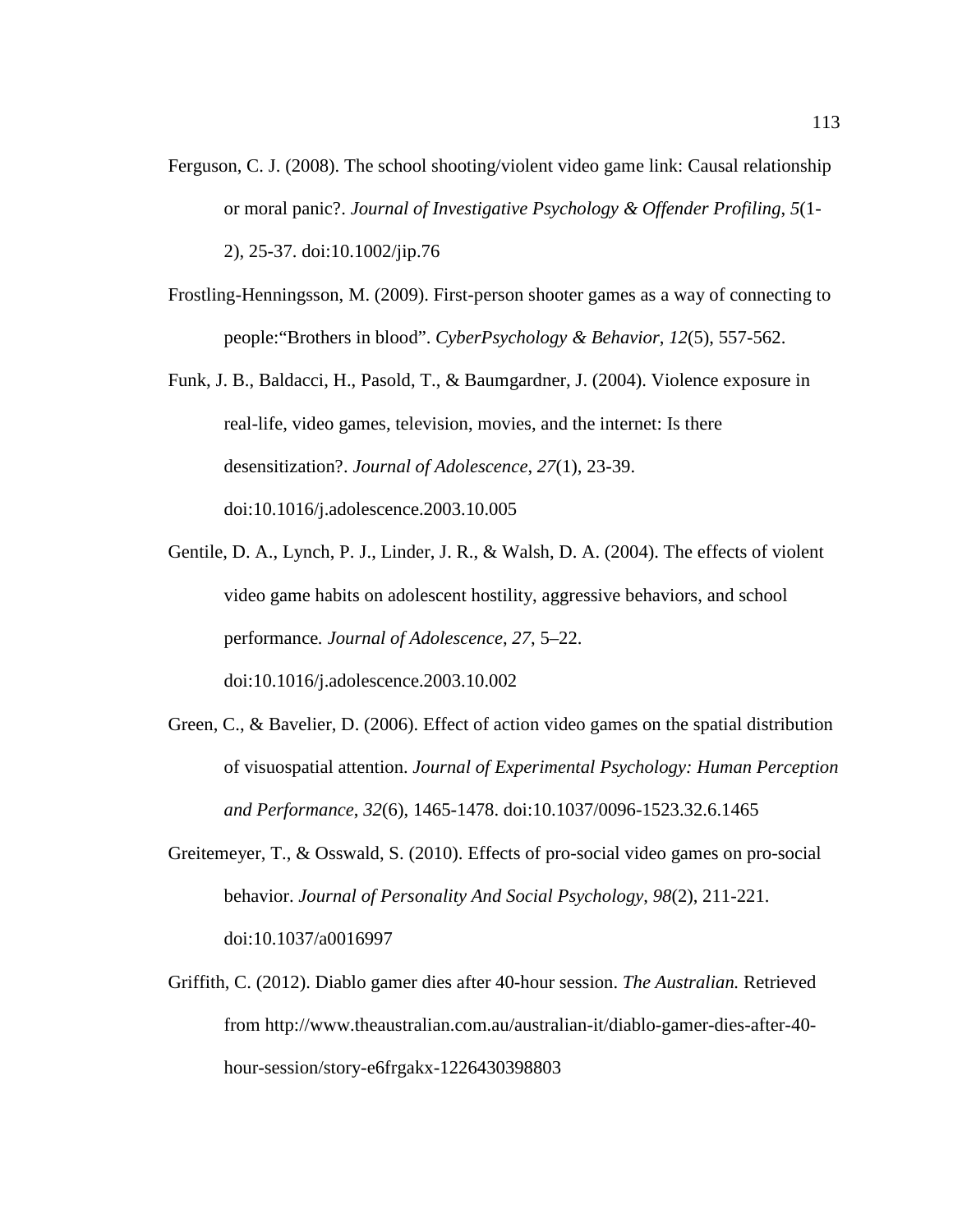- Griffiths, M. D. Davies, M., & Chappell, D. (2004). Online computer gaming: a comparison of adolescent and adult gamers. *Journal of Adolescence*, 27(1), 87-96. doi:10.1016/j.adolescence.2003.10.007
- Guerrero, H. A. G. (2011). Using video game-based instruction in an EFL program: Understanding the power of video games in education. *Colombian Applied Applied Linguistics Journal* , *13*(1), 54-70.
- Ha, J., Kim, S., Bae, S. C., Bae, S., Kim, Kim, H., Sim, M. … Cho. S. (2007). Depression and internet addiction in adolescents. *Psychopathology, 40*(6), 424-30. 30.
- Halloran, J. (2011). Game changer? How VoIP is impacting the way we play. *International Journ Journal of Interactive Worlds, 2011*. *doi:10.5171/2011.144197 10.5171/2011.144197*
- Haninger, K., Ryan, M. S., & Thompson, K. M. (2004) Violence in teen-rated video games. *Medscape General Medicine*.  $6(1)$ , 1.
- Hart, G. M., Johnson, B., Stamm, B., Angers, N., Robinson, A., Lally, T., & Fagley, W. H. (2009). Effects of video games on adolescents and adults. Cyberpsychology & *Behavior*, *12*(1), 63 63-65. doi:10.1089/cpb.2008.0117
- He 'bert, S., Be 'land, R., Dionne-Fournelle, O., Cre^te, M., & Lupien, S. (2005) , S., Be Iand, R., Dionne-Fournelle, O., Cre^te, M., & Lupien, S. (2005)<br>Physiological stress response to video-game playing: the contribution of built-in music. *Life Sciences Life Sciences, 76*(20), 2371–2380. doi:10.1016/j.lfs.2004.11.011 :10.1016/j.lfs.2004.11.011
- Holtz, P. P., & Appel, M. M. (2011). Associations between Internet use and playing video games with internalizing and externalizing problems. Washington, DC: American Psychological Association.

IGN. (2012). Super Mario World: About this game. Retrieved from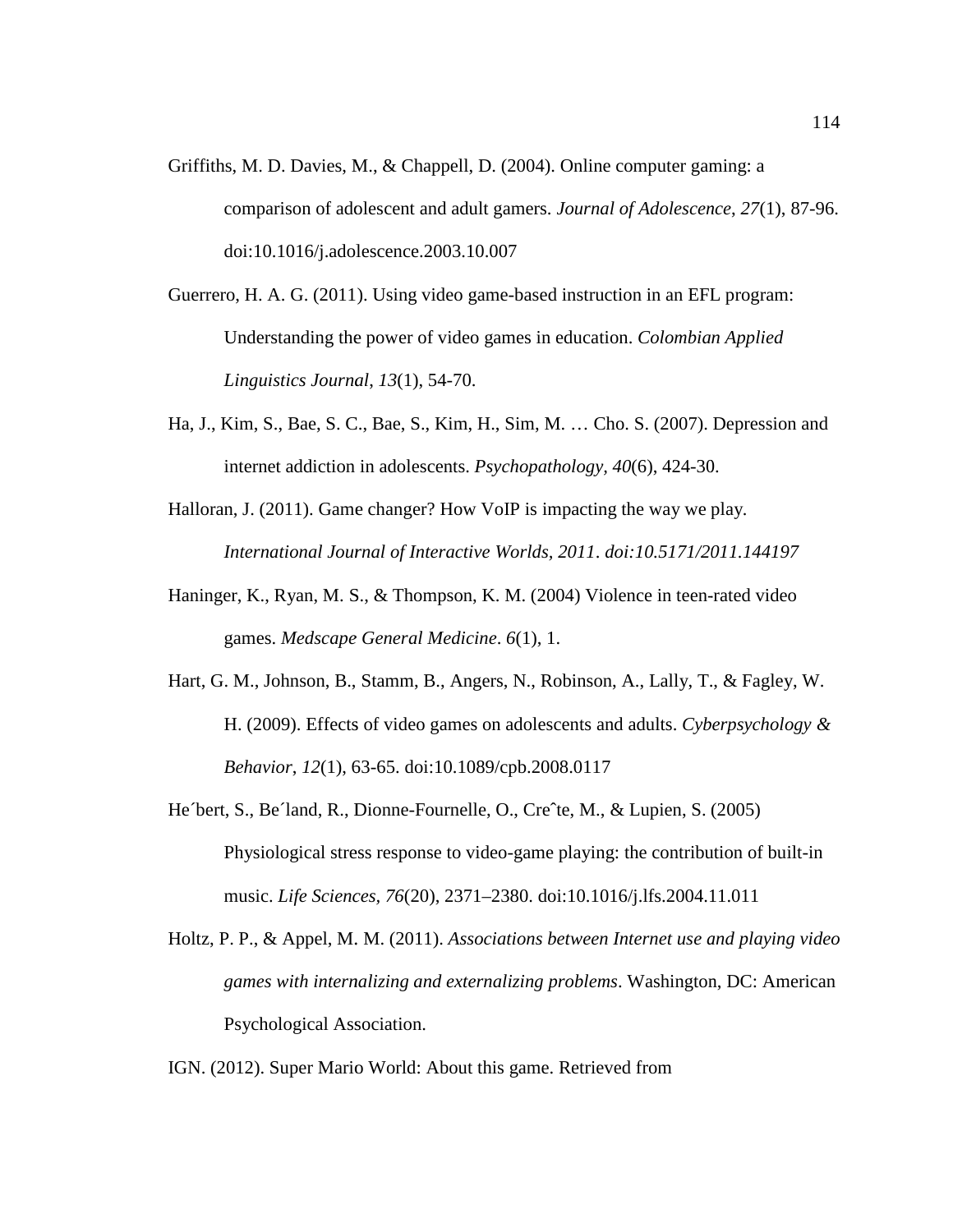http://www.ign.com/games/super-mario-advance-2-super-mario-world/snes-6885

- Kato, P. M., Cole, S. W., Bradlyn, A. S., & Pollock, B. H. (2008). A video game improves behavioral outcomes in adolescents and young adults with cancer: A randomized trial. *Pediatrics*, *122*(2), e305-e317.
- Kaiser Family Foundation. (2010). *Generation M: Media use in the lives of 8-18 yearolds.* Menlo Park, CA: Kaiser Family Foundation. Retrieved from http://kaiserfamilyfoundation.files.wordpress.com/2013/04/8010.pdf
- Klimmt, C., Hartmann, T., & Frey, A. (2007). Effectance and control as determinants of video game enjoyment. *Cyberpsychology & Behavior*, *10*(6), 845-847. doi:10.1089/cpb.2007.9942
- Klimmt, C., Hefner, D., Vorderer, P., & Roth, C. (2008). Exploring the complex relationships between player performance, self-esteem processes, and video game enjoyment. *Conference Papers -- International Communication Association* (2008 Annual Meeting), 1-30.
- Ko, C., Yen, J., Yen, C., Lin, H., & Yang, M. (2007). Factors predictive for incidence and remission of Internet addiction in young adolescents: A prospective study. *CyberPsychology & Behavior*, *10*(4), 545-551. doi:10.1089/cpb.2007.9992
- Koepp, M. J., Gunn, R. N., Lawrence, A. D., Cunningham, V. J., Dagher, A. A., Jones, T. T. ... Grasby, P. M. (1998). Evidence for striatal dopamine release during a video game. *Nature*, *393*(6682), 266-268. doi:10.1038/30498
- Kraut, R., Patterson, M., Lundmark, V., Kiesler, S., Mukophadhyay, T., & Scherlis, W. (1998). Internet paradox: A social technology that reduces social involvement and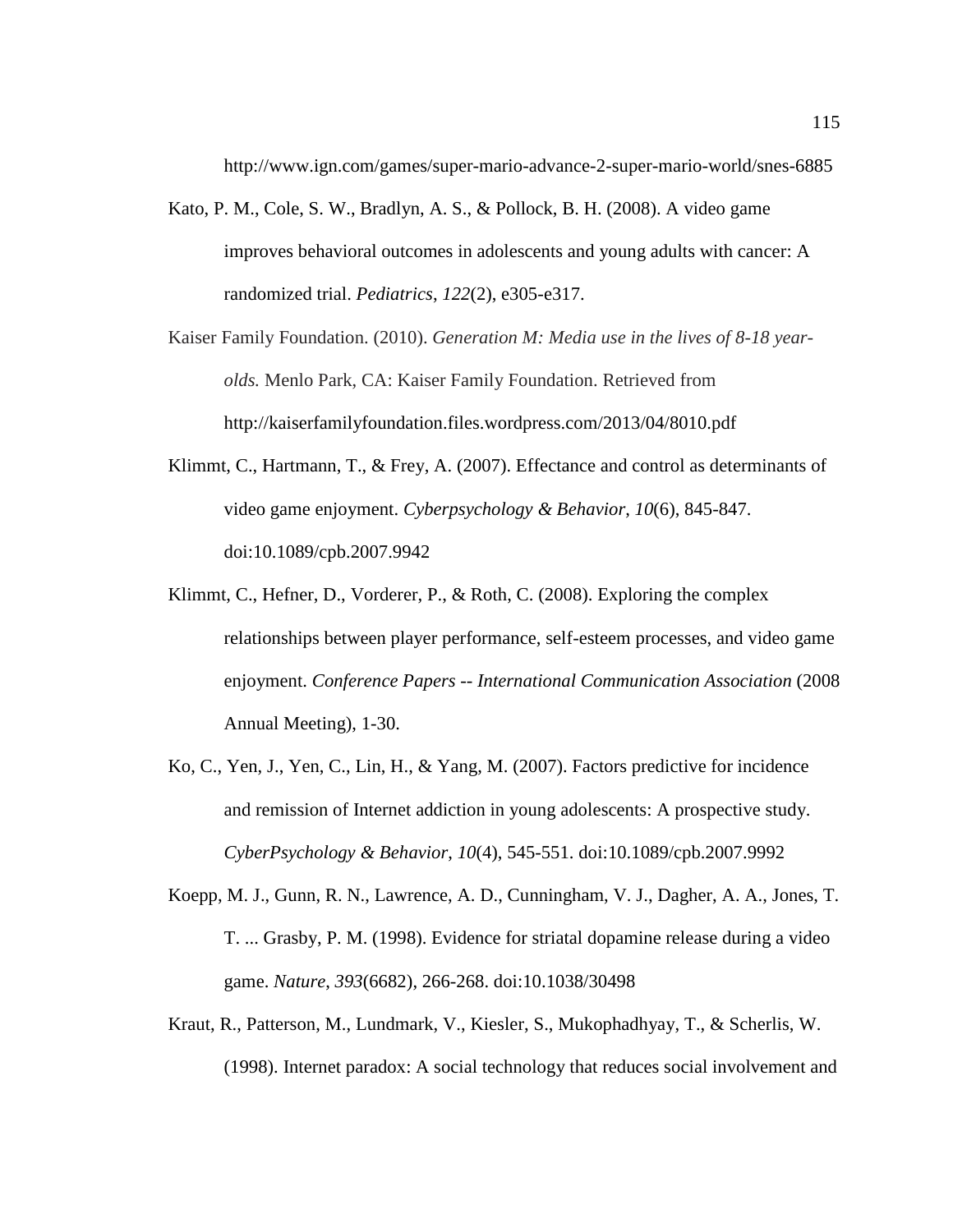psychological well-being?. *American Psychologist*, *53*(9), 1017-1031. doi:10.1037/0003-066X.53.9.1017

- Limperos, A. M., Schmierbach, M. G., Kegerise, A. D., & Dardis, F. E. (2011). Gaming across different consoles: Exploring the influence of control scheme on gameplayer enjoyment. *Cyberpsychology, Behavior, and Social Networking*, *14*(6), 345-350. doi:10.1089/cyber.2010.0146
- Li, N., Jackson, M. H., & Trees, A. R. (2008). Relating online: Managing dialectical contradictions in massively multiplayer online role-playing game relationships. *Games and Culture: A Journal of Interactive Media, 3*, 76-97.
- Lin, S. (2010). Gender differences and the effect of contextual features on game enjoyment and responses. *Cyberpsychology, Behavior, and Social Networking*, *13*(5), 533-537. doi:10.1089/cyber.2009.0293
- Lucas, K., & Sherry, J. L. (2004). Sex differences in video game play: a communicationbased explanation. *Communication Research*, *31*(5), 499–523.
- Marin, J. (2010). *An examination of social anxiety, relationship support, self-esteem, personality traits, and motivations for online gaming and Internet usage* (Doctoral dissertation). Available from ProQuest Dissertations and Theses database. (UMI No. 3426670).
- Mentzoni, R., Brunborg, G., Molde, H., Myrseth, H., Skouverøe, K., Hetland, J., & Pallesen, S. (2011). Problematic video game use: Estimated prevalence and associations with mental and physical health. *Cyberpsychology, Behavior & Social Networking*, *14*(10), 591-596. doi:10.1089/cyber.2010.0260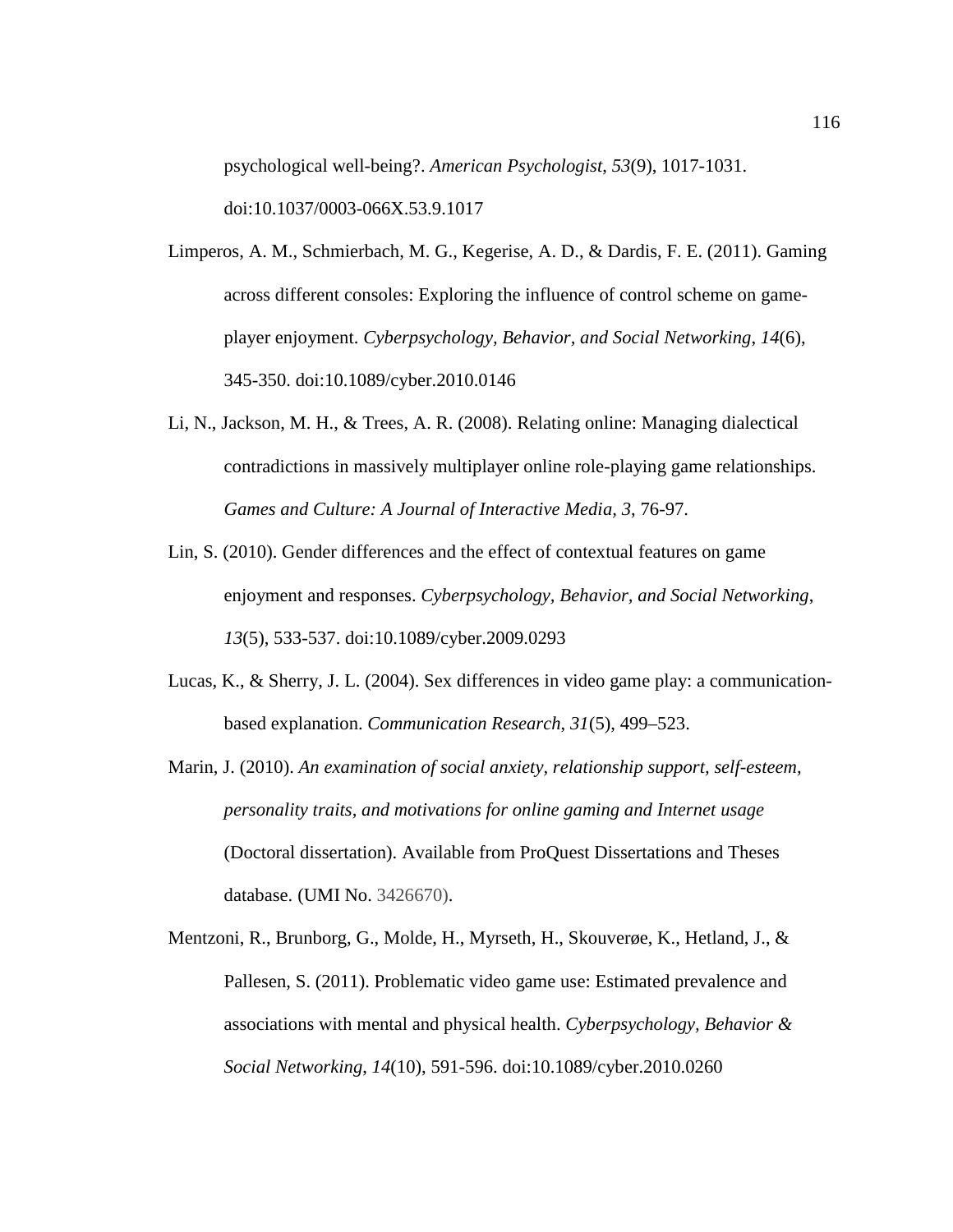- Moore, M. E.; Novak, J. (2010). Game development essentials: *Game industry career guide*. Clifton Park, NY:Delmar: Cengage Learning.
- Pea, R., Nass, C., Meheula, L., Rance, M., Kumar, A., Bamford, H. ... Zhou, M. (2012). Media use, face-to-face communication, media multitasking, and social wellbeing among 8- to 12-year-old girls. *Developmental Psychology*, *48*(2), 327-336. doi:10.1037/a0027030
- Pinel, P. J. P. (2011). *Biopsychology* (8th ed.). Boston, MA: Pearson Education, Inc.
- Polman, H., de Castro, B., & van Aken, M. G. (2008). Experimental study of the differential effects of playing versus watching violent video games on children's aggressive behavior. *Aggressive Behavior*, *34*(3), 256-264. doi:10.1002/ab.20245
- ProQollid (2014) Pediatric Quality of Life Inventory™. Retrieved from http://www.proqolid.org/proqolid/instruments/pediatric\_quality\_of\_life\_inventory \_pedsql
- Ravaja, N., Saari, T., Salminen, M., Laarni, J., & Kallinen, K. (2006). Phasic emotional reactions to video game events: A psychophysiological investigation. *Media Psychology*, *8*(4), 343-367. doi:10.1207/s1532785xmep0804\_2
- Raymond, J. E., Shapiro, K. L., & Arnell, K. M. (1992). Temporary suppression of visual processing in an RSVP task: An attentional blink?. *Journal of Experimental Psychology: Human Perception and Performance*, *18*(3), 849.
- Resilience Research Centre. (2009). The Child and Youth Resilience Measure-28: User manual. Halifax, NS: Resilience Research Centre, Dalhousie University.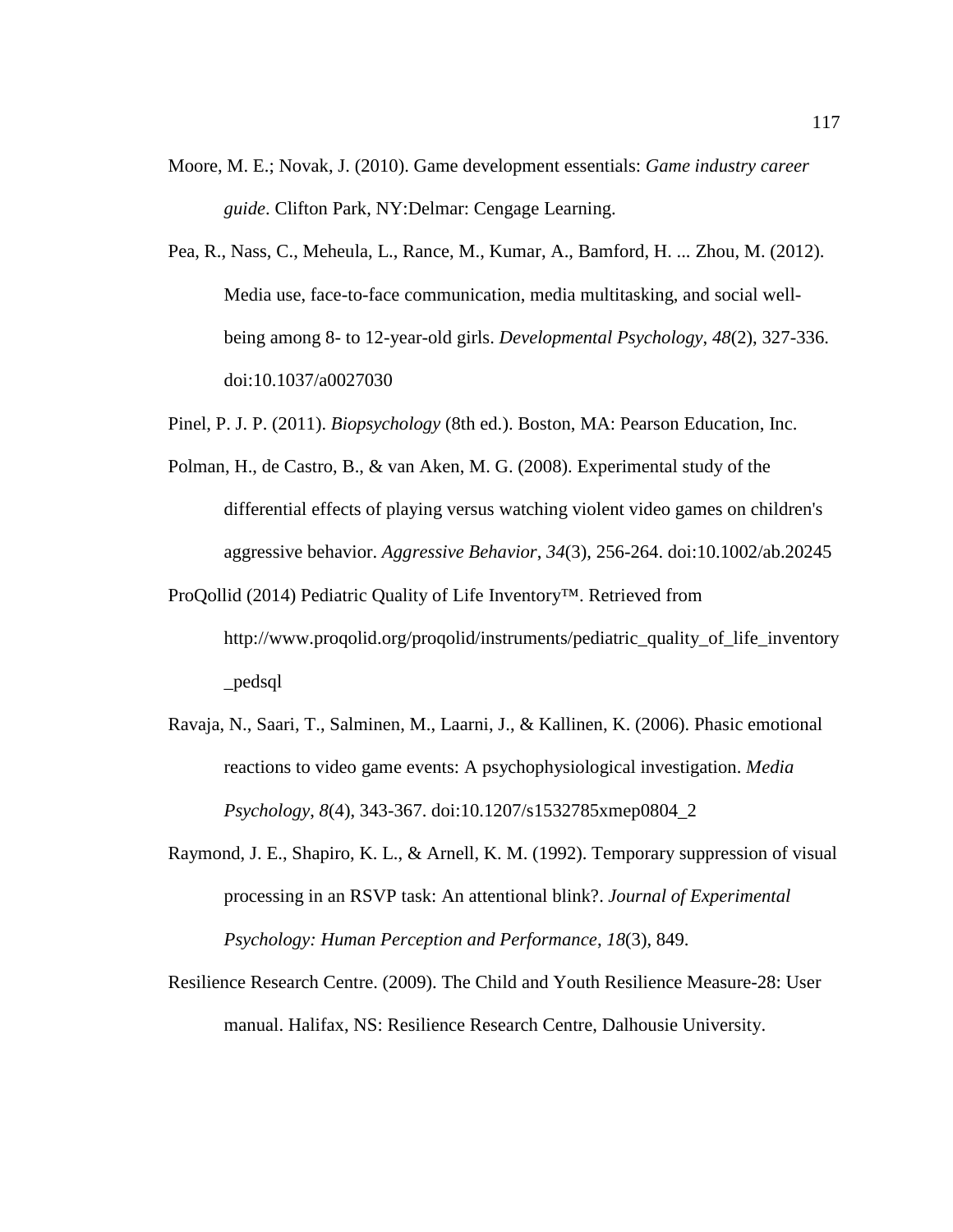- Resource Center on Child Protection and Child Rights Governance. (2012). The Child and Youth Resilience Measure (CYRM) – 28. Retrieved from http://resourcecentre.savethechildren.se/content/library/documents/child-andyouth-resilience-measure-cyrm-28
- Rheingold, H. (2000). *The virtual community: Homesteading on the electronic frontier*. Cambride, MA: MIT Press.
- Riddick, C. C. (1986). Leisure satisfaction precursors. *Journal of Leisure Research, 18*(4), 259-265.
- Rudestam, K. E., & Newton, R. R. (2007). *Surviving your dissertation: A comprehensive guide to content and process* (3rd ed.). London: Sage
- Salami, S. O. (2010). Moderating effects of resilience, eelf-esteem and social support on adolescents' reactions to violence. *Asian Social Science*, *6*(12), 101-110.
- Seay, A. F. (2006). *Project massive: The social and psychological impact of online gaming* (Doctoral dissertation). Available from ProQuest Dissertations and Theses database. (UMI No. 3241590).
- Sharer, N. (2012). *Examining social anxiety and depression among excessive online gamers.* (Doctoral dissertation). Available from ProQuest Dissertations and Theses database. (UMI No. 3509794)
- Shieh, K., & Cheng, M. (2007). An empirical study of experiential value and lifestyles and their effects on satisfaction in adolescents: An example using online gaming. *Adolescence*, *42*(165), 199-215.

Singer, E., & Couper, M. P. (2008). Do incentives exert undue influence on survey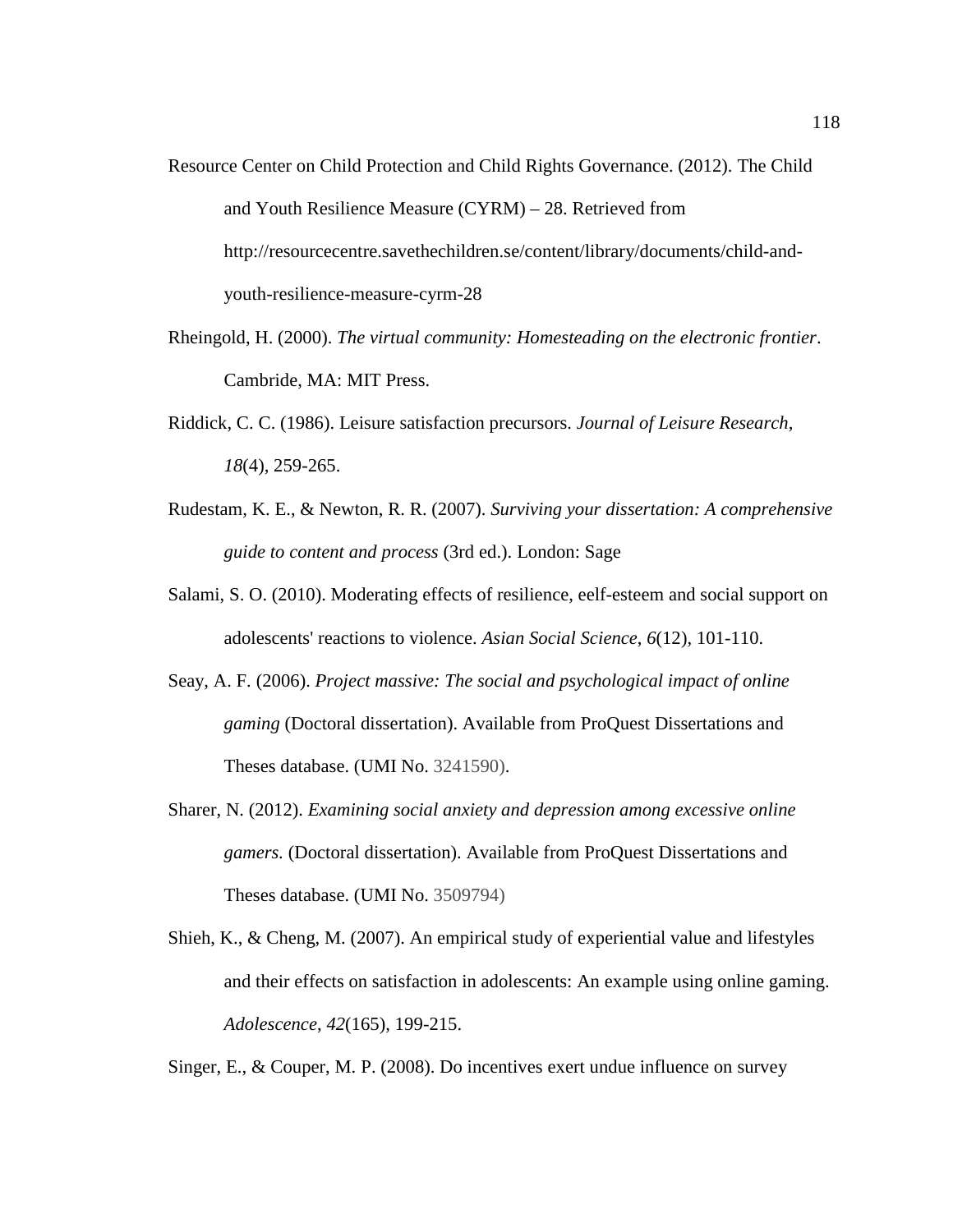participation? Experimental evidence. *Journal of Empirical Research on Human Research Ethics*, *3*(3), 49-56 doi:10.1525/jer.2008.3.3.49

- Spence, I., & Feng, J. (2010). Video games and spatial cognition. *Review of General Psychology*, *14*(2), 92-104. doi:10.1037/a0019491
- Squire, K., Giovanetto, L., Devane, B., & Durga, S. (2005). From users to designers: Building a self-organizing game-based learning environment. *TechTrends*, *49*(5), 34-42.
- Stott, N. (2010). *Anticipating military work; digital games as a source of anticipatory socialization?*. Paper presented the British International Studies Association American Foreign Policy Conference, University of Leeds, UK.
- Stryker, S., & Statham, A. (1985). Symbolic interaction and role theory. In G. Lindzey  $\&$ E. Aronson (Eds.), *The handbook of social psychology* (pp. 311-378). New York, NY: Random House.
- Sun D. L., Ma N, Bao M, Chen X. C., & Zhang, D. (2008). Computer games: a doubleedged sword?. *Cyberpsychology & Behavior: The Impact of The Internet, Multimedia And Virtual Reality On Behavior And Society*, *11*(5), 545-548.
- SurveyMonkey. (2013). Security statement. Retrieved from http://www.surveymonkey.com/mp/policy/security/
- Thompson, K., & Haninger, K. (2001). Violence in E-rated video games. *JAMA*, *286*(5) 591–598. doi:10.1001/jama.286.5.591
- Taşdemir, N. (2011). The relationships between motivations of intergroup differentiation as a function of different dimensions of social identity. *Review of General*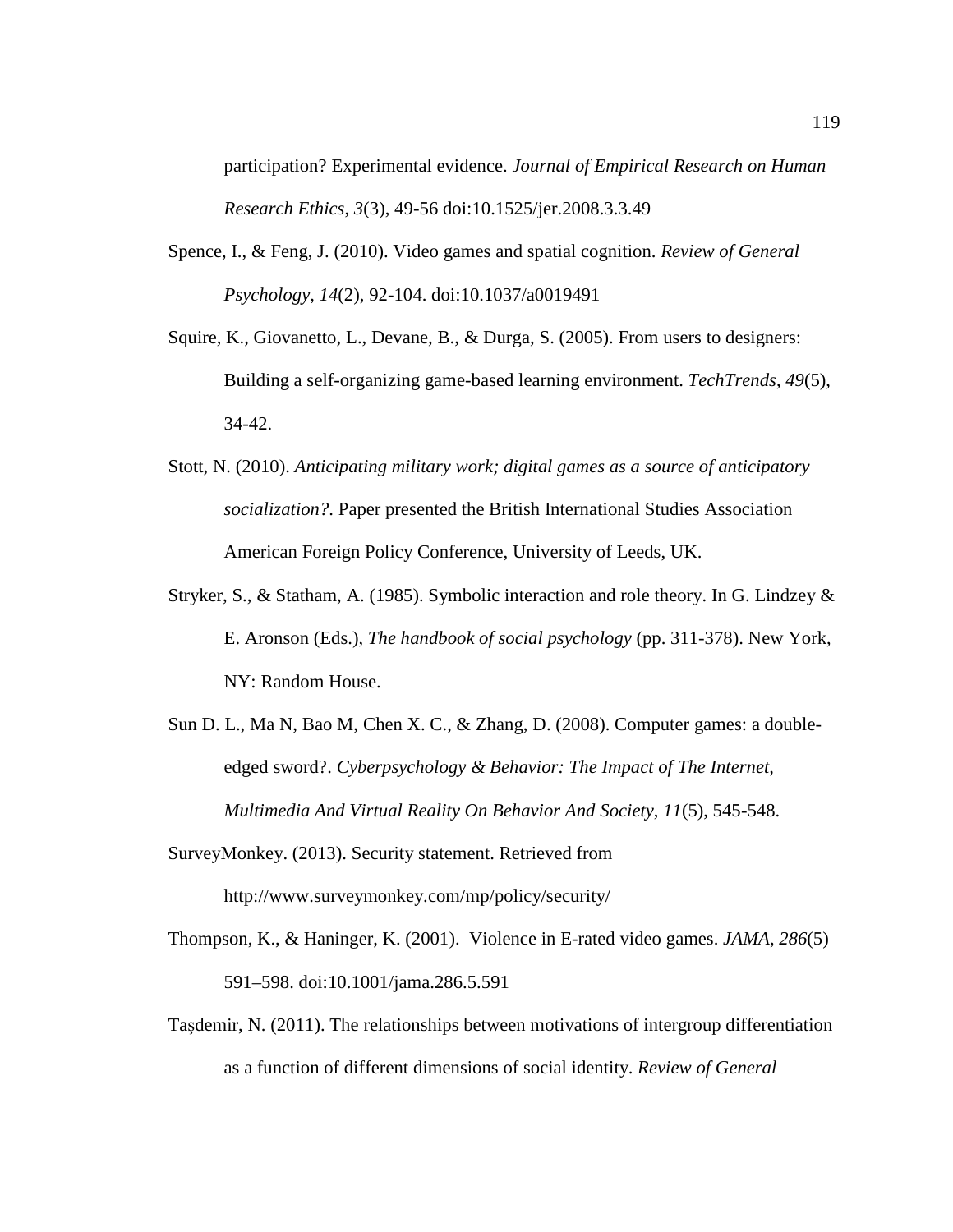*Psychology*, *15*(2), 125-137. doi:10.1037/a0022816

- Valkenburg, P. M., & Peter, J. (2007). Preadolescents' and adolescents' online communication and their closeness to friends. *Developmental Psychology*, *43*(2), 267–277. doi:10.1037/0012-1649.43.2.267
- Vasiç, N., & Wijnen, F. (2005). 13 Stuttering as a monitoring deficit. In R. J. Hartsuiker, R. Bastiaanes, A. Postma, & F. Wijnen (Eds.). *Phonological encoding and monitoring in normal and pathological speech* (pp. 226-247). New York, NY: Psychology Press. 226.
- Vorderer, P. (2003). Entertainment theory. In J. Bryant, D. R. Ewoldsen, & J. Cantor (Eds.). *Communication and emotion: Essays in honor of Dolf Zillmann* (pp. 131- 153). Mahwah, NJ: Lawrence Erlbaum Associates.
- Wan, C., & Chiou, W. (2006). Why are adolescents addicted to online gaming? An interview study in Taiwan. *CyberPsychology and Behavior*, *9*(6), 762–766.
- Wang E. S., Chen L. S., Lin J. Y., & Wang, M. (2008). The relationship between leisure satisfaction and life satisfaction of adolescents concerning online games. *Adolescence*, *43*(169), 177-184.
- Wolf, M. (2001). *The medium of the video game*. Austin, TX: University of Texas Press
- Wolf, M. (2008). *The video game explosion: A history from PONG to PlayStation and beyond.* Westport, CT: Greenwood Press.
- Wolf, O., Schommer,N., Hellhammer, D., McEwen, B., & Krischbaum, C. (2001). The relationship between stress induced cortisol levels and memory differs between men and women. *Psychoneuroendocrinology*, *26*(1), 711–720. Retrieved from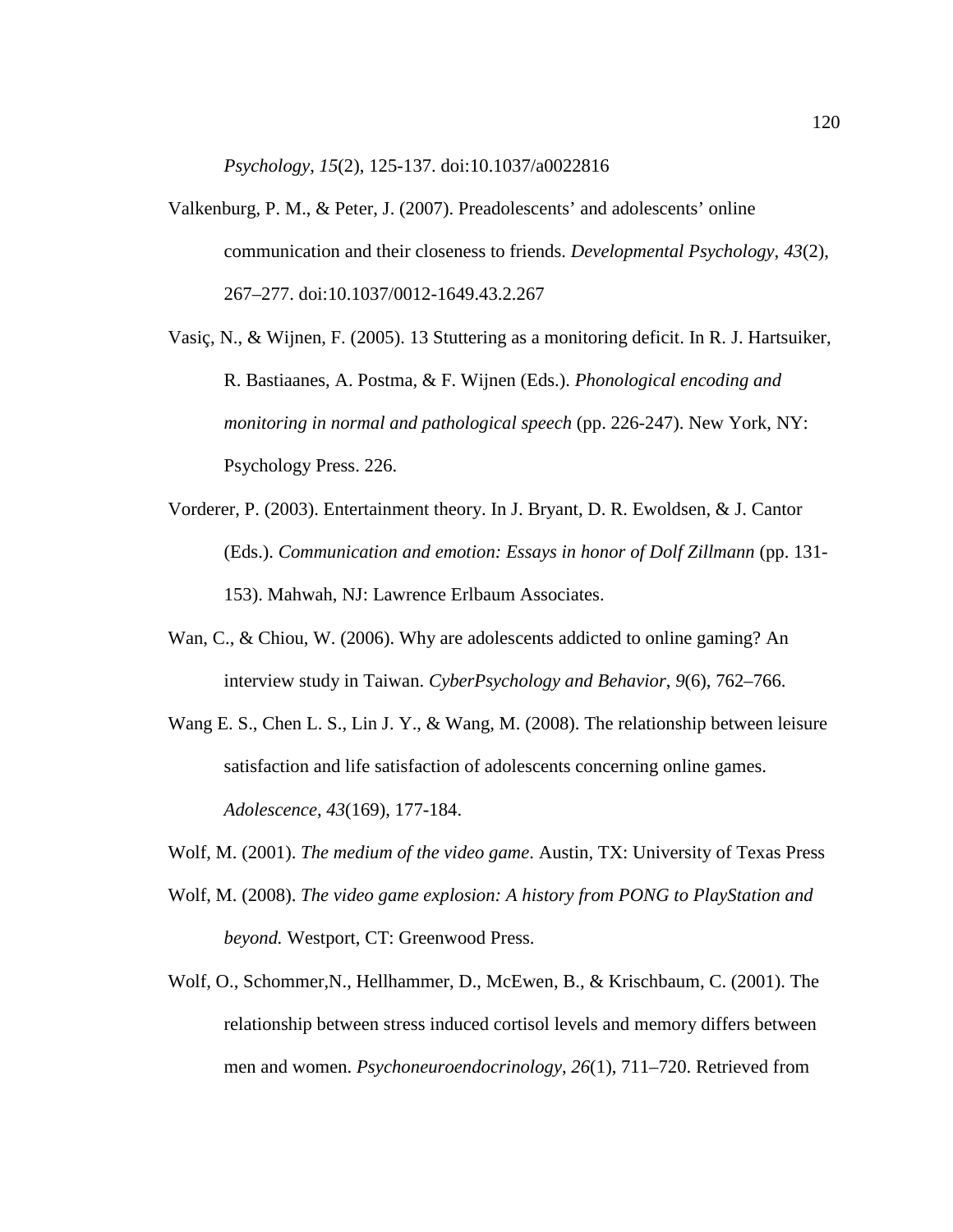http://www.cog.psy.rub.de/papers/2001/Wolf(2001)\_Psychoneuroendocrinology. pdf

- Yee, N. (2007). Motivations of play in online games. *CyberPsychology and Behavior*, *9*, 772-775.
- Zyda, M. (2005). From visual simulation to virtual reality to games. *Computer*, *38*(9), 25- 32. doi:10.1109/MC.2005.297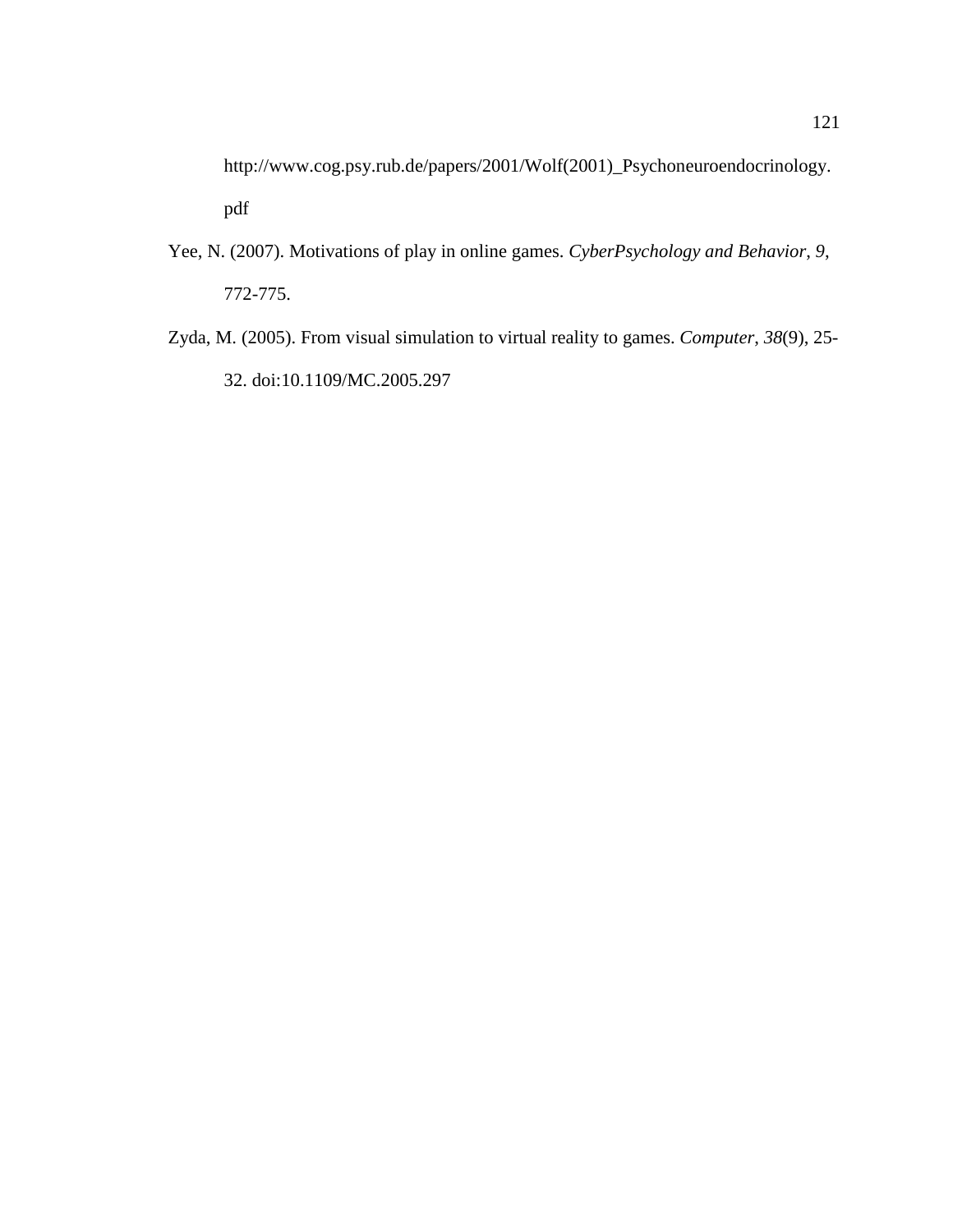### Appendix A: Surveys

Demographics:

What is your gender?

 $\bigcup$  Male

Female

What is your age?

 $\bigcirc$  15

 $\bigcirc$  16

 $\bigcirc$  17

 $\Box$  18

Which race/ethnicity best describes you? (Please choose only one.)

Aboriginal or Native

South Asian (e.g., East Indian, Pakistani, Punjabi, Sri Lankan)

South East Asian (e.g., Cambodian, Indonesian, Laotian, Vietnamese)

ich race/ethnicity best describes you? (Please choose only one.)<br>Aboriginal or Native<br>South Asian (e.g., East Indian, Pakistani, Punjabi, Sri Lankan)<br>South East Asian (e.g., Cambodian, Indonesian, Laotian, Vietnamese)<br>West

Asian (e.g., Korean, Chinese, Japanese) Japanese)

Black (e.g., African or Caribbean descent)

White or European

Filipino

Latin American (e.g., Mexican, South American, Central American)

 $\bigcirc$  Other

Prefer not to state

■ Latin American (e.g., Mexican, South American, Central American)<br>■ Other<br>■ Prefer not to state<br>Video gaming is defined as playing a video game on an electronic device such as a computer or console including Mac, PC, Nintendo Wii, Microsoft Xbox, or Sony PlayStation. Moreover, this definition does not include handheld devices such as iPods, iPads, Nintendo Gameboy, or Sony PSP. computer or console including Mac, PC, Nintendo Wii, Microsoft X<br>PlayStation. Moreover, this definition does not include handheld de<br>iPads, Nintendo Gameboy, or Sony PSP.<br>How many hours of video games do you play each week 22<br>
Appendix A: Surveys<br>
2122<br>
Males<br>
222 in is your gender?<br>
23 in is your geg?<br>
15<br>
Iernale<br>
16<br>
Iernale<br>
16<br>
18<br>
18<br>
Ich race/ethmicity best describes you? (Please choose only one.)<br>
25<br>
South Asian (e.g., Evat Indian, West Asian to Middle Eastern (e.g., Armenian, Egyptian,<br>Asian (e.g., Korean, Chinese, Japanese)<br>Black (e.g., African or Caribbean descent)<br>White or European<br>Filipino<br>Latin American (e.g., Mexican, South American, Central<br>O

VOIPing is defined as communicating over the internet with other individuals using a microphone and speaker so that the individuals can talk with and hear other players.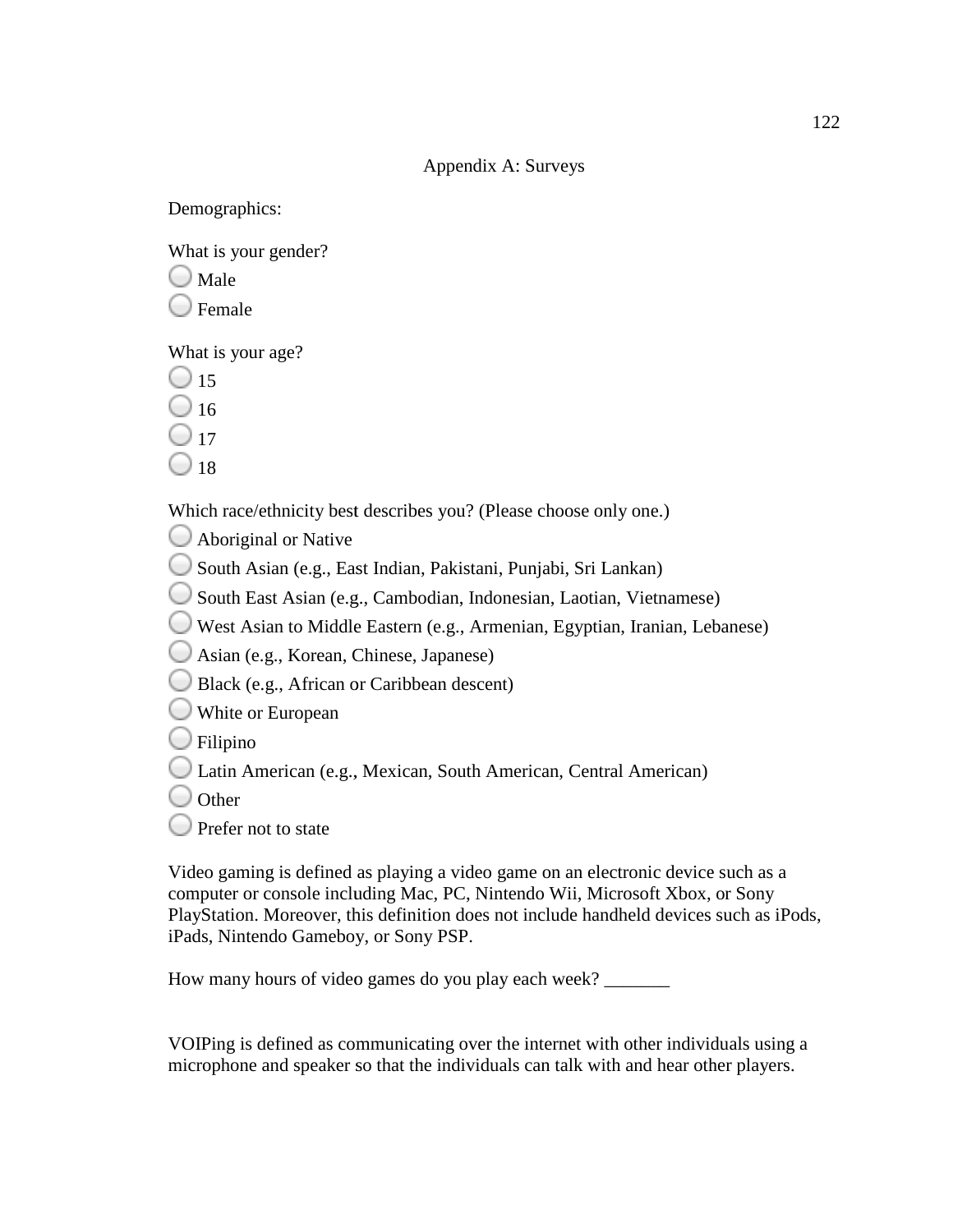How many hours do you VOIP while playing video games over a week? \_\_\_\_\_\_\_

What is your preferred genre of video game? (Please select only one)

Educational Games

- Puzzle Games
- **Party Games**
- Racing Games
- **S** Fighting Games
- Sports Games (fantasy and/or realistic)
- Platformer Games
- Real-time Strategy Games
- Third-Person Shooter Games
- First-Person Shooter Games
- Role Playing Games
- Massively Multiplayer Online Role Playing Games

**PedsQL**<sup>™</sup> Pediatric Quality of Life Inventory: Version 4.0 Short Form (SF15) our preferred genre of video game? (Please select c<br>ational Games<br>e Games<br>g Games<br>g Games<br>sing Games<br>Sames (fantasy and/or realistic)<br>ormer Games<br>Person Shooter Games<br>Person Shooter Games<br>Person Shooter Games<br>Person Shoot

### **DIRECTIONS**

On the following page is a list of things that might be a problem for you. On the following page is a list of things that might be a<br>problem for you.<br>Please tell us **how much of a problem** each one has been

for you

during the **past ONE month**  by circling:

- **0** if it is **never** a problem
- **1** if it is **almost never** a problem
- **2** if it is **sometimes**  a problem
- **3** if it is **often** a problem
- **4** if it is **almost always** a problem

There are no right or wrong answers.

In the past **ONE month**, how much of a **problem** has this been for you …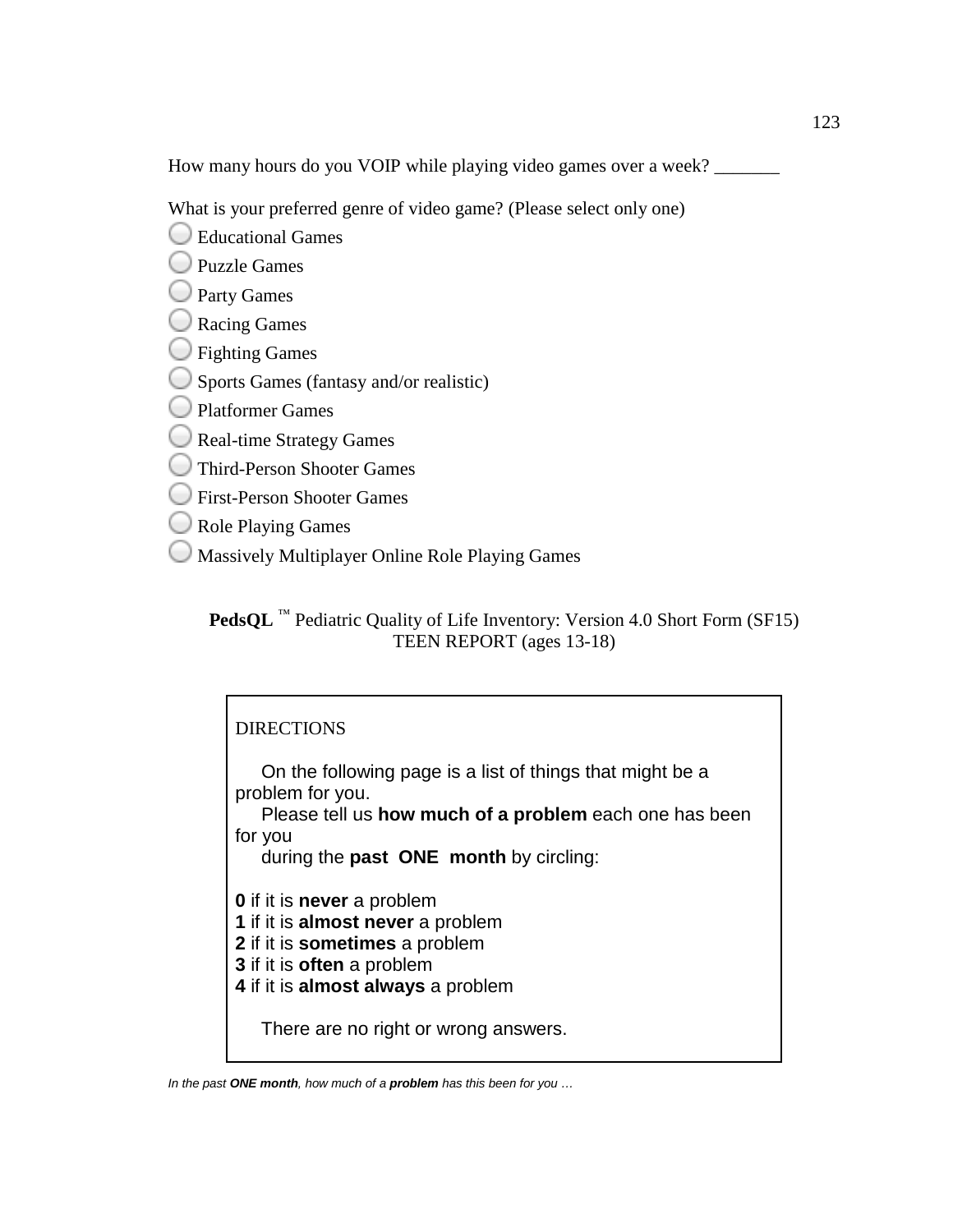| About My Health and Activities ( <i>PROBLEMS WITH</i> )   | Never    | <b>Almost Never</b> | Some-times | Often | Almost<br>Always |
|-----------------------------------------------------------|----------|---------------------|------------|-------|------------------|
| 1. It is hard for me to walk more than one block          | $\Omega$ |                     | ົ          | 3     | 4                |
| 2. It is hard for me to run                               |          |                     | 2          | 3     | 4                |
| 3. It is hard for me to do sports activity or<br>exercise | 0        |                     | っ          |       | 4                |
| 4. It is hard for me to lift something heavy              | 0        |                     | ົ          |       | 4                |
| 5. It is hard for me to do chores around the house        | $\Omega$ |                     | າ          | 3     | 4                |

| About My Feelings (PROBLEMS WITH)       | Never | <b>Almost Never</b> | Some-times | Often | Almost<br>Always |
|-----------------------------------------|-------|---------------------|------------|-------|------------------|
| I feel afraid or scared                 | 0     |                     |            | 3     | 4                |
| 2. I feel sad or blue                   | 0     |                     |            | 3     |                  |
| 3.<br>I feel angry                      | 0     |                     |            | 3     | 4                |
| 4. I worry about what will happen to me | 0     |                     |            | 3     | 4                |

| How I Get Along with Others ( <i>PROBLEMS WITH</i> ) | Never    | <b>Almost Never</b> | Some-times | Often | Almost<br>Always |
|------------------------------------------------------|----------|---------------------|------------|-------|------------------|
| 1. I have trouble getting along with other teens     | $\Omega$ |                     | 2          | 3     | 4                |
| 2. Other teens do not want to be my friend           | 0        |                     | 2          | 3     | 4                |
| Other teens tease me<br>$\mathbf{3}$                 | $\Omega$ |                     | 2          | 3     | 4                |
| About School <i>(PROBLEMS WITH)</i>                  | Never    | <b>Almost Never</b> | Some-times | Often | Almost<br>Always |
| 1. It is hard to pay attention in class              | $\Omega$ |                     | 2          | 3     | 4                |
| I forget things<br>2.                                | $\Omega$ |                     | 2          | 3     | $\overline{4}$   |
| 3.<br>I have trouble keeping up with my schoolwork   | $\Omega$ |                     | 2          | 3     | 4                |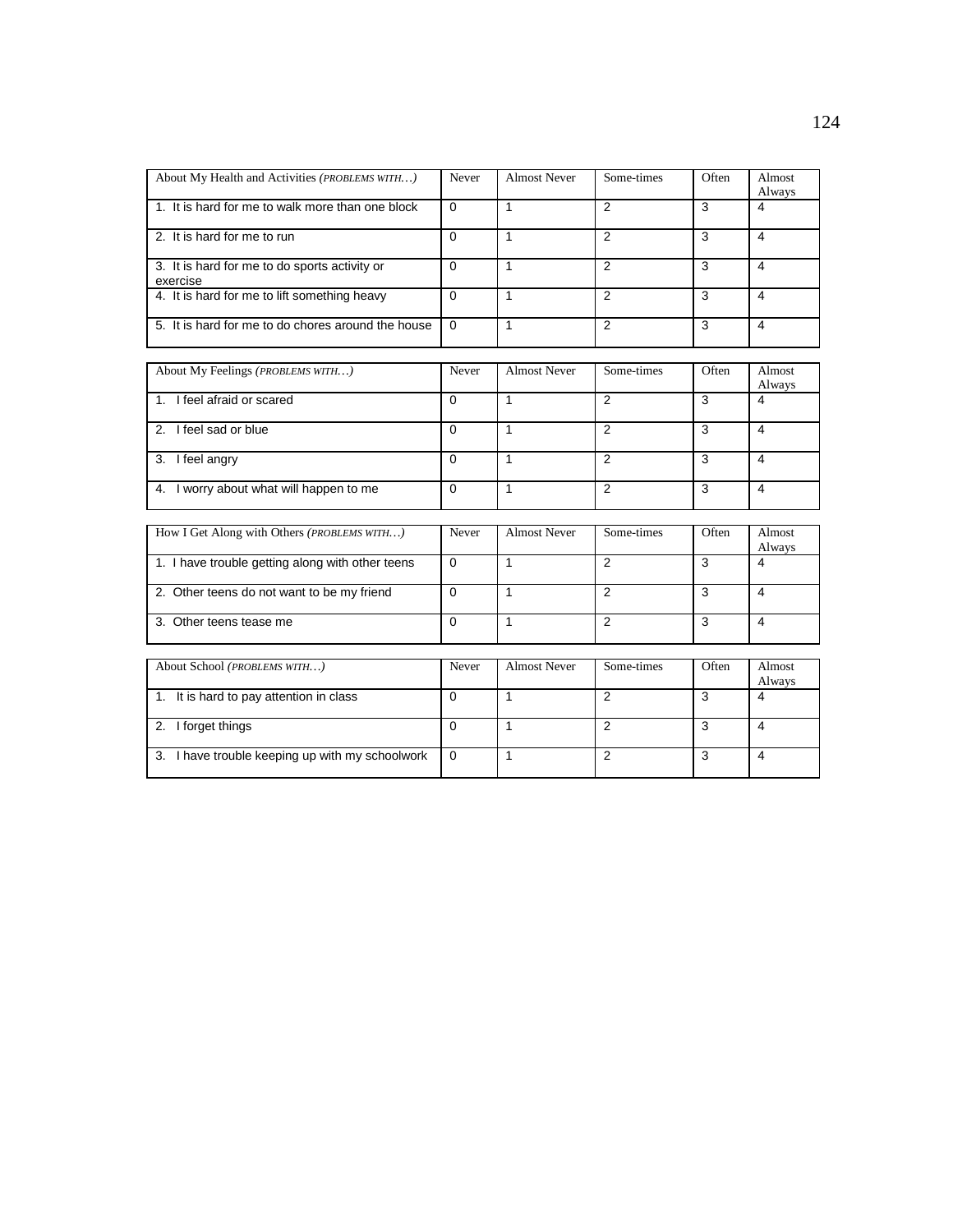### **Motivation for Gaming (Yee, 2007)**

**The following questions focus on your general game-play preferences. (13 questions) 1) How interested are you in the precise numbers and percentages underlying the**  game mechanics? (i.e, chance of dodging an attack, the math comparing dual-wield to two-handed weapons, etc.) 125<br>Motivation for Gaming (Yee, 2007)<br>wing questions focus on your general game-play preferences. (13 questions)<br>nterested are you in the precise numbers and percentages underlying the<br>chanics? (i.e, chance of dodging an a

Not Interested At All

 $\bigcirc$  Slightly Interested

Somewhat Interested

**Very Interested** 

**Extremely Interested** 

**2) How important is it to you that your character is as optimized as possible for** 

### **their profession / role?**

Not Important At All

 $\bigcirc$  Slightly Important

Somewhat Important

**Very Important** 

Extremely Important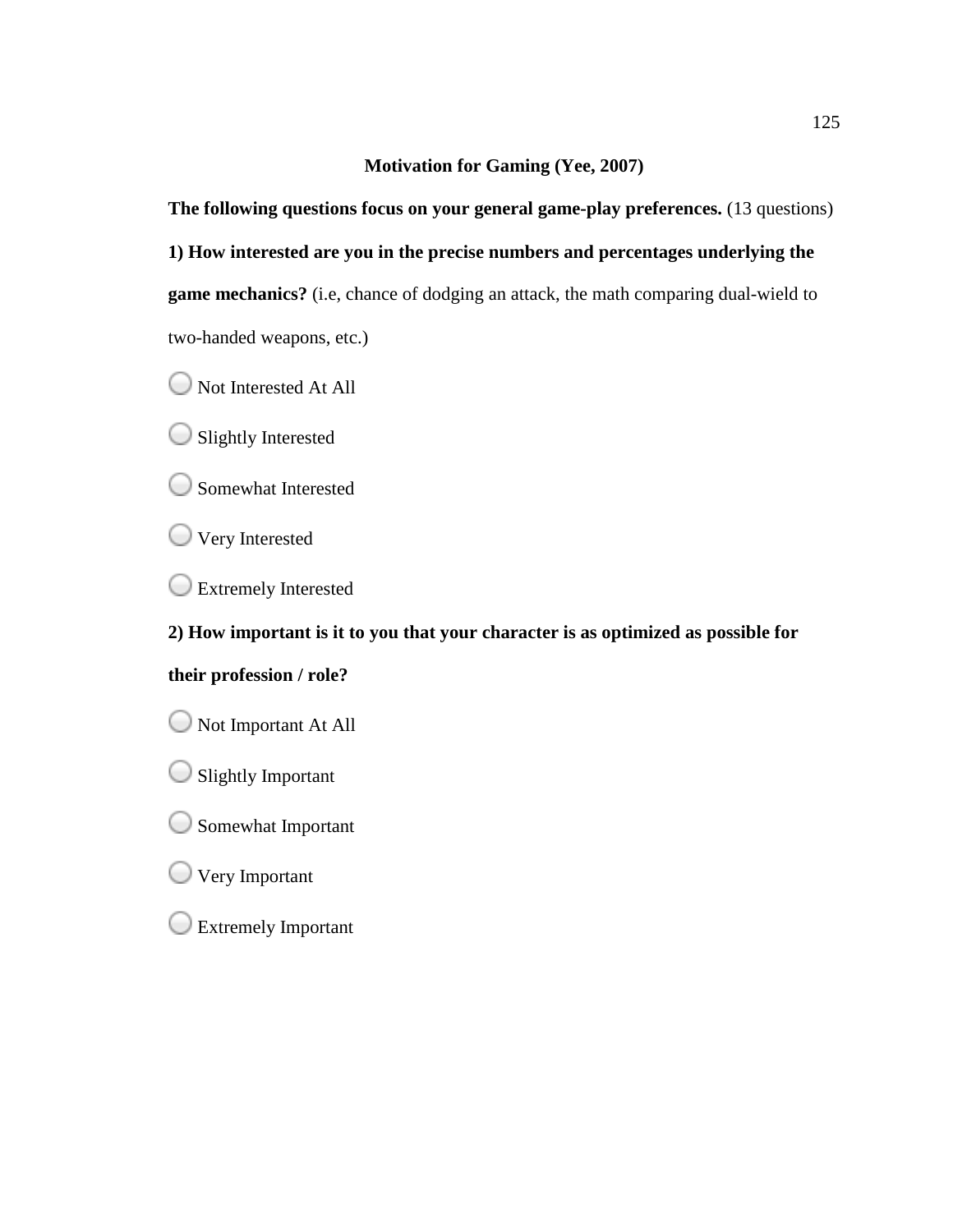# **3) How often do you use a character builder or a template to plan out your**  ten do you use a character builder or a template to planet to the sum of the sum of the solong?<br> **you rather be grouped or soloing?**<br>
Rather Group<br>
Group<br>
Wether Solo<br>
Rather Solo<br> **Proped to the solong of the solong of th**

### **character's advancement at an early level?**

O Never

○ Seldom

Sometimes

 $\bigcirc$  Often

Always

### **4) Would you rather be grouped or soloing?**

**Much Rather Group** 

Rather Group

**O** In-Between



Much Rather Solo

### **5) How important is it to you that yo**

Not Important At All

 $\bigcirc$  Slightly Important

Somewhat Important

Very Important

Extremely Important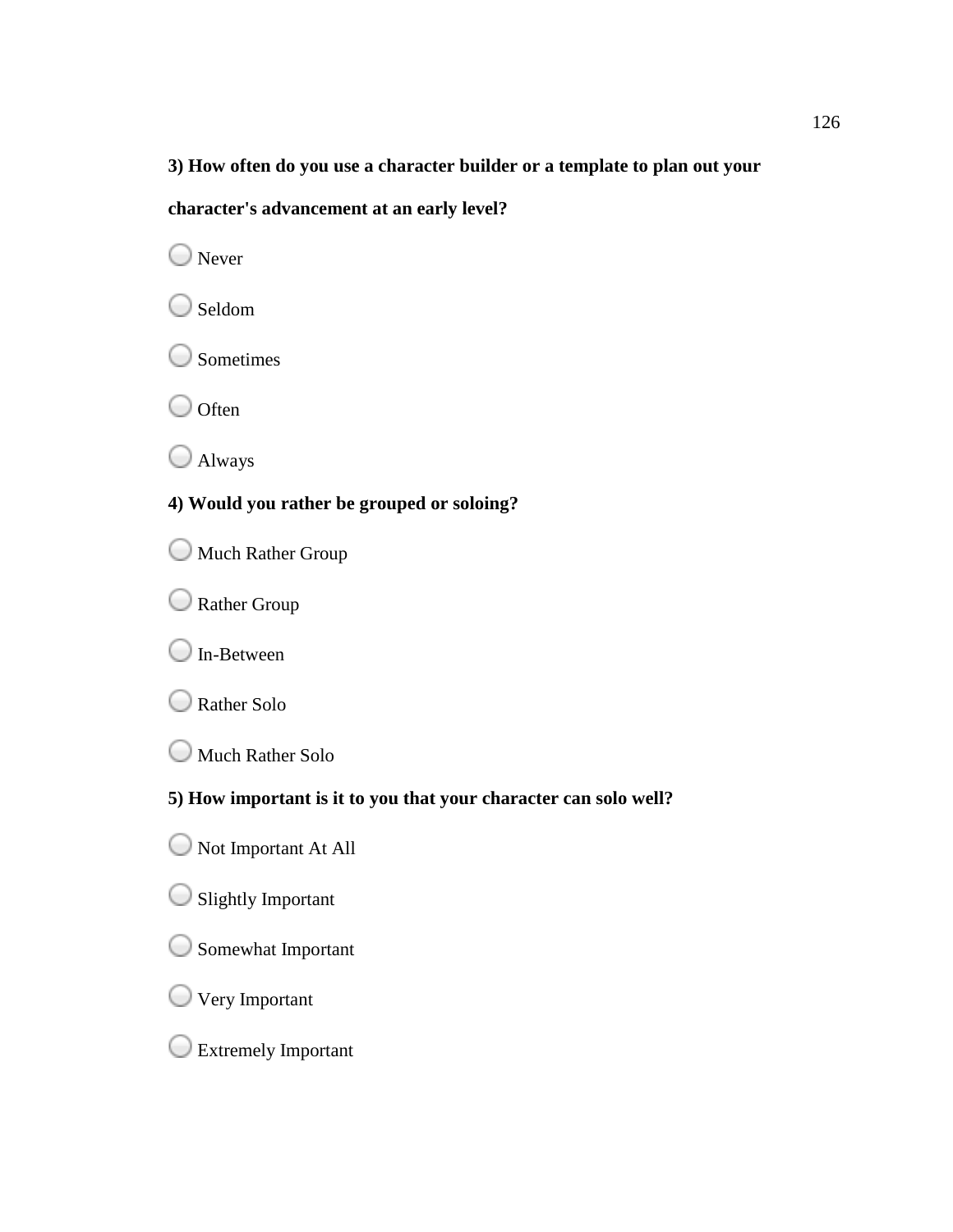### **6) How much do you enjoy working with others in a group?**

Not At All

 $\bigcirc$  A Little

 $\bigcirc$  Some

O A Lot

A Great Deal

### **7) How important is it to you to be well outh others in a group?**<br>**well-known in the game?**

Not Important At All

Slightly Important

Somewhat Important

Very Important

Extremely Important

### **8) How much time do you spend customizing your character during character**

**creation?**

Not At All

 $\bigcirc$  A Little

O Some

O A Lot

A Great Deal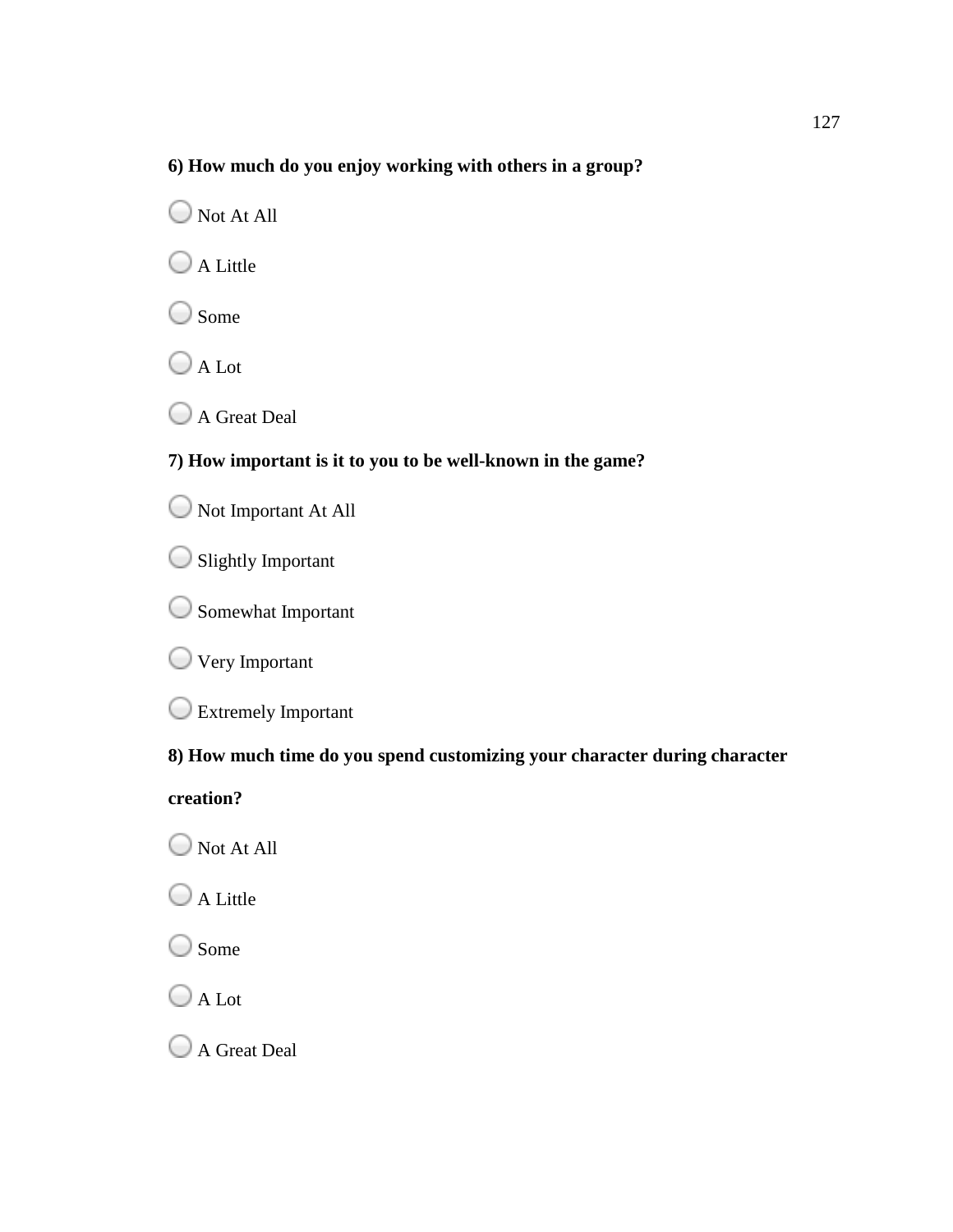## **9) How important is it to you that your character's armor / outfit matches in color and style?** 128 mor / outfit matches in color<br>which the sake of exploring it?<br>or the sake of exploring it?

Not Important At All

 $\bigcirc$  Slightly Important

Somewhat Important

**Very Important** 

Extremely Important

### **10) How important is it to you that your character looks different from other**

### **characters?**

Not Important At All

 $\bigcirc$  Slightly Important

Somewhat Important

- **Very Important**
- Extremely Important

**11) How much do you enjoy exploring the world just for the sake of exploring it?**

Not At All

 $\bigcirc$  A Little

Some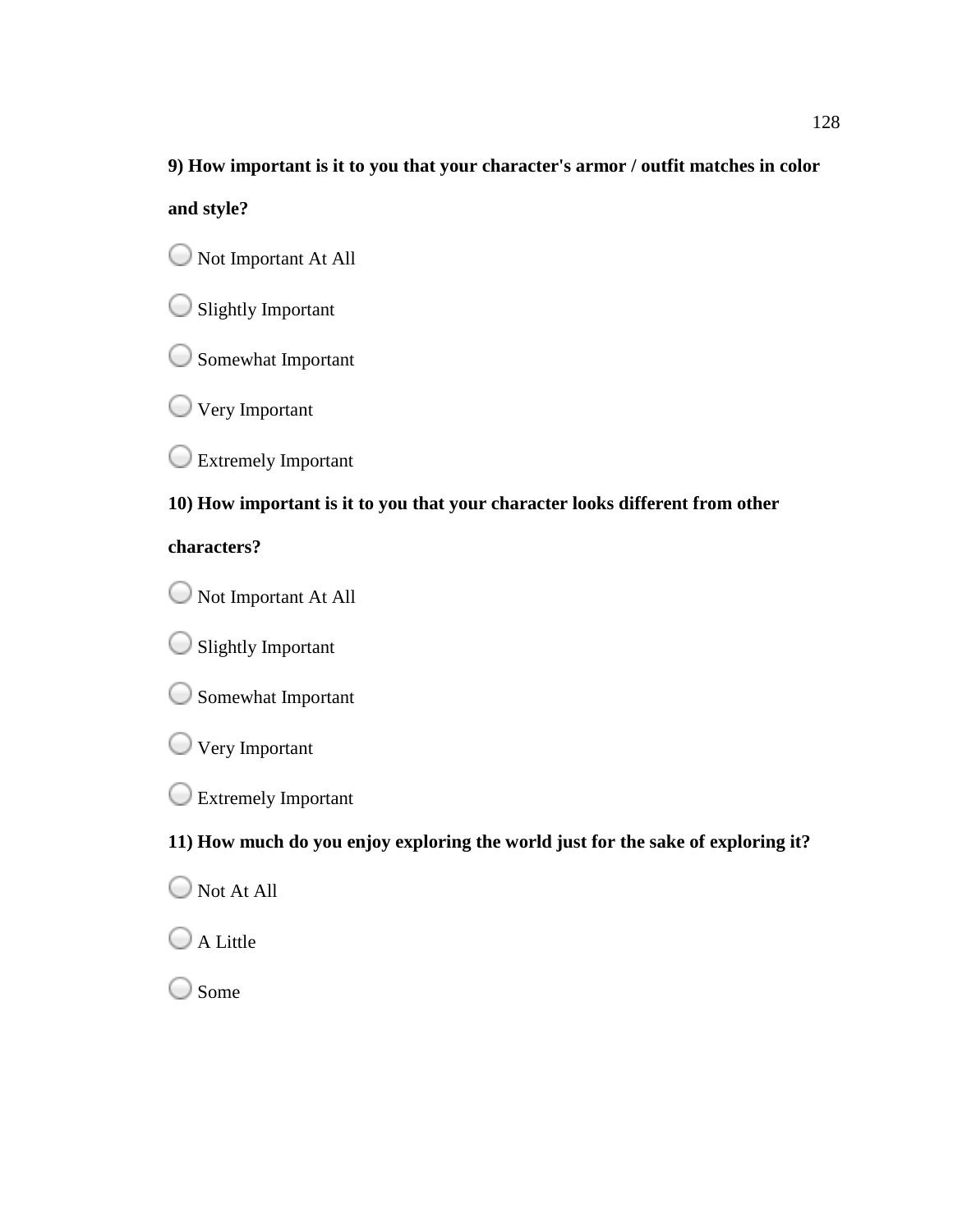A Lot

A Great Deal

**12) How much do you enjoy finding quests, NPCs or locations that most people do**  uch do you enjoy finding quests, NPCs or locations that most people do<br>bout?<br>All<br><br>.<br>.<br>.<br>.<br>.<br>.<br>.<br>and the the the the the thing distinctive objects or clothing that have no<br>value in the game?<br>.<br>.<br>.<br>.<br>.<br>.<br>.<br>.<br>.<br>.<br>.<br>.<br>.<br>.<br>.<br>.<br>

**not know about?**

Not At All

 $\bigcirc$  A Little

◯ Some

A Lot

A Great Deal

**13) How much do you enjoy collecting distinctive objects or clothing that have no** 

### **functional value in the game?**

Not At All

 $\bigcirc$  A Little

◯ Some

O A Lot

A Great Deal

**How important are the following things to you in the game?**

**1) Leveling up your character as f up your character fast as possible.**

Not Important At All

Slightly Important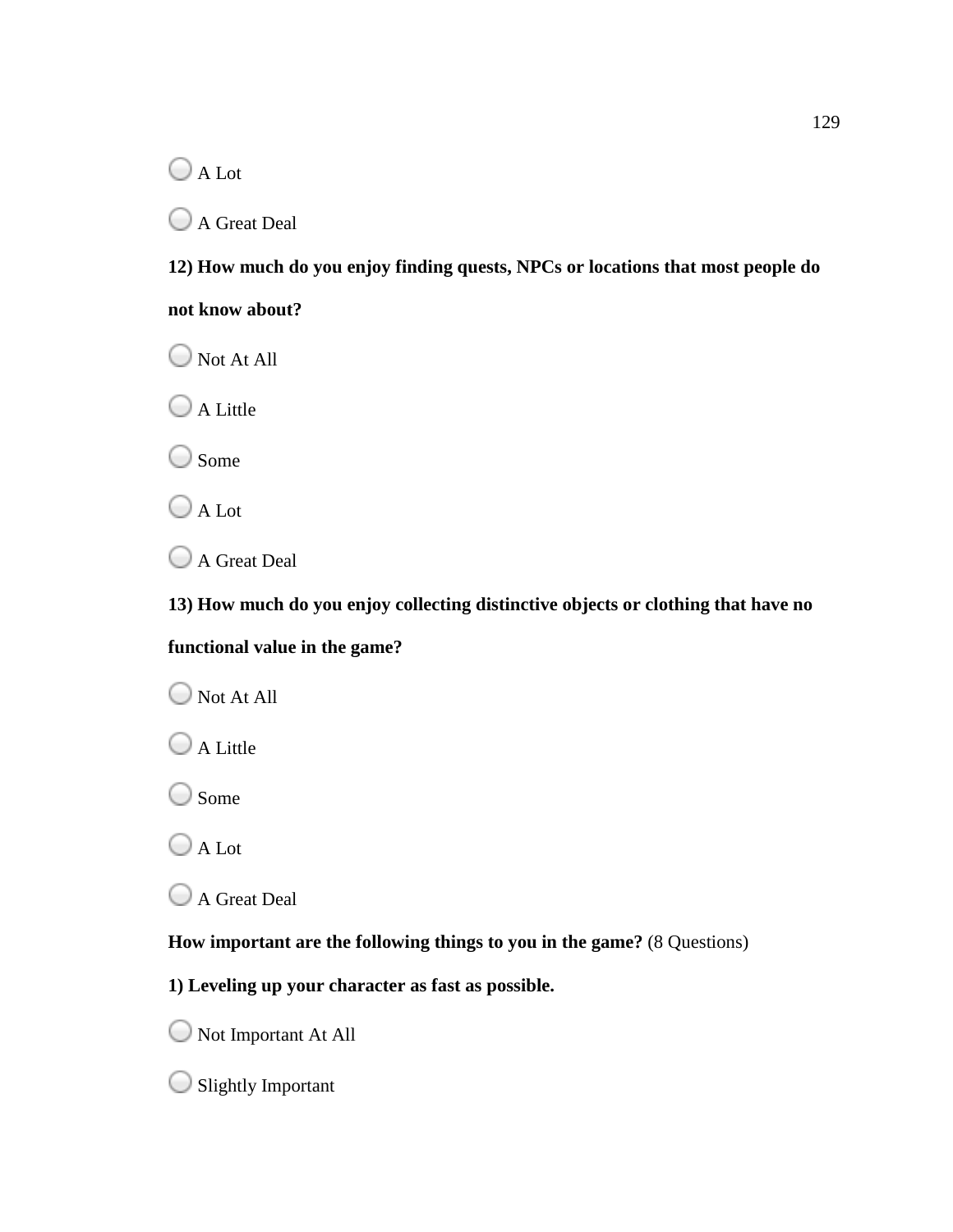**Moderately Important** 

**Very Important** 

Tremendously Important

**2) Acquiring rare items that most players will never have.**

Not Important At All

 $\bigcirc$  Slightly Important

Moderately Important

**Very Important** 

Tremendously Important

### **3) Becoming powerful.**

Not Important At All

 $\bigcirc$  Slightly Important

Moderately Important

**Very Important** 

Tremendously Important

### **4) Accumulating resources, items or money.**

Not Important At All

Slightly Important

Moderately Important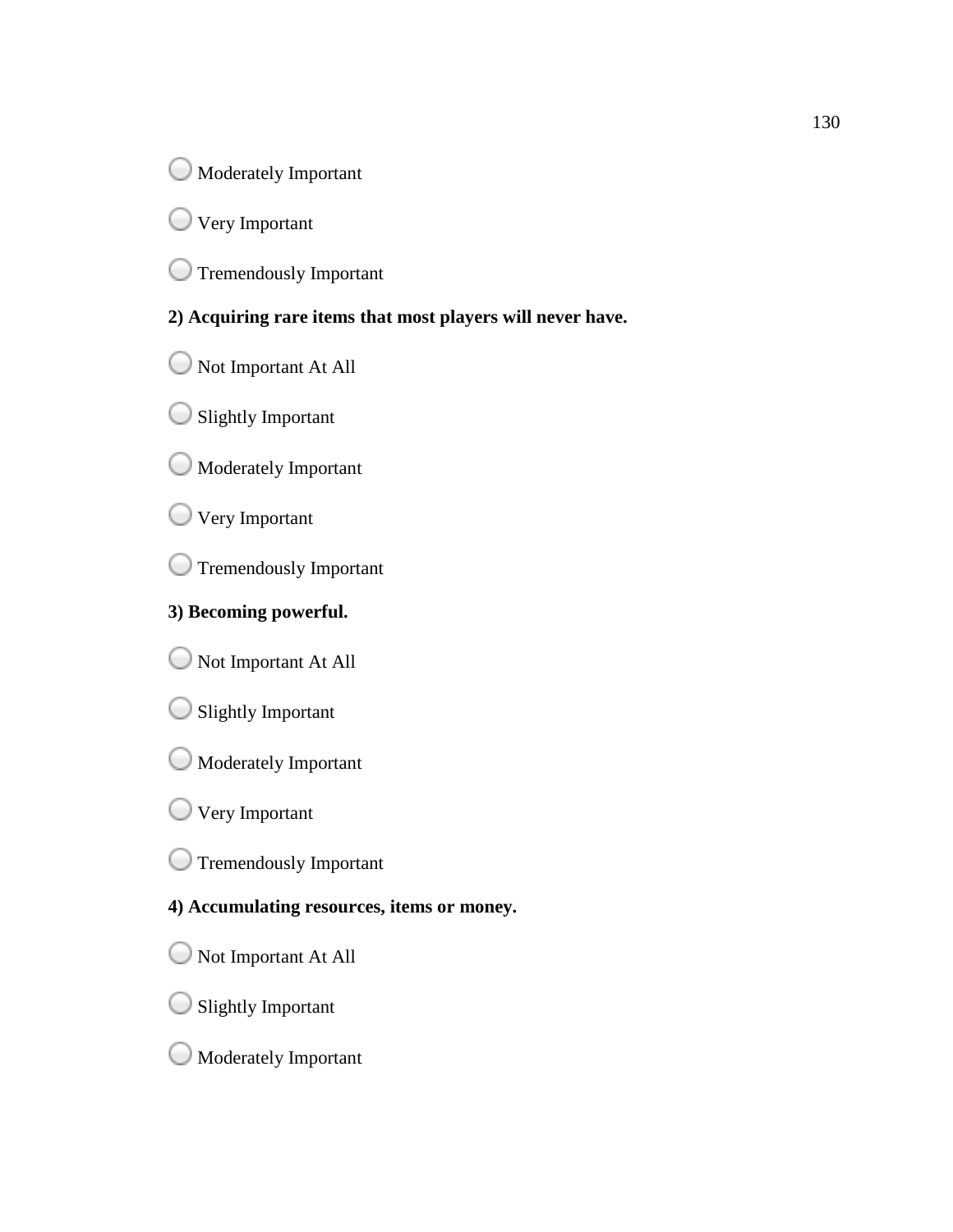**Very Important** 

Tremendously Important

### 5) Knowing as much about the game mechanics and rules as possible.

- Not Important At All
- $\bigcirc$  Slightly Important
- Moderately Important
- Very Important
- Tremendously Important

### **6) Having a self-sufficient character. sufficient**

- Not Important At All
- Slightly Important
- $\bigcirc$  Moderately Important
- Very Important
- Tremendously Important

### **7) Being immersed in a fantasy world. fantasy world.**

- Not Important At All
- Slightly Important
- Moderately Important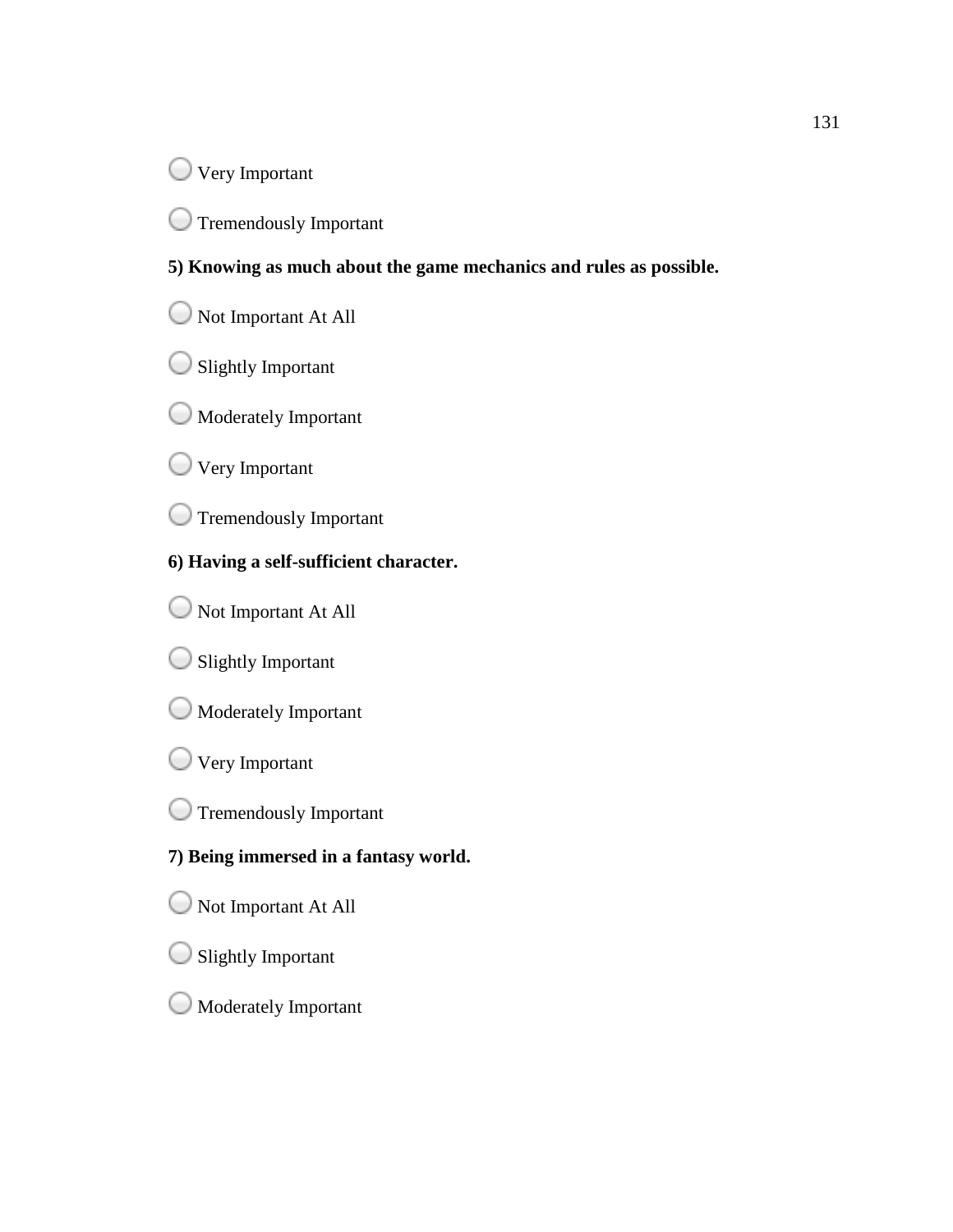**Very Important** 

Tremendously Important

### **8) Escaping from the real world.**

Not Important At All

Slightly Important

Moderately Important

**Very Important** 

Tremendously Important

How much do you enjoy doing the following things in the game? (10 Questions) 132<br>
132<br>
Important<br>
Independent At All<br>
Important<br>
Englestant At All<br>
Important<br>
Important<br>
Important<br>
Important<br>
Independent<br>
Important<br>
Independent<br>
Important<br>
Independent<br>
Important<br>
Independent<br>
Important<br>
Independent

### **1) Helping other players.**

Not Enjoyable At All

 $\bigcirc$  Slightly Enjoyable

Moderately Enjoyable

**Very Enjoyable** 

**Tremendously Enjoyable** 

### **2) Getting to know other players.**

Not Enjoyable At All

 $\bigcirc$  Slightly Enjoyable

Moderately Enjoyable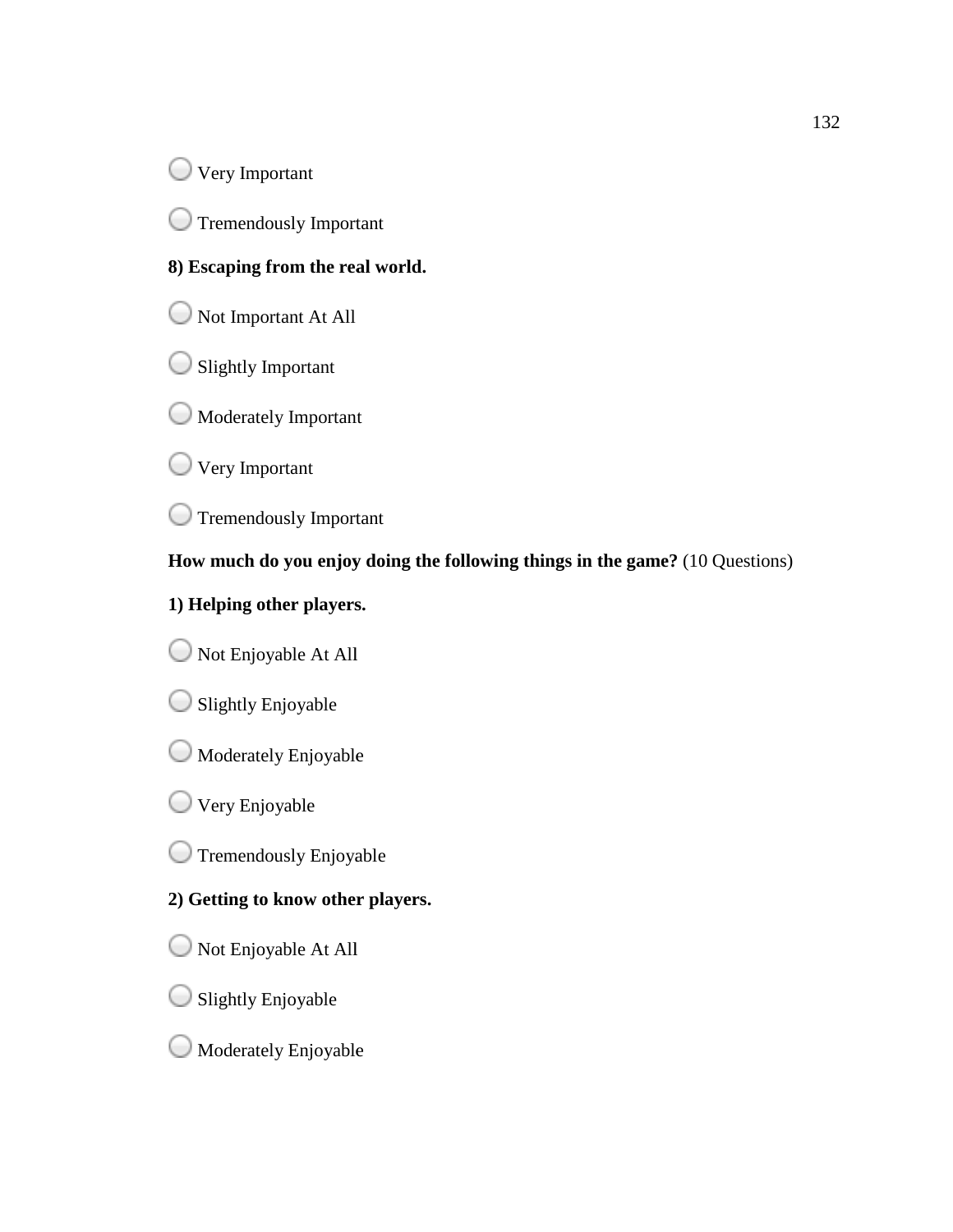Very Enjoyable

Tremendously Enjoyable ζ.,

### **3) Chatting with other players.**

Not Enjoyable At All Enjoyable

- $\bigcirc$  Slightly Enjoyable
- Moderately Enjoyable
- Very Enjoyable

Tremendously Enjoyable

### **4) Competing with other players. with other**

- Not Enjoyable At All
- $\bigcirc$  Slightly Enjoyable
- Moderately Enjoyable
- Very Enjoyable
- **Tremendously Enjoyable**

# **5) Dominating/killing other players.** 133<br>
Enjoyable<br>
Engoyable<br>
Engoyable At All<br>
Enjoyable<br>
Engoyable<br>
Engoyable<br>
Engoyable<br>
Engoyable<br>
Engoyable<br>
Engoyable<br>
At All<br>
Engoyable<br>
Engoyable<br>
Engoyable<br>
Engoyable<br>
Engoyable<br>
Engoyable<br>
Engoyable<br>
Engoyable<br>
Engo

- Not Enjoyable At All
- Slightly Enjoyable
- Moderately Enjoyable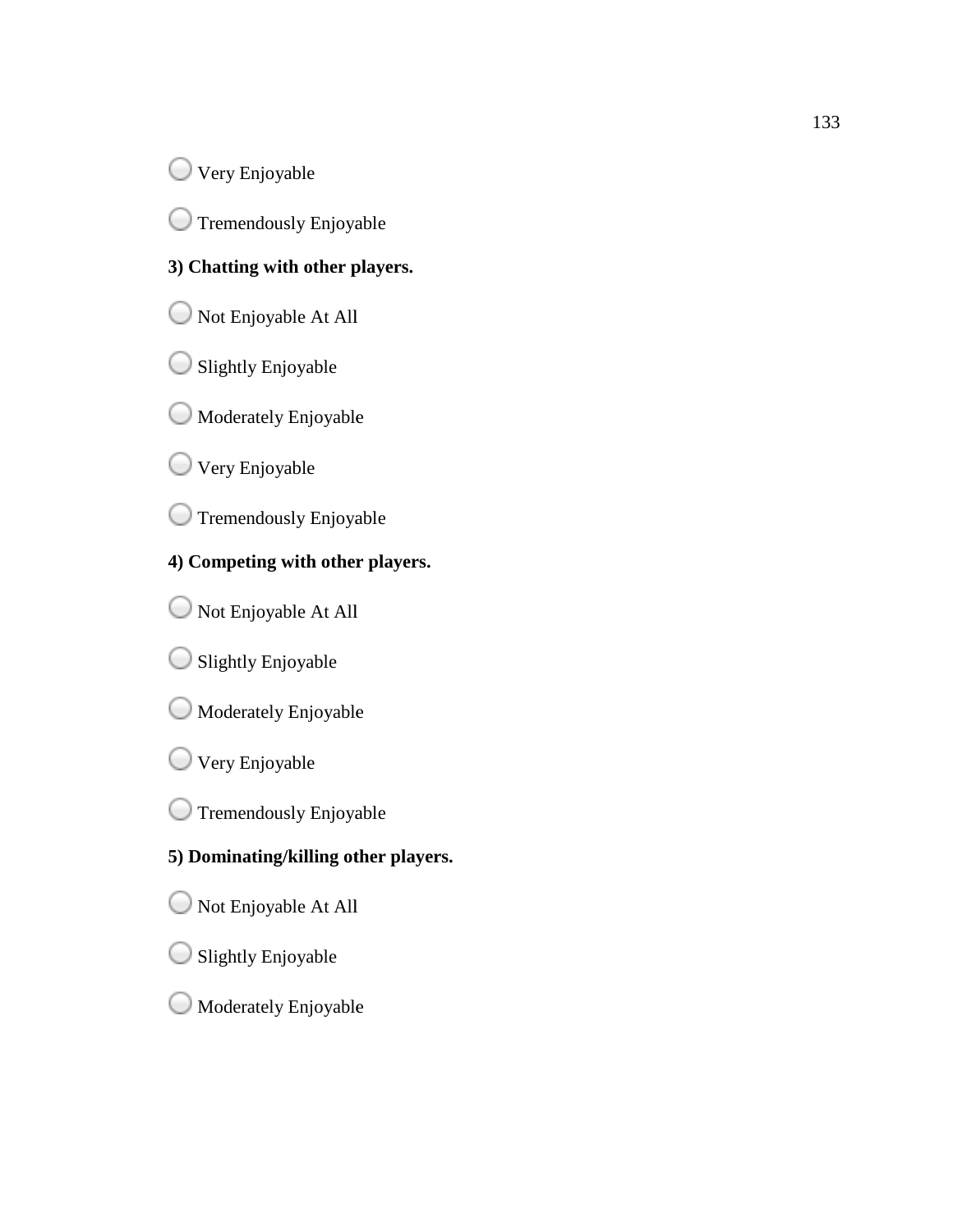**Very Enjoyable** 

Tremendously Enjoyable

### **6) Exploring every map or zone in the world. Exploring every map**

- Not Enjoyable At All Enjoyable
- $\bigcirc$  Slightly Enjoyable
- Moderately Enjoyable
- **Very Enjoyable**

Tremendously Enjoyable

### **7) Being part of a friendly, casual video gaming.**

- Not Enjoyable At All
- $\bigcirc$  Slightly Enjoyable
- Moderately Enjoyable
- **Very Enjoyable**
- Not Enjoyable At All<br>Slightly Enjoyable<br>Moderately Enjoyable<br>Very Enjoyable<br>Tremendously Enjoyable

# **8) Being part of serious video gaming experience. of serious** 134<br>
134<br>
Enjoyable<br>
Irring every map or zone in the world.<br>
Enjoyable<br>
Entacty Enjoyable<br>
Ientedy Enjoyable<br>
Pentodosly Enjoyable<br>
1941 of a friendly, casual video gaming.<br>
Enjoyable<br>
At All<br>
Enjoyable<br>
Entacty Enjoyable<br>

- Not Enjoyable At All
- $\bigcirc$  Slightly Enjoyable
- Moderately Enjoyable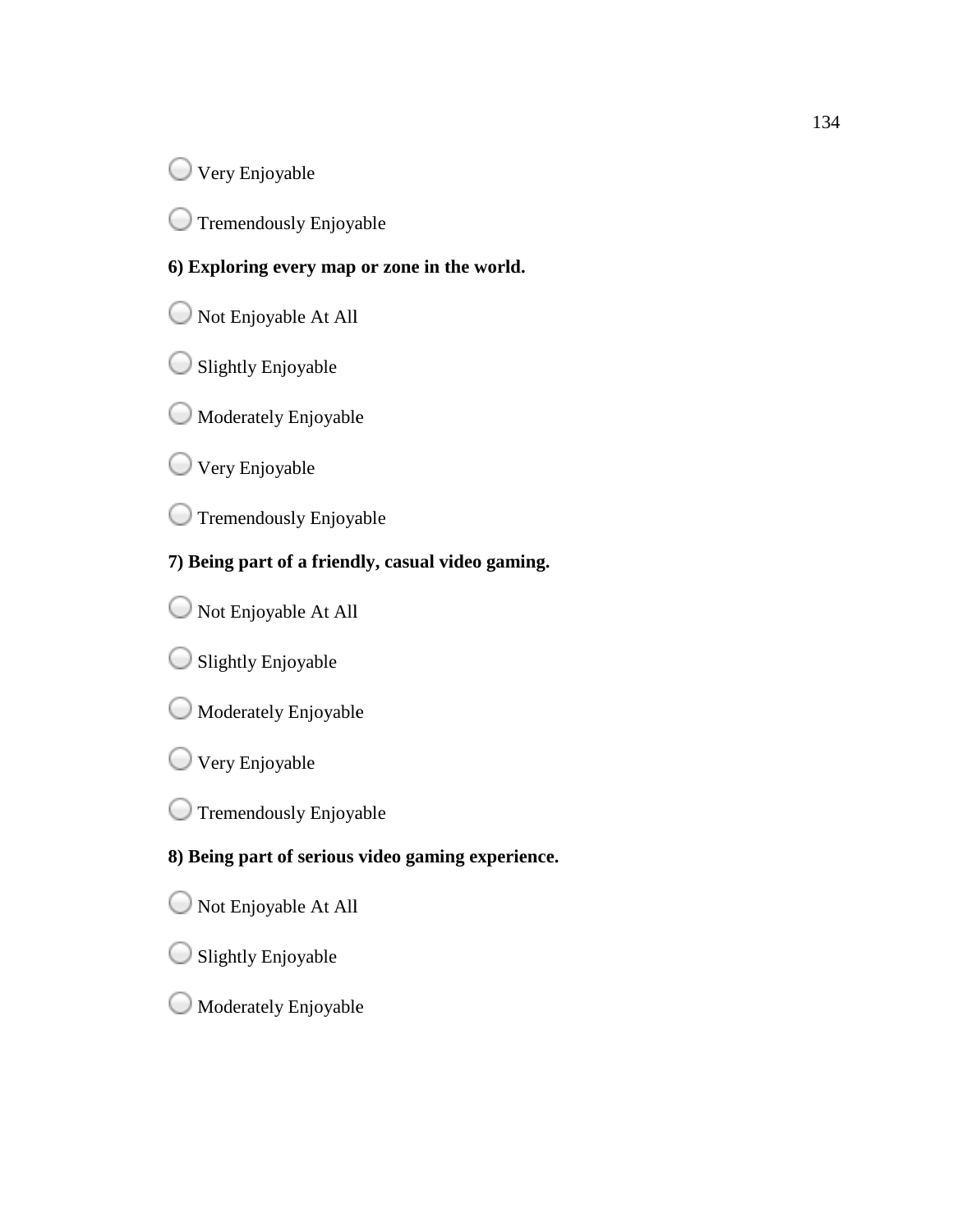**Very Enjoyable** 

 $\bigcup$  Tremendously Enjoyable

### **9) Trying out new roles and personalities with your characters. roles personalities**

- Not Enjoyable At All
- $\bigcirc$  Slightly Enjoyable
- Not Enjoyable At All<br>Slightly Enjoyable<br>Moderately Enjoyable
- **Very Enjoyable**
- Tremendously Enjoyable
- **10) Doing things that an annoy other players.**
- Not Enjoyable At All Enjoyable
- $\bigcirc$  Slightly Enjoyable
- Moderately Enjoyable
- **Very Enjoyable**
- **Tremendously Enjoyable**

How often do you do the following things in the game? (8 Questions)

**1) How often do you find yourself having meaningful conversations with other you find yourself having** 135

**players?**

◯ Never

Seldom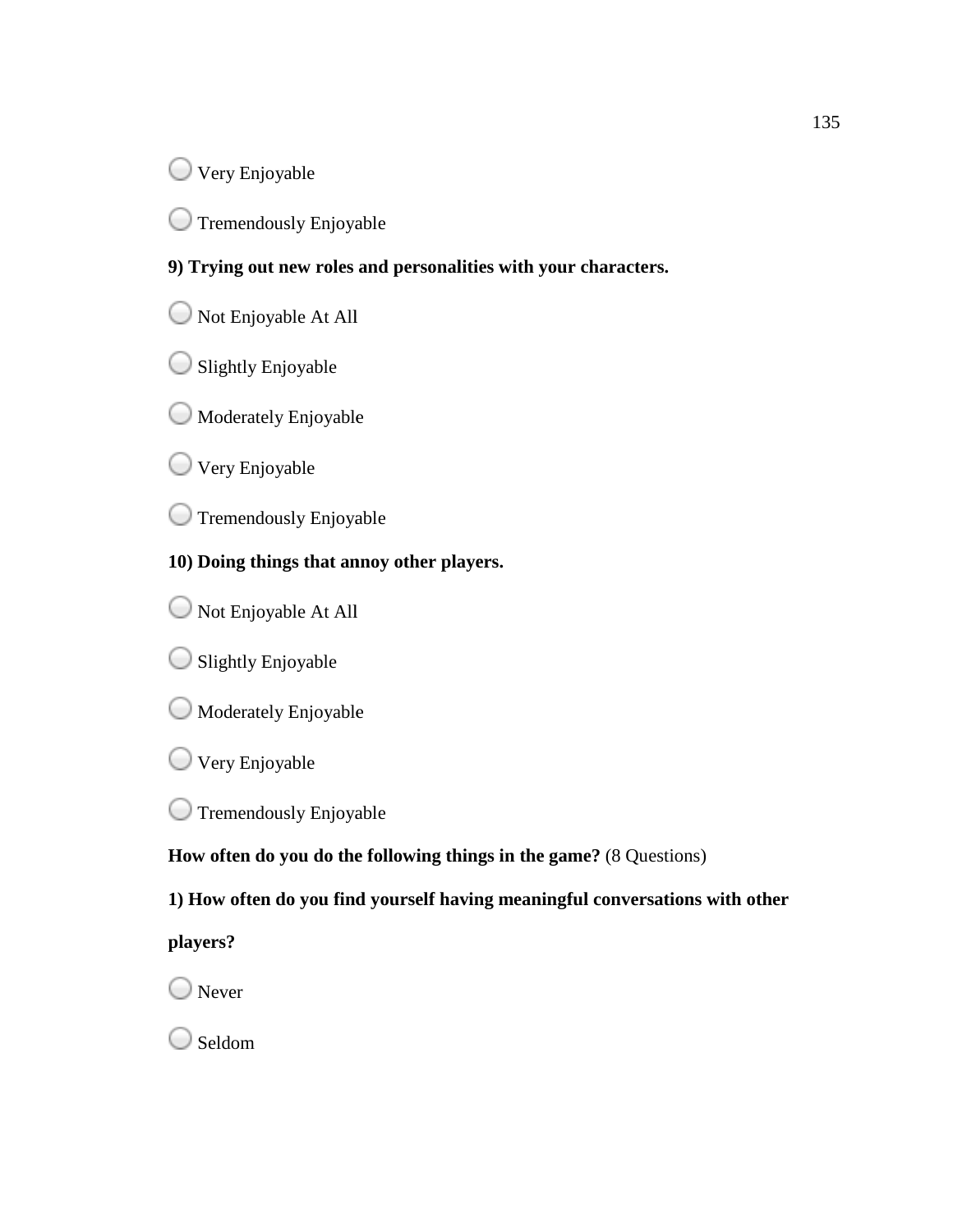**Sometimes** 

 $\bigcirc$  Often

Always

### **2) How often do you talk to your online friends about your personal issues?**

O Never

Seldom

**Sometimes** 

 $\bigcirc$  Often

Always

**3) How often have your online friends offered you support when you had a real life**  Figures<br> **ften do you talk to your online friends about your personal issues?**<br>
Ften do you tal**k** to your online friends offered you support when you had a real life<br>
Pten have your online friends offered you support when

## **problem?**

O Never

Seldom

O Sometimes

 $\bigcirc$  Often

Always

### **4) How often do you make up stories and histories for your characters?**

O Never

○ Seldom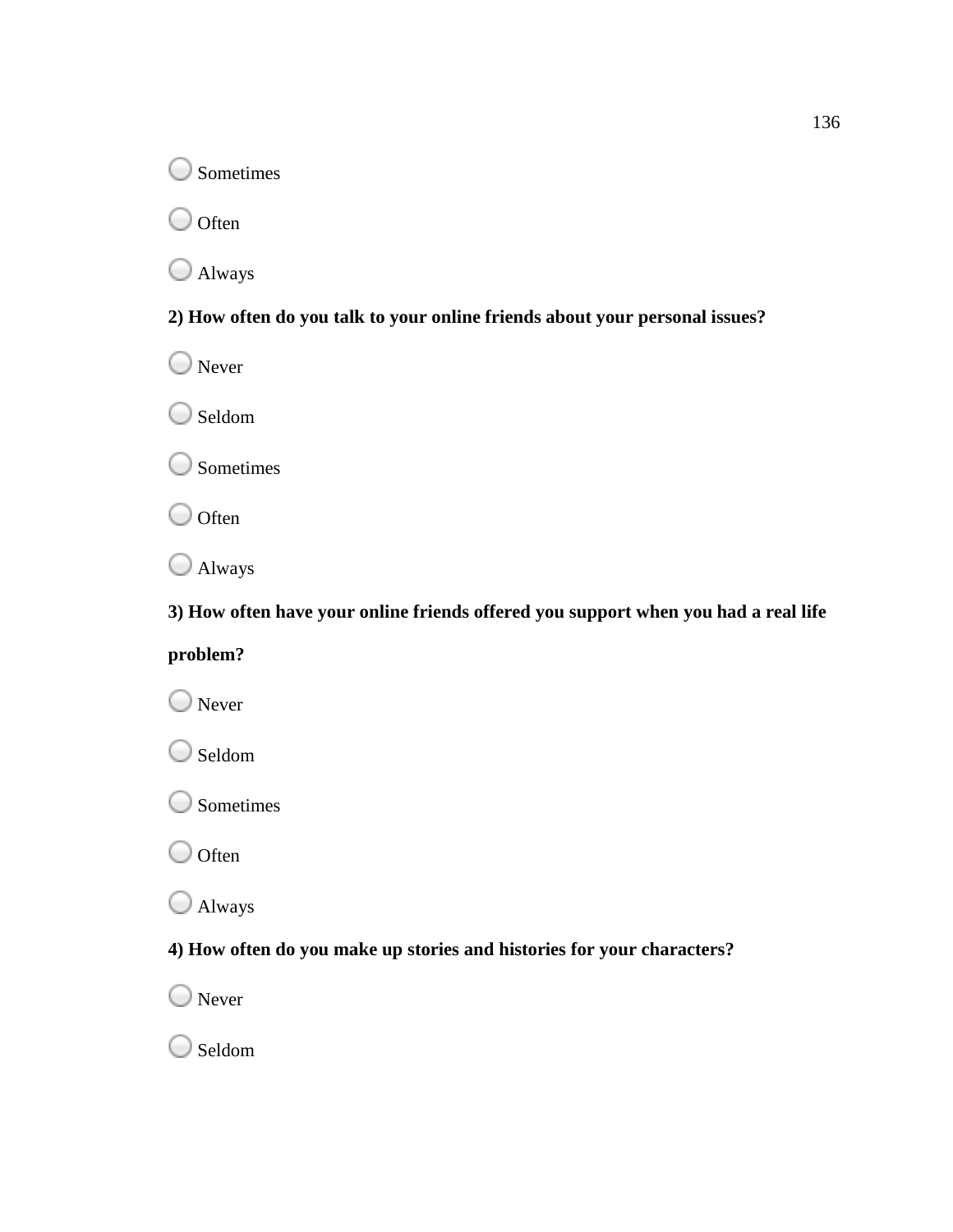**Sometimes** 

 $\bigcirc$  Often

Always

**5) How often do you role you role-play your character?**

O Never

Seldom

**Sometimes** 

 $\bigcirc$  Often

Always

**6) How often do you play so you can avoid thinking about some of your real real-life** you role-play your character?<br>**you play so you can avoid thinking about some of your real-life**<br>ries?<br>**you play to relax from the day's work?** 

### **problems or worries?**

O Never

Seldom

O Sometimes

 $\bigcirc$  Often

Always

### **7) How often do you play to relax from the day's work?**

O Never

○ Seldom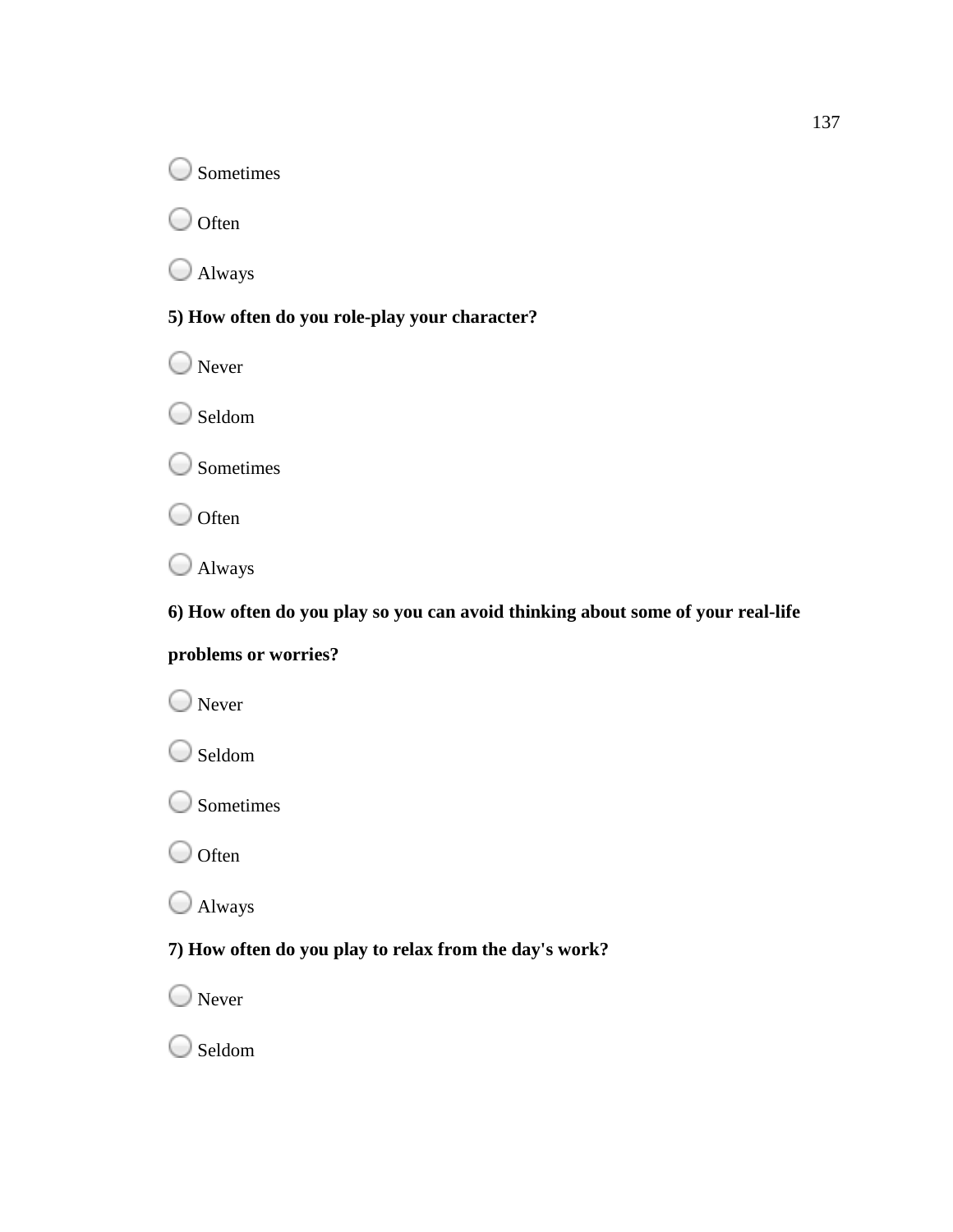O Sometimes

 $\bigcirc$  Often

Always

## **8) How often do you purposefully try to provoke or irritate other players?** 138<br> **you purposefully try to provoke or irritate other players?**

O Never Seldom Sometimes

 $\bigcirc$  Often

Always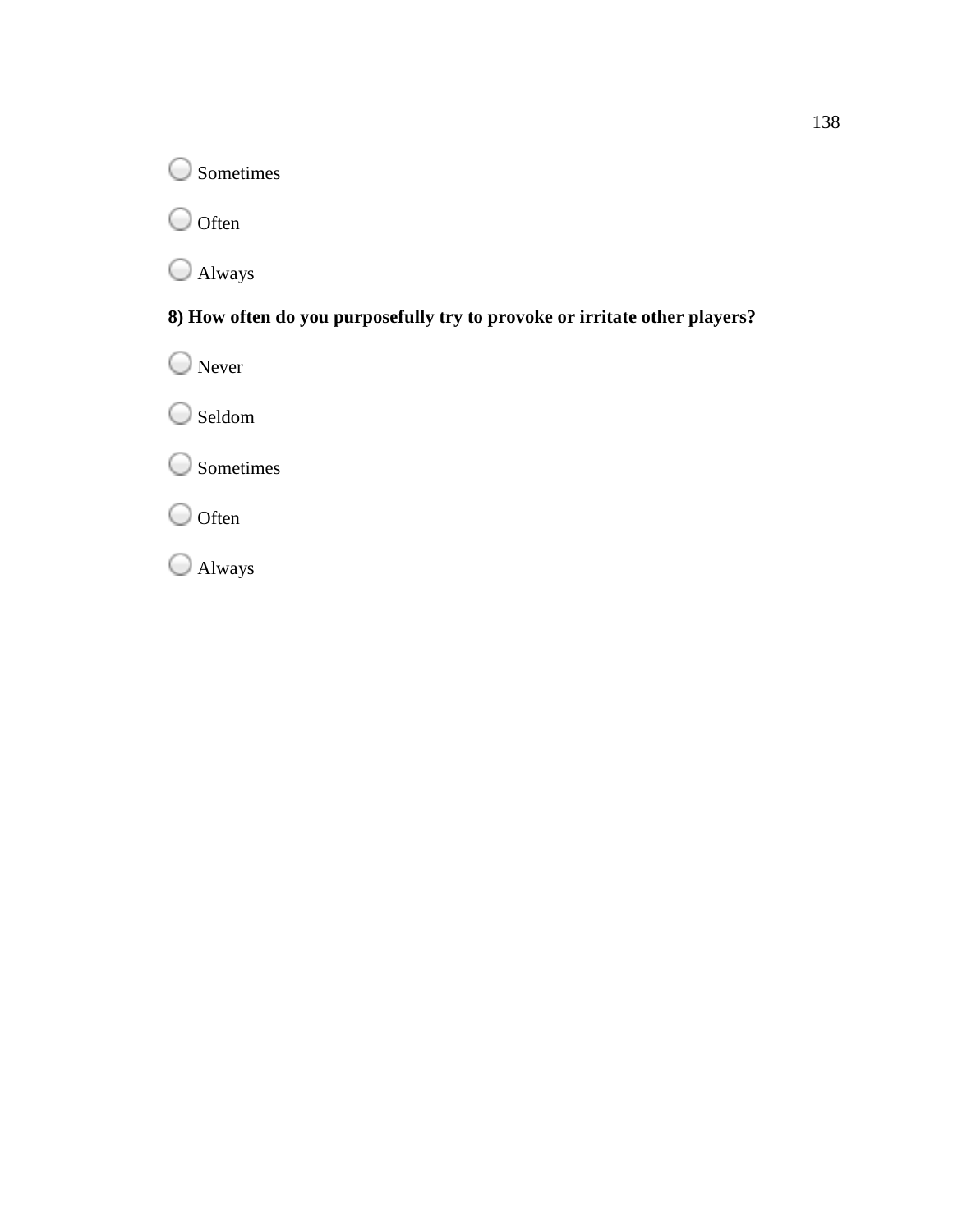### **The Child and Youth**

### **Resilience Measure**

### Section Three

### **To what extent do the statements below DESCRIBE YOU? Circle one answer for each statement.**

|                                                                                                   | Not at<br>All | <b>A Little</b> | Some-<br>what | Quite<br>a lot | A Lot |
|---------------------------------------------------------------------------------------------------|---------------|-----------------|---------------|----------------|-------|
|                                                                                                   |               |                 |               | B              |       |
|                                                                                                   |               |                 |               | i              |       |
|                                                                                                   |               |                 |               | t              |       |
| 1. I have people I look up to                                                                     | $\mathbf{1}$  | 2               | 3             | 4              | 5     |
| 2. I cooperate with people around me                                                              | $\mathbf{1}$  | $\overline{c}$  | 3             | $\overline{4}$ | 5     |
| 3. Getting an education is important to me                                                        | $\mathbf{1}$  | $\overline{c}$  | 3             | $\overline{4}$ | 5     |
| 4. I know how to behave in different social situations                                            | $\mathbf{1}$  | $\overline{2}$  | 3             | $\overline{4}$ | 5     |
| 5. My parent(s)/caregiver(s) watch me closely                                                     | $\mathbf{1}$  | $\overline{c}$  | 3             | $\overline{4}$ | 5     |
| 6. My parent(s)/caregiver(s) know a lot about me                                                  | $\mathbf{1}$  | $\overline{c}$  | 3             | $\overline{4}$ | 5     |
| 7. If I am hungry, there is enough to eat                                                         | $\mathbf{1}$  | $\overline{2}$  | 3             | 4              | 5     |
| 8. I try to finish what I start                                                                   | $\mathbf{1}$  | $\overline{c}$  | 3             | $\overline{4}$ | 5     |
| 9. Spiritual beliefs are a source of strength for me                                              | $\mathbf{1}$  | $\overline{c}$  | 3             | $\overline{4}$ | 5     |
| 10. I am proud of my ethnic background                                                            | $\mathbf{1}$  | $\overline{2}$  | 3             | $\overline{4}$ | 5     |
| 11. People think that I am fun to be with                                                         | $\mathbf{1}$  | $\overline{c}$  | 3             | $\overline{4}$ | 5     |
| 12. I talk to my family/caregiver(s) about how I feel                                             | 1             | $\overline{c}$  | 3             | 4              | 5     |
| 13. I am able to solve problems                                                                   | $\mathbf{1}$  | $\overline{c}$  | 3             | $\overline{4}$ | 5     |
| 14. I feel supported by my friends                                                                | $\mathbf{1}$  | $\overline{c}$  | 3             | $\overline{4}$ | 5     |
| 15. I know where to go in my community to get help                                                | $\mathbf{1}$  | $\overline{2}$  | 3             | $\overline{4}$ | 5     |
| 16. I feel I belong at my school                                                                  | $\mathbf{1}$  | $\overline{c}$  | 3             | $\overline{4}$ | 5     |
| 17. My family stands by me during difficult times                                                 | $\mathbf{1}$  | $\overline{c}$  | 3             | $\overline{4}$ | 5     |
| 18. My friends stand by me during difficult times                                                 | $\mathbf{1}$  | $\overline{2}$  | 3             | $\overline{4}$ | 5     |
| 19. I am treated fairly in my community                                                           | $\mathbf{1}$  | $\overline{c}$  | 3             | $\overline{4}$ | 5     |
| 20. I have opportunities to show others that I<br>am becoming an adult and can act<br>responsibly | $\mathbf{1}$  | $\overline{c}$  | 3             | 4              | 5     |
| 21. I am aware of my own strengths                                                                | $\mathbf{1}$  | 2               | 3             | $\overline{4}$ | 5     |
| 22. I participate in organized religious activities                                               | $\mathbf{1}$  | $\overline{c}$  | 3             | $\overline{4}$ | 5     |
| 23. I think it is important to serve my community                                                 | $\mathbf{1}$  | $\overline{c}$  | 3             | $\overline{4}$ | 5     |
| 24. I feel safe when I am with my family/caregiver(s)                                             | $\mathbf{1}$  | $\overline{c}$  | 3             | $\overline{4}$ | 5     |
| 25. I have opportunities to develop skills that will be                                           |               |                 |               |                |       |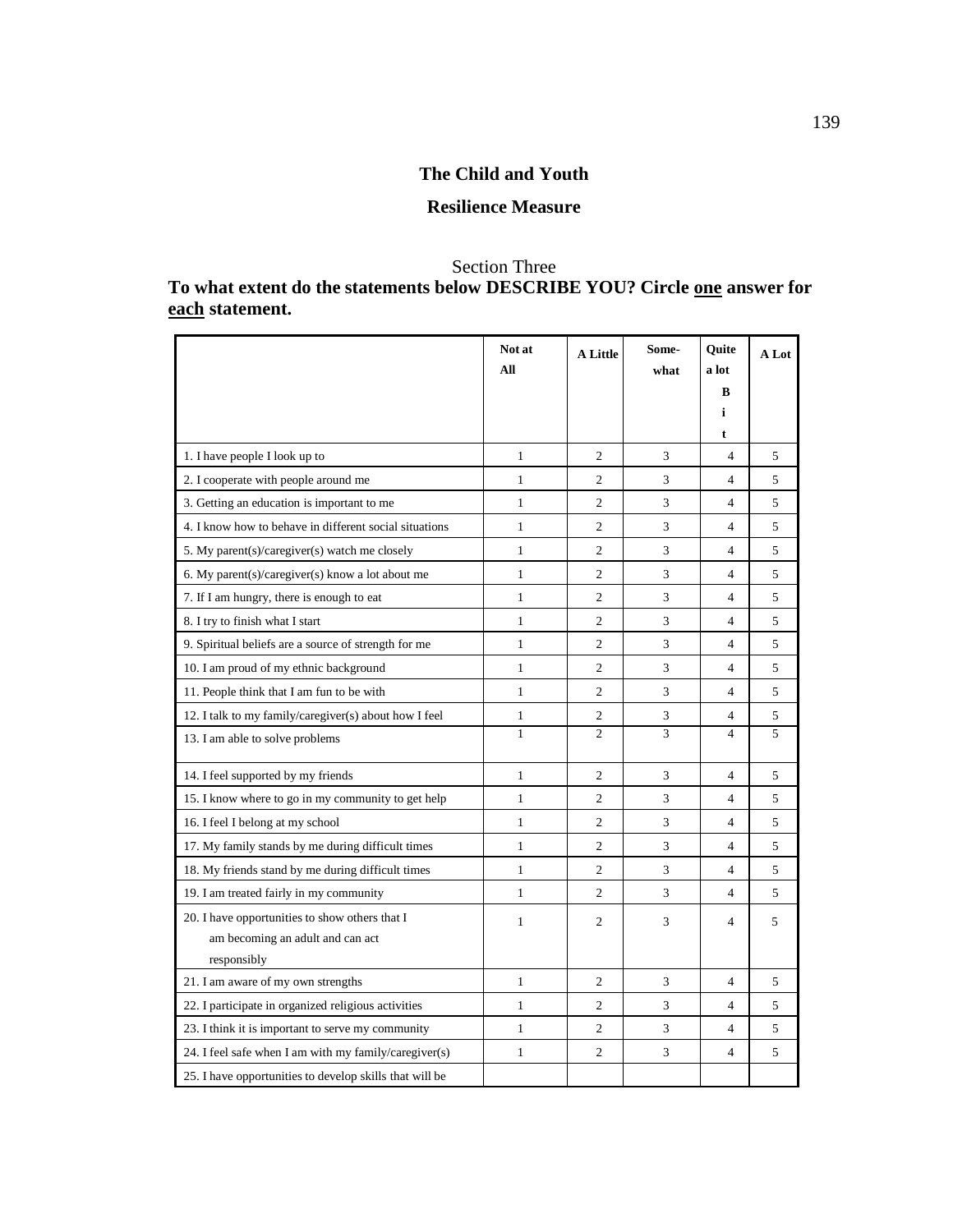| useful later in life (like job skills and skills to care<br>for others)         |  |  |  |
|---------------------------------------------------------------------------------|--|--|--|
| 26. I enjoy my family's/caregiver $\square$ s cultural and family<br>traditions |  |  |  |
| 27. I enjoy my community's traditions                                           |  |  |  |
| 28. I am proud to be (Nationality:                                              |  |  |  |

**Citation:** The International Resilience Project (2007). *The Child and Youth Resilience Measure (CYRM) - 28*. Retrieved

[date], from http://www.resilienceresearch.org

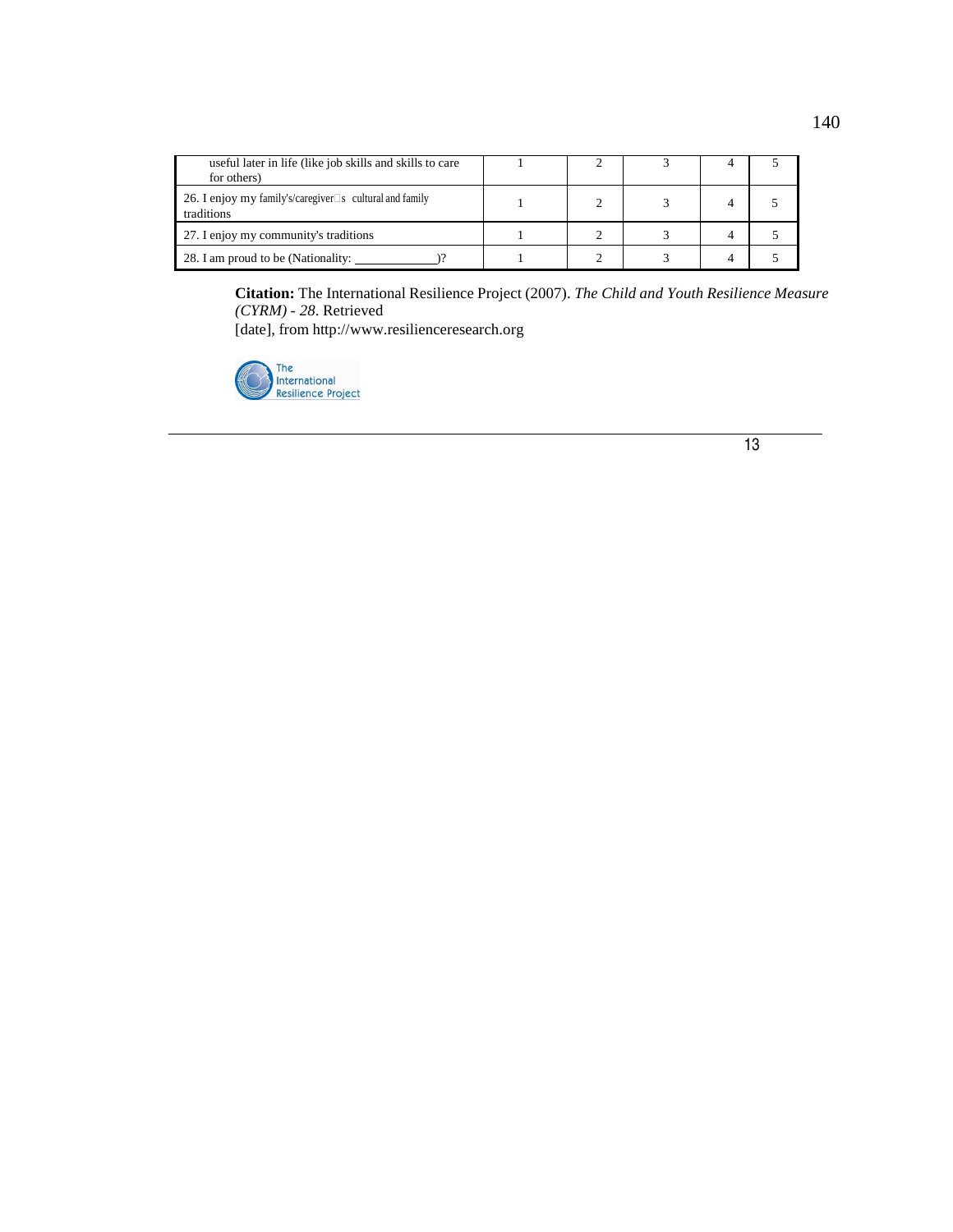Appendix B: Permission for Use of PedsQL  $^{TM}$  Pediatric Quality of Life Inventory

Dear Geoff,

Thank you for your message.

You have only to send me your completed and signed User Agreement.

I hope this is clear for you. Please do not hesitate to contact me should you need any additional information or may have any other questions.

I look forward to hearing from you.

Best regards,

Farah MEBARKI Project Assistant - PRO Information Support

MAPI Research Trust 27 rue de la Villette | 69003 Lyon | France Tel.: +33 (0)4 72 13 65 75 Fax: +33 (0)4 72 13 55 73 E-mail: fmebarki@mapigroup.com<mailto:fmebarki@mapigroup.com> Please visit our websites | www.mapigroup.com<http://www.mapigroup.com/> | www.mapi-trust.org<http://www.mapi-trust.org> | www.proqolid.org<http://www.proqolid.org/> | www.mapi-prolabels.org<http://www.mapiprolabels.org/> | www.mapi-store.com<outbind://76- 000000002EC2163916895843AA6F8468E6FD62B907000881AB39F65BB848ACE2716 41F671CF100000002B13000000881AB39F65BB848ACE271641F671CF10000004EDF F00000/www.mapi-store.com> | www.mapi-pmr.org<http://www.mapi-pmr.org>

To contribute to the respect for environment, thank you for printing this electronic mail only if necessary \*\*\*\*\*\*\*\*\*\*\*\*\*\*\*\*\*\*\*\*\*\*\*\*\*\*\*\*\*\*\*\*\*\*\*\*\*\*\*\*\*\*\*\*\*\*\*\*\*\*\*\*\*\*\*\*\*\*\*\*\*\*\*\*\*\*\*\*\*\*\*\*\*\*\*\*\*\*\*\*\*\*\*\*\*\*\*\*\*\*\*\*\*\*\*\*\*\*\*\*

\*\*\*\*\*\*\*\*\*\*\*\*\*\*\*\*\*\*\*\*\*\*\*\*\*\*\*

This transmission (including any attachment) is intended solely for the use of the addressee(s) and may contain confidential information including trade secrets which are privileged, confidential, exempt from disclosure under applicable law and/or subject to copyright. If you are not an intended recipient, any use, disclosure, distribution, reproduction, review or copying (either whole or partial) is unauthorized and may be unlawful. E-mails are susceptible to alteration and their integrity cannot be guaranteed. The MAPI GROUP shall not be liable for this e-mail if modified or falsified. If you are not the intended recipient of this e-mail, please delete it immediately from your system and notify the sender of the wrong delivery and the mail deletion. \*\*\*\*\*\*\*\*\*\*\*\*\*\*\*\*\*\*\*\*\*\*\*\*\*\*\*\*\*\*\*\*\*\*\*\*\*\*\*\*\*\*\*\*\*\*\*\*\*\*\*\*\*\*\*\*\*\*\*\*\*\*\*\*\*\*\*\*\*\*\*\*\*\*\*\*\*\*\*\*\*\*\*\*\*\*\*\*\*\*\*\*\*\*\*\*\*\*\*\*

\*\*\*\*\*\*\*\*\*\*\*\*\*\*\*\*\*\*\*\*\*\*\*\*\*\*\*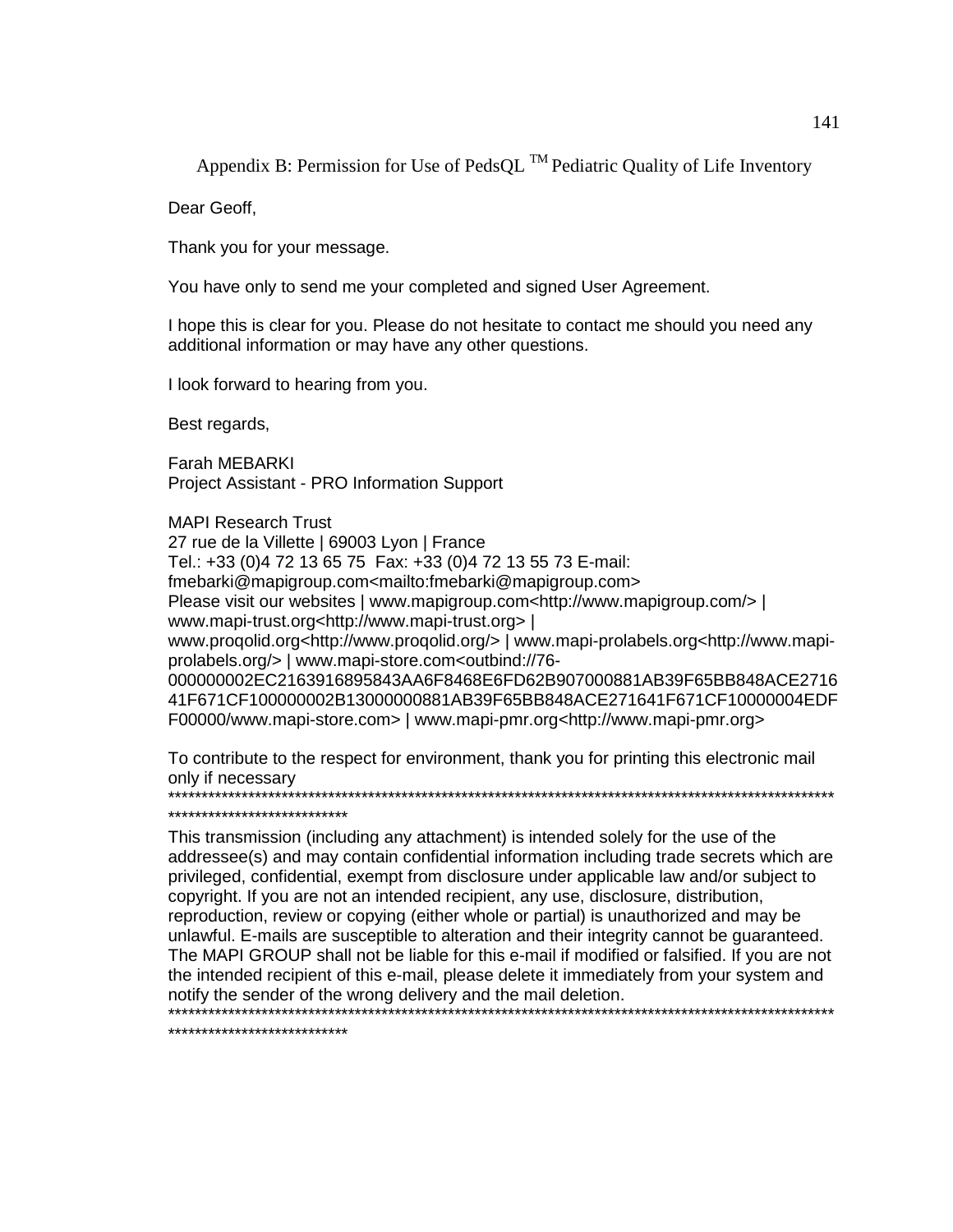-----Message d'origine-----

De : Geoff Nugent [mailto:Geoffnugent@yahoo.com]

Envoyé : mercredi 27 février 2013 18:09

À : Andrea MURISON

Objet : PedsQL short Form

Dear Andrea Murison

My name is Geoff Nugent. I am a student in a psychology Ph.D. Program at Walden University. I am contacting you in regards to the PedsQL Short Form. I would like to use it in my study of Adolescents and Video games. I have downloaded the user agreement form, will fill it out, and send it in but was wondering if there is anything else i need to do to get permission according to the copyright.

You can respond to either geoffnugent@yahoo.com or geoff.nugent@waldenu.edu Thank you Geoff Nugent, M.A., Walden University, Health Psychology Program.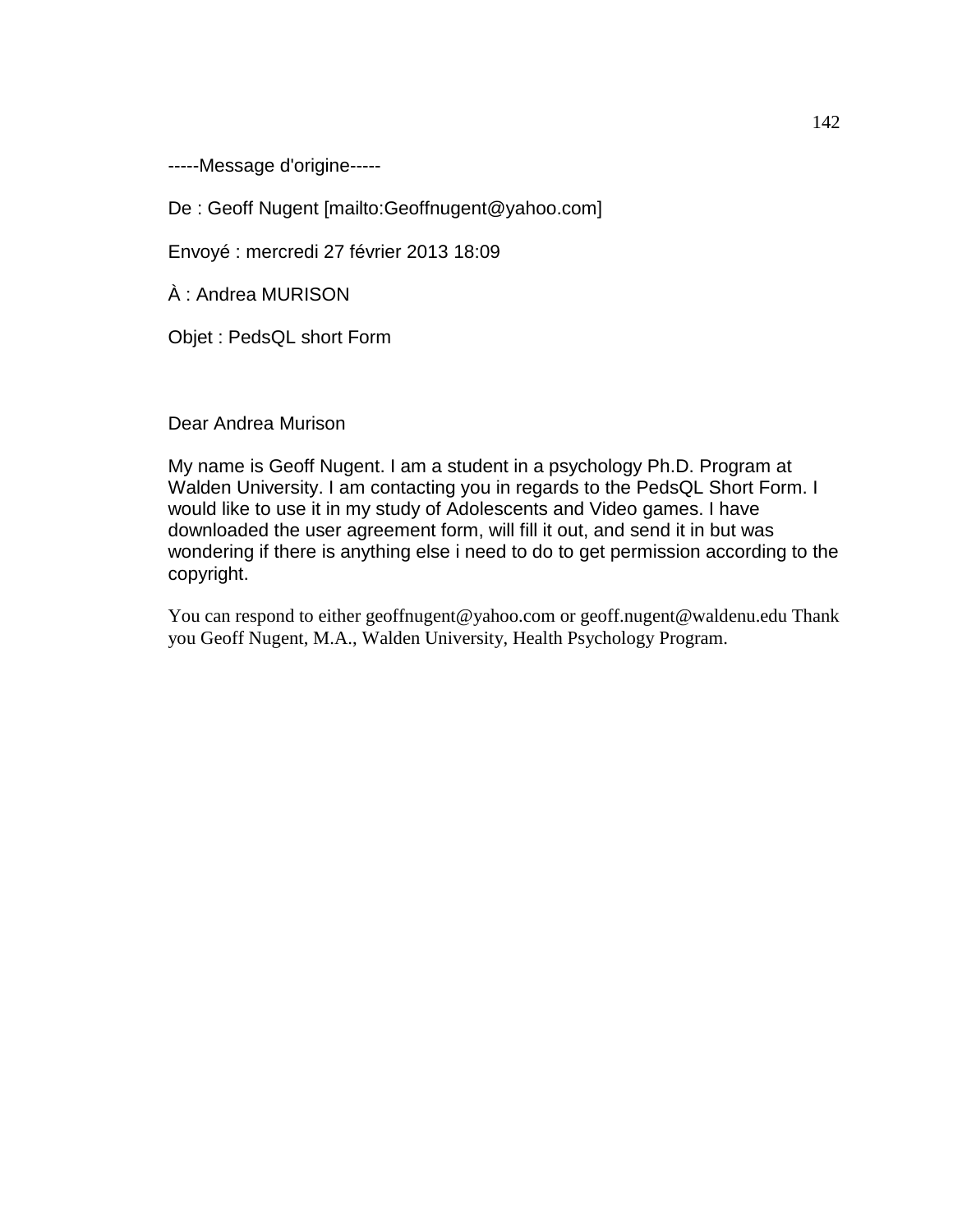Appendix C: Permission for Motivation for Gaming Survey by Yee (2007)

Hi Geoff,

You are most welcome to use the scale for your research. Also, there is a newer (2012) version of the scale that uses 12 items to measure just the 3 high level factors:

http://nickyee.com/pubs/2012%20CHI%20-%20Motivations%20Scale.pdf

You are welcome to use either scale for your research. All the best!

Nick

Dear Dr. Yee

My name is Geoff Nugent and I am in a Psychology Ph.D. program at Walden University. I am contacting you because i have found you 40 item survey on motivation published in 2007. I would like to you this instrument for my research on adolescents and video game. This instrument could help in excreting information from the dependent variables within the study. Please let me know what i need to do in order to gain permission for its use.

I can be reached at either geoffnugent@yahoo.com or geoff.nugent@waldenu.edu

Thank for you time Geoff Nugent. M.A. Walden University, Health Psychology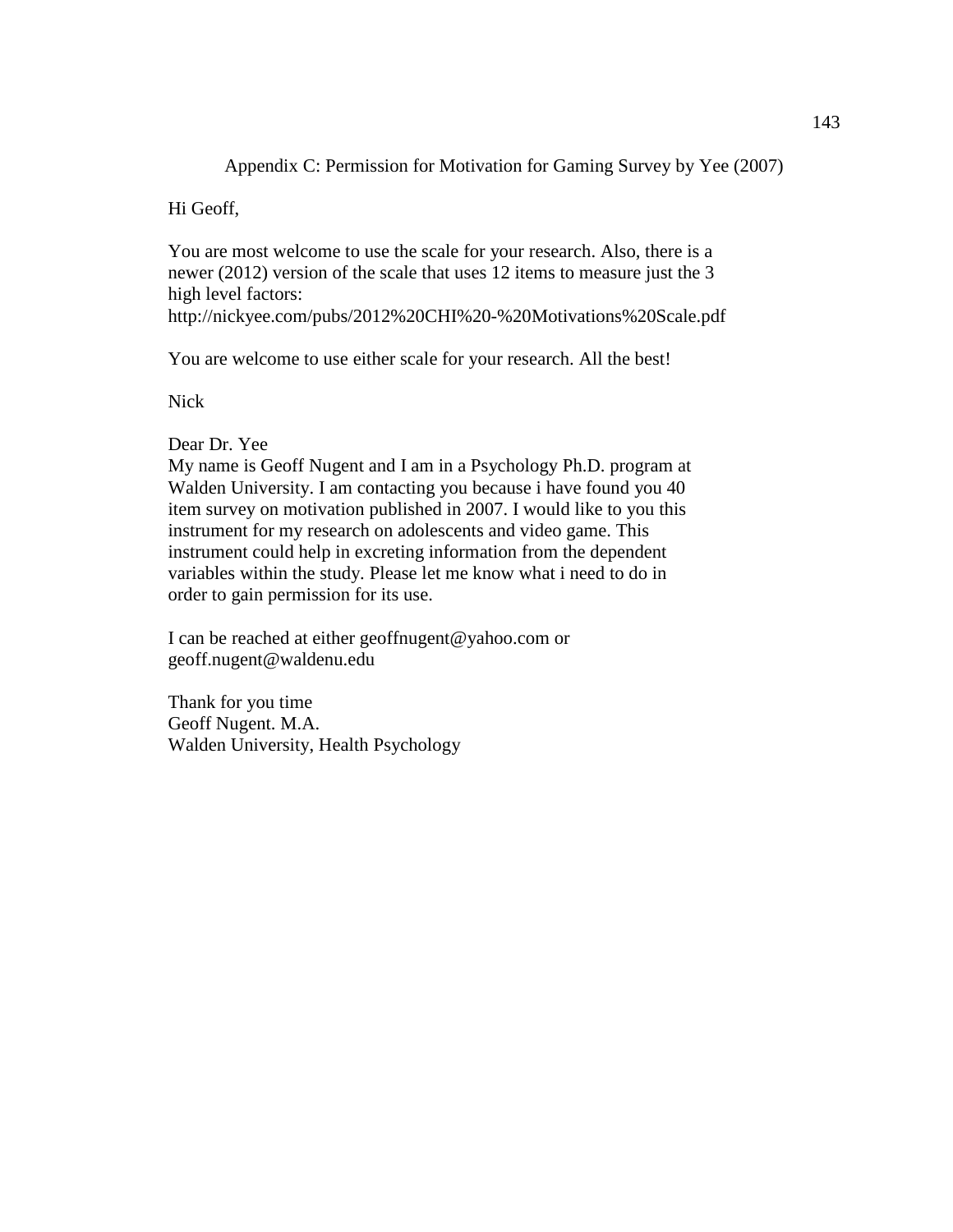### Appendix D: Permission for Child and Youth Resilience Measure

Amber

Is this sufficient for the agreement or do I need something more. Is there a form that you can send stating that I have permission to use the CYRM. Geoff

### Hello,

Thank you so much for enquiring about the Child and Youth Resilience Measure (CYRM). We are happy to share the CYRM. For our own files, we do have a few questions regarding your work. If you could complete the following and return it to us, that would be most helpful.

Your Name: Geoffrey Nugent

Title of the Study: (Working Title) Voice Over Internet Protocol (VOIP), Video Games, and the Adolescent's Perceived Experience)

Focus or goal of the study: Adolescents, video game VOIPing, and their perceived quality of life, motivation, and resilience.

Name of lead researcher, principal investigator, or main coordinator: Geoffrey Nugent

What organization or institution will the study be conducted through: Walden University

Which, if any, review board will the study be submitted through: The review board at Walden University

Sample population of the study/ who will be asked to participate: 13 to 18 years adolescents.

Anticipated end date of the study: Between 6-2013 and 9-2013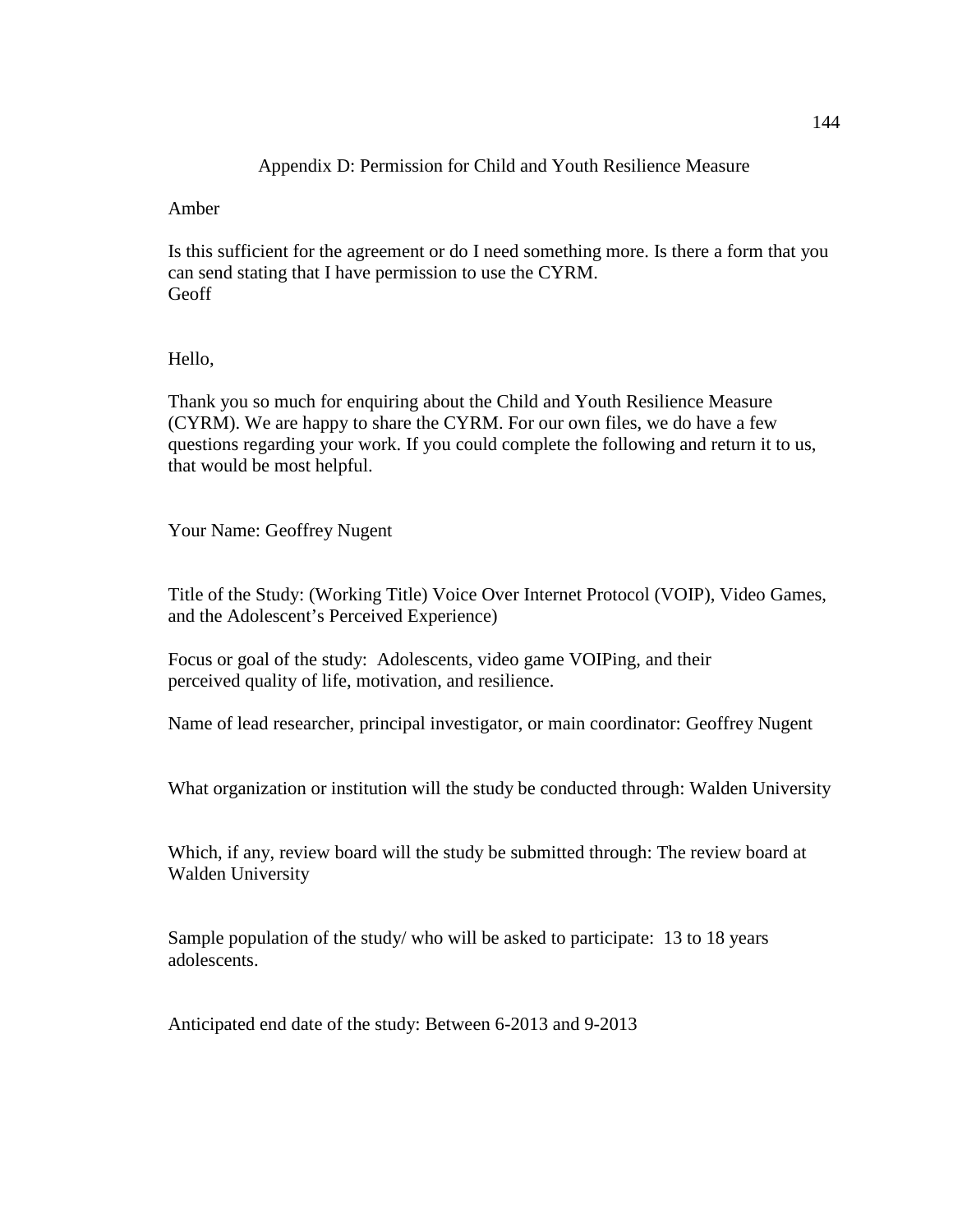Your responses will be sent to Dr Linda Liebenberg, Director of Research here at the Resilience Research Centre. She will then also be better able to answer any questions you may have regarding the CYRM and its use.

Thank you, Amber Raja, Administrator, Resilience Research Centre, School of Social Work Dalhousie University 6420 Coburg Road, PO Box 15,000 Halifax, Nova Scotia B3H 4R2 Phone: (902) 494-3050 Fax: (902) 494- 6709 Email: RRC@dal.ca http://www.resilienceresearch.org/

On Feb 28, 2013, at 4:14 AM, Amber Raja <amber.raja@DAL.CA> wrote:

Hello,

Thank you so much for enquiring about the Child and Youth Resilience Measure (CYRM). We are happy to share the CYRM. For our own files, we do have a few questions regarding your work. If you could complete the following and return it to us, that would be most helpful.

Your Name:

Title of the Study:

Focus or goal of the study:

Name of lead researcher, principal investigator, or main coordinator:

What organization or institution will the study be conducted through: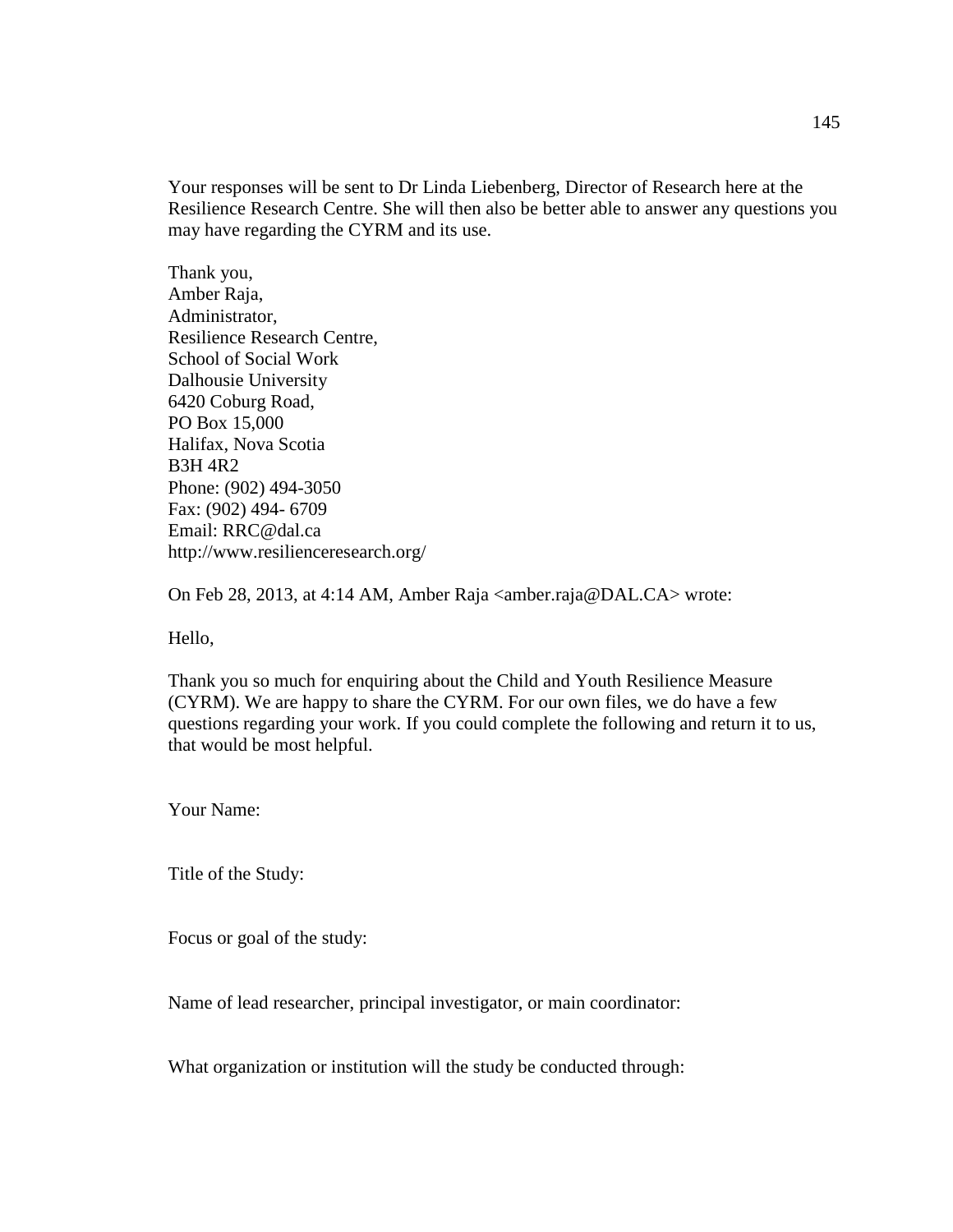Which, if any, review board will the study be submitted through:

Sample population of the study/ who will be asked to participate:

Anticipated end date of the study:

Your responses will be sent to Dr Linda Liebenberg, Director of Research here at the Resilience Research Centre. She will then also be better able to answer any questions you may have regarding the CYRM and its use.

Thank you, Amber Raja, Administrator, Resilience Research Centre, School of Social Work Dalhousie University 6420 Coburg Road, PO Box 15,000 Halifax, Nova Scotia B3H 4R2 Phone: (902) 494-3050 Fax: (902) 494- 6709 Email: RRC@dal.ca http://www.resilienceresearch.org/

**From:** Michael Ungar [mailto:Michael.Ungar@dal.ca] **Sent:** February-27-13 6:23 PM **To:** Geoff Nugent **Cc:** linda.liebenberg@dal.ca; Amber Raja **Subject:** Re: The CYRM -28

Hi, great to hear from you. I've copied in here Amber Raja, our administrator who can arrange for you to get the measure. Hope the research goes well, Mike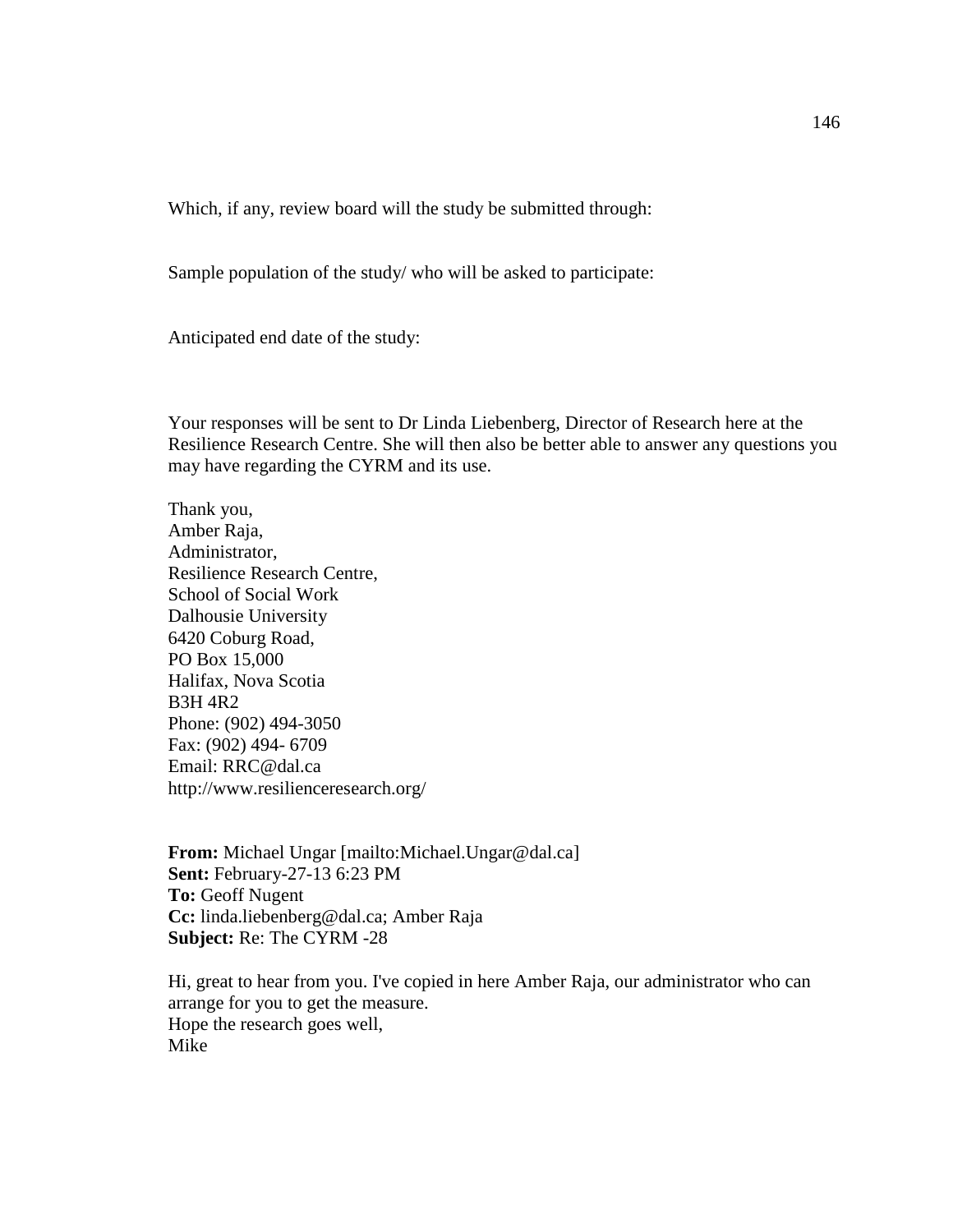<image001.png>**Michael Ungar, Ph.D.**  Network Director, CYCC Network Co-Director, Resilience Research Centre Dalhousie University 6420 Coburg Road, PO Box 15000 Halifax, Canada, B3H 4R2 Ph: (902) 494-3445 (Office) | (902) 229-0434 (Cell) www.cyccnetwork.org | www.michaelungar.com | www.resilienceresearch.org @CYCCNetwork | @MichaelUngarPhD

**From:** Geoff Nugent <geoffnugent.lmft@gmail.com> **Date:** Wednesday, February 27, 2013 1:17 PM **To:** Michael Ungar <Michael.Ungar@Dal.Ca> **Cc:** Linda Liebenberg <linda.liebenberg@dal.ca> **Subject:** The CYRM -28

Dear Dr. Ungar

My name is Geoff Nugent and I am in a psychology Ph.D. Program at Walden University. I am contacting you because i would like to use the **The Child and Youth Resilience Measure** 

**(CYRM) - 28** that you created for my research. I am researching adolescents and video games. This scale has the potential to help in drawing out information on key dependent variables in the study. What is the protocol that i need to fulfill in order to use this tool in my research.

You can respond to me at either geoffnugent@yahoo.com or geoff.nugent@waldenu.edu Thank for you time and response.

Geoff Nugent, M.A. Walden University, Health Psychology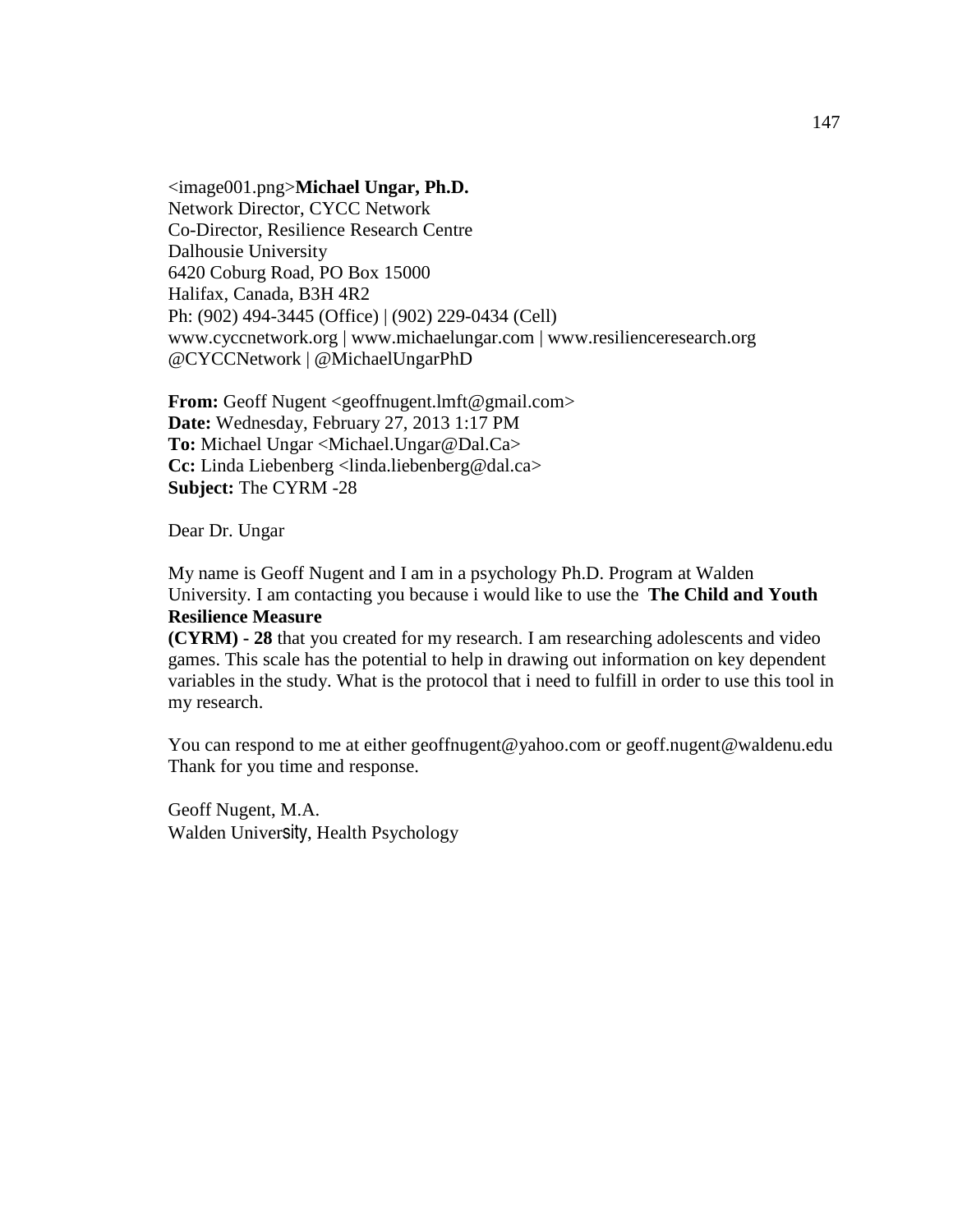### Appendix E: SurveyMonkey e-mail Invite

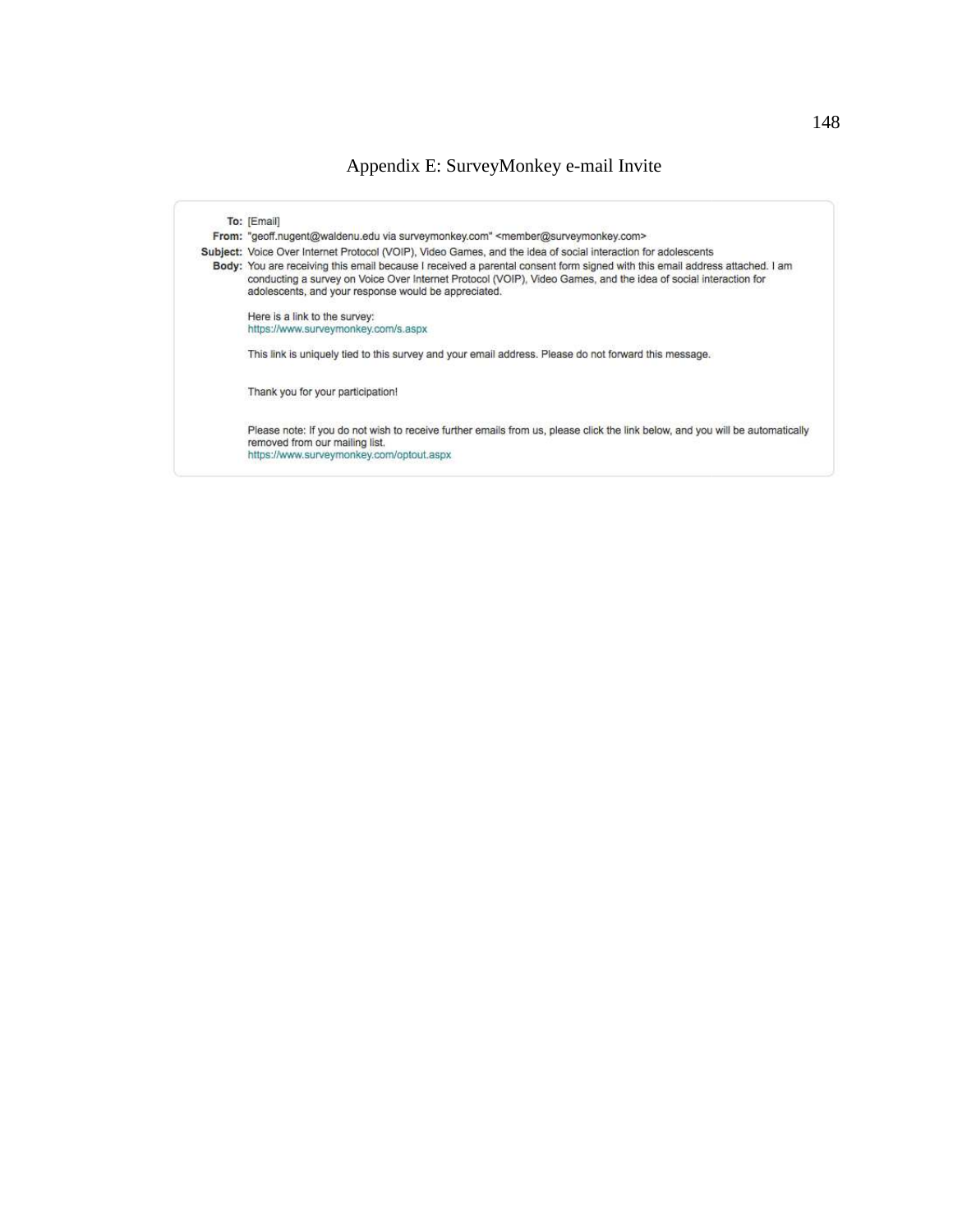### Curriculum Vitae

### Geoffrey J. Nugent, Ph.D., LMFT, LPCC

| <b>CREDENTIALS</b>                       | California Licensed Marriage Family Therapist - MFCC #47549<br>California Licensed Professional Clinical Counselor- LPC #221                                                                                                        |                    |
|------------------------------------------|-------------------------------------------------------------------------------------------------------------------------------------------------------------------------------------------------------------------------------------|--------------------|
| <b>EDUCATION</b>                         | Doctorate in Health Psychology, 2010 - 2015                                                                                                                                                                                         |                    |
|                                          | <b>Master of Arts: Counseling Psychology,</b><br>Registered Intern #IMF 53415<br>Graduated from John F. Kennedy University, March 2007                                                                                              |                    |
|                                          | <b>Bachelor of Science: Psychology</b><br>Graduated from Brigham Young University, April 2004                                                                                                                                       |                    |
| <b>PROFESSIONAL</b><br><b>EXPERIENCE</b> | Private Practice intern/licensed Therapist<br>Psychotherapy with individuals, couples, families<br>Intern supervision by Linda Williams MFCC #39074                                                                                 | Aug 07 to present  |
|                                          | <b>On-Call Crisis Clinician</b><br>EMQ Families First, Mobile Crisis Unit<br>Safety Assessments for Children and Adolescents, WIC 5105 (72)<br>hour psychiatric holds), Safety contracts, working with other<br>community supports. | July 09 to 2011    |
|                                          | Mental Health Clinician/Therapist<br>Campbell union school District, Rolling Hills Middle School<br>Special Education program (ED)<br>Psychotherapy working one on one and Group                                                    | Sept 06 to present |
|                                          | School based program-Trainee/counselor<br>John F. Kennedy University Counseling Center<br>Hyde Middle School Cupertino, CA<br>Psychotherapy working one on one                                                                      | Oct 05 to June 06  |
|                                          | Family specialist<br>EMQ Child and Family Service, Los Gatos, CA<br>Work one on one with adolescent implementing therapeutic<br>treatment plans                                                                                     | May 04 to May 06   |
|                                          | Nov 02 to Dec 03<br>Brigham Young University, Provo, Utah<br>Research assistant, head teacher assistant                                                                                                                             |                    |